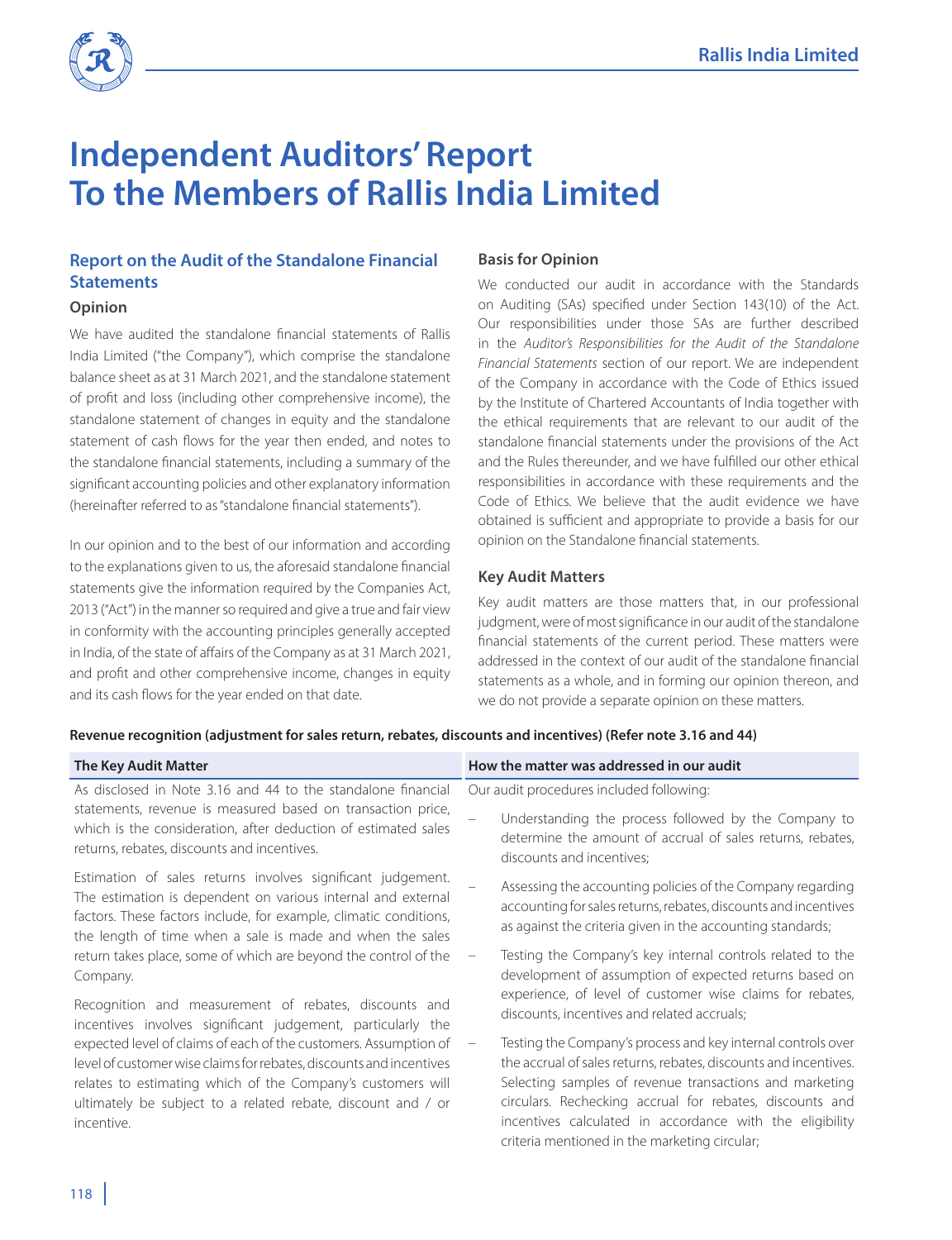| The Key Audit Matter                                                                                                                                                                                                                           | How the matter was addressed in our audit                                                                                                                                                                                                                                                                                                                                                                                        |
|------------------------------------------------------------------------------------------------------------------------------------------------------------------------------------------------------------------------------------------------|----------------------------------------------------------------------------------------------------------------------------------------------------------------------------------------------------------------------------------------------------------------------------------------------------------------------------------------------------------------------------------------------------------------------------------|
| Evaluating the assumption of expected returns based on<br>experience and level of customer wise claims for rebates,<br>discounts and incentives underlying the estimate of accrual<br>involves significant auditor judgment. We identified the | Checking completeness and accuracy of the data used by<br>$\overline{\phantom{a}}$<br>the Company for accrual of sales returns, rebates, discounts<br>and incentives and also checking the accrual for a selected<br>sample of sales;                                                                                                                                                                                            |
| evaluation of accrual for sales returns, rebates, discounts and<br>incentives as a key audit matter.                                                                                                                                           | Examining historical trend of claims to assess the<br>assumptions and judgements used by the Company in<br>accrual of sales returns, rebates, discounts and incentives.<br>Evaluating the Company's ability to accurately estimate the<br>accrual for sales returns, rebates, discounts and incentives.<br>Comparing historically recorded accruals to the actual<br>amount of sales returns, rebates, discounts and incentives. |

#### **Impairment testing of other intangible assets and intangible assets under development (Refer note 3.14 and 6(b))**

| <b>The Key Audit Matter</b>                                                                                                                                                                                                                                                                                                  | How the matter was addressed in our audit                                                                                                                                                                                                                                                                                                        |
|------------------------------------------------------------------------------------------------------------------------------------------------------------------------------------------------------------------------------------------------------------------------------------------------------------------------------|--------------------------------------------------------------------------------------------------------------------------------------------------------------------------------------------------------------------------------------------------------------------------------------------------------------------------------------------------|
| The carrying amount of the intangible assets and intangible<br>assets under development represents 2.69% of the Company's<br>total assets.                                                                                                                                                                                   | Our audit procedures in respect of impairment testing of other<br>intangible assets and intangible assets under development<br>included the following:                                                                                                                                                                                           |
| Other intangible assets and intangible assets under<br>development<br>As disclosed in Note 3.14 and 6(b) to the standalone financial<br>statements, the Company capitalizes costs incurred to apply for<br>product registrations and cost incurred for developing hybrid<br>seeds once technical feasibility is established. | Obtaining an understanding of the Company's process of<br>determining likelihood of obtaining product registration<br>and technical feasibility of hybrid seeds under development,<br>future benefits expected from each product registration<br>and hybrid seeds including intangibles under development<br>using discounted future cash flows; |
| Impairment assessment is done for each product based on value<br>in use.                                                                                                                                                                                                                                                     | Comparing the Company's assessment with the past trends;                                                                                                                                                                                                                                                                                         |
| Measurement of value of intangible assets involves                                                                                                                                                                                                                                                                           | Assessing the discounted cash flow model;                                                                                                                                                                                                                                                                                                        |
| significant judgments and estimates in the Company's<br>impairment assessment. The significance and magnitude is<br>in relation to the costs capitalised and likelihood of obtaining                                                                                                                                         | Evaluating the assumptions and data used by the Company;<br>and                                                                                                                                                                                                                                                                                  |
| product registration/ developing new hybrid seeds.<br>We identified the measurement of value of intangible assets<br>as a key audit matter.                                                                                                                                                                                  | Focusing on the adequacy of the Company's disclosures on<br>key assumptions used for impairment testing of intangible<br>assets and intangible assets under development.                                                                                                                                                                         |

#### **Other Information**

The Company's management and Board of Directors are responsible for the other information. The other information comprises the information included in the Company's annual report, but does not include the standalone financial statements and our auditors' report thereon.

Our opinion on the standalone financial statements does not cover the other information and we do not express any form of assurance conclusion thereon.

In connection with our audit of the standalone financial statements, our responsibility is to read the other information and, in doing so, consider whether the other information is materially inconsistent with the standalone financial statements or our knowledge obtained in the audit or otherwise appears to be materially misstated. If, based on the work we have performed, we conclude that there is a material misstatement of this other information, we are required to report that fact. We have nothing to report in this regard.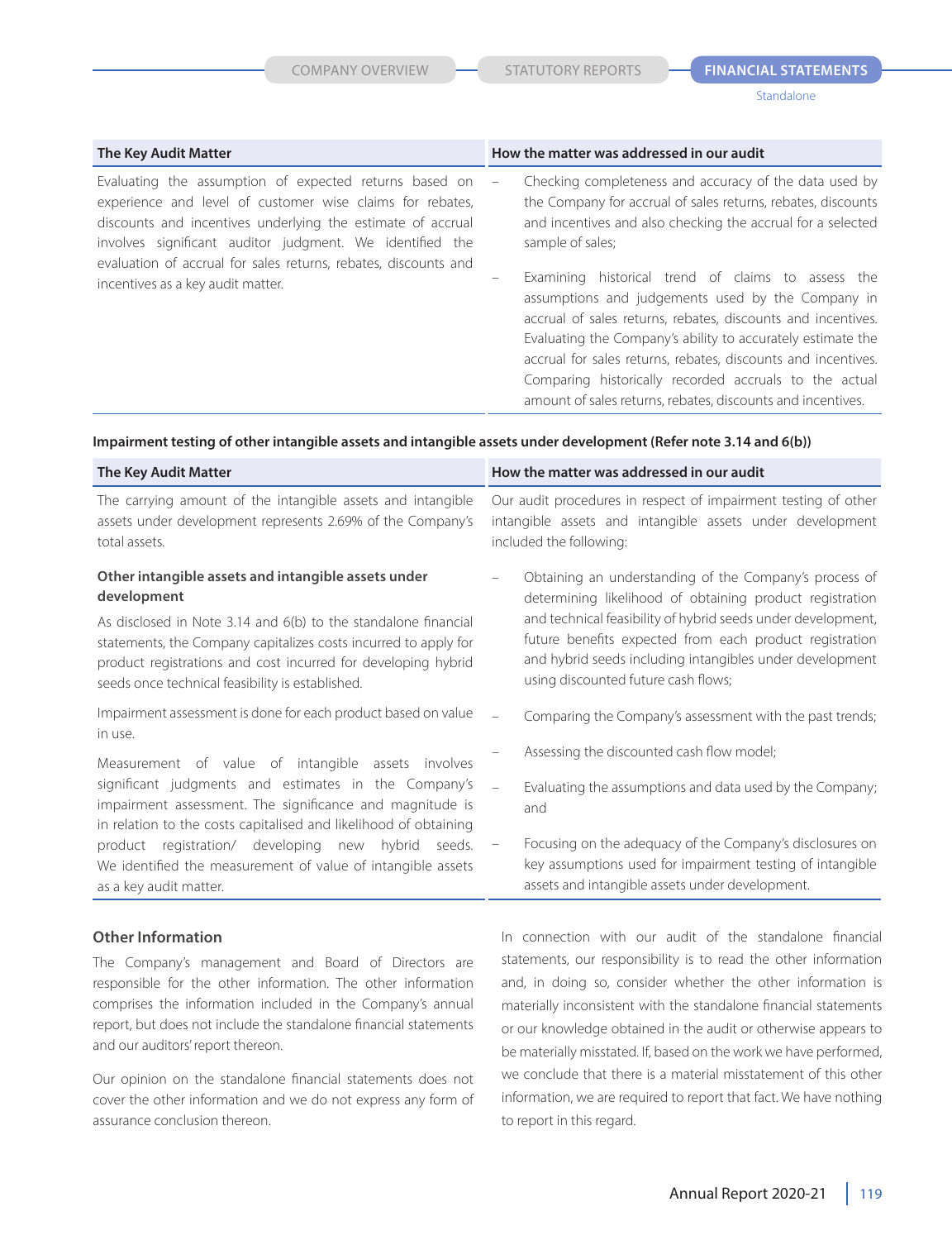

# **Management's and Board of Directors' Responsibility for the Standalone Financial Statements**

The Company's Management and Board of Directors are responsible for the matters stated in Section 134(5) of the Act with respect to the preparation of these standalone financial statements that give a true and fair view of the state of affairs, profit and other comprehensive income, changes in equity and cash flows of the Company in accordance with the accounting principles generally accepted in India, including the Indian Accounting Standards (Ind AS) specified under Section 133 of the Act. This responsibility also includes maintenance of adequate accounting records in accordance with the provisions of the Act for safeguarding of the assets of the Company and for preventing and detecting frauds and other irregularities; selection and application of appropriate accounting policies; making judgments and estimates that are reasonable and prudent; and design, implementation and maintenance of adequate internal financial controls that were operating effectively for ensuring accuracy and completeness of the accounting records, relevant to the preparation and presentation of the standalone financial statements that give a true and fair view and are free from material misstatement, whether due to fraud or error.

In preparing the standalone financial statements, Management and Board of Directors are responsible for assessing the Company's ability to continue as a going concern, disclosing, as applicable, matters related to going concern and using the going concern basis of accounting unless the Management and Board of Directors either intends to liquidate the Company or to cease operations, or has no realistic alternative but to do so.

The Board of Directors is also responsible for overseeing the Company's financial reporting process.

# **Auditor's Responsibilities for the Audit of the Standalone Financial Statements**

Our objectives are to obtain reasonable assurance about whether the standalone financial statements as a whole are free from material misstatement, whether due to fraud or error, and to issue an auditor's report that includes our opinion. Reasonable assurance is a high level of assurance, but is not a guarantee that an audit conducted in accordance with SAs will always detect a material misstatement when it exists. Misstatements can arise from fraud or error and are considered material if, individually or in the aggregate, they could reasonably be expected to influence the economic decisions of users taken on the basis of these standalone financial statements.

As part of an audit in accordance with SAs, we exercise professional judgment and maintain professional skepticism throughout the audit. We also:

- Identify and assess the risks of material misstatement of the standalone financial statements, whether due to fraud or error, design and perform audit procedures responsive to those risks, and obtain audit evidence that is sufficient and appropriate to provide a basis for our opinion. The risk of not detecting a material misstatement resulting from fraud is higher than for one resulting from error, as fraud may involve collusion, forgery, intentional omissions, misrepresentations, or the override of internal control.
- Obtain an understanding of internal control relevant to the audit in order to design audit procedures that are appropriate in the circumstances. Under Section 143(3) (i) of the Act, we are also responsible for expressing our opinion on whether the Company has adequate internal financial controls with reference to standalone financial statements in place and the operating effectiveness of such controls.
- Evaluate the appropriateness of accounting policies used and the reasonableness of accounting estimates and related disclosures in the standalone financial statements made by the Management and Board of Directors.
- Conclude on the appropriateness of the Management and Board of Directors use of the going concern basis of accounting and, based on the audit evidence obtained, whether a material uncertainty exists related to events or conditions that may cast significant doubt on the Company's ability to continue as a going concern. If we conclude that a material uncertainty exists, we are required to draw attention in our auditor's report to the related disclosures in the standalone financial statements or, if such disclosures are inadequate, to modify our opinion. Our conclusions are based on the audit evidence obtained up to the date of our auditor's report. However, future events or conditions may cause the Company to cease to continue as a going concern.
- Evaluate the overall presentation, structure and content of the standalone financial statements, including the disclosures, and whether the standalone financial statements represent the underlying transactions and events in a manner that achieves fair presentation.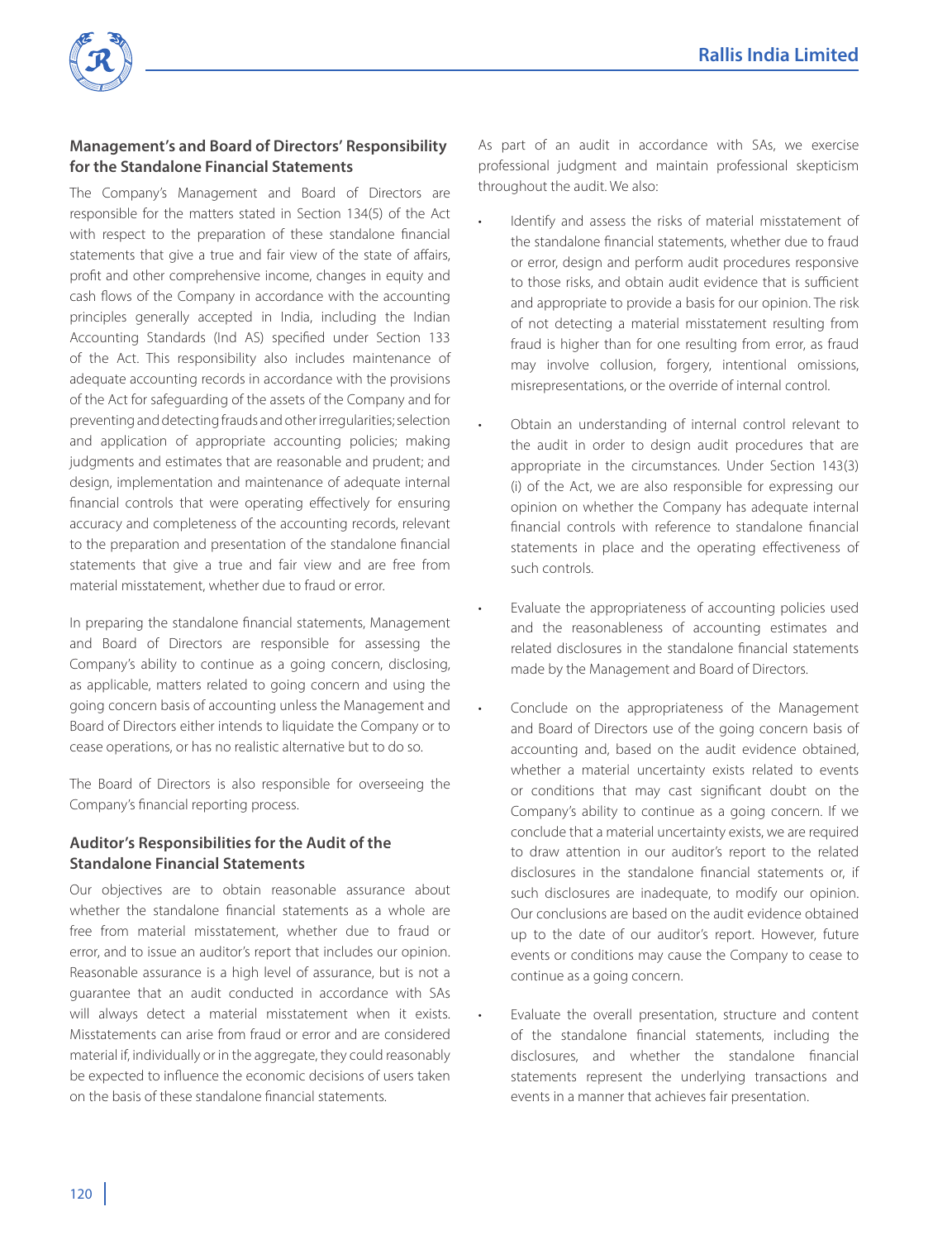We communicate with those charged with governance regarding, among other matters, the planned scope and timing of the audit and significant audit findings, including any significant deficiencies in internal control that we identify during our audit.

We also provide those charged with governance with a statement that we have complied with relevant ethical requirements regarding independence, and to communicate with them all relationships and other matters that may reasonably be thought to bear on our independence, and where applicable, related safeguards.

From the matters communicated with those charged with governance, we determine those matters that were of most significance in the audit of the standalone financial statements of the current period and are therefore the key audit matters. We describe these matters in our auditors' report unless law or regulation precludes public disclosure about the matter or when, in extremely rare circumstances, we determine that a matter should not be communicated in our report because the adverse consequences of doing so would reasonably be expected to outweigh the public interest benefits of such communication.

# **Report on Other Legal and Regulatory Requirements**

- 1. As required by the Companies (Auditors' Report) Order, 2016 ("the Order") issued by the Central Government in terms of Section 143(11) of the Act, we give in the "Annexure A" a statement on the matters specified in paragraphs 3 and 4 of the Order, to the extent applicable.
- 2. (A) As required by Section 143(3) of the Act, we report that:
	- a) We have sought and obtained all the information and explanations, which to the best of our knowledge and belief were necessary for the purposes of our audit;
	- b) In our opinion, proper books of account as required by law have been kept by the Company so far as it appears from our examination of those books;
	- c) The standalone balance sheet, the standalone statement of profit and loss (including other

comprehensive income), the standalone statement of changes in equity and the standalone statement of cash flows dealt with by this report are in agreement with the books of account;

- d) In our opinion, the aforesaid standalone financial statements comply with the Ind AS specified under Section 133 of the Act;
- e) On the basis of the written representations received from the directors as on 31 March 2021 taken on record by the Board of Directors, none of the directors is disqualified as on 31 March 2021 from being appointed as a director in terms of Section 164(2) of the Act; and
- f) With respect to the adequacy of the internal financial controls with reference to financial statements of the Company and the operating effectiveness of such controls, refer to our separate Report in "Annexure B".
- (B) With respect to the other matters to be included in the Auditors' Report in accordance with Rule 11 of the Companies (Audit and Auditors) Rules, 2014, in our opinion and to the best of our information and according to the explanations given to us:
- i. The Company has disclosed the impact of pending litigations as at 31 March 2021 on its financial position in its standalone financial statements - Refer Note 40 to the standalone financial statements;
- ii. The Company did not have any long-term contracts for which there were any material foreseeable losses. The Company has made provision for foreseeable losses on derivative contracts – Refer Note 22 to the standalone financial statements;
- iii. There has been no delay in transferring amounts, required to be transferred, to the Investor Education and Protection Fund by the Company; and
- iv. The disclosures in the standalone financial statements regarding holdings as well as dealings in specified bank notes during the period from 8 November 2016 to 30 December 2016 have not been made in these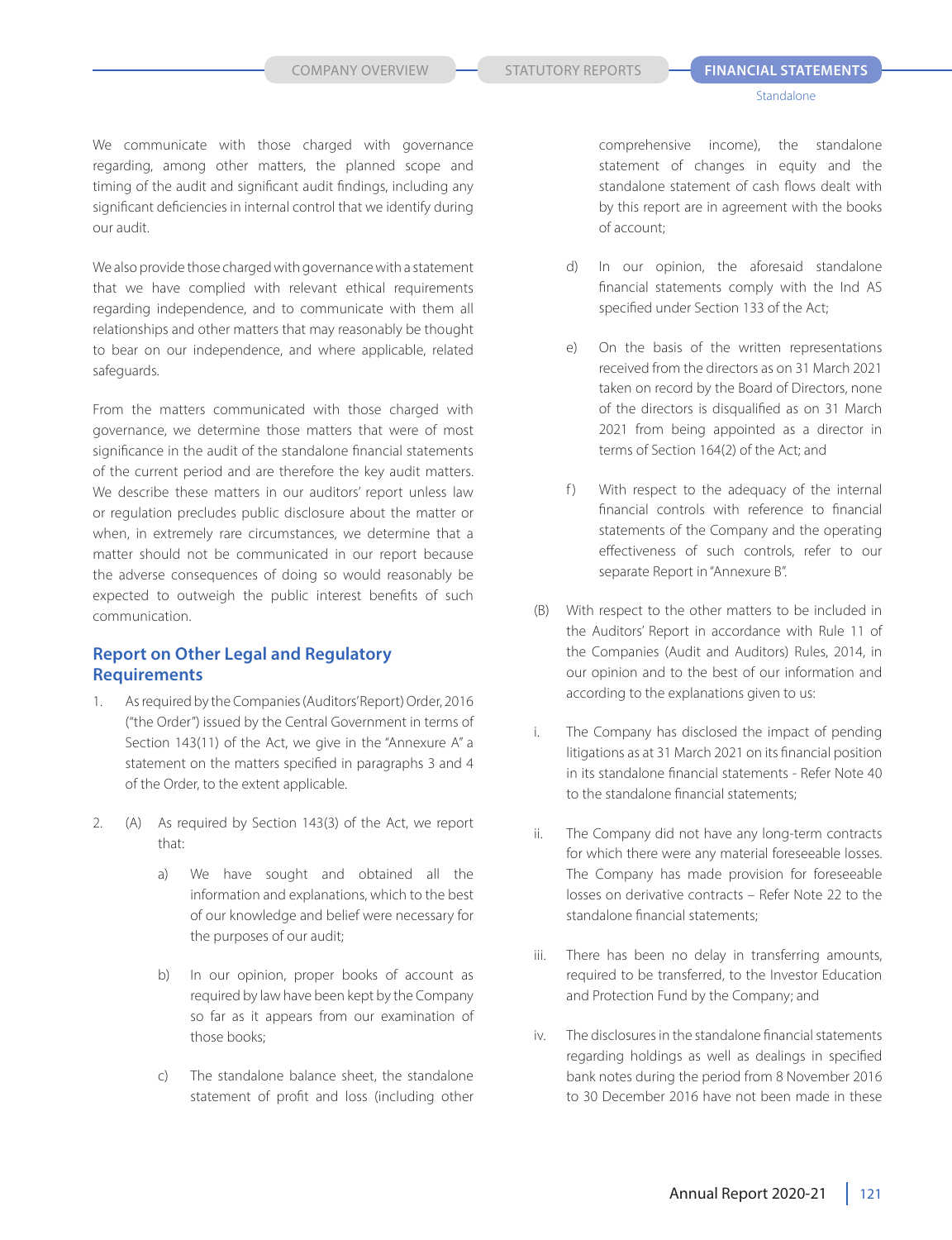

financial statements since they do not pertain to the financial year ended 31 March 2021.

(C) With respect to the matter to be included in the Auditors' Report under Section 197(16):

 In our opinion and according to the information and explanations given to us, the remuneration paid by the Company to its directors during the current year is in accordance with the provisions of Section 197 of the Act. The remuneration paid to any director is not in excess of the limit laid down under Section 197 of the Act. The Ministry of Corporate Affairs has not prescribed other details under Section 197(16) which are required to be commented upon by us.

#### For **B S R & Co. LLP**

*Chartered Accountants* Firm's Registration No: 101248W/W-100022

#### **Tarun Kinger**

*Partner* Mumbai Membership No: 105003 22 April, 2021 UDIN : 21105003AAAABP3834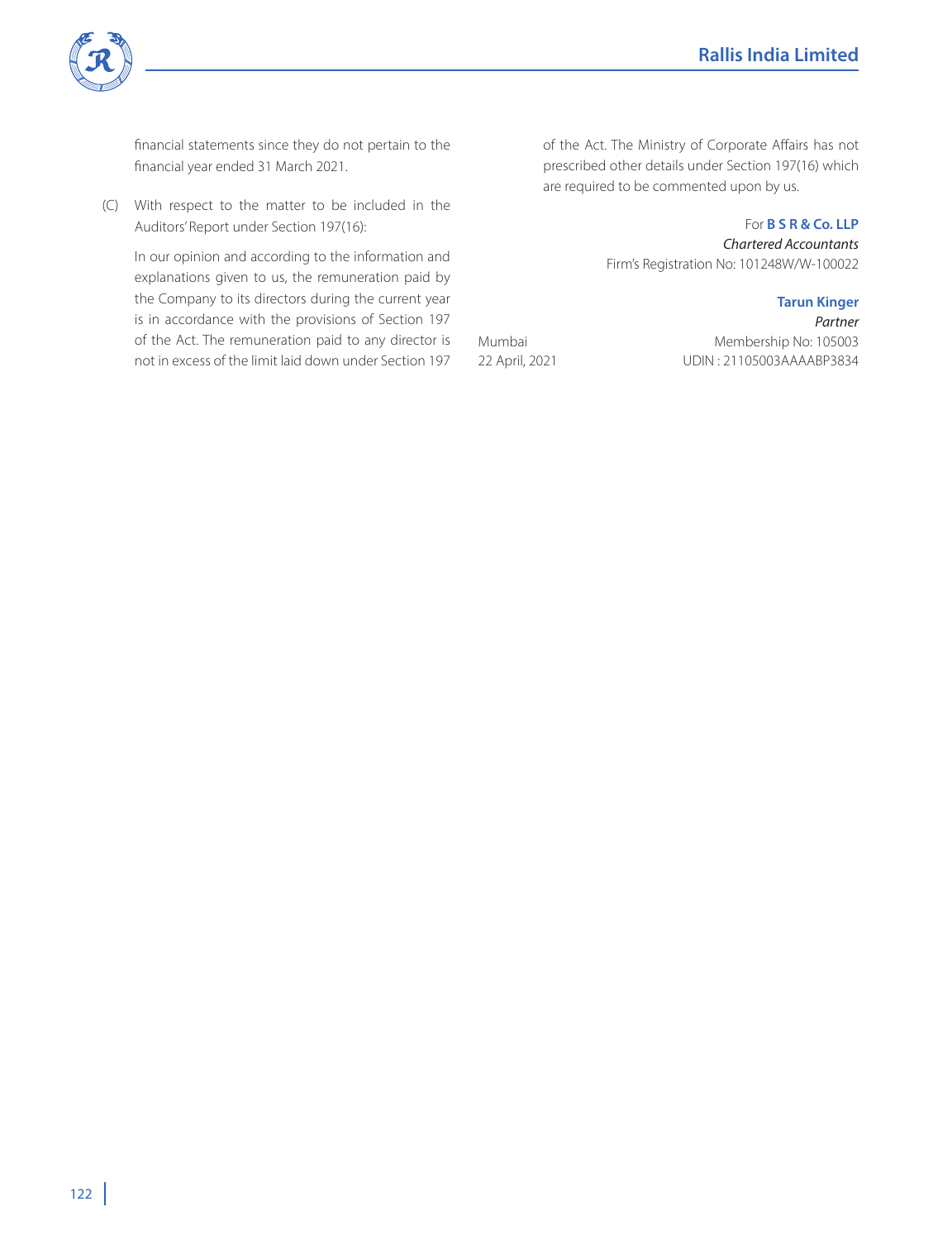# **Annexure A to the Independent Auditors' Report – 31 March 2021**

With reference to the Annexure A referred to in the Independent Auditors' Report to the members of the Company on the standalone financial statements for the year ended 31 March 2021, we report the following:

- (i) (a) The Company has maintained proper records showing full particulars, including quantitative details and situation of property, plant and equipment and investment properties.
	- (b) The Company has a regular programme of physical verification of its property, plant and equipment and investment properties by which the property, plant and equipment and investment properties are verified by the management according to a phased programme designed to cover all the items over a period of three years. In our opinion, this periodicity of physical verification is reasonable having regard

to the size of the Company and the nature of its assets. In accordance with the policy, the Company has physically verified certain property, plant and equipment during the year and we are informed that no material discrepancies were noticed on such verification and the same have been dealt with in the books of accounts.

(c) According to the information and explanations given to us and on the basis of our examination of the records of the Company, the title deeds of immovable properties (other than leasehold land) as disclosed in Note 4, Note 5 and Note 15 to the standalone financial statements, are held in the name of the Company and in respect of leasehold lands, we have verified the lease agreements duly registered with the appropriate authorities as disclosed in Note 4 to the standalone financial statements, except the following:

| Land $/$<br><b>Building</b> | No of<br>cases | Leasehold /<br>Freehold | <b>Gross block</b><br>$(3\overline{5})$ in lakhs) | Net block Remarks<br>(₹ in lakhs) |                                                                                                                                                                               |
|-----------------------------|----------------|-------------------------|---------------------------------------------------|-----------------------------------|-------------------------------------------------------------------------------------------------------------------------------------------------------------------------------|
| <b>Building</b>             | 12             | Freehold                | 283                                               | 0.69                              | The agreements were not available for verification.                                                                                                                           |
| Building                    |                | Freehold                | 5735                                              | 22.77                             | The Company has filed a suit with regards to the title<br>and is awaiting a decree. The certificate for shares held<br>in the Cooperative Housing Society have been verified. |
| and                         |                | blodesse                |                                                   |                                   | - The agreement was not available for verification.                                                                                                                           |
| l and                       |                | Leasehold               | 623.05                                            |                                   | 1,417.85 The plot has been allotted and is in the possession of<br>the Company. The lease deed has not yet been<br>executed by lessor.                                        |

- (ii) The inventory, except for goods-in-transit and stocks lying with third parties, has been physically verified by the management during the year. In our opinion, the frequency of such verification is reasonable. In respect of stocks lying with third parties at the year-end, written confirmations have been obtained. The discrepancies noticed on verification between the physical stocks and the book records were not material and have been appropriately dealt with in books of account.
- (iii) According to the information and explanations given to us, the Company has not granted any loans, secured or unsecured, to companies, firms, limited liability partnerships or other parties covered in the register maintained under Section 189 of the Companies Act, 2013 ('the Act').

Accordingly, paragraphs 3 (iii) (a), (b) and (c) of the Order are not applicable to the Company.

- (iv) In our opinion and according to the information and explanation given to us, the Company has not granted any loans, or provided any guarantees or security to the parties covered under Section 185 of the Act. The Company has complied with the provisions of Section 186 of the Act in respect of the investments made.
- (v) In our opinion, and according to the information and explanations given to us, the Company has not accepted deposits as per the directives issued by the Reserve Bank of India and the provisions of Sections 73 to 76 or any other relevant provisions of the Act and the rules framed thereunder. Accordingly, paragraph 3 (v) of the Order is not applicable to the Company.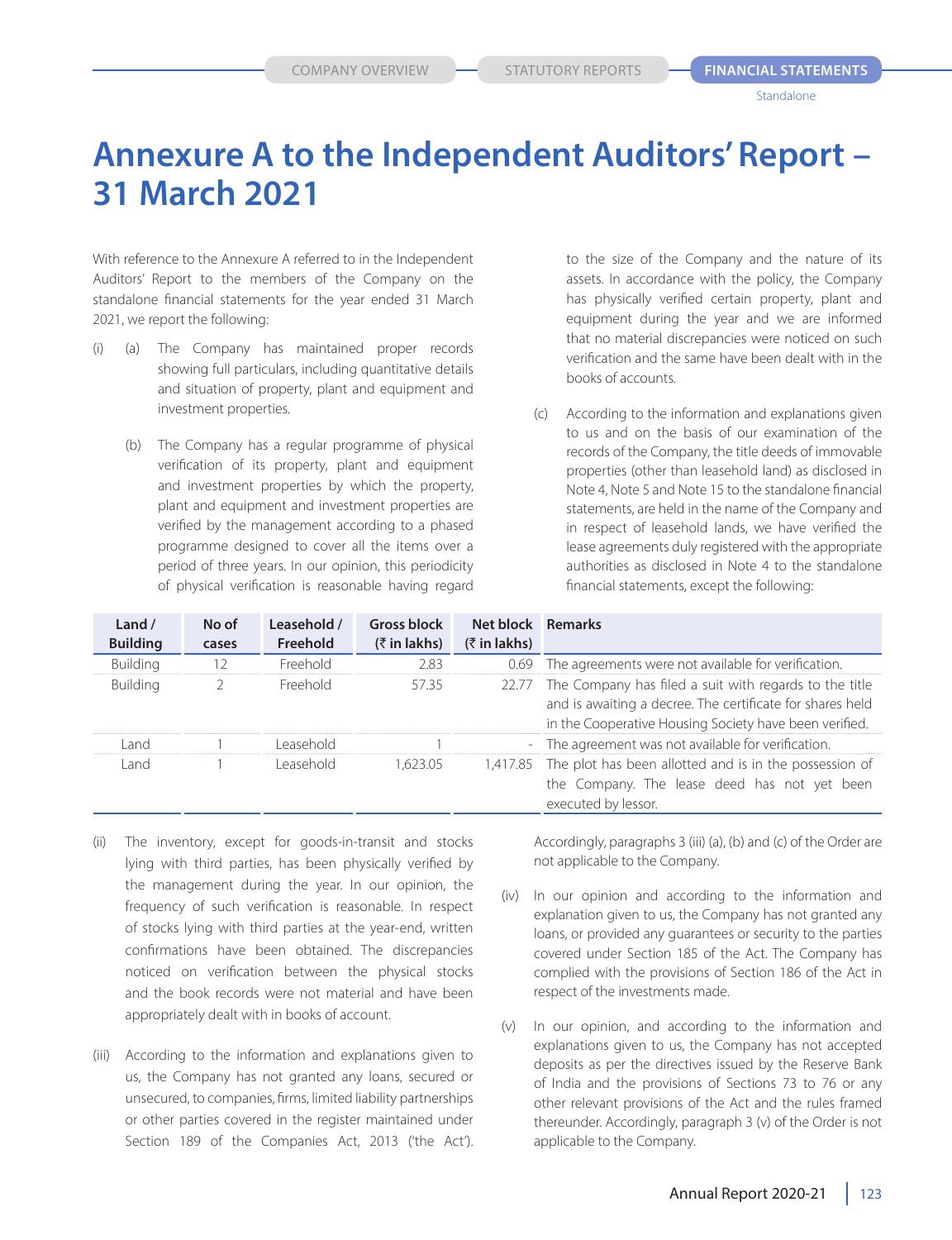

- (vi) We have broadly reviewed the books of accounts maintained by the Company pursuant to the rules prescribed by the Central Government for the maintenance of cost records under Section 148(1) of the Act and are of the opinion that prima facie, the prescribed accounts and records have been made and maintained.
- (vii) (a) According to the information and explanations given to us and on the basis of our examination of the records of the Company, amounts deducted / accrued in the books of account in respect of undisputed statutory dues including Income tax, Provident fund, Employees' State Insurance, Duty of customs, Goods and Services tax, Cess and other material statutory dues have been regularly deposited during the year with the appropriate authorities. According to the information and explanations given to us and on the basis of our examination of the records of the Company, amounts deducted / accrued in the books of account in respect of undisputed statutory dues of Profession tax have generally been regularly

deposited during the year with the appropriate authorities, though there have been slight delays in few cases. As explained to us, the Company did not have any dues on account of sales-tax, service tax, duty of excise and value added tax.

 According to the information and explanations given to us, no undisputed amounts payable in respect of Provident fund, Employees' State Insurance, Profession tax, Income-tax, Duty of customs, Goods and Services tax, Cess and other material statutory dues were in arrears as at 31 March 2021 for a period of more than six months from the date they became payable.

(b) According to the information and explanations given to us, there are no dues of Income-tax, Duty of customs, Duty of excise, Sales tax, Service tax, Value added tax and Goods and Services tax as at 31 March 2021, which have not been deposited with the appropriate authorities on account of any dispute, *except as stated below*:

| Name of<br>Act             | Nature of<br><b>Dues</b>     | <b>Amount</b><br>Demanded | <b>Amount not</b><br><b>Deposited</b><br><b>Under Dispute</b> | <b>Period to which</b><br>amount relates                                              | Forum where dispute is<br>pending       |
|----------------------------|------------------------------|---------------------------|---------------------------------------------------------------|---------------------------------------------------------------------------------------|-----------------------------------------|
| Sales Tax<br>and Value     | Tax, Penalty<br>and Interest | 546.76                    | 486.88                                                        | 2000-01, 2005-06 to 2010-11,<br>2012-13 to 2013-14                                    | Joint Commissioner (Appeals)            |
| Added Tax                  |                              | 166.42                    | 162.59                                                        | 1996-97, 2006-07, 2007-08,<br>2009-10, 2010-11, 2012-13,<br>2014-15, 2015-16, 2016-17 | Additional Commissioner                 |
|                            |                              | 552.85                    | 274.81                                                        | 1992-93, 1998-99, 2001-02,<br>2003-04, 2007-08 to 2017-18                             | Deputy Commissioner                     |
|                            |                              | 15.27                     | 9.63                                                          | 2003-04, 2014-15                                                                      | Assistant Commissioner                  |
|                            |                              | 130.47                    | 90.35                                                         | 1992-93, 2001-02, 2010-11,<br>2011-12, 2012-13,                                       | Tribunal                                |
|                            |                              | 20.77                     | 18.79                                                         | 2002-03, 2012-13                                                                      | Commercial Tax Officer                  |
| The Central<br>Excise Act, | Tax, Penalty<br>and Interest | 29.61                     | 29.61                                                         | 1999-00, 2001-02,                                                                     | Deputy Commissioner                     |
| 1944                       |                              | 0.61                      | 0.50                                                          | 1996-97, 1998-99                                                                      | Tribunal                                |
| The Finance                | Tax, Penalty                 | 6.74                      | 6.74                                                          | 2006-08, 2010-11                                                                      | Assistant Commissioner                  |
| Act, 1994                  | and Interest                 | 3,236.97                  | 3,236.97                                                      | 2010, -11, 2012 -13, 2011 -14,<br>2013-14, 2014-15, 2015-2016<br>2016-17              | Superintendent of Excise and<br>Customs |
|                            |                              | 10.23                     | 10.23                                                         | 2005-06 to 2009-10                                                                    | Joint Commissioner                      |
| Customs                    | Tax                          | 144.10                    | 144.10                                                        | 1999-00                                                                               | Tribunal                                |
| Act, 1962                  | Tax                          | 655.61                    | 655.91                                                        | 2009-14                                                                               | High court                              |
| Good and<br>Service Tax    | Tax, Penalty<br>and Interest | 27.87                     | 27.87                                                         | 2017-18, 2019-20                                                                      | Superintendent of Excise and<br>Customs |

#### $(5$  in lakhs)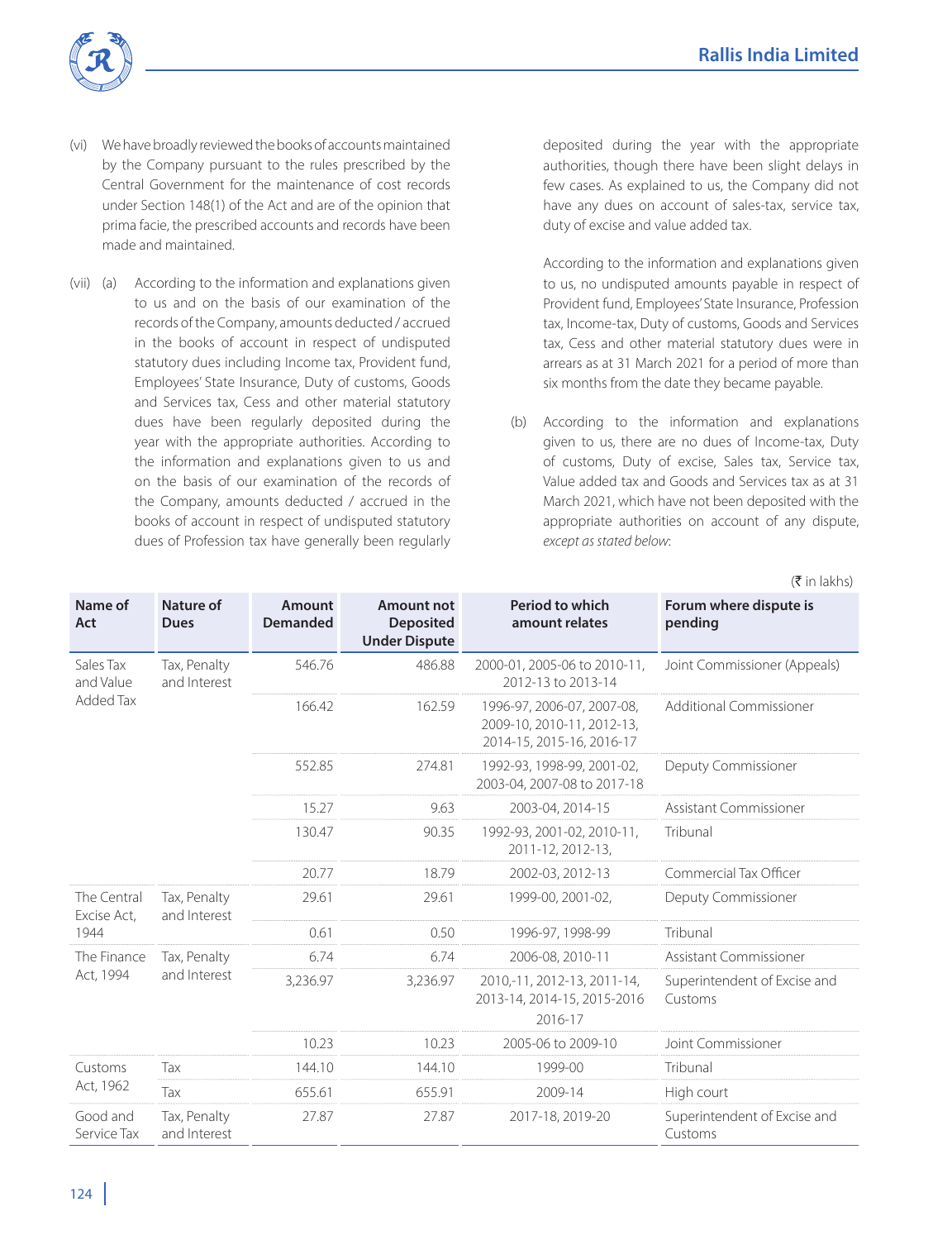$(\bar{\bar{\tau}}$  in lakhs)

| Name of<br>Act          | Nature of<br><b>Dues</b> | Amount<br>Demanded | Amount not<br><b>Deposited</b><br><b>Under Dispute</b> | Period to which<br>amount relates | Forum where dispute is pending      |
|-------------------------|--------------------------|--------------------|--------------------------------------------------------|-----------------------------------|-------------------------------------|
| Income Tax<br>Act, 1961 | Income Tax               | 1.074.94           | 859.94                                                 | AY 2013-14                        | Commissioner of Income Tax (Appeal) |
| Income Tax<br>Act, 1961 | Income Tax               | 2.676.35           | 2.140.47                                               | AY 2014-15                        | Commissioner of Income Tax (Appeal) |
| Income Tax<br>Act, 1961 | Income Tax               | 1.215.61           | 970.61                                                 | AY 2016-17                        | Commissioner of Income Tax (Appeal) |
| Income Tax<br>Act, 1961 | Income Tax               | 1.203.72           | 958.72                                                 | AY 2017-18                        | Commissioner of Income Tax (Appeal) |
| Income Tax<br>Act, 1961 | Income Tax               | 729.03             | 67403                                                  | AY 2018-19                        | Commissioner of Income Tax (Appeal) |
|                         |                          |                    |                                                        |                                   |                                     |

- (viii) In our opinion and according to the information and explanations given to us, the Company has not defaulted in repayment of loans to banks and government. The Company did not have any outstanding debentures or any dues payable to financial institutions during the year.
- (ix) According to the information and explanations given to us and based on our examination of the records of the Company, the Company has not raised any moneys by way of initial public offer or further public offer (including debt instruments) and has not obtained any term loans during the year. Accordingly, paragraph 3 (ix) of the Order is not applicable to the Company.
- (x) During the course of our examination of the books and records of the Company, carried out in accordance with the generally accepted auditing practices in India, and according to the information and explanations given to us, we have neither come across any instance of material fraud by the Company or on the Company by its officers or employees, noticed or reported during the year, nor have we been informed of any such case by the management.
- (xi) According to the information and explanations given to us and based on our examination of the records of the Company, the Company has paid / provided for managerial remuneration in accordance with the requisite approvals mandated by the provisions of Section 197 read with Schedule V to the Act.
- (xii) In our opinion and according to the information and explanations given to us, the Company is not a Nidhi company and the Nidhi Rules, 2014 are not applicable to it. Accordingly, paragraph 3 (xii) of the Order is not applicable to the Company.
- (xiii) According to the information and explanations given to us and based on our examination of the records of the Company, transactions with the related parties are in compliance with Sections 177 and 188 of the Act where applicable and details of such transactions have been disclosed in the standalone financial statements as required by applicable accounting standards.
- (xiv) According to the information and explanations given to us and based on our examination of the records of the Company, the Company has not made any preferential allotment or private placement of shares or fully or partly convertible debentures during the year. Accordingly, paragraph 3 (xiv) of the Order is not applicable to the Company.
- (xv) According to the information and explanations given to us and based on our examination of the records of the Company, the Company has not entered into any non-cash transactions with directors or persons connected with them. Accordingly, paragraph 3 (xv) of the Order is not applicable to the Company.
- (xvi) In our opinion and according to the information and explanations given to us, the Company is not required to be registered under Section 45-IA of the Reserve Bank of India Act, 1934. Accordingly, paragraph 3 (xvi) of the Order is not applicable to the Company.

## For **B S R & Co. LLP**

*Chartered Accountants* Firm's Registration No: 101248W/W-100022

#### **Tarun Kinger**

*Partner* Mumbai Membership No: 105003 22 April, 2021 UDIN : 21105003AAAABP3834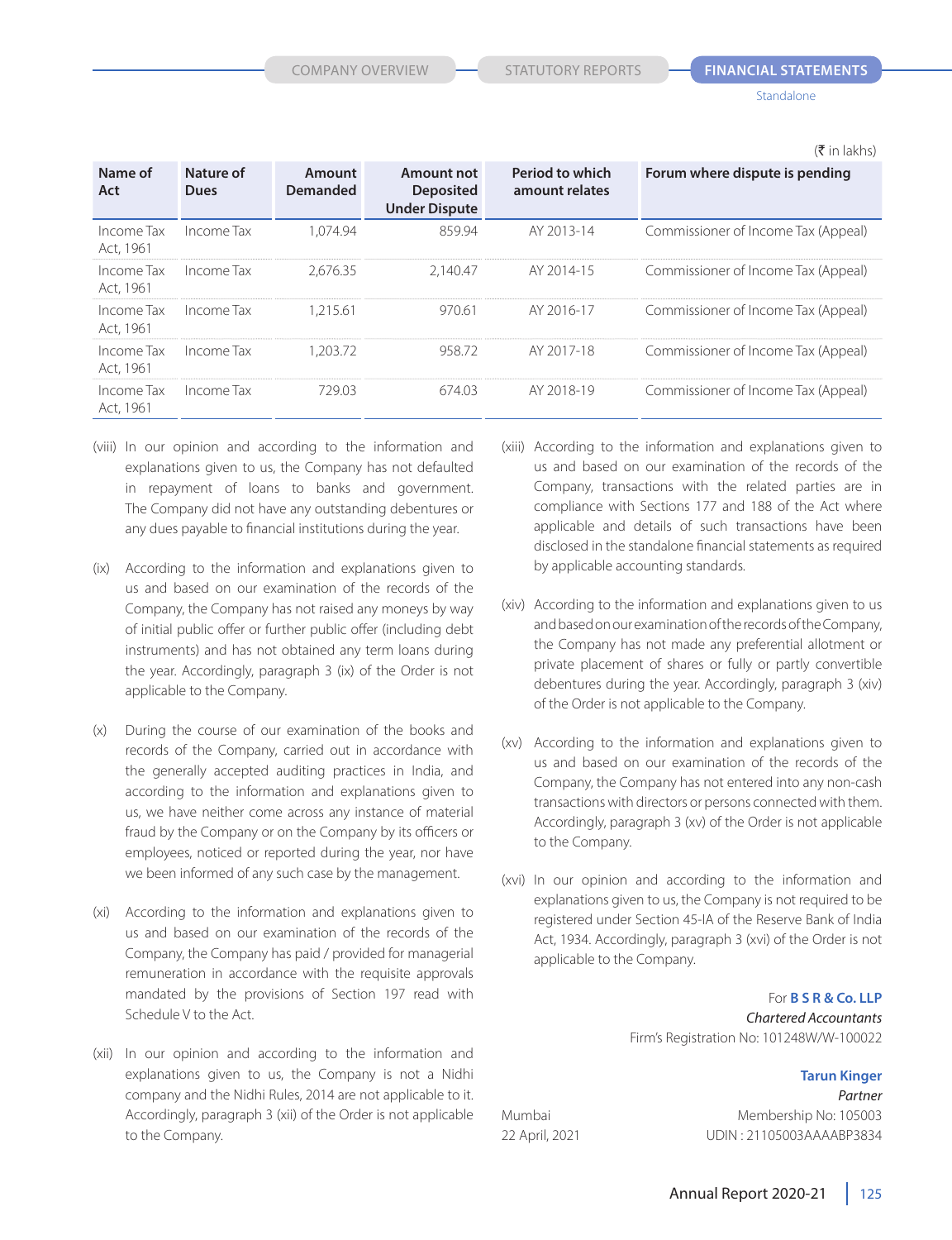

# **Annexure B to the Independent Auditors' Report – 31 March 2021**

# **Report on the Internal Financial Controls with reference to the aforesaid standalone financial statements under Clause (i) of Sub-section 3 of Section 143 of the Companies Act, 2013 ("the Act")**

(Referred to in paragraph (A)(f) under 'Report on Other Legal and Regulatory Requirements' section of our report of even date)

# **Opinion**

We have audited the internal financial controls with reference to standalone financial statements of Rallis India Limited ("the Company") as of 31 March 2021 in conjunction with our audit of the standalone financial statements of the Company for the year ended on that date.

In our opinion, the Company has, in all material respects, adequate internal financial controls with reference to standalone financial statements and such internal financial controls were operating effectively as at 31 March 2021, based on the internal financial controls with reference to standalone financial statements criteria established by the Company considering the essential components of internal control stated in the Guidance Note on Audit of Internal Financial Controls Over Financial Reporting issued by the Institute of Chartered Accountants of India (the "Guidance Note").

# **Management's Responsibility for Internal Financial Controls**

The Company's management and the Board of Directors are responsible for establishing and maintaining internal financial controls based on the internal controls with reference to standalone financial statements criteria established by the Company considering the essential components of internal control stated in the Guidance Note. These responsibilities include the design, implementation and maintenance of adequate internal financial controls that were operating effectively for ensuring the orderly and efficient conduct of its business, including adherence to company's policies, the safeguarding of its assets, the prevention and detection of frauds and errors, the accuracy and completeness of the accounting records, and the timely preparation of reliable financial information, as required under the Companies Act, 2013.

# **Auditors' Responsibility**

Our responsibility is to express an opinion on the Company's internal financial controls with reference to standalone financial statements based on our audit. We conducted our audit in accordance with the Guidance Note and the Standards on Auditing, prescribed under Section 143(10) of the Act, to the extent applicable to an audit of internal financial controls with reference to standalone financial statements. Those Standards and the Guidance Note require that we comply with ethical requirements and plan and perform the audit to obtain reasonable assurance about whether adequate internal financial controls with reference to standalone financial statements were established and maintained and whether such controls operated effectively in all material respects.

Our audit involves performing procedures to obtain audit evidence about the adequacy of the internal financial controls system with reference to standalone financial statements and their operating effectiveness. Our audit of internal financial controls with respect to standalone financial statements included obtaining an understanding of internal financial controls with respect to standalone financial statements, assessing the risk that a material weakness exists, and testing and evaluating the design and operating effectiveness of internal control based on the assessed risk. The procedures selected depend on the auditors' judgement, including the assessment of the risks of material misstatement of the standalone financial statements, whether due to fraud or error.

We believe that the audit evidence we have obtained is sufficient and appropriate to provide a basis for our audit opinion on the Company's internal financial controls system with reference to standalone financial statements.

# **Meaning of Internal Financial Controls with reference to Standalone Financial Statements**

A company's internal financial controls with reference to standalone financial statements is a process designed to provide reasonable assurance regarding the reliability of financial reporting and the preparation of standalone financial statements for external purposes in accordance with generally accepted accounting principles. A company's internal financial controls with reference to standalone financial statements include those policies and procedures that (1) pertain to the maintenance of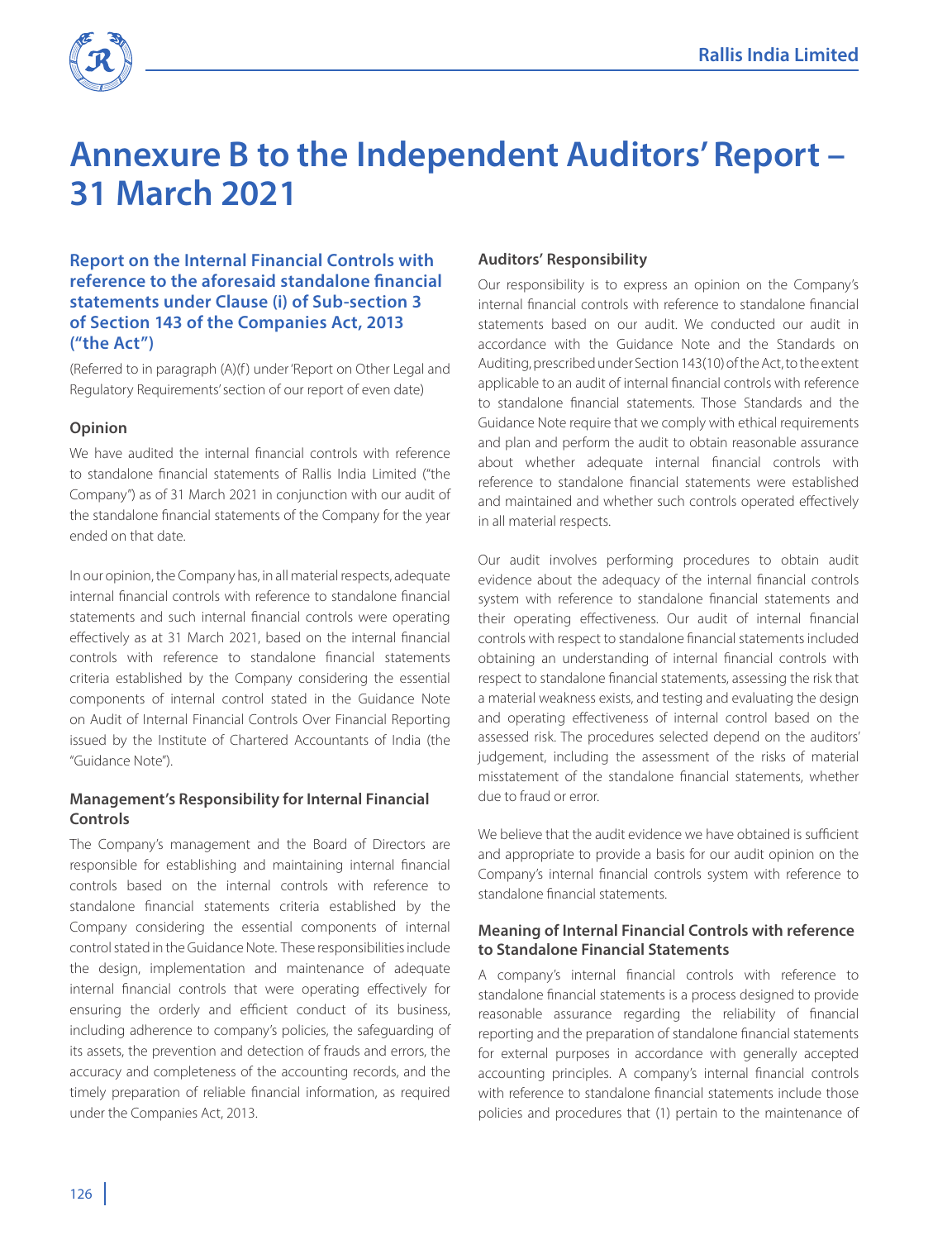records that, in reasonable detail, accurately and fairly reflect the transactions and dispositions of the assets of the company; (2) provide reasonable assurance that transactions are recorded as necessary to permit preparation of standalone financial statements in accordance with generally accepted accounting principles, and that receipts and expenditures of the company are being made only in accordance with authorisations of management and directors of the company; and (3) provide reasonable assurance regarding prevention or timely detection of unauthorised acquisition, use, or disposition of the company's assets that could have a material effect on the standalone financial statements.

# **Inherent Limitations of Internal Financial Controls with reference to Standalone Financial Statements**

Because of the inherent limitations of internal financial controls with reference to standalone financial statements, including the possibility of collusion or improper management override of controls, material misstatements due to error or fraud may occur and not be detected. Also, projections of any evaluation of the internal financial controls with reference to standalone financial statements to future periods are subject to the risk that the internal financial control with reference to standalone financial statements may become inadequate because of changes in conditions, or that the degree of compliance with the policies or procedures may deteriorate.

#### For **B S R & Co. LLP**

*Chartered Accountants* Firm's Registration No: 101248W/W-100022

#### **Tarun Kinger**

*Partner* Mumbai Membership No: 105003 22 April, 2021 UDIN : 21105003AAAABP3834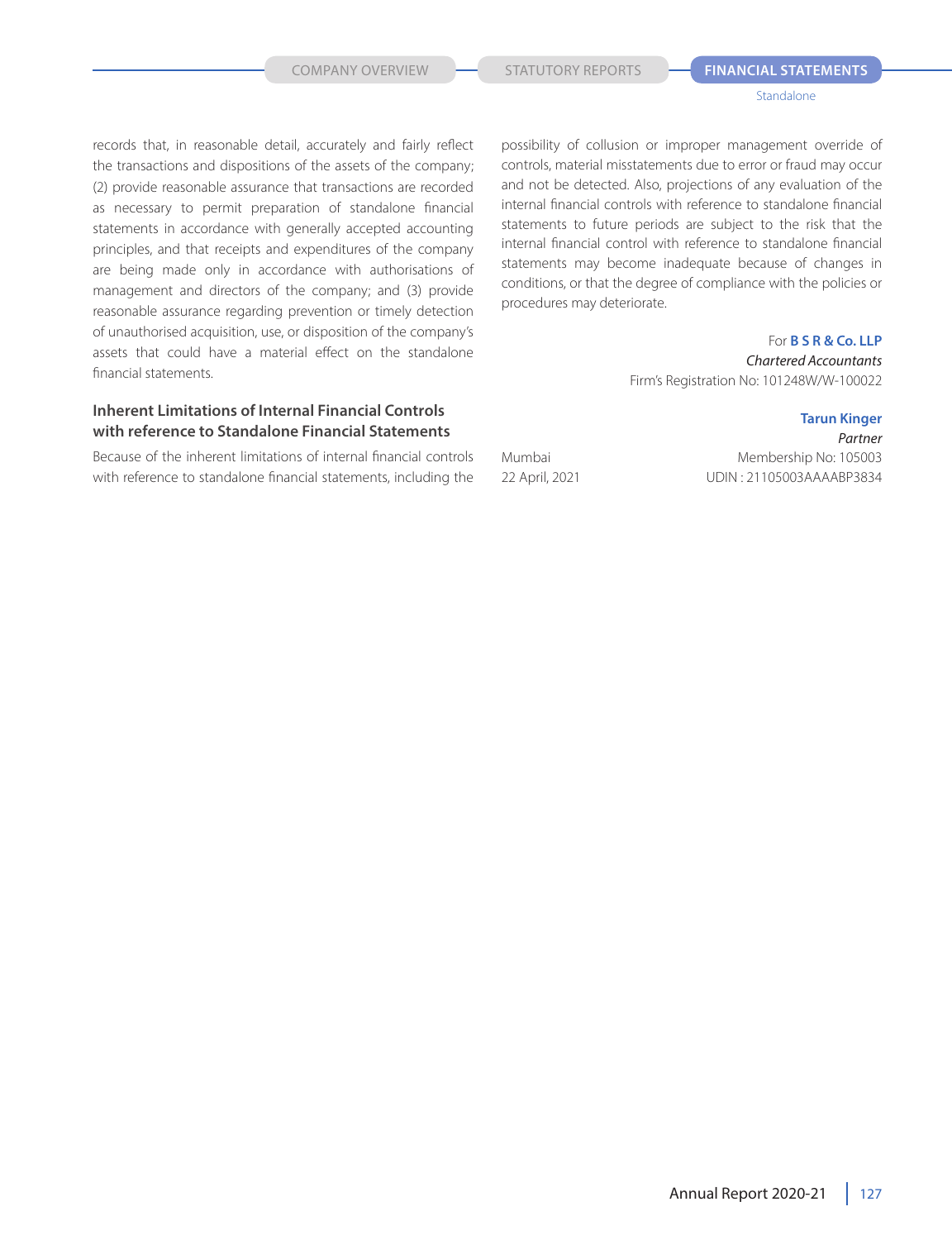

# **Standalone Balance Sheet as at March 31, 2021**

All amounts are in  $\bar{\tau}$  lakhs unless otherwise stated

|                                                                                          | <b>Notes</b>    | As at<br>March 31, 2021 | As at<br>March 31, 2020 |
|------------------------------------------------------------------------------------------|-----------------|-------------------------|-------------------------|
| <b>ASSETS</b>                                                                            |                 |                         |                         |
| Non-current assets                                                                       |                 |                         |                         |
| Property, plant and equipment<br>a)                                                      | 4(a)            | 39,246.07               | 36,077.50               |
| Capital work-in-progress<br>b)                                                           | 4(a)            | 10,571.20               | 2.875.71                |
| Investment property<br>$\mathsf{C}$                                                      | 5               | 12.40                   | 12.82                   |
| d)<br>Right-of-use asset                                                                 | 4(b)            | 3,173.92                | 2.644.04                |
| Goodwill on amalgamation<br>e)                                                           | 6(a)            | 19,582.31               | 19,582.31               |
| Other intangible assets<br>f)                                                            | 6(b)            | 1.083.41                | 966.09                  |
| Intangible assets under development<br>q)                                                | 6(b)            | 5,877.18                | 4,694.65                |
| h)<br>Financial assets                                                                   |                 |                         |                         |
| Investments<br>i)                                                                        | $\overline{7}$  | 317.68                  | 379.69                  |
| $\mathsf{ii}$<br>Loans                                                                   | $\,8\,$         | 1.008.44                | 907.06                  |
| Other financial assets<br>iii)                                                           | 9               | 80.77                   | 76.51                   |
| i)<br>Non current tax assets                                                             | 10.1            | 8.803.51                | 11.002.26               |
| Other non-current assets<br> )                                                           | 14              | 3.564.53                | 4.205.12                |
| <b>Total non-current assets</b>                                                          |                 | 93,321.42               | 83,423.76               |
| <b>Current assets</b>                                                                    |                 |                         |                         |
| Inventories<br>a)                                                                        | 11              | 76,319.81               | 69,920.02               |
| Financial assets<br>b)                                                                   |                 |                         |                         |
| Investments<br>i)                                                                        | $\overline{7}$  | 28.029.67               | 29,867.42               |
| Trade receivables<br>ii)                                                                 | 12              | 40.628.49               | 45,001.83               |
| $\overline{\mathsf{iii}}$<br>Cash and cash equivalents                                   | 13.1            | 904.93                  | 4.585.56                |
| Bank balances other than (iii) above<br>iv)                                              | 13.2            | 4,485.73                | 213.34                  |
| Other financial assets<br>V)                                                             | 9               | 751.80                  | 648.54                  |
| Other current assets<br>$\mathsf{C}$                                                     | $\overline{14}$ | 13,884.37               | 10.636.53               |
| Assets classified as held for sale<br>d)                                                 | 15              | 413.82                  | 426.78                  |
| <b>Total current assets</b>                                                              |                 | 1,65,418.62             | 1,61,300.02             |
| <b>Total assets</b>                                                                      |                 | 2,58,740.04             | 2,44,723.78             |
| <b>EQUITY AND LIABILITIES</b>                                                            |                 |                         |                         |
| Equity                                                                                   |                 |                         |                         |
| Equity share capital<br>a)                                                               | 16<br>17        | 1.944.71<br>1,57,192.54 | 1.944.71<br>1,39,055.31 |
| Other equity<br>b)                                                                       |                 | 1,59,137.25             | 1,41,000.02             |
| <b>Total equity</b><br><b>Liabilities</b>                                                |                 |                         |                         |
| Non-current liabilities                                                                  |                 |                         |                         |
| Financial liabilities<br>a)                                                              |                 |                         |                         |
| <b>Borrowings</b><br>$\overline{1}$                                                      | 18.1            | 778.32                  | 1,236.30                |
| Lease liabilities<br>$\mathsf{ii}$                                                       | 18.2            | 2.155.34                | 1,438.70                |
| Provisions<br>b)                                                                         | 23              | 2.686.50                | 2,564.74                |
| Deferred tax liabilities (Net)<br>$\mathsf{C}$                                           | 20              | 2,528.83                | 2,740.16                |
| Other non-current liabilities<br>d)                                                      | 24              | 8.30                    | 9.82                    |
| <b>Total non-current liabilities</b>                                                     |                 | 8,157.29                | 7,989.72                |
| <b>Current liabilities</b>                                                               |                 |                         |                         |
| Financial liabilities<br>a)                                                              |                 |                         |                         |
| Borrowings<br>i)                                                                         | 19              | 3.004.77                | 4,961.79                |
| ii) Trade payables                                                                       | 21              |                         |                         |
| - total outstanding dues of micro enterprises and small enterprises                      |                 | 1,734.61                | 369.13                  |
| - total outstanding dues of creditors other than micro enterprises and small enterprises |                 | 57.870.88               | 63.364.06               |
| Other financial liabilities<br>iii)                                                      | 22              | 14,479.17               | 9,576.81                |
| Lease liabilities<br>iv)                                                                 | 18.2            | 1,244.62                | 1,392.43                |
| Other current liabilities<br>b)                                                          | 24              | 11.274.02               | 12.002.77               |
| Provisions<br>$\mathsf{C}$                                                               | 23              | 1,426.16                | 1,705.08                |
| Current tax liabilities<br>d)                                                            | 10.1            | 411.27                  | 2,361.97                |
| <b>Total current liabilities</b>                                                         |                 | 91,445.50               | 95,734.04               |
| <b>Total liabilities</b>                                                                 |                 | 99,602.79               | 1.03.723.76             |
| <b>Total equity and liabilities</b>                                                      |                 | 2,58,740.04             | 2,44,723.78             |
| See accompanying notes to the standalone financial statements                            | 1 to 51         |                         |                         |

As per our report of even date attached<br>For B S R & Co. LLP

#### *Chartered Accountants*

**Sanjian** Registration No. 101248W/W-100022 **Sanding Director & CEO**<br>Managing Director & CEO

# For and on behalf of the Board of Directors of Rallis India Limited

| Firm's Registration No. 101248W/W-100022 | <b>Sanjiy Lal</b><br>Managing Director & CEO<br>(DIN: 08376952) |                                |  |
|------------------------------------------|-----------------------------------------------------------------|--------------------------------|--|
|                                          | R. Mukundan<br>(DIN: 00778253)                                  | <b>Director</b>                |  |
|                                          | <b>Ashish Mehta</b><br>(M. No. 53039)                           | <b>Chief Financial Officer</b> |  |
| <b>Tarun Kinger</b><br>$D$ artnar        | <b>Yashaswin Sheth</b><br>(MA N <sub>0</sub> , A1F200)          | <b>Company Secretary</b>       |  |

*Partner* (M. No. A15388) Membership No. 105003

Mumbai, April 22, 2021 Mumbai, April 22, 2021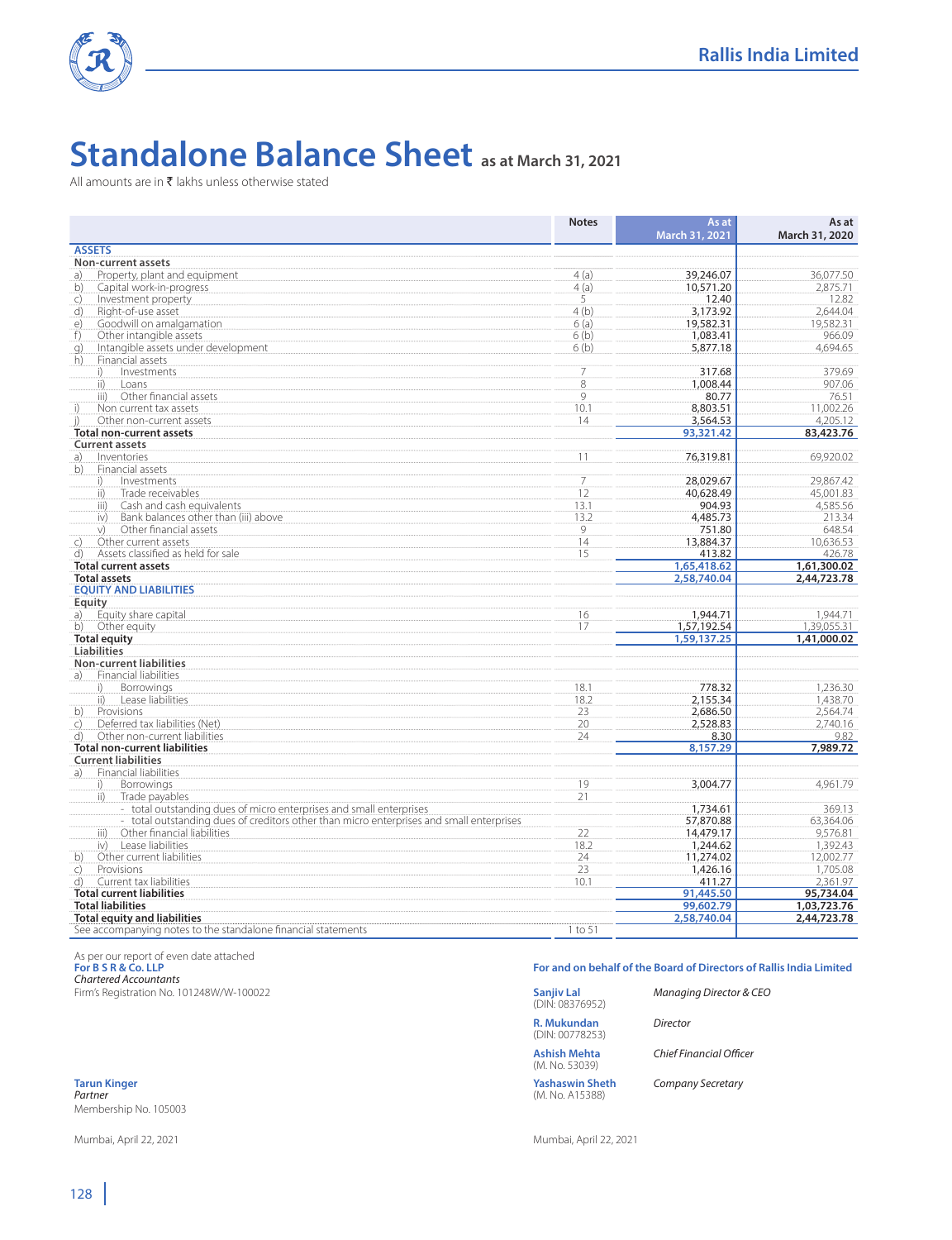# **Standalone Statement of Profit and Loss for the year ended March 31, 2021**

All amounts are in  $\bar{\tau}$  lakhs except for earning per equity share information

|      |                                                                               | <b>Notes</b> | For the year ended<br><b>March 31, 2021</b> | For the year ended<br>March 31, 2020 |
|------|-------------------------------------------------------------------------------|--------------|---------------------------------------------|--------------------------------------|
| т    | Revenue from operations                                                       | 25           | 2,42,943.49                                 | 2.25.149.82                          |
| Ш    | Other income                                                                  | 26           | 4,043.86                                    | 3,432.98                             |
| Ш    | Total Income (I+II)                                                           |              | 2,46,987.35                                 | 2,28,582.80                          |
| IV   | <b>Expenses</b>                                                               |              |                                             |                                      |
|      | Cost of materials consumed                                                    | 27           | 1,40,755.27                                 | 1,28,093.19                          |
|      | Purchases of stock-in-trade                                                   | 28           | 13,659.10                                   | 14,121.26                            |
|      | Changes in inventories of finished goods, stock-in-trade and work-in-progress | 29           | (6,892.79)                                  | (3,330.40)                           |
|      | Employee benefits expense                                                     | 30           | 21,600.18                                   | 19,937.39                            |
|      | Finance costs                                                                 | 31           | 520.76                                      | 611.21                               |
|      | Depreciation and amortisation expense                                         | 32           | 6,406.77                                    | 6,150.58                             |
|      | Other expenses                                                                | 33           | 41,523.06                                   | 40,214.94                            |
|      | Total expenses (IV)                                                           |              | 2,17,572.35                                 | 2,05,798.17                          |
| v    | Profit before exceptional items and tax (III -IV)                             |              | 29,415.00                                   | 22,784.63                            |
| VI   | <b>Exceptional items</b>                                                      | 49           | 944.67                                      | 1,142.33                             |
| VII  | Profit before tax (V+VI)                                                      |              | 30,359.67                                   | 23,926.96                            |
| VIII | <b>Tax expense</b>                                                            |              |                                             |                                      |
|      | Current tax<br>(1)                                                            | 10.2         | 7,703.28                                    | 6,906.72                             |
|      | Deferred tax<br>(2)                                                           | 10.2         | (210.14)                                    | (1,526.36)                           |
|      | Total tax expense (VIII)                                                      |              | 7,493.14                                    | 5,380.36                             |
| IX   | Profit for the year (VII-VIII)                                                |              | 22,866.53                                   | 18,546.60                            |
| x    | Other comprehensive income                                                    |              |                                             |                                      |
|      | Item that will not be reclassified to profit or loss:                         |              |                                             |                                      |
|      | Remeasurement of the employee defined benefit plans<br>a)                     |              | 174.73                                      | (241.55)                             |
|      | Equity instruments through other comprehensive income<br>b)                   |              | 1.08                                        | 0.85                                 |
|      | Income tax relating to items that will not be reclassified to profit or loss  |              | (43.39)                                     | 56.31                                |
|      | Total other comprehensive income (net of taxes)                               |              | 132.42                                      | (184.39)                             |
| XI   | Total comprehensive income for the year (IX+X)                                |              | 22,998.95                                   | 18,362.21                            |
|      | Earnings per equity share (of $\bar{z}$ 1 each)                               | 34           |                                             |                                      |
|      | Basic (In ₹)<br>(1)                                                           |              | 11.76                                       | 9.54                                 |
|      | (2)<br>Diluted (In ₹)                                                         |              | 11.76                                       | 9.54                                 |
|      | See accompanying notes to the standalone financial statements                 | 1 to 51      |                                             |                                      |

As per our report of even date attached *Chartered Accountants*

Firm's Registration No. 101248W/W-100022 **Sanjiv Lal** *Managing Director & CEO*

**Tarun Kinger Yashaswin Sheth** *Company Secretary Partner* (M. No. A15388) Membership No. 105003

Mumbai, April 22, 2021 Mumbai, April 22, 2021

For and on behalf of the Board of Directors of Rallis India Limited

| <b>Sanjiv Lal</b><br>(DIN: 08376952)  | Managing Director & C    |  |  |  |
|---------------------------------------|--------------------------|--|--|--|
| R. Mukundan<br>(DIN: 00778253)        | Director                 |  |  |  |
| <b>Ashish Mehta</b><br>(M. No. 53039) | Chief Financial Officer  |  |  |  |
| <b>Yashaswin Sheth</b>                | <b>Company Secretary</b> |  |  |  |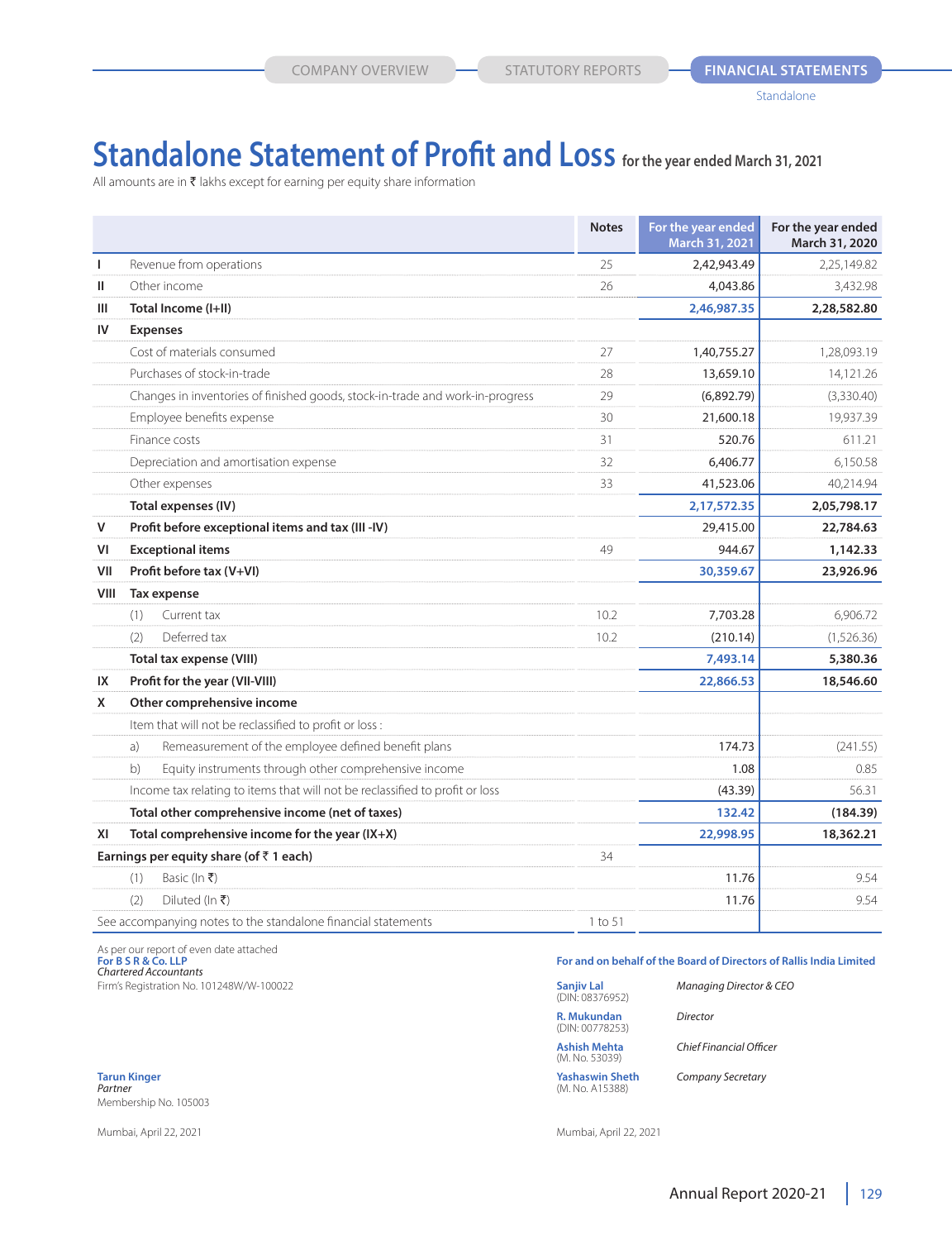

# Standalone Statement of Changes in Equity for the year ended March 31, 2021

All amounts are in  $\bar{\tau}$  lakhs unless otherwise stated

# **A. Equity share capital**

| Balance as at April 1, 2019                     |  |
|-------------------------------------------------|--|
| Changes in Equity Share Capital during the year |  |
| Balance as at March 31, 2020                    |  |
| Changes in Equity Share Capital during the year |  |
| Balance as at March 31, 2021                    |  |

# **B. Other equity**

|                                                      | Other equity                            |                               |                                  |                                  |                    |                                     |             |
|------------------------------------------------------|-----------------------------------------|-------------------------------|----------------------------------|----------------------------------|--------------------|-------------------------------------|-------------|
| <b>Particulars</b>                                   |                                         | <b>Reserves &amp; Surplus</b> | Other<br>Comprehensive<br>Income | <b>Total other</b><br>equity     |                    |                                     |             |
|                                                      | <b>Securities</b><br>premium<br>reserve | Retained<br>earnings          | Capital<br>reserve               | Capital<br>redemption<br>reserve | General<br>reserve | Equity<br>instrument<br>through OCI |             |
| As at April 1, 2019                                  | 17,295.93                               | 82,296.44                     | 1,243.10                         | 8,151.77                         | 17,649.93          | 0.20                                | 1,26,637.37 |
| Others                                               |                                         | 27.65                         |                                  |                                  |                    |                                     | 27.65       |
| Leases (IND AS 116) transition effect (net of taxes) |                                         | (110.86)                      |                                  |                                  |                    |                                     | (110.86)    |
| Profit for the year                                  |                                         | 18.546.60                     |                                  |                                  |                    |                                     | 18,546,60   |
| Other Comprehensive Income (net of taxes)            |                                         | (185.24)                      |                                  |                                  |                    | 0.85                                | (184.39)    |
| <b>Total Comprehensive Income</b>                    | ٠                                       | 18,361.36                     |                                  |                                  |                    | 0.85                                | 18,362.21   |
| Payment of dividends                                 |                                         | (4,861.72)                    |                                  |                                  |                    |                                     | (4,861.72)  |
| Payment of dividend distribution tax                 |                                         | (999.34)                      |                                  |                                  |                    |                                     | (999.34)    |
| At March 31, 2020                                    | 17,295.93                               | 94,713.53                     | 1,243.10                         | 8,151.77                         | 17,649.93          | 1.05                                | 1,39,055.31 |
| Profit for the year                                  |                                         | 22,866.53                     |                                  |                                  |                    |                                     | 22,866.53   |
| Other Comprehensive Income (net of taxes)            |                                         | 131.34                        |                                  |                                  |                    | 1.08                                | 132.42      |
| <b>Total Comprehensive Income</b>                    | ٠                                       | 22,997.87                     |                                  |                                  |                    | 1.08                                | 22,998.95   |
| Payment of dividends                                 |                                         | (4,861.72)                    |                                  |                                  |                    |                                     | (4,861.72)  |
| At March 31, 2021                                    | 17,295.93                               | 1,12,849.68                   | 1,243.10                         | 8.151.77                         | 17,649.93          | 2.13                                | 1,57,192.54 |

As per our report of even date attached<br>For B S R & Co. LLP *Chartered Accountants* Firm's Registration No. 101248W/W-100022 **Sanjiv Lal** *Managing Director & CEO*

**Tarun Kinger Yashaswin Sheth** *Company Secretary* Membership No. 105003

#### For and on behalf of the Board of Directors of Rallis India Limited

**Sanjiv Lal**<br>(DIN: 08376952) **R. Mukundan** *Director* (DIN: 00778253) (M. No. 53039) *(M. No. A15388)* 

**Ashish Mehta** *Chief Financial Officer*

Mumbai, April 22, 2021 Mumbai, April 22, 2021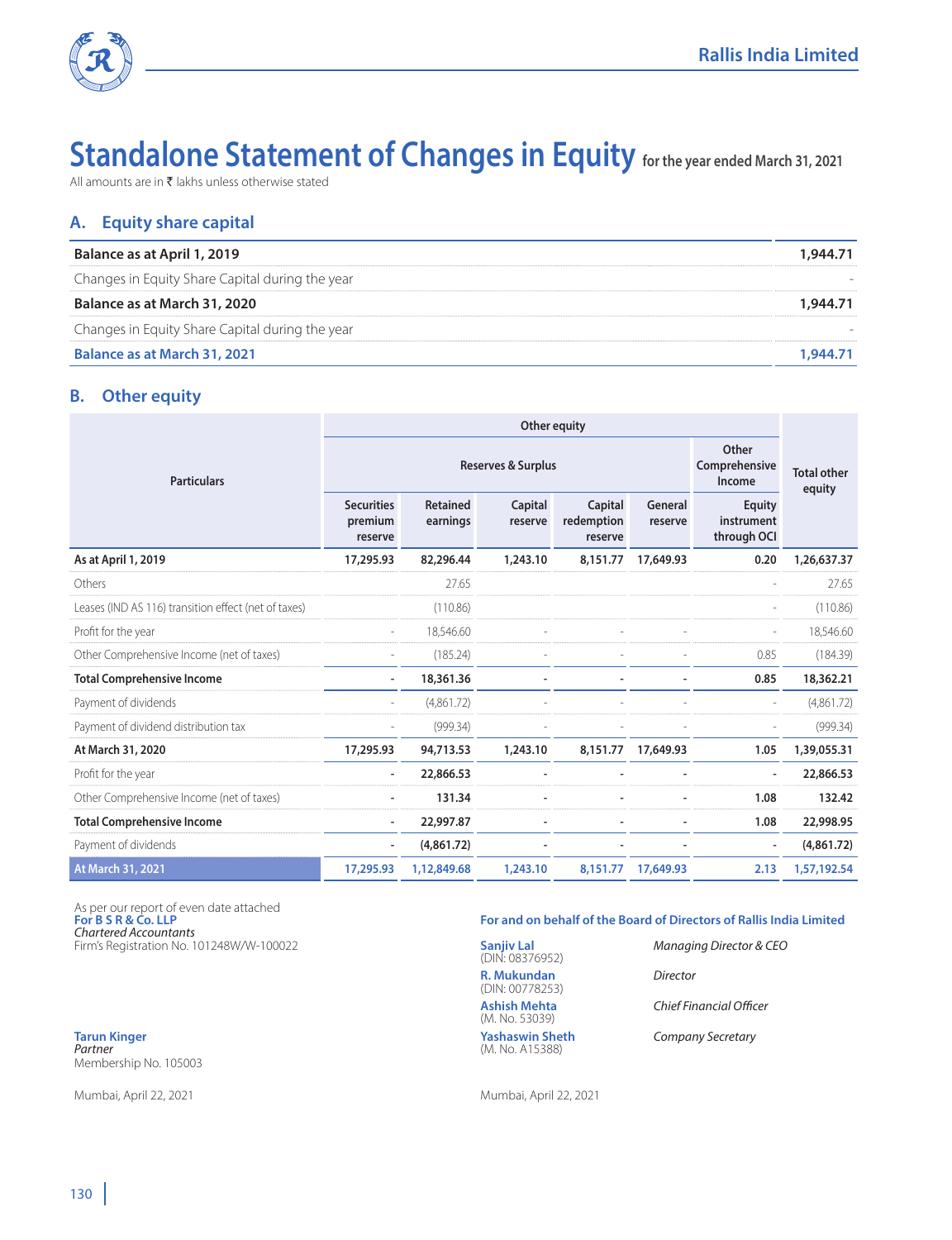# Standalone Statement of Cash Flows for the year ended March 31, 2021

All amounts are in  $\bar{\tau}$  lakhs unless otherwise stated

|                                                                                          | For the year ended | For the year ended |
|------------------------------------------------------------------------------------------|--------------------|--------------------|
|                                                                                          | March 31, 2021     | March 31, 2020     |
| <b>CASH FLOW FROM OPERATING ACTIVITIES:</b><br>A                                         |                    |                    |
| Profit before tax                                                                        | 30,359.67          | 23,926.96          |
| Adjustments for:                                                                         |                    |                    |
| Finance costs                                                                            | 520.76             | 611.21             |
| Depreciation and amortisation expense                                                    | 6,406.77           | 6,150.58           |
| Interest income                                                                          | (638.65)           | (402.22)           |
| Dividend income                                                                          | (3.62)             | (226.41)           |
| Fair valuation gain on investment in Mutual fund                                         | (295.87)           | (381.45)           |
| Gain on redemption of current investments                                                | (1, 217.81)        | (156.30)           |
| Credit balances written back                                                             | (494.15)           | (430.25)           |
| Allowance for doubtful debts (net)                                                       | 538.26             | 696.36             |
| Allowance for doubtful advances                                                          |                    | 2.40               |
| Capital work-in-progress written off                                                     |                    | 26.94              |
| Tangible assets written off                                                              |                    | 8.84               |
| Impairment of Intangible assets and intangible assets under development                  | 657.94             | 177.52             |
| Bad debts                                                                                |                    | 222.73             |
| (Reversal) for indirect tax matters                                                      |                    | (245.37)           |
| Provision for Directors pension liability                                                | 65.50              | 27.87              |
| Provision for supplemental pay                                                           | 49.49              | 81.83              |
| (Reversal) / Provision for gratuity                                                      | (398.09)           | 193.27             |
| Provision for compensated absences                                                       | 256.73             | 213.11             |
| Mark-to-market loss on forward contract                                                  | 72.48              | 3.97               |
| Net unrealised foreign exchange loss                                                     | 176.59             | 466.60             |
| (Gain) on disposal of property, plant and equipment and investment property              | (895.54)           | (1, 151.66)        |
| Operating profit before working capital changes                                          | 35,160.46          | 29,816.53          |
| Movements in working capital:                                                            |                    |                    |
| Decrease / (Increase) in trade receivables                                               | 3,792.19           | (854.43)           |
| (Increase) in inventories                                                                | (6, 399.30)        | (2,382.97)         |
| (Increase) in loans                                                                      | (101.38)           | (139.74)           |
| Decrease / (Increase) in other financial assets                                          | 33.23              | (184.34)           |
| (Increase) / Decrease in other assets                                                    | (3, 105.93)        | 2,728.59           |
| (Decrease) / Increase in trade payables                                                  | (3,767.73)         | 9,763.03           |
| Increase / (Decrease) in other financial liabilities                                     | 4,199.38           | (1,403.45)         |
| (Decrease) / Increase in other liabilities                                               | (730.47)           | 2,092.41           |
| <b>Cash Generated from Operations</b>                                                    | 29,080.45          | 39,435.63          |
| Income taxes paid (Net of refunds)                                                       | (7,456.42)         | (5,636.10)         |
| Net Cash Flows Generated from Operating Activities (A)                                   | 21,624.03          | 33,799.53          |
| <b>B CASH FLOW FROM INVESTING ACTIVITIES:</b>                                            |                    |                    |
| Interest received                                                                        | 497.40             | 392.78             |
| Dividend received                                                                        | 3.62               | 226.41             |
| Purchase of current investments                                                          | (63,002.70)        | (71, 341.79)       |
| Proceeds from sale of long term investments                                              | 63.08              |                    |
| Proceeds from sale of current investments                                                | 66,354.13          | 52,560.26          |
| Payments for purchase of property, plant and equipment (including adjustments on account | (14, 277.39)       | (6, 197.21)        |
| of capital work-in-progress, capital creditors and capital advances)                     |                    |                    |
| Payments for intangible assets                                                           | (2,571.70)         | (1,662.93)         |
| Proceeds from disposal of property, plant and equipment and investment property          | 1,065.45           | 1,297.00           |
| Investments in bank deposits                                                             | (4, 287.47)        | 133.10             |
| Net Cash Flows (Used In) Investing Activities (B)                                        | (16, 155.58)       | (24, 592.37)       |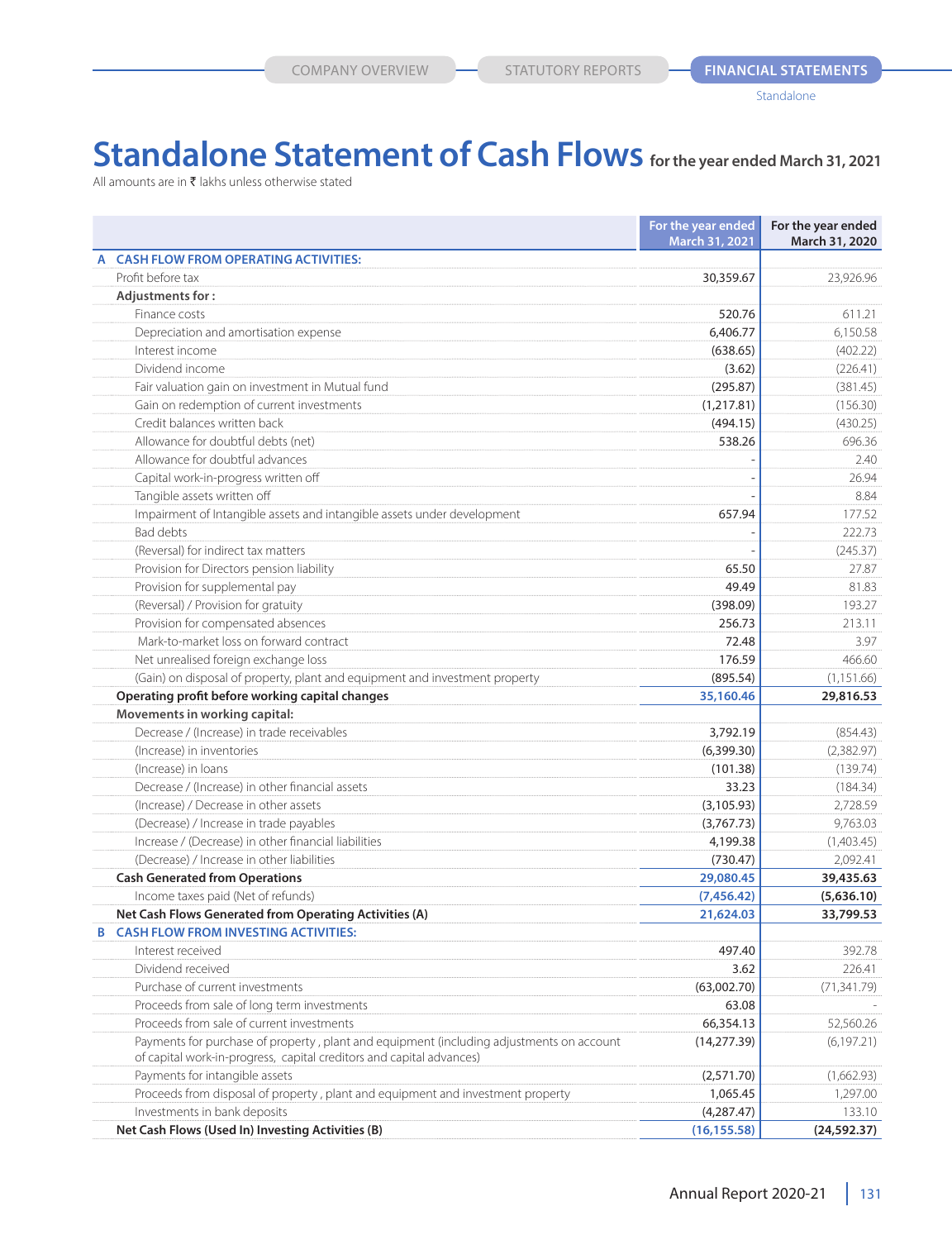

# **Standalone Statement of Cash Flows** for the year ended March 31, 2021

All amounts are in  $\bar{\tau}$  lakhs unless otherwise stated

|                                                                            | For the year ended<br>March 31, 2021 | For the year ended<br>March 31, 2020 |
|----------------------------------------------------------------------------|--------------------------------------|--------------------------------------|
| <b>C CASH FLOW FROM FINANCING ACTIVITIES:</b>                              |                                      |                                      |
| Repayment of long-term borrowings (including current maturities)           | (411.40)                             | (398.97)                             |
| Proceeds from short-term borrowings                                        | 6,833.64                             | 28,900.00                            |
| Repayment of short-term borrowings                                         | (6,383.64)                           | (28,050.00)                          |
| Repayment of finance lease obligations                                     | (1,687.70)                           | (1,684.11)                           |
| Dividend paid on equity shares (including dividend distribution tax)       | (4,878.13)                           | (5,873.47)                           |
| Interest paid                                                              | (230.41)                             | (347.16)                             |
| Bank balances in dividend account                                          | 15.58                                | 12.41                                |
| Net Cash Flows (Used In) Financing Activities (C)                          | (6,742.06)                           | (7,441.30)                           |
| Net (Decrease) / Increase in Cash And Cash Equivalents $(A) + (B) + (C)$   | (1, 273.61)                          | 1,765.85                             |
| Cash and Cash Equivalents at the Beginning of the Year                     |                                      |                                      |
| Cash in hand                                                               | 3.05                                 | 4.23                                 |
| Balances with banks in current account and deposit account                 | 4,582.51                             | 3,999.55                             |
| Bank overdrafts and cash credit facility (secured)*                        | (2,411.79)                           | (3,595.86)                           |
| Cash and Cash Equivalents as Per Note 13.1                                 | 2,173.77                             | 407.92                               |
| Net Cash and cash equivalents as per Cash flow statement                   | 900.16                               | 2,173.77                             |
| Cash and Cash Equivalents at the End of the Year                           |                                      |                                      |
| Cash in hand                                                               | 1.91                                 | 3.05                                 |
| Balances with banks in current account and deposit account                 | 903.02                               | 4,582.51                             |
| Bank overdrafts and cash credit facility (secured)*                        | (4.77)                               | (2,411.79)                           |
| Cash and Cash Equivalents as per Note 13.1                                 | 900.16                               | 2,173.77                             |
| Debt reconciliation statement in accordance with Ind AS 7                  |                                      |                                      |
| <b>Opening balances</b>                                                    |                                      |                                      |
| Long-term borrowings (including current maturities)                        | 1,567.74                             | 1,966.71                             |
| Short-term borrowings (excluding bank overdrafts and cash credit facility) | 2,550.00                             | 1,700.00                             |
| <b>Movements</b>                                                           |                                      |                                      |
| Long-term borrowings (including current maturities)                        | (411.40)                             | (398.97)                             |
| Short-term borrowings (excluding bank overdrafts and cash credit facility) | 450.00                               | 850.00                               |
| <b>Closing balances</b>                                                    |                                      |                                      |
| Long-term borrowings (including current maturities)                        | 1,156.34                             | 1,567.74                             |
| Short-term borrowings (excluding bank overdrafts and cash credit facility) | 3,000.00                             | 2,550.00                             |

\*Bank overdrafts and cash credit facility are part of cash management system of the Company. Hence, considered as part of cash and cash equivalents.

See accompanying notes to the standalone financial statements 1 to 51

As per our report of even date attached *Chartered Accountants* Firm's Registration No. 101248W/W-100022 **Sanjiv Lal** *Managing Director & CEO*

**Tarun Kinger Yashaswin Sheth** *Company Secretary* Membership No. 105003

For and on behalf of the Board of Directors of Rallis India Limited

(DIN: 08376952) **R. Mukundan** *Director* (DIN: 00778253) **Ashish Mehta**<br>(M. No. 53039)

*Partner* (M. No. A15388)

**Ashish Mehta** *Chief Financial Officer*

Mumbai, April 22, 2021 Mumbai, April 22, 2021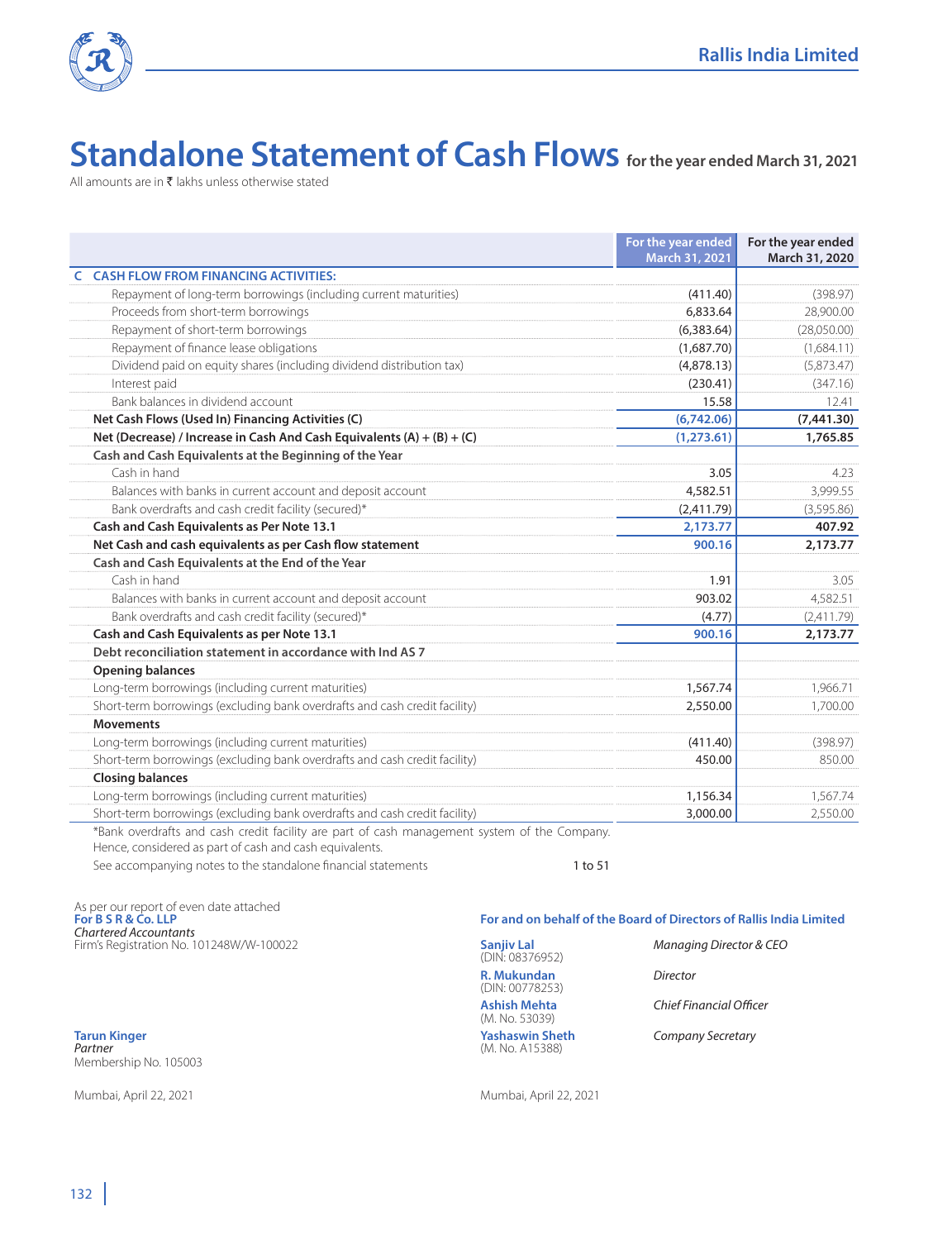All amounts are in  $\bar{\tau}$  lakhs unless otherwise stated

# **1. Corporate Information**

Rallis India Limited (the ''Company'') is a public limited company domiciled in India and is incorporated under the provisions of the Companies Act applicable in India. The Company's shares are listed on National Stock Exchange and Bombay Stock Exchange. It has been engaged primarily in the business of manufacture and marketing of Agri Inputs. The Company has its manufacturing facilities in India and sells both in India and across the globe. The Company's registered office is at 23rd Floor Lodha Excelus New Cuffe Parade Off Eastern Freeway Wadala Mumbai 400037.

 Tata Chemicals Limited ("Tata Chemicals") owns 50.06% of the Company's equity share capital as at 31 March 2021.

 The standalone financial statements for the year ended 31 March, 2021 were approved by the Board of Directors and authorised for issue on 22 April, 2021.

 During the previous year, two subsidiaries of the Company (Metahelix Life Sciences Limited and Zero Waste Agro Organics Limited) were merged with the Company pursuant to respective Scheme of arrangements. Refer Note 45(a) and 45 (b) to the standalone financial statements.

 During the year, subsidiary of the company (Rallis chemistry exports Ltd) received approval for removal of its name from the register of companies wef 29th March, 2021 and stands dissolved with effect from the said date.

 During the year, another subsidiary (P T Metahelix Life Sciences Indonesia) got business cancellation approval on Dt. 19th March 2021.

# **2. Recent pronouncements**

 On March 24, 2021, the Ministry of Corporate Affairs ("MCA") through a notification, amended Schedule III of the Companies Act, 2013. The amendments revise Division I, II and III of Schedule III and are applicable from April 1, 2021. Key amendments relating to Division II which relate to companies whose financial statements are required to comply with Companies (Indian Accounting Standards) Rules 2015 are:

#### **Balance Sheet:**

Lease liabilities should be separately disclosed under the head 'financial liabilities', duly distinguished as current or non-current.

- Certain additional disclosures in the statement of changes in equity such as changes in equity share capital due to prior period errors and restated balances at the beginning of the current reporting period.
- Specified format for disclosure of shareholding of promoters.
- Specified format for ageing schedule of trade receivables, trade payables, capital work-in-progress and intangible asset under development.
- If a company has not used funds for the specific purpose for which it was borrowed from banks and financial institutions, then disclosure of details of where it has been used.
- Specific disclosure under 'additional regulatory requirement' such as compliance with approved schemes of arrangements, compliance with number of layers of companies, title deeds of immovable property not held in name of company, loans and advances to promoters, directors, key managerial personnel (KMP) and related parties, details of benami property held etc.

#### **Statement of profit and loss:**

Additional disclosures relating to Corporate Social Responsibility (CSR), undisclosed income and crypto or virtual currency specified under the head 'additional information' in the notes forming part of the standalone financial statements.

 The amendments are extensive and the company will evaluate the same to give effect to them as required by law.

# **3. Significant accounting policies**

## **3.1 Statement of compliance**

 The Standalone financial statements have been prepared in accordance with Indian Accounting Standards (Ind AS) as per the Companies (Indian Accounting Standards) Rules, 2015 notified under Section 133 of Companies Act, 2013, (the 'Act') and other relevant provisions of the Act.

#### **3.2 Basis of preparation and measurement**

 The Standalone financial statements have been prepared on the historical cost basis, except for certain financial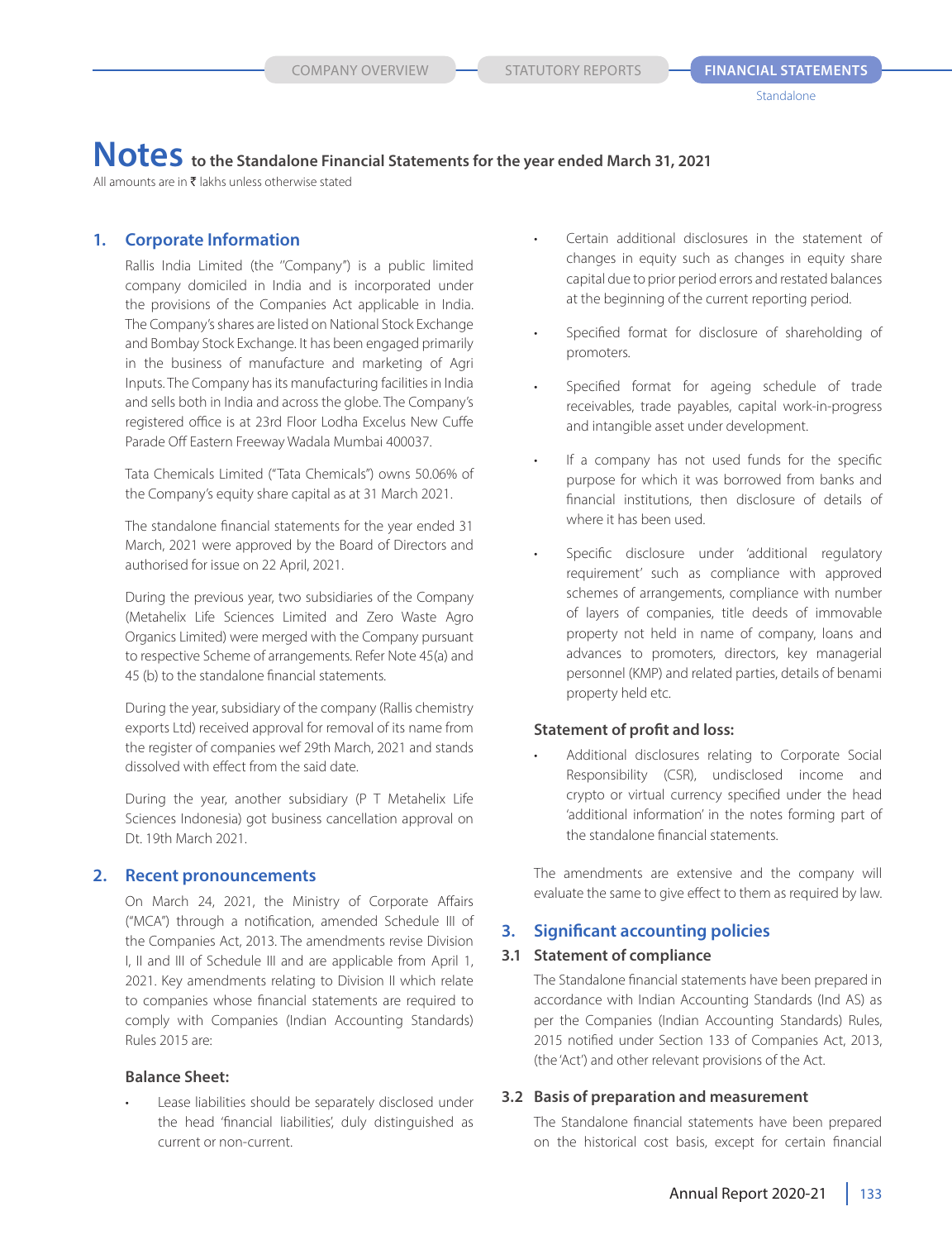

All amounts are in  $\bar{\tau}$  lakhs unless otherwise stated

instruments which are measured at fair values at the end of each reporting period. Historical cost is based on the fair value of the consideration given in exchange for goods and services.

 Fair value is the price that would be received to sell an asset or paid to transfer a liability in an orderly transaction between market participants at the measurement date, regardless of whether that price is directly observable or estimated using another valuation technique.

 The fair value of an asset or a liability is measured using the assumptions that market participants would use when pricing the asset or liability, assuming that market participants act in their economic best interest.

 A fair value measurement of a non-financial asset takes into account a market participant's ability to generate economic benefits by using the asset in its highest and best use or by selling it to another market participant that would use the asset in its highest and best use.

 The Company uses valuation techniques that are appropriate in the circumstances and for which sufficient data are available to measure fair value, maximising the use of relevant observable inputs and minimising the use of unobservable inputs.

 All assets and liabilities for which fair value is measured or disclosed in the Standalone financial statements are categorised within the fair value hierarchy, described as follows, based on the lowest level input that is significant to the fair value measurement as a whole:

- Level 1 Quoted (unadjusted) market prices in active markets for identical assets or liabilities
- Level 2 Valuation techniques for which the lowest level input that is significant to the fair value measurement is directly or indirectly observable
- Level 3 Valuation techniques for which the lowest level input that is significant to the fair value measurement is unobservable

## **3.3 Functional and presentation currency**

 The Standalone financial statements are presented in Indian Rupees (INR), which is also the Company's functional currency. All amounts have been rounded-off to the nearest ₹ lakhs, unless otherwise indicated.

## **3.4 Foreign currency translation**

 On initial recognition, all foreign currency transactions are translated into the functional currency using the exchange rates prevailing on the date of the transaction. As at the reporting date, foreign currency monetary assets and liabilities are translated at the exchange rate prevailing on the Balance Sheet date and the exchange gains or losses are recognised in the Standalone Statement of Profit and Loss.

# **3.5 Property plant and equipment (PPE)**

## (a) Recognition and measurement

 On adoption of Ind AS , the Company retained the carrying value for all of its property, plant and equipment as recognised in the standalone financial statements as at the date of transition to Ind ASs, measured as per the previous GAAP and used that as its deemed cost as permitted by Ind AS 101 'First-time Adoption of Indian Accounting Standards'.

 PPE are initially recognised at cost. The initial cost of PPE comprises its purchase price, including non-refundable duties and taxes net of any trade discounts and rebates. The cost of PPE includes interest on borrowings (borrowing cost) directly attributable to acquisition, construction or production of qualifying assets. Subsequent to initial recognition, PPE are stated at cost less accumulated depreciation (other than freehold land, which are stated at cost) and impairment losses, if any.

 Subsequent costs are included in the asset's carrying amount or recognised as a separate asset, as appropriate, only when it is probable that future economic benefits associated with the item will flow to the Company and the cost of the item can be measured reliably. The carrying amount of any component accounted for as a separate asset is derecognised when replaced. All other repairs and maintenance are charged to profit or loss during the reporting period in which they are incurred.

 The residual values, useful life and depreciation method are reviewed at each financial year-end to ensure that the amount, method and period of depreciation are consistent with previous estimates and the expected pattern of consumption of the future economic benefits embodied in the items of property, plant and equipment.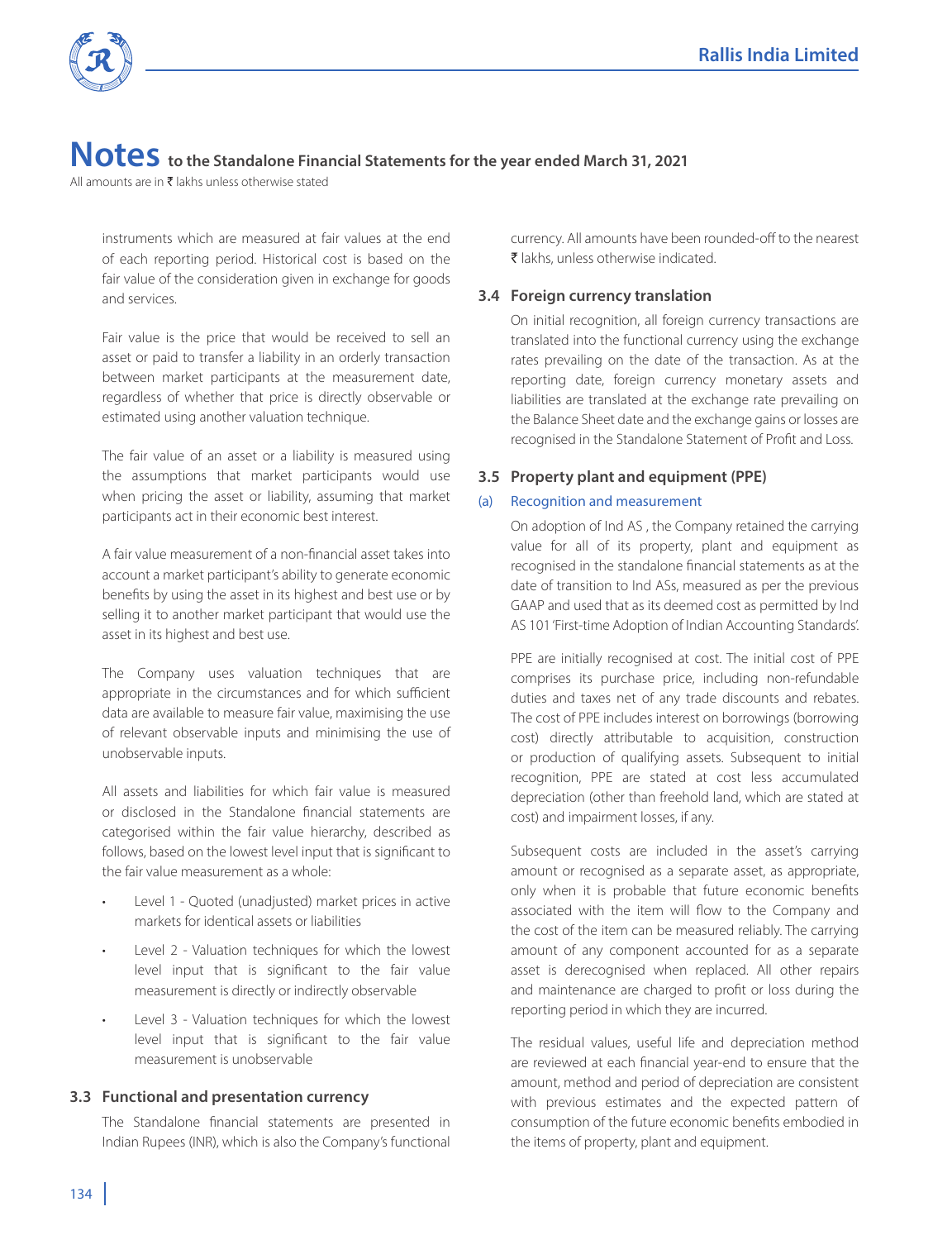# **Notes to the Standalone Financial Statements for the year ended March 31, 2021**

All amounts are in  $\bar{\tau}$  lakhs unless otherwise stated

 An item of property, plant and equipment is derecognised upon disposal or when no future economic benefits are expected to arise from the continued use of the asset. Any gain or loss arising on disposal or retirement of an item of property, plant and equipment is determined as the difference between sales proceeds and the carrying amount of the asset and is recognised in profit or loss. Fully depreciated assets still in use are retained in the Standalone financial statements.

#### (b) Depreciation

 Depreciation is recognised so as to write off the cost of assets (other than freehold land and capital work in progress) less their residual values over the useful lives, using the straightline method ("SLM"). Management believes based on a technical evaluation (which is based on technical advice, taking into account the nature of the asset, the estimated usage of the asset, the operating conditions of the asset, past history of replacement, anticipated technological changes, manufacturers warranties and maintenance support, etc.) that the useful lives of the assets reflect the periods over which these assets are expected to be used, which are as follows:

| <b>Type/Category of</b><br>Asset                  | <b>Useful Lives</b><br>(in years)-<br>as per<br><b>Companies</b><br>Act, 2013 | <b>Useful Lives</b><br>(in years)<br>-as estimated<br>by the<br>Company |
|---------------------------------------------------|-------------------------------------------------------------------------------|-------------------------------------------------------------------------|
| Buildings including<br>factory buildings          | $3 - 60$                                                                      | $3 - 60$                                                                |
| General Plant and<br>Machinery                    | 8                                                                             | 1-36                                                                    |
| <b>Electrical Installations</b><br>and Equipments | 10                                                                            | $2 - 32$                                                                |
| Furniture and Fixtures                            | 10                                                                            | $3 - 28$                                                                |
| Office Equipments                                 | 5                                                                             | $2 - 13$                                                                |
| Vehicles                                          | 8                                                                             | $8 - 13$                                                                |
| Computer and Data<br>Processing Units             | $3-6$                                                                         | $1 - 10$                                                                |
| Laboratory Equipments                             | 10                                                                            | $1 - 19$                                                                |
| Leasehold<br>improvements                         | <b>NA</b>                                                                     | shorter of lease<br>period or<br>above<br>estimated<br>useful life      |

 The carrying values of property, plant and equipment are reviewed for impairment when events or changes in circumstances indicate that the carrying value may not be recoverable.

#### (c) Gain or Loss on Disposal

 Any gain or loss on disposal of property, plant and equipment is recognised in the Standalone Statement of Profit and Loss.

#### **3.6 Investment Property**

#### (a) Recognition and Measurement

 Land or building held to earn rentals or for capital appreciation or both rather than for use in the production or supply of goods or services or for administrative purposes; or sale in the ordinary course of business is recognised as Investment Property. Land held for undetermined future use is also recognised as Investment Property.

 An investment property is measured initially at its cost. The cost of an investment property comprises its purchase price and any directly attributable expenditure. After initial recognition, the Company carries the investment property at the cost less accumulated depreciation and accumulated impairment, if any.

 The residual value and the useful life of an asset is reviewed at least at each financial year-end and, if expectations differ from previous estimates, the change(s) is accounted for as a change in an accounting estimate in accordance with Ind AS 8 – Accounting Policies, Changes in Accounting Estimates and Errors.

#### (b) Depreciation

 After initial recognition, the Company measures all of its investment property in accordance with Ind AS 16 – Property, Plant and Equipment requirements for cost model. The depreciable amount of an item of investment property is allocated on a systematic basis over its useful life. The Company provides depreciation on the straight line method. The Company believes that straight line method reflects the pattern in which the asset's future economic benefits are expected to be consumed by the Company. Based on internal technical evaluation, the management believes useful lives of the assets are appropriate. The depreciation method is reviewed at least at each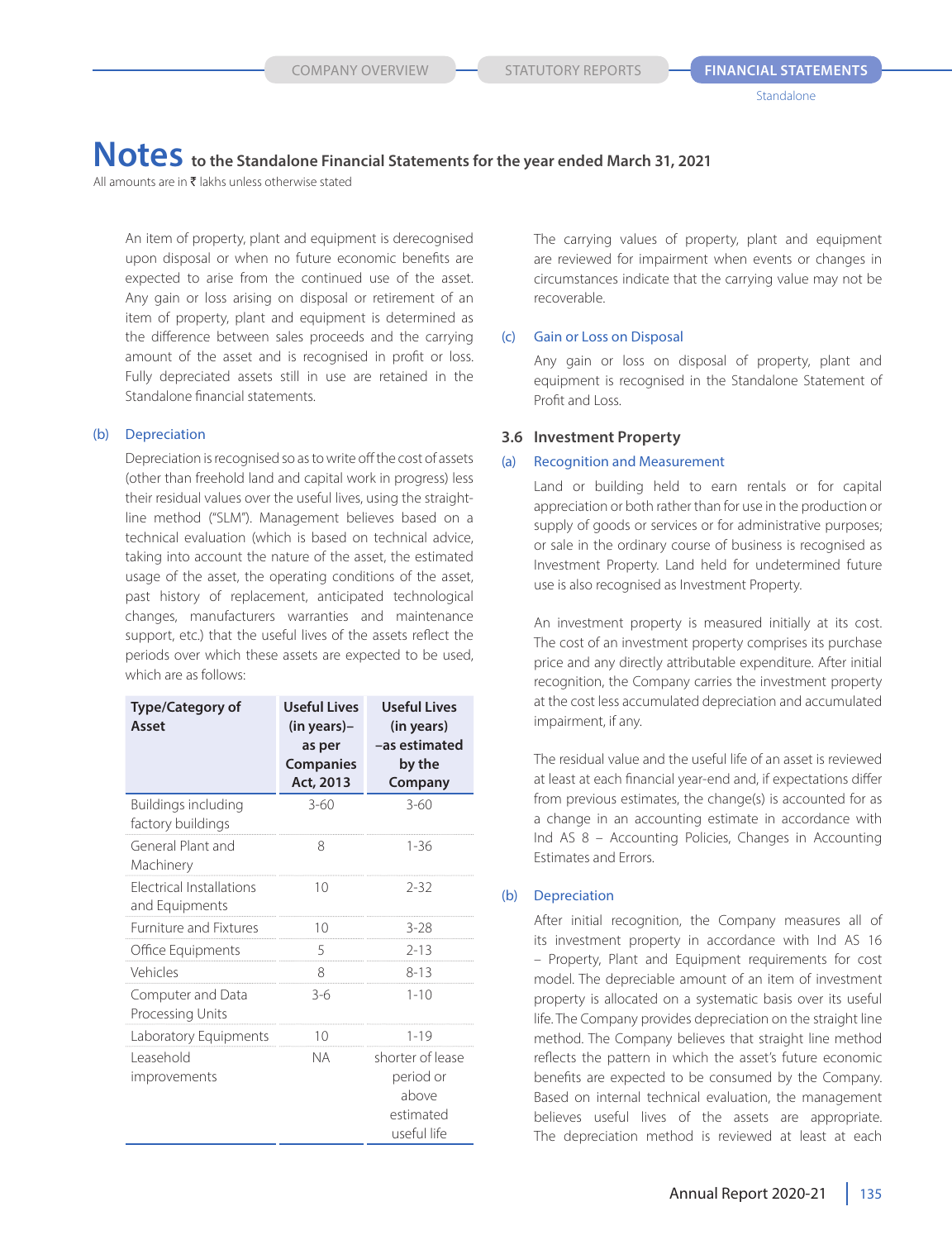

All amounts are in  $\bar{\tau}$  lakhs unless otherwise stated

financial year-end and, if there has been a significant change in the expected pattern of consumption of the future economic benefits embodied in the asset, the method is changed to reflect the changed pattern. Such a change is accounted for as a change in an accounting estimate in accordance with Ind AS 8 – Accounting Policies, Changes in Accounting Estimates and Errors.

 The depreciation charge for each period is recognised in the Standalone Statement of Profit and Loss.

 The estimated useful lives for the current and comparative periods are as follows:

| <b>Type/Category of</b><br>Asset         | <b>Useful Lives</b><br>(in years)<br>- as per<br>Companies<br>Act, 2013 | <b>Useful Lives</b><br>(in years)<br>-as estimated<br>by the<br>Company |
|------------------------------------------|-------------------------------------------------------------------------|-------------------------------------------------------------------------|
| Buildings including<br>factory buildings | 60                                                                      | 60                                                                      |

## (c) Fair Value

 Fair value of investment property is based on a valuation by an independent valuer who holds a recognised and relevant professional qualification and has recent experience in the location and category of the investment property being valued. The fair value of investment property is disclosed in the Note 5.

## (d) Gain or Loss on Disposal

 Any gain or loss on disposal of an Investment Property is recognised in the Standalone Statement of Profit and Loss.

## **3.7 Other intangible assets**

 Other intangible assets are measured on initial recognition at cost and subsequently are carried at cost less accumulated amortisation and accumulated impairment losses, if any.

 An intangible asset is derecognised on disposal, or when no future economic benefits are expected from use or disposal. Gains or losses on derecognition are determined by comparing proceeds with carrying amount. These are included in profit or loss within other gains/(losses).

 The Company amortises intangible assets with a finite useful life using the straight-line method over the following range of useful lives:

| <b>Type/Category of Asset</b>  | Useful Lives (in years)<br>- as estimated by the<br>Company |
|--------------------------------|-------------------------------------------------------------|
| Product registrations          |                                                             |
| Technical Know how             |                                                             |
| Licenses and commercial rights |                                                             |
| Computer software              |                                                             |

 The estimated useful life is reviewed annually by the management.

#### *Goodwill*

 Goodwill arising on amalgamation of a business is carried at cost as established at the date of acquisition of the business less accumulated impairment losses, if any. For the purposes of impairment testing, goodwill is allocated to cash-generating units that are expected to benefit from the synergies of the combination. A cashgenerating unit to which goodwill has been allocated is tested for impairment annually, or more frequently when there is an indication that the unit may be impaired. If the recoverable amount of the cash generating unit is less than its carrying amount, the impairment loss is allocated first to reduce the carrying amount of any goodwill allocated to the unit and then to the other assets of the unit pro rata based on the carrying amount of each asset in the unit. Any impairment loss for goodwill is recognised directly in profit or loss. An impairment loss recognised for goodwill is not reversed in subsequent periods. On disposal of the relevant cash-generating unit, the attributable amount of goodwill is included in the determination of the profit or loss on disposal.

## **3.8 Leases**

 The Company has adopted Ind AS 116 effective from 1 April 2019 using modified retrospective approach. For the purpose of preparation of Standalone Financial Information, management has evaluated the impact of change in accounting policies required due to adoption of lnd AS 116 for year ended 31 March 2020.

 The Company assesses whether a contract contains a lease, at inception of a contract. A contract is, or contains, a lease if the contract conveys the right to control the use of an identified asset for a period of time in exchange for consideration. To assess whether a contract conveys the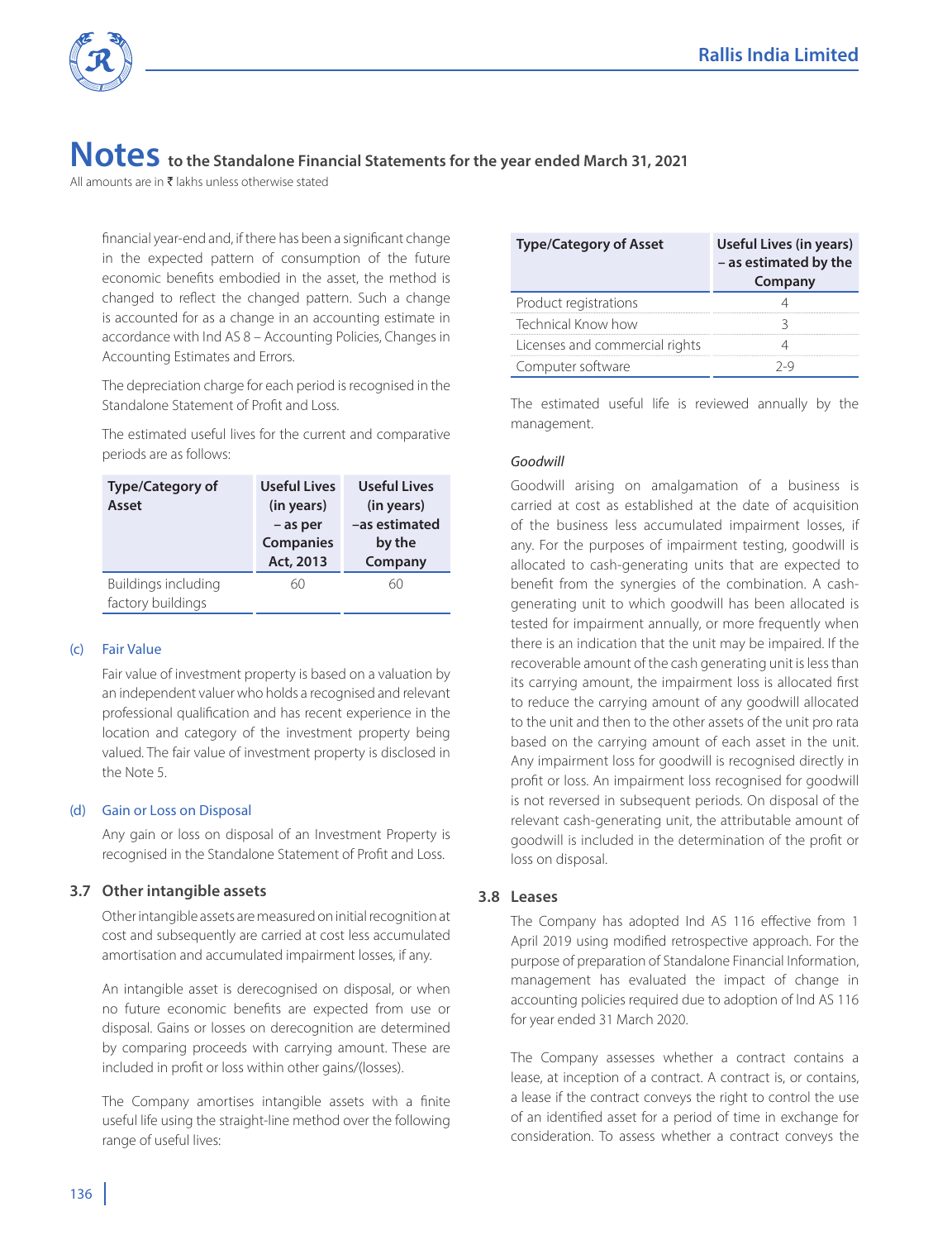# **Notes** to the Standalone Financial Statements for the year ended March 31, 2021

All amounts are in  $\bar{\tau}$  lakhs unless otherwise stated

right to control the use of an identified assets, the Company assesses whether: (i) the contact involves the use of an identified asset (ii) the Company has substantially all of the economic benefits from use of the asset through the period of the lease and (iii) the Company has the right to direct the use of the asset.

 As a lessee, the Company recognises a right-of-use asset and a lease liability at the lease commencement date. The right-of-use asset is initially measured at cost, which comprises the initial amount of the lease liability adjusted for any lease payments made at or before the commencement date, plus any initial direct costs incurred and an estimate of costs to dismantle and remove the underlying asset or to restore the underlying asset or the site on which it is located, less any lease incentives received.

 The right-of-use asset is subsequently depreciated using the straight-line method from the commencement date to the earlier of the end of the useful life of the right-of-use asset or the end of the lease term. The estimated useful lives of right-of-use assets are determined on the same basis as those of property and equipment. In addition, the right-ofuse asset is periodically reduced by impairment losses, if any, and adjusted for certain remeasurements of the lease liability.

 The lease liability is initially measured at the present value of the lease payments that are not paid at the commencement date, discounted using the interest rate implicit in the lease or, if that rate cannot be readily determined, the Company's incremental borrowing rate. Generally, the Company uses its incremental borrowing rate as the discount rate.

 Lease payments included in the measurement of the lease liability comprise the fixed payments, including insubstance fixed payments.

 The lease liability is measured at amortised cost using the effective interest method.

 The Company has used number of practical expedients when applying Ind AS 116: - Short-term leases, leases of low-value assets and single discount rate.

 The Company has elected not to recognise right-of-use assets and lease liabilities for short-term leases that have

a lease term of 12 months or less and leases of low-value assets. The Company recognises the lease payments associated with these leases as an expense on a straightline basis over the lease term. The Company applied a single discount rate to a portfolio of leases of similar assets in similar economic environment with a similar end date.

 The Company's leases mainly comprise land and buildings and Plant and equipment. The Company leases land and buildings for warehouse facilities. The Company also has leases for equipment.

#### **3.9 Non-current assets held for sale**

 Non-current assets and disposal groups are classified as held for sale if their carrying amount will be recovered principally through a sale transaction rather than through continuing use. This condition is regarded as met only when the asset (or disposal group) is available for immediate sale in its present condition subject only to terms that are usual and customary for sales of such asset (or disposal group) and its sale is highly probable. Management must be committed to the sale, which should be expected to qualify for recognition as a completed sale within one year from the date of classification.

 When the Company is committed to a sale plan involving disposal of an investment, the investment that will be disposed of is classified as held for sale when the criteria described above are met.

 Non-current assets (and disposal groups) classified as held for sale are measured at the lower of their carrying amount and fair value less costs to sell.

## **3.10 Capital work-in-progress and intangible assets under development**

 Capital work-in-progress/intangible assets under development are carried at cost, comprising direct cost, related incidental expenses and attributable borrowing cost, less impairment losses if any.

#### **3.11 Non-derivative financial instruments**

 Financial assets and liabilities are recognised when the Company becomes a party to the contractual provisions of the instrument. Financial assets and liabilities are initially measured at fair value. Transaction costs that are directly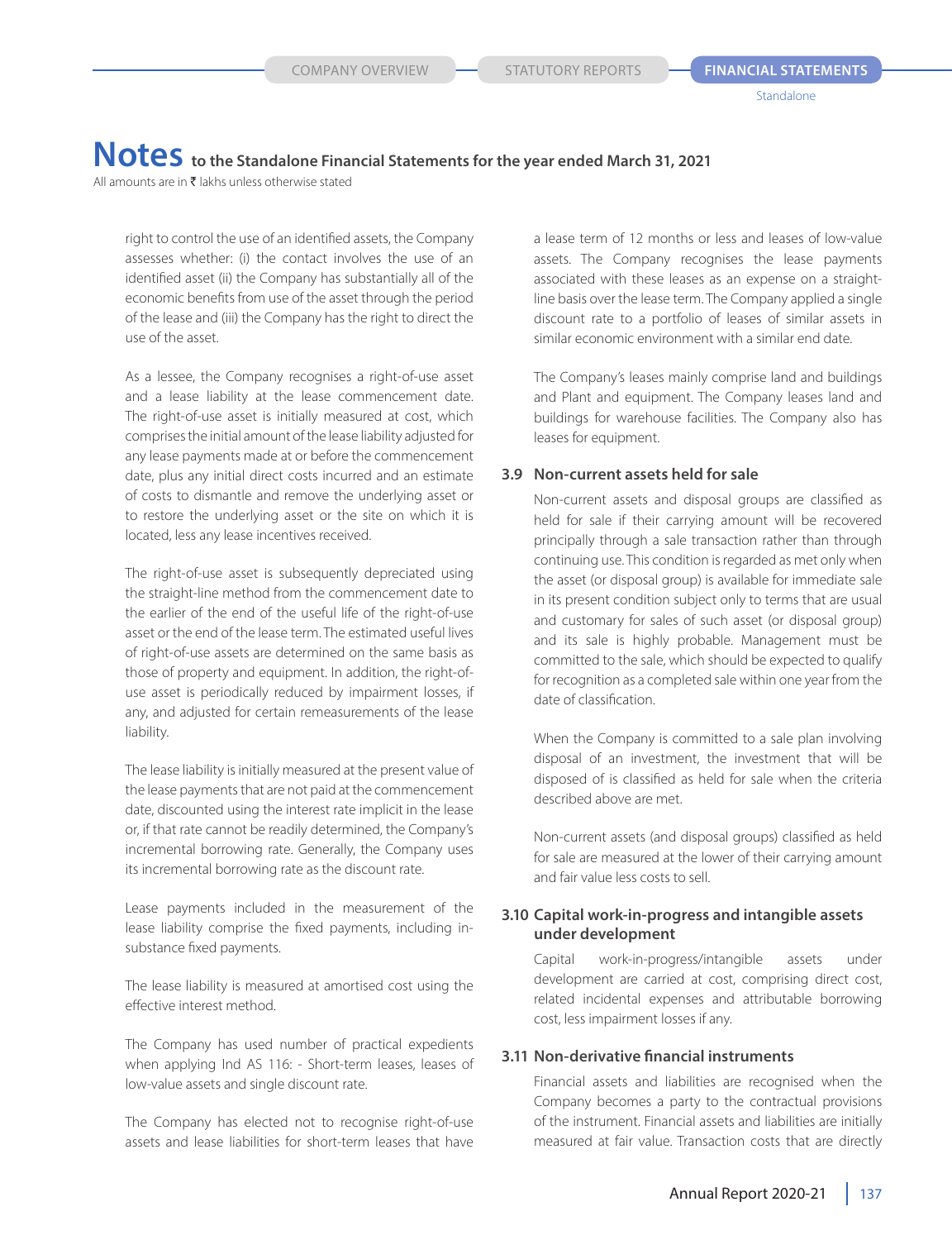

All amounts are in  $\bar{\tau}$  lakhs unless otherwise stated

attributable to the acquisition or issue of financial assets and financial liabilities (other than financial assets and financial liabilities at fair value through profit or loss) are added to or deducted from the fair value measured on initial recognition of financial asset or financial liability.

#### Cash and cash equivalents

 The Company considers all highly liquid financial instruments, which are readily convertible into known amounts of cash that are subject to an insignificant risk of change in value and having original maturities of three months or less from the date of purchase, to be cash equivalents. Cash and cash equivalents consist of balances with banks which are unrestricted for withdrawal and usage.

#### Financial assets at amortised cost

 Financial assets are subsequently measured at amortised cost if these financial assets are held within a business whose objective is to hold these assets in order to collect contractual cash flows and the contractual terms of the financial asset give rise on specified dates to cash flows that are solely payments of principal and interest on the principal amount outstanding.

# Financial assets at fair value through other comprehensive income (FVTOCI)

 Financial assets are measured at fair value through other comprehensive income if these financial assets are held within a business whose objective is achieved by both collecting contractual cash flows that give rise on specified dates to solely payments of principal and interest on the principal amount outstanding and by selling financial assets.

 The Company has made an irrevocable election to present subsequent changes in the fair value of equity investments not held for trading in Other Comprehensive Income.

## Financial assets at fair value through profit or loss (FVTPL)

 Financial assets are measured at fair value through profit or loss unless it is measured at amortised cost or at fair value through other comprehensive income on initial recognition. The transaction costs directly attributable to the acquisition of financial assets and liabilities at fair value through profit or loss are immediately recognised in profit or loss.

#### Financial liabilities

 Financial liabilities are measured at amortised cost using the effective interest method.

#### Equity instruments

 An equity instrument is a contract that evidences residual interest in the assets of the Company after deducting all of its liabilities. Equity instruments recognised by the Company are measured at the proceeds received net off direct issue cost.

# Offsetting of financial instruments

 Financial assets and financial liabilities are offset and the net amount is reported in standalone financial statements if there is a currently enforceable legal right to offset the recognised amounts and there is an intention to settle on a net basis, to realise the assets and settle the liabilities simultaneously.

## **3.12 Investments in subsidiaries**

A subsidiary is an entity that is controlled by the Company.

 The Company accounts for the investments in equity shares of subsidiaries at cost in accordance with Ind AS 27- Separate Financial Statements.

## **3.13 Derivative financial instruments**

 The Company enters into certain derivative contracts to hedge risks which are not designated as hedges. Such contracts are accounted for at fair value through profit or loss and are included in other gains/ (losses).

#### **3.14 Impairment**

#### Financial assets (other than at fair value)

 The Company assesses on a forward looking basis the expected credit losses associated with its assets carried at amortised cost and FVTOCI debt instruments. The impairment methodology applied depends on whether there has been a significant increase in credit risk.

 For trade receivables only, the Company applies the simplified approach permitted by Ind AS 109 Financial Instruments, which requires expected lifetime losses to be recognised from initial recognition of the receivables.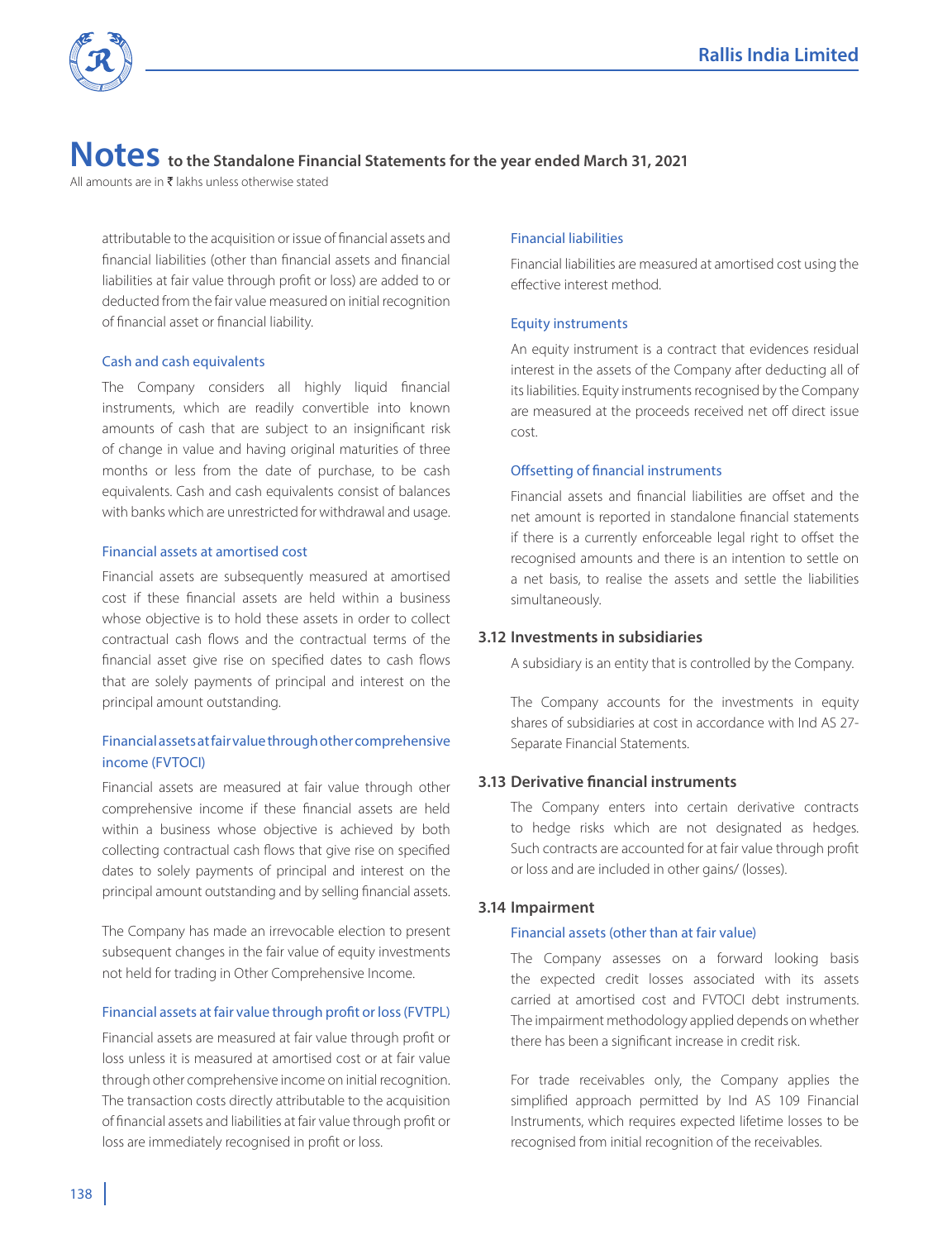All amounts are in  $\bar{\tau}$  lakhs unless otherwise stated

#### PPE and intangibles assets

 Property, plant and equipment and intangible assets with finite life are evaluated for recoverability whenever there is any indication that their carrying amounts may not be recoverable. If any such indication exists, the recoverable amount (i.e. higher of the fair value less cost to sell and the value-in-use) is determined on an individual asset basis unless the asset does not generate cash flows that are largely independent of those from other assets. In such cases, the recoverable amount is determined for the cash generating unit (CGU) to which the asset belongs.

 If the recoverable amount of an asset (or CGU) is estimated to be less than its carrying amount, the carrying amount of the asset (or CGU) is reduced to its recoverable amount. An impairment loss is recognised in the Standalone Statement of Profit and Loss.

 An impairment loss is reversed if there has been a change in the estimates used to determine the recoverable amount. Such a reversal is made only to the extent that the asset's carrying amount does not exceed the carrying amount that would have been determined, net of depreciation or amortisation, if no impairment loss had been recognised.

#### **3.15 Inventories**

 Inventories are valued at lower of cost (on weighted average basis) and net realisable value after providing for obsolescence and other losses, where considered necessary. Cost includes all charges in bringing the goods to their present location and condition, including octroi and other levies, transit insurance and receiving charges. Work-in-progress and finished goods include appropriate proportion of overheads.

 For seeds, remnant/substandard stocks are not valued and are accounted as revenue in the year of sale of such stock. Cost associated with hybrid seed production in leased land for which produce is yet to be received will be accounted as work-in-progress.

 Net realisable value is the estimated selling price in the ordinary course of business, less the estimated costs of completion and the estimated costs necessary to make the sale.

#### **3.16 Revenue recognition**

 Revenue is recognised upon transfer of control of promised goods to customers in an amount that reflects the consideration which the Company expects to receive in exchange for those goods.

#### 3.16.1 Sale of goods

 Revenue from the sale of goods is recognised at the point in time when control is transferred to the customer which is usually on dispatch / delivery.

 Revenue is measured based on the transaction price, which is the consideration, adjusted for volume discounts, rebates, scheme allowances, price concessions, incentives, and returns, if any, as specified in the contracts with the customers. Revenue excludes taxes collected from customers on behalf of the government. Accruals for discounts/incentives and returns are estimated (using the most likely method) based on accumulated experience and underlying schemes and agreements with customers. Due to the short nature of credit period given to customers, there is no financing component in the contract.

 The Company has adopted Ind AS 115 Revenue from contracts with customers, with effect from April 1, 2018. Ind AS 115 establishes principles for reporting information about the nature, amount, timing and uncertainty of revenues and cash flows arising from the contracts with its customers and replaces Ind AS 18 Revenue and Ind AS 11 Construction Contracts.

 The Company had adopted Ind AS 115 using the cumulative effect method whereby the effect of applying this standard is recognised at the date of initial application (i.e. 1 April 2018). Impact on adoption of Ind AS 115 was not material.

#### 3.16.2 Rendering of services

 Income recognition for services takes place as and when the services are performed in accordance with IND AS 115.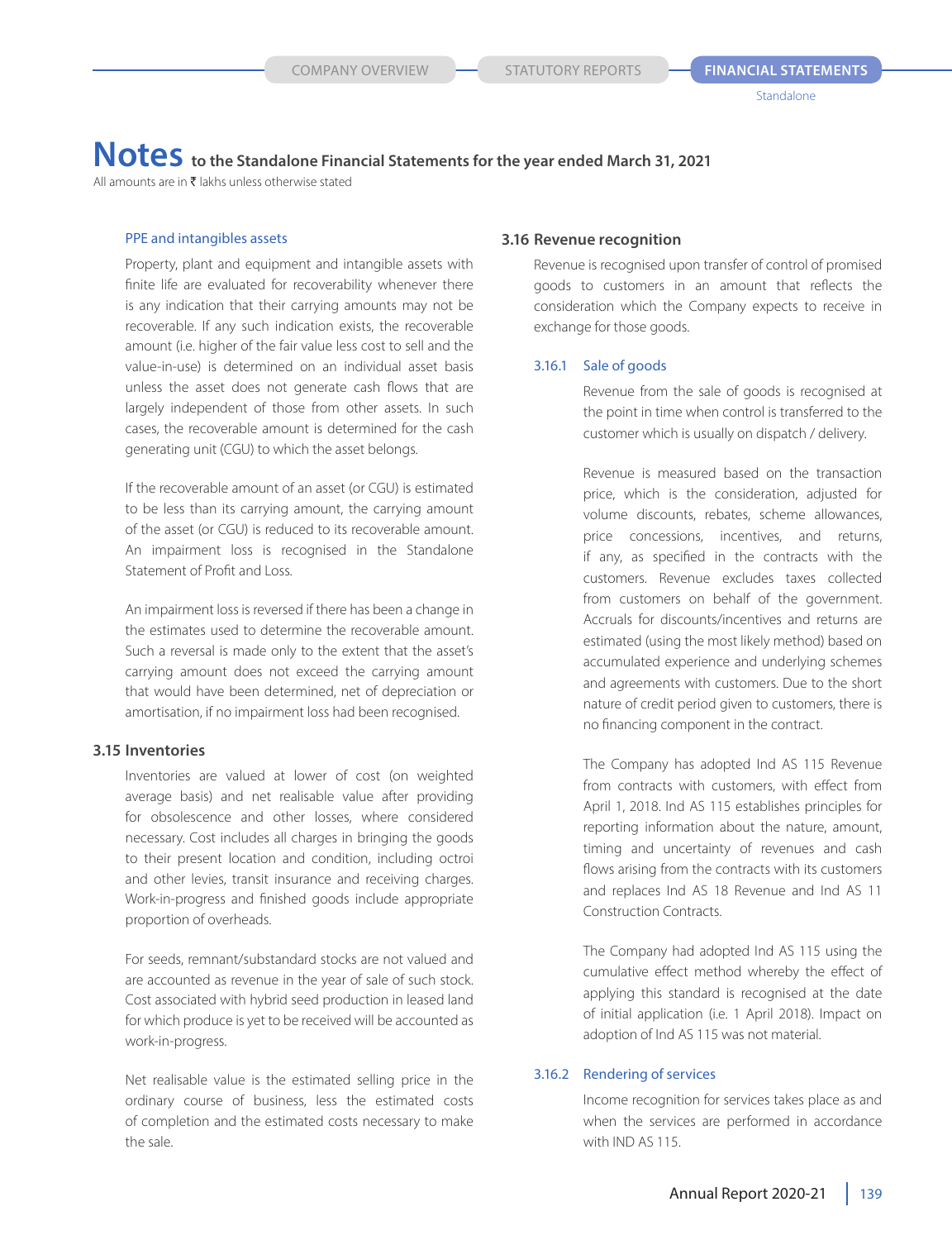

All amounts are in  $\bar{\tau}$  lakhs unless otherwise stated

#### 3.16.3 Interest Income

 Interest income from financial assets is recognised when it is probable that economic benefits will flow to the Company and the amount of income can be measured reliably. Interest income is accrued on a time basis, by reference to the principal outstanding and at the effective interest rate applicable, which is the rate that exactly discounts estimated future cash receipts through the expected life of the financial assets to that asset's net carrying amount on initial recognition.

#### 3.16.4 Dividend

 Dividend income from investments is recognised when the shareholder's right to receive payment has been established (provided that it is probable that the economic benefits will flow to the Company and the amount of income can be measured reliably).

## 3.16.5 Insurance claims

 Insurance claims are accounted for on the basis of claims admitted and to the extent that there is no uncertainty in receiving the claims.

## **3.17 Government Grants**

 Government grants and subsidies are recognized when there is reasonable assurance that the Company will comply with the conditions attached to them and the grants / subsidy will be received. Government grants whose primary condition is that the Company should purchase, construct or otherwise acquire capital assets are presented by deducting them from the carrying value of the assets. The grant is recognized as income over the life of a depreciable asset by way of a reduced depreciation charge. Export benefits are accounted for in the year of exports based on eligibility and when there is no uncertainty in receiving the same.

 Government grants in the nature of promoters' contribution like investment subsidy, where no repayment is ordinarily expected in respect thereof, are treated as capital reserve. Government grants in the form of non-monetary assets, given at a concessional rate, are recorded on the basis of their acquisition cost. In case the non-monetary asset is given free of cost, the grant is recorded at a nominal value.

 Other government grants and subsidies are recognised as income over the periods necessary to match them with the costs for which they are intended to compensate, on a systematic basis.

## **3.18 Research and development expenses**

 Research expenditure is charged to the Standalone Statement of Profit and Loss. Development costs of products are also charged to the Standalone Statement of Profit and Loss unless a product's technical feasibility has been established, in which case such expenditure is capitalised. Tangible assets used in research and development are capitalised.

# **3.19 Employee benefit expenses**

 Employee benefits consist of contribution to provident fund, superannuation fund, gratuity fund, compensated absences, supplemental pay and director pension liability.

## 3.19.1 Post-employment benefit plans

#### *Defined Contribution plans*

 Payments to defined contribution retirement benefit scheme for eligible employees in the form of superannuation fund are charged as an expense as they fall due. Such benefits are classified as Defined Contribution Schemes as the Company does not carry any further obligations, apart from the contributions made.

## *Defined benefit plans*

 The Company operates various defined benefit plans- gratuity fund, supplemental pay and director pension liability.

 The Company also makes contribution towards provident fund, in substance a defined contribution retirement benefit plan. The provident fund is administered by the Trustees of the Rallis India Limited Provident Fund. The rules of the Company's provident fund administered by the Trust, require that if the Board of Trustees are unable to pay interest at the rate declared by the Employees' Provident Fund by the Government under para 60 of the Employees' Provident Fund Scheme, 1952 for the reason that the return on investment is less or for any other reason, then the deficiency shall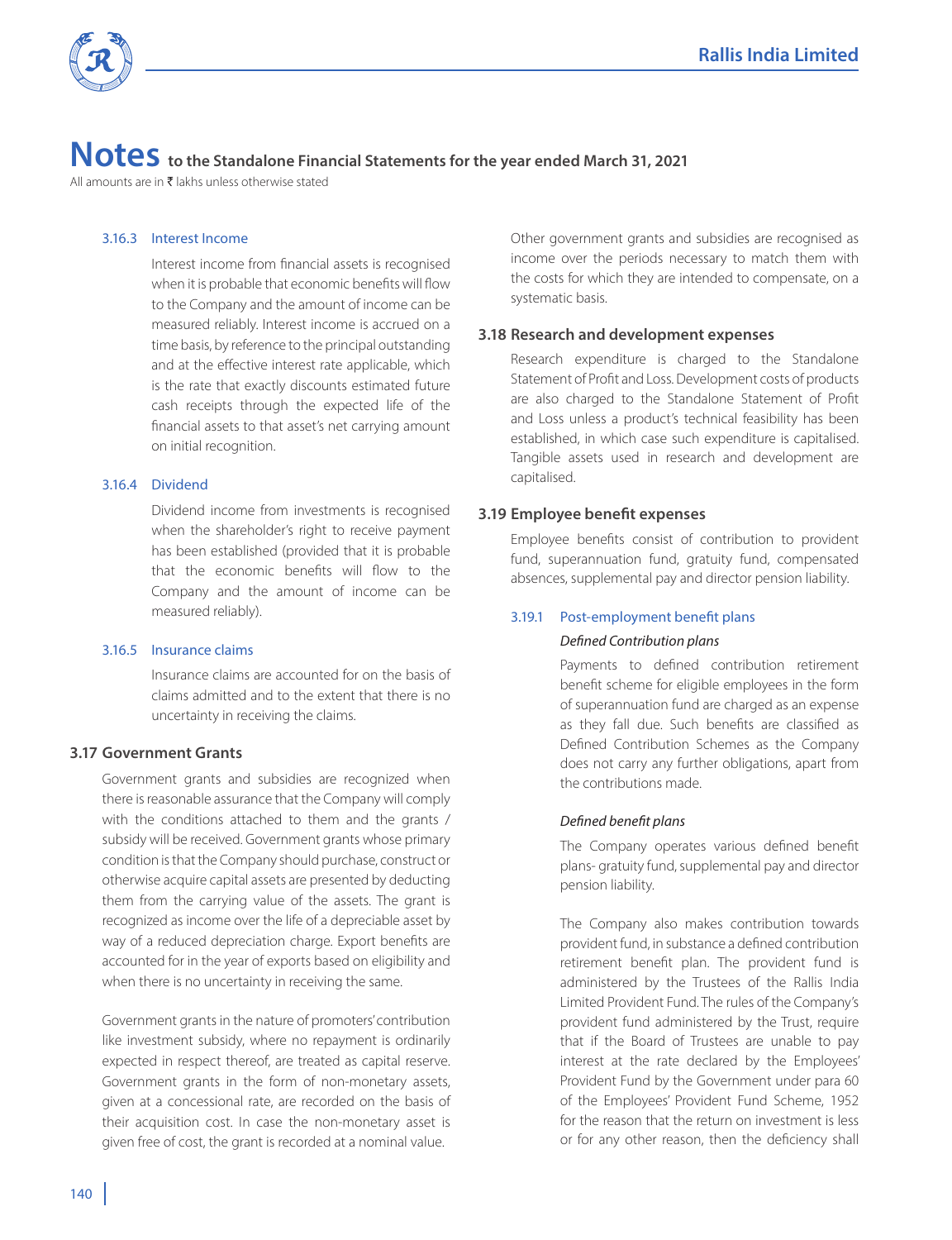# **Notes** to the Standalone Financial Statements for the year ended March 31, 2021

All amounts are in  $\bar{\tau}$  lakhs unless otherwise stated

be made good by the Company. Having regard to the assets of the fund and the return on the investments, the Company does not expect any deficiency as at the year end.

 The liability or asset recognised in the balance sheet in respect of its defined benefit plans is the present value of the defined benefit obligation at the end of the reporting period less the fair value of plan assets. The defined benefit obligation is calculated annually by actuaries using the projected unit credit method.

 The present value of the said obligation is determined by discounting the estimated future cash outflows, using market yields of government bonds that have tenure approximating the tenures of the related liability.

 The interest income / (expense) are calculated by applying the discount rate to the net defined benefit liability or asset. The net interest income / (expense) on the net defined benefit liability or asset is recognised in the Standalone Statement of Profit and loss.

 Remeasurement gains and losses arising from experience adjustments and changes in actuarial assumptions are recognised in the period in which they occur, directly in other comprehensive income. They are included in retained earnings in the Standalone Statement of Changes in Equity and in the Standalone Balance Sheet.

 Changes in the present value of the defined benefit obligation resulting from plan amendments or curtailments are recognised immediately in profit or loss as past service cost.

#### 3.19.2 Short term employee benefit

 Compensated absences which accrue to employees and which can be carried to future periods but are expected to be encashed or availed in twelve months immediately following the year end are reported as expenses during the year in which the employees perform the services that the benefit covers and the liabilities are reported at the undiscounted amount of the benefits after deducting amounts already paid. Where there are restrictions on availment of encashment of such accrued benefit or where the availment or encashment is otherwise not expected to wholly occur in the next twelve months, the liability on account of the benefit is actuarially determined using the projected unit credit method.

#### **3.20 Borrowing cost**

 Borrowing costs are interest and ancillary costs incurred in connection with the arrangement of borrowings. General and specific borrowing costs attributable to acquisition and construction of any qualifying asset (one that takes a substantial period of time to get ready for its designated use or sale) are capitalised until such time as the assets are substantially ready for their intended use or sale, and included as part of the cost of that asset. Investment income earned on the temporary investment of specific borrowings pending their expenditure on qualifying assets is deducted from the borrowing costs eligible for capitalisation. All the other borrowing costs are recognised in the Statement of Profit and Loss within Finance costs of the period in which they are incurred.

#### **3.21 Segment reporting**

 Operating segments are defined as components of an enterprise for which discrete financial information is available that is evaluated regularly by the chief operating decision maker, in deciding how to allocate resources and assessing performance. The Company's chief operating decision maker is the Managing Director & CEO of the Company.

 Segment revenue, segment expenses, segment assets and segment liabilities have been identified to segments on the basis of their relationship to the operating activities of the segment. Inter segment revenue is accounted on the basis of transactions which are primarily determined based on market / fair value factors. Revenue, expenses, assets and liabilities which relate to the Company as a whole and are not allocable to segments on a reasonable basis have been included under "unallocated revenue / expenses / assets / liabilities".

#### **3.22 Income tax**

 Income tax expense comprises current tax expense and the net change in the deferred tax asset or liability during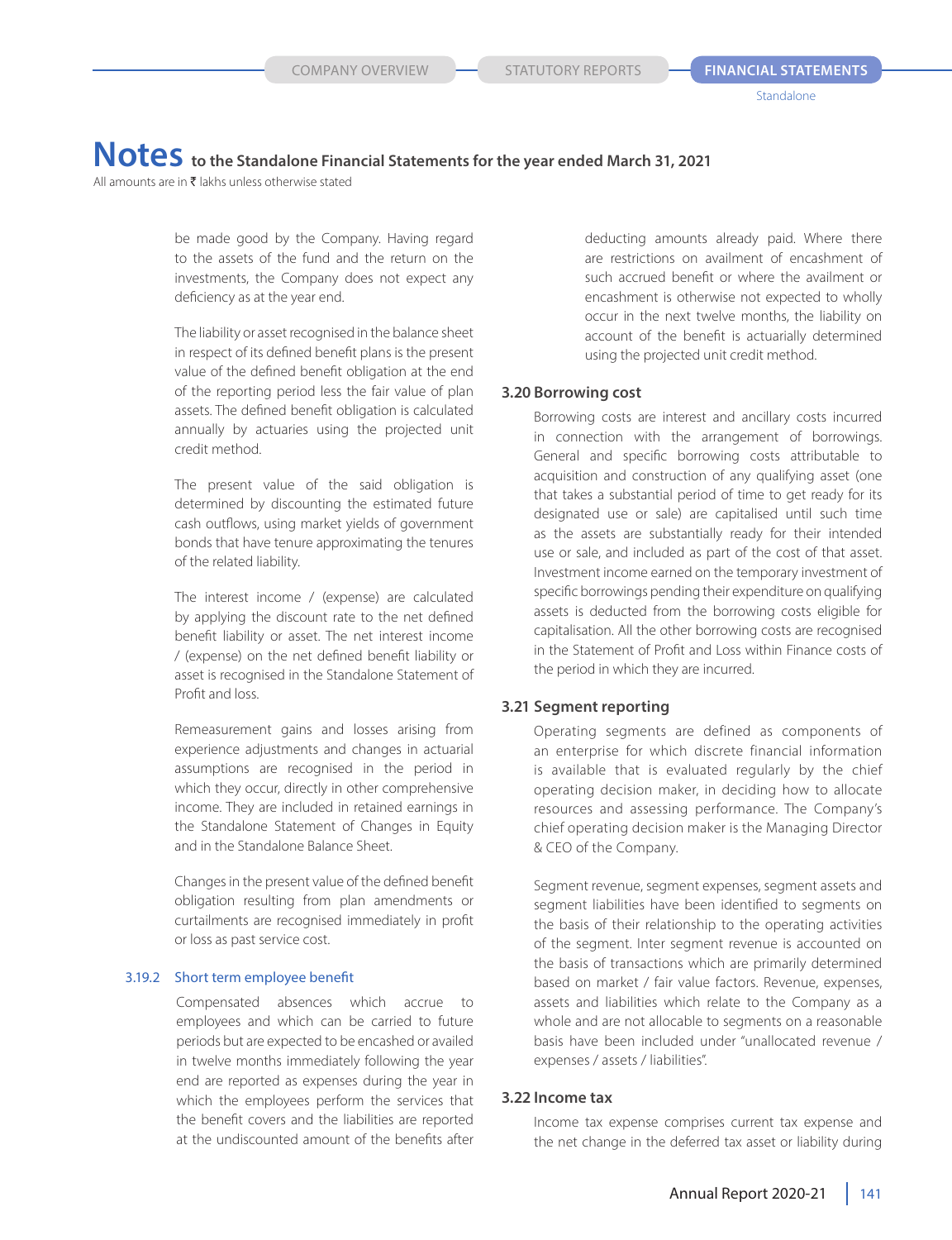

All amounts are in  $\bar{\tau}$  lakhs unless otherwise stated

the year. Current and deferred taxes are recognised in the Standalone Statement of Profit and Loss, except when they relate to items that are recognised in other comprehensive income or directly in equity, in which case, the current and deferred tax are also recognised in other comprehensive income or directly in equity, respectively.

 On March 30, 2019, MCA has issued amendment regarding the income tax Uncertainty over Income Tax Treatments. The notification clarifies the recognition and measurement requirements when there is uncertainty over income tax treatments. In assessing the uncertainty, an entity shall consider whether it is probable that a taxation authority will accept the uncertain tax treatment. This notification is effective for annual reporting periods beginning on or after April 1, 2019. As per the Company's assessment, there are no material income tax uncertainties over income tax treatments.

#### Current tax

 Current tax is measured at the amount of tax expected to be payable on the taxable income for the year as determined in accordance with the provisions of the Income Tax Act, 1961.

 Current tax assets and current tax liabilities are offset when there is a legally enforceable right to set off the recognized amounts and there is an intention to settle the asset and the liability on a net basis.

#### Deferred tax

 Deferred income tax assets and liabilities are recognised for deductible and taxable temporary differences arising between the tax base of assets and liabilities and their carrying amount, except when the deferred income tax arises from the initial recognition of an asset or liability in a transaction that is not a business combination and affects neither accounting nor taxable profit or loss at the time of the transaction.

 Deferred tax assets are recognised only to the extent that it is probable that either future taxable profits or reversal of deferred tax liabilities will be available, against which the deductible temporary differences, and the carry forward of unused tax credits and unused tax losses can be utilised.

 The carrying amount of a deferred tax asset shall be reviewed at the end of each reporting date and reduced to the extent that it is no longer probable that sufficient taxable profit will be available to allow all or part of the deferred income tax asset to be utilised.

 Deferred tax assets and liabilities are measured using the tax rates and tax laws that have been enacted or substantively enacted by the end of the reporting period and are expected to apply when the related deferred tax asset is realised or the deferred tax liability is settled.

 Deferred tax assets and liabilities are offset when there is a legally enforceable right to offset current tax assets and liabilities and when the deferred tax balances relate to the same taxation authority.

# **3.23 Accounting of Provisions, Contingent Liabilities and Contingent Assets**

 Provisions are recognised, when there is a present legal or constructive obligation as a result of past events, where it is probable that there will be outflow of resources to settle the obligation and when a reliable estimate of the amount of the obligation can be made. Where a provision is measured using the cash flows estimated to settle the present obligation, its carrying amount is the present value of those cash flows. Where the effect is material, the provision is discounted to net present value using an appropriate current market-based pre-tax discount rate and the unwinding of the discount is included in finance costs.

 Contingent liabilities are recognised only when there is a possible obligation arising from past events, due to occurrence or non-occurrence of one or more uncertain future events, not wholly within the control of the Company, or where any present obligation cannot be measured in terms of future outflow of resources, or where a reliable estimate of the obligation cannot be made. Obligations are assessed on an ongoing basis and only those having a largely probable outflow of resources are provided for.

 Contingent assets are not disclosed in the standalone financial statements unless an inflow of economic benefits is probable.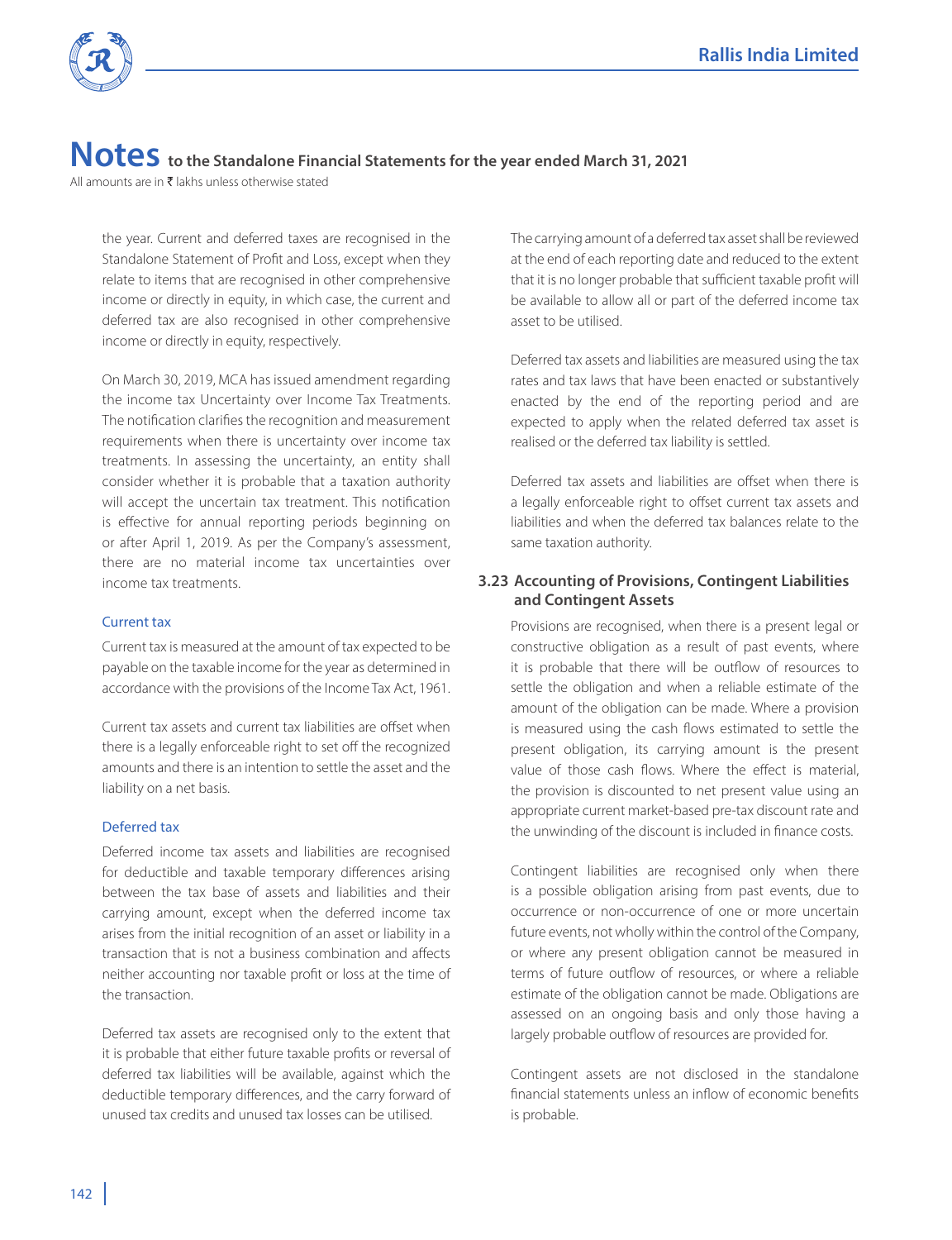# **Notes to the Standalone Financial Statements for the year ended March 31, 2021**

All amounts are in  $\bar{\tau}$  lakhs unless otherwise stated

# **3.24Dividend to Equity shareholders**

 Dividend to equity shareholders is recognised as a liability and deducted from shareholders' Equity, in the period in which the dividends are approved by the equity shareholders in the general meeting.

## **3.25Earnings per share (EPS)**

 Basic EPS is computed by dividing the Profit or loss attributable to the equity shareholders of the Company by the weighted average number of Ordinary shares outstanding during the year. Diluted EPS is computed by adjusting the profit or loss attributable to the ordinary equity shareholders and the weighted average number of ordinary equity shares, for the effects of all dilutive potential Ordinary shares.

#### **3.26 Business combinations**

 Business combinations arising from transfers or interests in entities that are under the control of the shareholders that controls the Company are accounted for as if the acquisition had occurred at the beginning of the earliest comparative period presented or, if later, at the date that common control was established; for this purpose comparatives are revised. The assets and liabilities acquired are recognised at their carrying amounts. The identity of the reserves is preserved and they appear in the standalone financial statements of the Company in the same form in which they appeared in the standalone financial statements of the acquired entity. The difference, if any, between the net assets acquired and cancellation of share capital of the acquired entity is transferred to other equity.

## **3 A. Critical accounting judgments and key sources of estimation uncertainty**

 The preparation of the standalone financial statements in conformity with the Ind AS requires management to make judgments, estimates and assumptions that affect the application of accounting policies and the reported amounts of assets, liabilities and disclosures as at date of the standalone financial statements and the reported amounts of the revenues and expenses for the years presented. The estimates and associated assumptions are based on historical experience and other factors that are considered to be relevant. Actual results may differ from these estimates under different assumptions and conditions.

 The estimates and underlying assumptions are reviewed on an ongoing basis. Revisions to accounting estimates are recognized in the period in which the estimate is revised if the revision affects only that period, or in the period of the revision and future periods if the revision affects both current and future periods.

#### (i) Critical Judgments

 In the process of applying the Company`s accounting policies, management has made the following judgments, which have the most significant effect on the amounts recognised in the standalone financial statements:

# Discount rate used to determine the carrying amount of the Company`s employee defined benefit obligation

 In determining the appropriate discount rate for plans operated in India, the management considers the interest rates of government bonds in currencies consistent with the currencies of the post-employment benefit obligation.

#### Contingences and commitments

 In the normal course of business, contingent liabilities may arise from litigations and other claims against the Company. Where the potential liabilities have a low probability of crystallising or are very difficult to quantify reliably, we treat them as contingent liabilities. Such liabilities are disclosed in the notes but are not provided for in the standalone financial statements. Although there can be no assurance regarding the final outcome of the legal proceedings, we do not expect them to have a materially adverse impact on our financial position or profitability.

#### (ii) Key sources of estimation uncertainty

 The key assumptions concerning the future, and other key sources of estimation uncertainty at the end of the reporting period, that have a significant risk of causing a material adjustment to the carrying amounts of assets and liabilities within the next financial year are discussed below: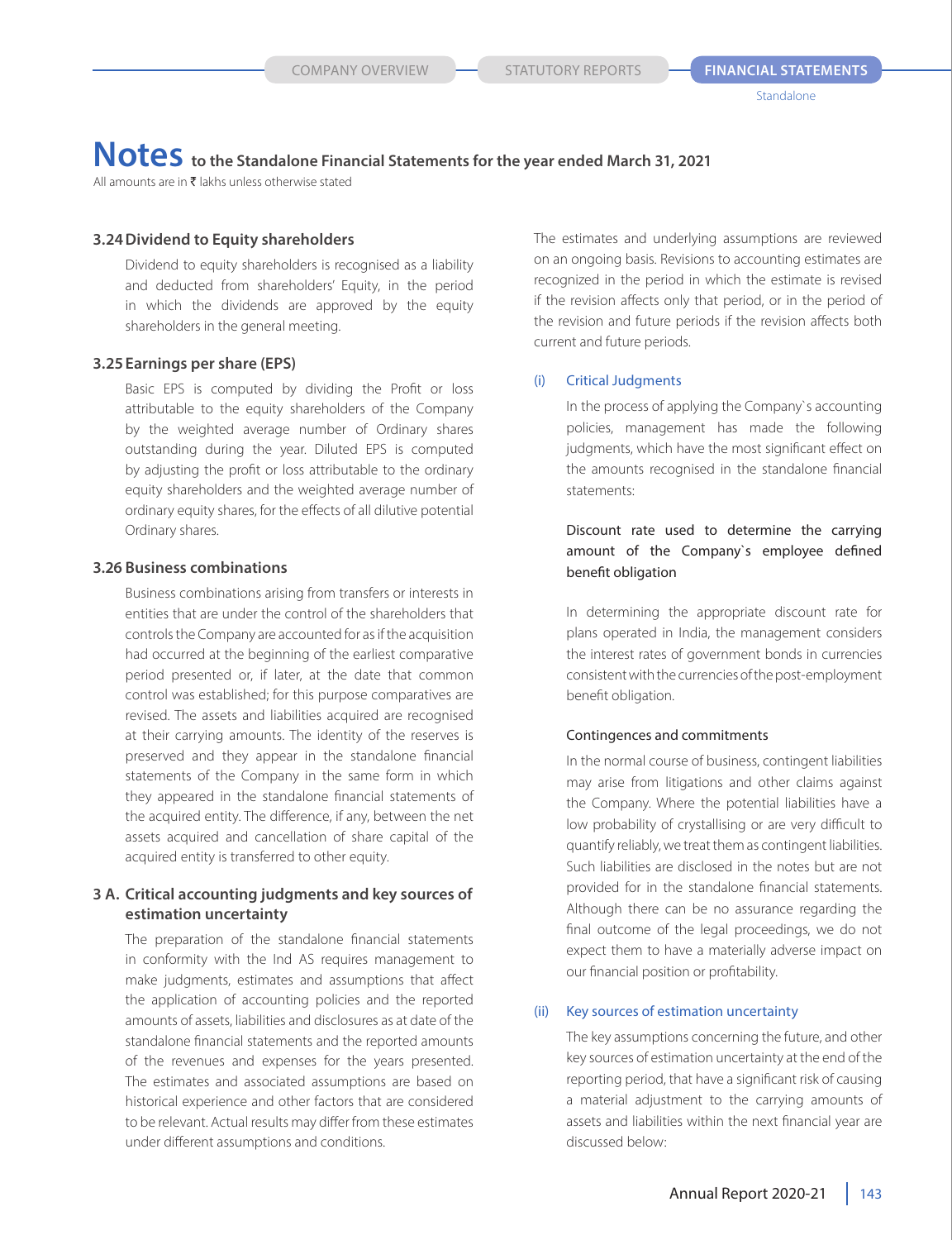

All amounts are in  $\bar{\tau}$  lakhs unless otherwise stated

#### Useful lives of property, plant and equipment

 As described in Note 3.5, the Company reviews the estimated useful lives and residual values of property, plant and equipment at the end of each reporting period. During the current financial year, the management has reassessed the useful lives of certain property, plant and equipment and the impact of the change is not material for the year. There were no changes in residual values of the property, plant and equipment.

#### Allowances for doubtful debts

 The Company makes allowances for doubtful debts based on an assessment of the recoverability of trade and other receivables. The identification of doubtful debts requires use of judgments and estimates. Where the expectation is different from the original estimate, such difference will impact the carrying value of the trade and other receivables and doubtful debts expenses in the period in which such estimate has been changed.

#### Allowances for inventories

 Management reviews the inventory age listing on a periodic basis. This review involves comparison of the carrying value of the aged inventory items with the respective net realizable value. The purpose is to ascertain whether an allowance is required to be made in the standalone financial statements for any obsolete and slow-moving items. Management is satisfied that adequate allowance for obsolete and slow-moving inventories has been made in the standalone financial statements.

#### Liability for sales return

 In making judgment for liability for sales return, the management considered the detailed criteria for the recognition of revenue from the sale of goods set out in Ind AS 115 and in particular, whether the Company had transferred to the buyer the significant risk and rewards of ownership of the goods. Following the detailed quantification of the Company`s liability towards sales return, the management is satisfied that significant risk and rewards have been transferred and that recognition of the revenue in the current year is appropriate, in

conjunction with the recognition of an appropriate liability for sales return.

 Accruals for estimated product returns, which are based on historical experience of actual sales returns and adjustment on account of current market scenario is considered by Company to be reliable estimate of future sales returns.

## Employee benefit obligations

 Employee benefit obligations are determined using actuarial valuations. An actuarial valuation involves making various assumptions that may differ from actual developments. These include the estimation of the appropriate discount rate, future salary increases and mortality rates. Due to the complexities involved in the valuation and its long-term nature, the employee benefit obligation is highly sensitive to changes in these assumptions. All assumptions are reviewed at each reporting date.

#### Provisions and contingencies

 From time to time, the Company is subject to legal proceedings, the ultimate outcome of each being subject to uncertainties inherent in litigation. A provision for litigation is made when it is considered probable that a payment will be made and the amount can be reasonably estimated. Significant judgement is required when evaluating the provision including, the probability of an unfavorable outcome and the ability to make a reasonable estimate of the amount of potential loss. Litigation provisions are reviewed at each accounting period and revisions made for the changes in facts and circumstances. Contingent liabilities are disclosed in the notes forming part of the standalone financial statements. Contingent assets are not disclosed in the standalone financial statements unless an inflow of economic benefits is probable.

# Impairment of investment in subsidiaries and goodwill

 The Company reviews its carrying value of investment in subsidiaries and goodwill carried at cost (net of impairment, if any) annually, or more frequently when there is indication for impairment. If the recoverable amount is less than its carrying amount,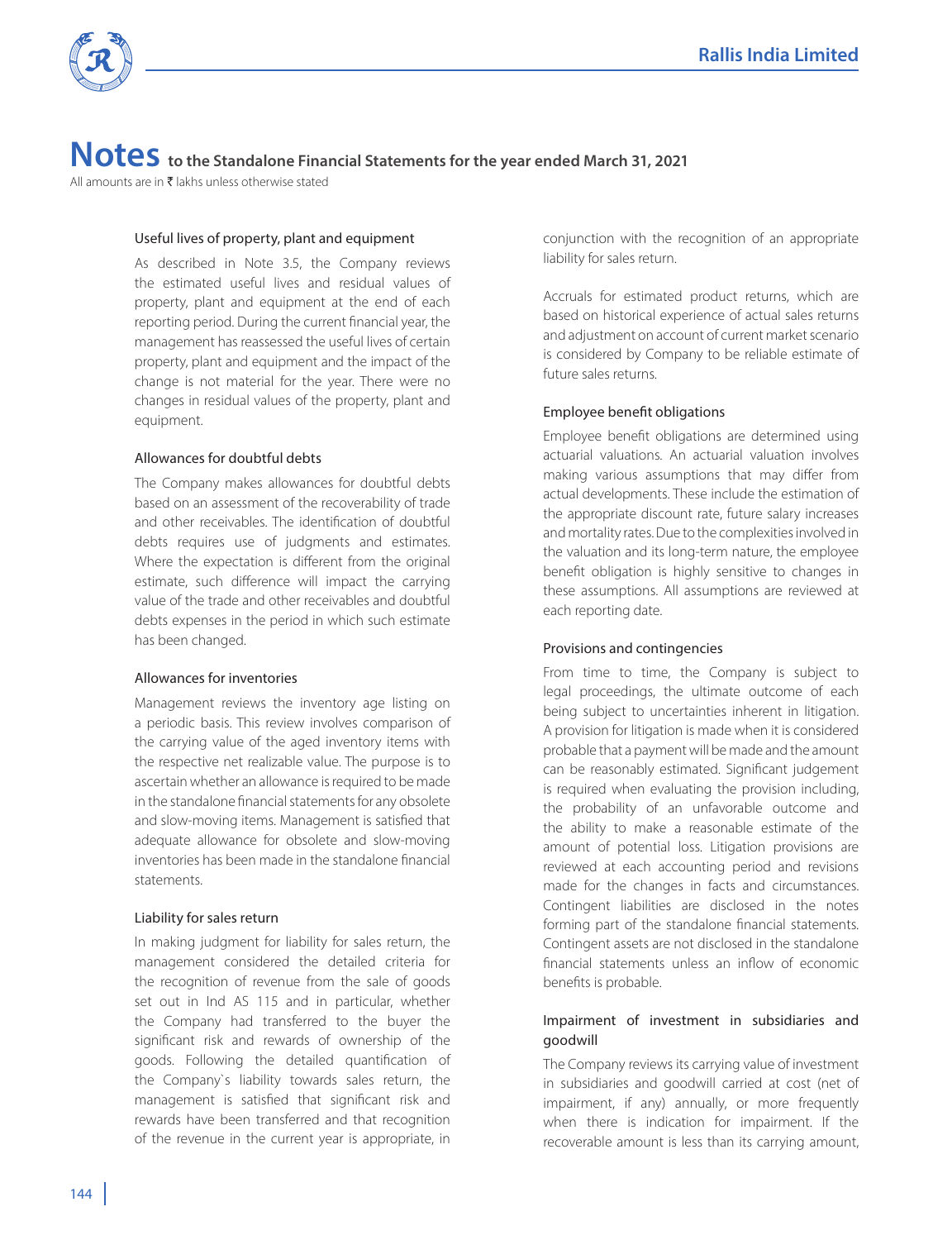# **Notes to the Standalone Financial Statements for the year ended March 31, 2021**

All amounts are in  $\bar{\tau}$  lakhs unless otherwise stated

the impairment loss is accounted for in the standalone statement of profit and loss.

#### Deferred income tax assets and liabilities

 Significant management judgment is required to determine the amount of deferred tax assets that can be recognised, based upon the likely timing and the level of future taxable profits.

 The amount of total deferred tax assets could change if management estimates of projected future taxable income or if tax regulations undergo a change.

## Impairment of Financial assets (other than at fair value)

 The Company assesses on a forward looking basis the expected credit losses associated with its assets carried at amortised cost and debt instruments carried at FVTOCI. The impairment methodology applied depends on whether there has been a significant increase in credit risk. In respect of trade receivables the Company applies the simplified approach permitted by Ind AS 109 - Financial Instruments, which requires expected lifetime losses to be recognised upon initial recognition of the receivables. For all other financial assets, expected credit losses are measured at an amount equal to the 12-months expected credit losses or at an amount equal to the life time expected credit losses if the credit risk on the financial asset has increased significantly since initial recognition.

 The Company reviews its carrying value of investment in subsidiaries and goodwill carried at cost (net of impairment, if any) annually, or more frequently when there is indication for impairment. If the recoverable amount is less than its carrying amount, the impairment loss is accounted for in the standalone statement of profit and loss.

#### Impairment of PPE, CWIP and intangible assets

 The carrying values of assets / cash generating units ('CGU') at each balance sheet date are reviewed to determine whether there is any indication that an asset may be impaired. If any indication of such impairment exists, the recoverable amount of such assets / CGU is estimated and in case the carrying amount of these assets exceeds their recoverable amount, an impairment loss is recognised in the Standalone Statement of Profit and Loss. The recoverable amount is the higher of the net selling price and their value in use. Value in use is arrived at by discounting the future cash flows to their present value based on an appropriate discount factor. Assessment is also done at each balance sheet date as to whether there is indication that an impairment loss recognised for an asset in prior accounting periods no longer exists or may have decreased, consequent to which such reversal of impairment loss is recognised in the Standalone Statement of Profit and Loss.

#### Impairment of Inventories

 Inventories are valued at lower of cost (on weighted average basis) and net realisable value after providing for obsolescence and other losses, where considered necessary. Cost includes all charges in bringing the goods to their present location and condition, including other levies, transit insurance and receiving charges. Work-in-progress and finished goods include appropriate proportion of overheads and, where applicable, taxes and duties. Net realisable value is the estimated selling price in the ordinary course of business, less the estimated costs of completion and the estimated costs necessary to make the sale.

#### Goodwill impairment

 Goodwill is tested for impairment on an annual basis and whenever there is an indication that the recoverable amount of a cash generating unit is less than its carrying amount based on a number of factors including operating results, business plans, future cash flows and economic conditions. The recoverable amount of cash generating units is determined based on higher of value-in-use and fair value less cost to sell. The goodwill impairment test is performed at the level of the cash-generating unit or groups of cash-generating units which are benefitting from the synergies of the acquisition and which represent the lowest level at which goodwill is monitored for internal management purposes.

 Market related information and estimates are used to determine the recoverable amount. Key assumptions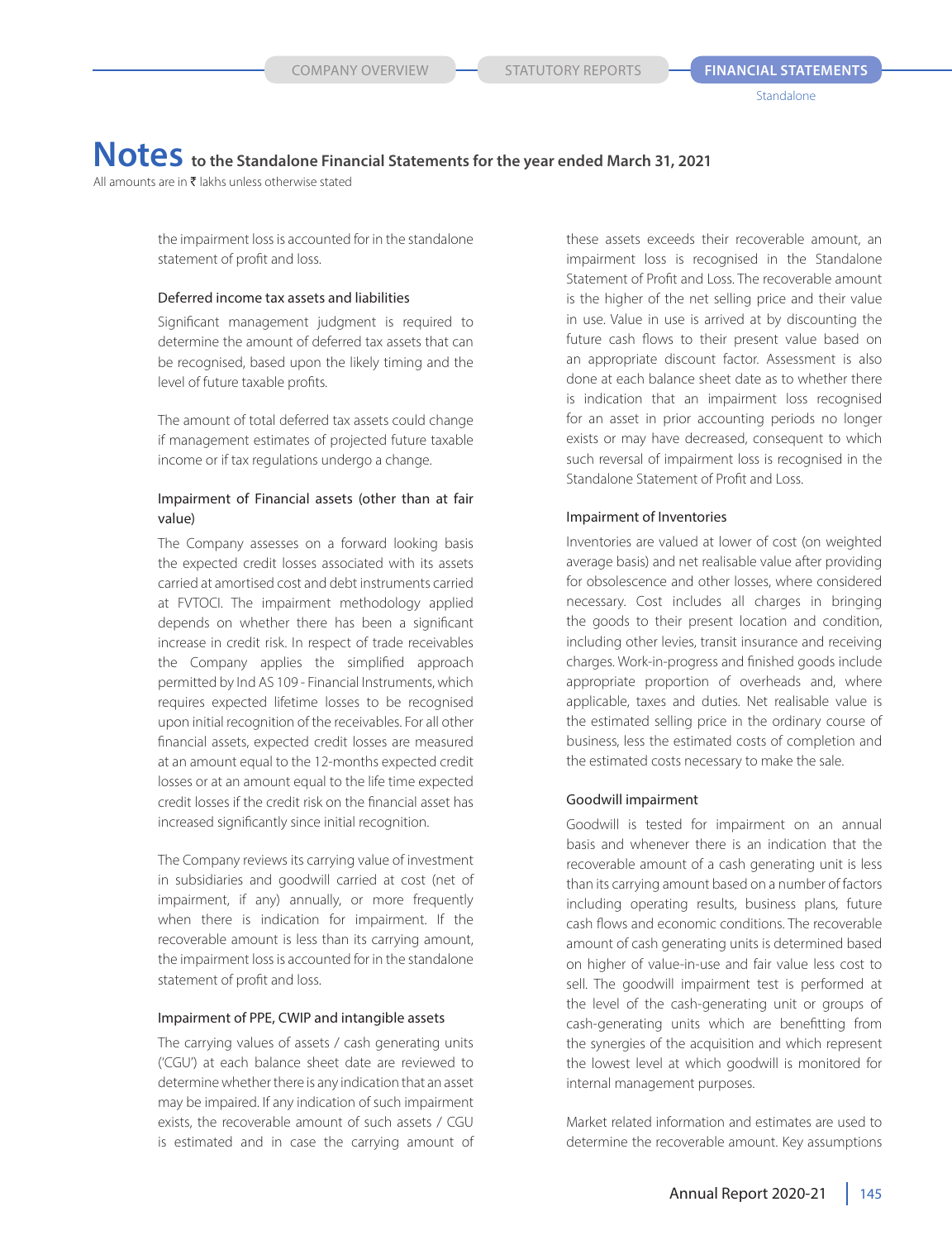

All amounts are in  $\bar{\tau}$  lakhs unless otherwise stated

on which management has based its determination of recoverable amount include estimated long term growth rates, weighted average cost of capital and estimated operating margins. Cash flow projections take into account past experience and represent management's best estimate about future developments.

## Estimation of uncertainties relating to the global health pandemic from COVID‐19 (COVID‐19):

 The COVID‐19 pandemic is an evolving human tragedy declared a global pandemic by the World Health Organisation with adverse impact on economy and business. Supply Chain disruptions in India as a result of the outbreak started with restrictions on movement of goods, closure of borders etc. The Company manufactures agri-inputs, seeds etc amongst others and a large part of the Company's portfolio is considered essential to the agricultural communities requirements in these challenging times.

 In light of these circumstances, the Company has considered the possible effects that may result from COVID‐19 on the carrying amounts of financials assets, inventory, receivables, property plant and equipment, Intangibles etc., as well as liabilities

accrued. In developing the assumptions relating to the possible future uncertainties in the economic conditions because of this pandemic, the Company has used internal and external information such as our current contract terms, financial strength of partners, investment profile, future volume estimates from the business etc.

## Changes in significant accounting policies for FY 2019-20

 The Company has applied Ind AS 116 Leases using the modified retrospective approach (for all leases other than short-term leases and leases of low-value assets) i.e. by recognising the cumulative effect of initially applying Ind AS 116 as an adjustment to the opening balance of equity as at 1 April, 2019.

 Ind AS 116 introduces a single, on-balance sheet lease accounting model for leases. A lessee recognizes a right-of-use ("ROU") asset representing its right to use the underlying asset and a lease liability representing its obligation to make lease payments. The nature of expenses related to those leases will change as Ind AS 116 replaces the operating lease expense (i.e. rent) with depreciation charge for ROU assets and interest expense on lease liabilities.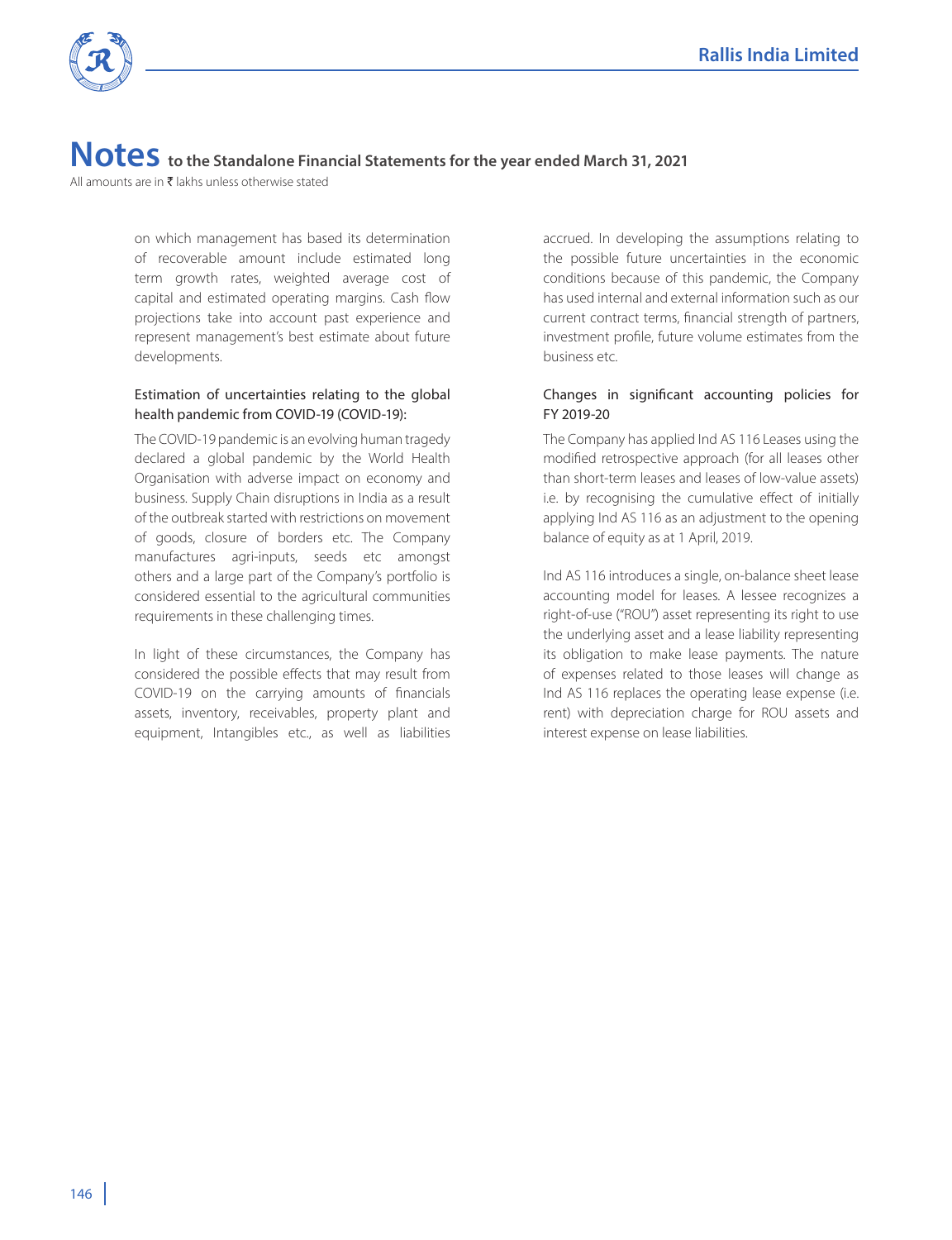All amounts are in  $\bar{\tau}$  lakhs unless otherwise stated

# **4 (a): Property, plant and equipment and capital work-in-progress**

|                                                                                      | As at          | As at          |
|--------------------------------------------------------------------------------------|----------------|----------------|
|                                                                                      | March 31, 2021 | March 31, 2020 |
| <b>Carrying amounts of:</b>                                                          |                |                |
| Freehold land                                                                        | 1,751.58       | 187.01         |
| Leasehold land                                                                       | 1,911.27       | 1,935.40       |
| Leasehold improvements                                                               | 367.28         | 114.62         |
| <b>Buildings</b>                                                                     | 11,082.15      | 11,310.57      |
| Plant and equipment                                                                  | 23,704.53      | 22,110.99      |
| Furniture and fixtures                                                               | 210.20         | 220.21         |
| Vehicles                                                                             | 34.28          | 44.70          |
| Office equipments                                                                    | 184.78         | 154.00         |
|                                                                                      | 39,246.07      | 36,077.50      |
| Capital work-in-progress*                                                            | 10,571.20      | 2,875.71       |
| *7,695.25 Lacs has been capitalised and transferred to property, plant and equipment |                |                |
| during the year ended March 31, 2021.                                                |                |                |
|                                                                                      | 49,817.27      | 38,953.21      |

# **4 (b): Right-of-use asset**

|                             | March 31, 2021 | March 31, 2020 |
|-----------------------------|----------------|----------------|
| <b>Carrying amounts of:</b> |                |                |
| /ehirles                    |                |                |
| Plant and equipment         | 83.0           | 04.02          |
| <b>Buildings</b>            | 2,338.91       | 64 68          |
| Leasehold land              |                | 21061          |
| Office Equipments           |                | 25.50          |
|                             |                |                |

The aggregate depreciation expense on right-of-use asset is included under depreciation and amortisation expense in the Statement of Profit and Loss.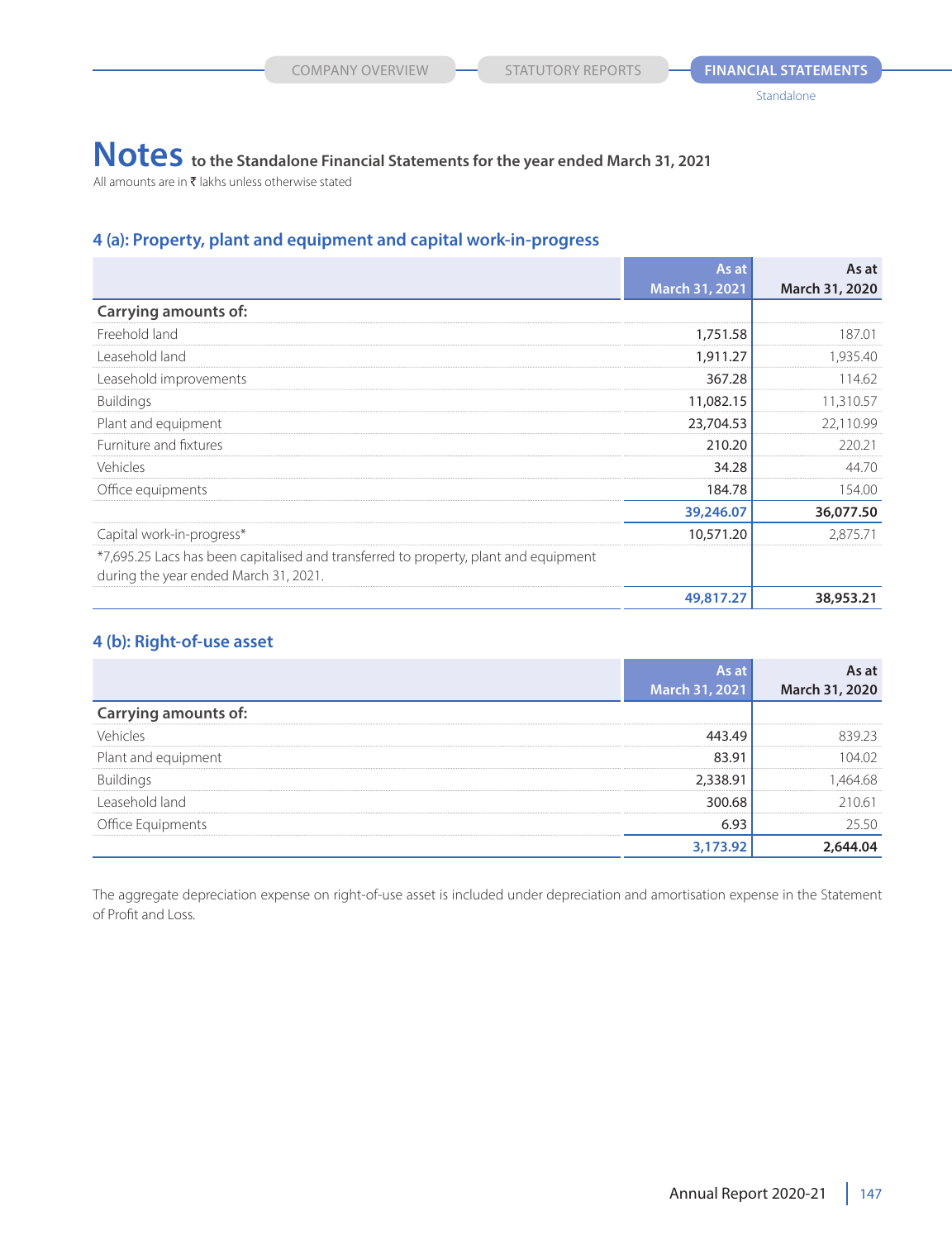

All amounts are in ₹ lakhs unless otherwise stated All amounts are in  $\bar{\tau}$  lakhs unless otherwise stated

# 4 (a): Property, plant and equipment and capital work-in-progress (continued) **4 (a) : Property, plant and equipment and capital work-in-progress (continued)**

| Description     |                  |                          |                  | Gross block     |                  |                     |               |            | Accumulated depreciation |                             |                             |                    | Carrying<br>amount  |
|-----------------|------------------|--------------------------|------------------|-----------------|------------------|---------------------|---------------|------------|--------------------------|-----------------------------|-----------------------------|--------------------|---------------------|
|                 |                  | <b>Balance Additions</b> | Deductions       | Reclassfication | Reclassification | <b>Balance</b>      | Balance as at | Charge for |                          | Deductions/ Reclassfication | Reclassification            | <b>Balance</b>     | <b>Balance</b>      |
|                 | as at            |                          | Reclassification | from / (to)     | from investment  | ie se               | April 1,      | the year   | Reclassification         |                             | from / (to) from investment | ie se              | as at               |
|                 | April 1,<br>2020 |                          |                  | assets held     | property         | March <sub>31</sub> | 2020          |            |                          | assets held for             | property                    | March <sub>3</sub> | March <sub>31</sub> |
|                 |                  |                          |                  | for sale        |                  | <b>2021</b>         |               |            |                          | sale                        |                             | <b>2021</b>        | <b>2021</b>         |
| Freehold land   | 187.01           | 1,564.57                 |                  |                 |                  | 1,751.58            |               |            |                          |                             |                             |                    | 1,751.58            |
|                 | 187.01           |                          |                  |                 |                  | 187.01              |               |            |                          |                             |                             |                    | 187.01              |
| Leasehold land  | 2,275.75         |                          |                  |                 |                  | 2,275.75            | 340.35        | 24.13      |                          |                             |                             | 364.48             | 1,911.27            |
|                 | 2,275.75         |                          |                  |                 |                  | 2,275.75            | 316.23        | 24.12      |                          |                             |                             | 340.35             | 1,935.40            |
| Leasehold       | 165.11           | 257.51                   |                  |                 |                  | 422.62              | 50.49         | 4.85       |                          |                             |                             | 55.34              | 367.28              |
| improvements    | 165.11           |                          |                  |                 |                  | 165.11              | 48.25         | 2.24       |                          |                             |                             | 50.49              | 114.62              |
| Buildings       | 14,747.38        | 689.82                   | 44.05            |                 |                  | 15,393.15           | 3,436.81      | 901.79     | 27.60                    |                             |                             | 4,311.00           | 11,082.15           |
|                 | 14,621.07        | 161.65                   | 5.79             | (45.15)         | 15.60            | 14,747.38           | 2,541.52      | 899.15     | 1.18                     | (4.72)                      | 2.04                        | 3,436.81           | 11,310.57           |
| Plant and       | 36,239.20        | 5,028.29                 | 1,140.78         |                 |                  | 40,126.71           | 14,128.21     | 3,315.77   | 1,021.80                 |                             |                             | 16,422.18          | 23,704.53           |
| equipment       | 33,306.39        | 3,042.03                 | 109.22           |                 |                  | 36,239.20           | 11,075.09     | 3,145.49   | 92.37                    |                             |                             | 14,128.21          | 22,110.99           |
| Furniture and   | 570.87           | 57.00                    | 44.35            |                 |                  | 583.52              | 350.66        | 51.13      | 28.47                    |                             |                             | 373.32             | 210.20              |
| fixtures        | 526.82           | 44.12                    | 0.07             |                 |                  | 570.87              | 302.92        | 47.81      | 0.07                     |                             |                             | 350.66             | 220.21              |
| Vehicles        | 56.57            |                          | 1.20             |                 |                  | 55.37               | 11.87         | 10.42      | 1.20                     |                             |                             | 21.09              | 34.28               |
|                 | 14.23            | 42.34                    |                  |                 |                  | 56.57               | 2.71          | 9.16       |                          |                             |                             | 11.87              | 44.70               |
| Office          | 411.98           | 98.06                    | 23.00            |                 |                  | 487.04              | 257.98        | 61.65      | 17.36                    |                             |                             | 302.27             | 184.77              |
| equipments      | 359.70           | 63.34                    | 11.06            |                 |                  | 411.98              | 216.97        | 51.74      | 10.73                    |                             |                             | 257.98             | 154.00              |
| Equipment under |                  |                          |                  |                 |                  |                     |               |            |                          |                             |                             |                    |                     |
| finance lease   | 36.74            |                          | 36.74            |                 |                  |                     | 13.27         |            | 13.27                    |                             |                             |                    |                     |
| Total           | 54,653.87        | 7,695.25                 | 1,253.38         |                 |                  | 61,095.74           | 18,576.37     | 4,369.74   | ,096.43                  |                             |                             | 21,849.68          | 39,246.06           |
|                 | 51,492.82        | 3,353.48                 | 162.88           | (45.15)         | 15.60            | 54,653.87           | 14,516.96     | 4,179.71   | 117.62                   | (4.72)                      | 2.04                        | 18,576.37          | 36,077.50           |
|                 |                  |                          |                  |                 |                  |                     |               |            |                          |                             |                             |                    |                     |

# footnotes: **footnotes:**

- Cost of buildings includes cost of 10 shares (March 31, 2020 10 shares) of ₹ 50 each fully paid in respect of ownership flats in 2 (March 31, 2020- 2 flats) Co-operative Societies. 1. Cost of buildings includes cost of 10 shares (March 31, 2020 - 10 shares) of ` 50 each fully paid in respect of ownership flats in 2 (March 31, 2020- 2 flats) Co-operative Societies.  $\rightleftharpoons$
- Buildings include assets carried at ₹ 0.69 lakhs (March 31, 2020 ₹ 0.76 lakhs) where the conveyance in favor of the Company has not been completed. 2. Buildings include assets carried at ₹ 0.69 lakhs (March 31, 2020 ₹ 0.76 lakhs) where the conveyance in favor of the Company has not been completed.  $\overline{\mathcal{N}}$
- Plant and equipment includes general plant and machinery, electrical installations and equipments, laboratory equipments and computers and data processing units. 3. Plant and equipment includes general plant and machinery, electrical installations and equipments, laboratory equipments and computers and data processing units.  $\sim$
- Leasehold land include assets carried at ₹ 1,417.85 lakhs (as at March 31, 2020 ₹ 1,434.56 lakhs) for which the Company is in process of obtaining an extension for the fulfilment of 4. Leasehold land include assets carried at ` 1,417.85 lakhs (as at March 31, 2020 ` 1,434.56 lakhs) for which the Company is in process of obtaining an extension for the fulfilment of pre-conditions of lease upon expiry of timeline. pre-conditions of lease upon expiry of timeline.  $\overline{4}$
- 5. Plant and equipment includes a unit having carrying cost of ` 898.95 lakhs (March 31, 2020 ` 629.56 lakhs) and land and building with a carrying cost of ` 752.63 lakhs (March 31, 2020 Plant and equipment includes a unit having carrying cost of ₹ 898.95 lakhs (March 31, 2020 ₹ 629.56 lakhs) and land and building with a carrying cost of ₹ 752.63 lakhs (March 31, 2020  $\bar{\tau}$  764.85 lakhs) are subject to first charge to secure two of the Company's bank loans and other corporate body 764.85 lakhs) are subject to first charge to secure two of the Company's bank loans and other corporate body.  $\overrightarrow{5}$
- The Company has not capitalised any borrowing cost during the current year (March 31, 2020 Nil). 6. The Company has not capitalised any borrowing cost during the current year (March 31, 2020 - Nil).  $\circ$
- The Company has recognised an impairment loss of ₹ Nil during the current year (March 31, 2020 ₹ 8.84 lakhs). 7. The Company has recognised an impairment loss of  $\bar{\tau}$  Nil during the current year (March 31, 2020 -  $\bar{\tau}$  8.84 lakhs).
- The figures in italics are for the previous year. 8. The figures in italics are for the previous year.  $\mathbb{R}^2$  of

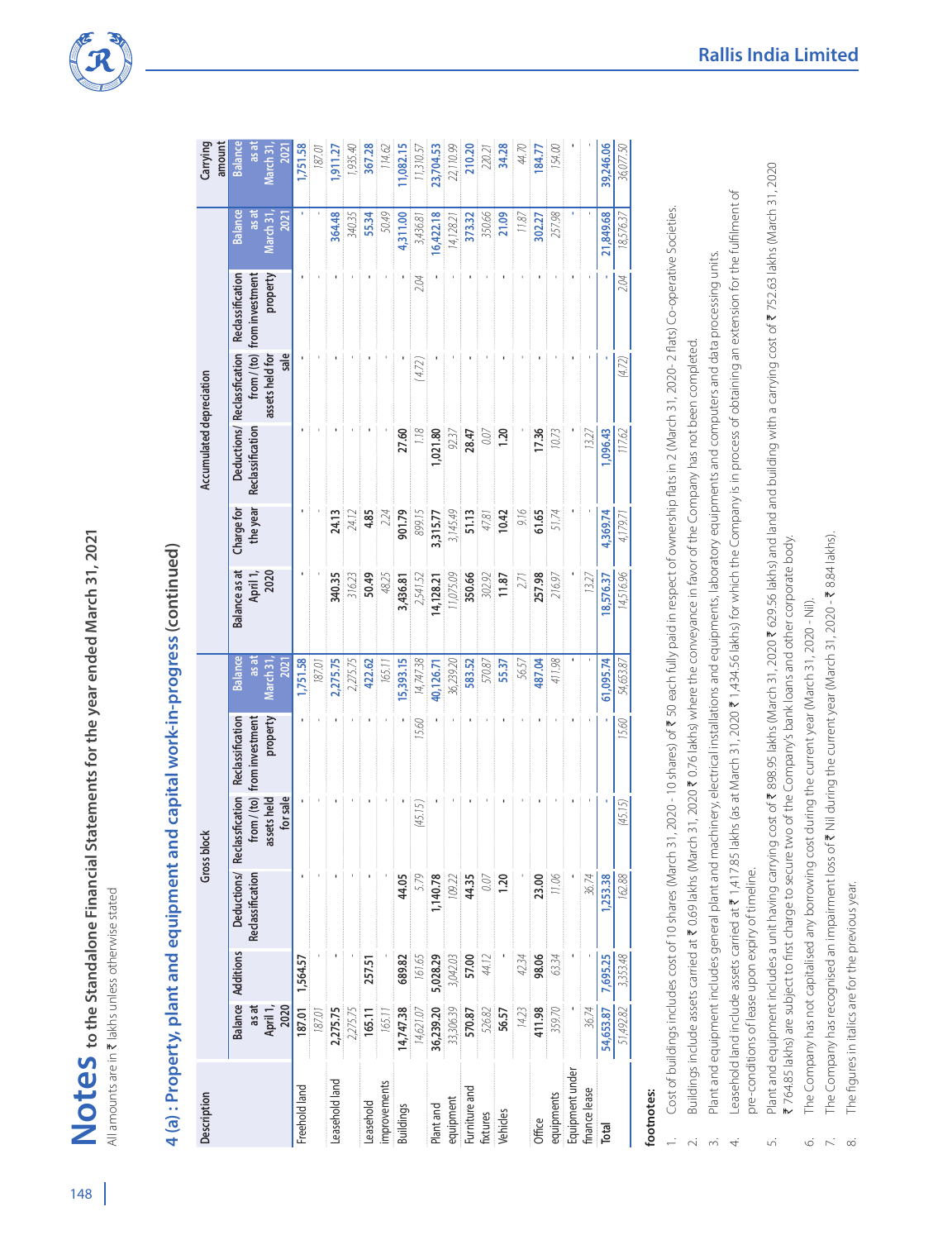# **Notes to the Standalone Financial Statements for the year ended March 31, 2021**

All amounts are in  $\bar{\tau}$  lakhs unless otherwise stated

# **4 (b): Right-of-use asset (continued)**

| <b>Description</b> |                        |                                   | Gross block      |                                 |                            | <b>Accumulated depreciation</b> |                                                         |                |                                         |                                    |                            |                            |
|--------------------|------------------------|-----------------------------------|------------------|---------------------------------|----------------------------|---------------------------------|---------------------------------------------------------|----------------|-----------------------------------------|------------------------------------|----------------------------|----------------------------|
|                    | As at<br>April 1, 2020 | Change in<br>Accounting<br>Policy | <b>Additions</b> | Deductions/<br>Reclassification | As at<br>March 31,<br>2021 | 2020                            | As at Change in<br>April 1, Accounting<br><b>Policy</b> | Charge<br>year | Deductions/<br>for the Reclassification | <b>IND AS 38</b><br>capitalization | As at<br>March 31,<br>2021 | As at<br>March 31,<br>2021 |
| Vehicles           | 2,019.26               | $\overline{\phantom{a}}$          |                  | 712.93                          | 1,306.33                   | 1,180.03                        | $\overline{\phantom{a}}$                                | 395.74         | 712.93                                  | $\overline{\phantom{a}}$           | 862.84                     | 443.49                     |
|                    |                        | 1.789.36                          | 229.90           |                                 | 2.019.26                   |                                 | 690.08                                                  | 489.95         |                                         |                                    | 1.180.03                   | 839.23                     |
| Plant and          | 168.46                 |                                   |                  |                                 | 168.46                     | 64.44                           |                                                         | 20.11          |                                         |                                    | 84.55                      | 83.91                      |
| Equipment          |                        | 168.46                            |                  |                                 | 168.46                     |                                 | 44.28                                                   | 20.16          |                                         |                                    | 64.44                      | 104.02                     |
| <b>Buildings</b>   | 3,250.35               | $\overline{\phantom{a}}$          | 1,033.73         | 446.76                          | 3,837.32                   | 1,785.67                        |                                                         | 942.80         | 1,230.07                                |                                    | 1,498.40                   | 2,338.92                   |
|                    |                        | 2.908.25                          | 342.10           |                                 | 3,250.35                   |                                 | 1.002.91                                                | 782.76         |                                         |                                    | 1,785.67                   | 1,464.68                   |
| Leasehold          | 349.57                 |                                   | 231.68           | 33.73                           | 547.52                     | 138.96                          |                                                         | 45.48          | 2.27                                    | 64.67                              | 246.84                     | 300.68                     |
| land               |                        | 185.60                            | 163.97           |                                 | 349.57                     |                                 | 60.14                                                   | 78.82          |                                         |                                    | 138.96                     | 210.61                     |
| Office             | 74.35                  |                                   |                  | 33.39                           | 40.96                      | 48.85                           |                                                         | 18.57          | 33.39                                   |                                    | 34.03                      | 6.93                       |
| Equipments         |                        | 74.35                             |                  |                                 | 74.35                      |                                 | 30.22                                                   | 18.63          |                                         |                                    | 48.85                      | 25.50                      |
| Total              | 5,861.99               | $\sim$                            | 1,265.41         | 1,226.81                        | 5,900.59                   | 3,217.95                        | $\sim 10$                                               | 1,422.70       | 1,978.66                                | 64.67                              | 2,726.66                   | 3,173.93                   |
|                    |                        | 5,126.02                          | 735.97           |                                 | 5,861.99                   |                                 | 1,827.63                                                | 1,390.32       |                                         |                                    | 3,217.95                   | 2,644.04                   |

#### **footnotes:**

- 1. The aggregate depreciation expense on right-of-use asset is included under depreciation and amortisation expense in the Statement of Profit and Loss Note 32.
- 2. The Company's obligations under finance leases are secured by the lessor's title to the leased assets.
- 3. Refer Note no. 36 "Leases" for Right-of-use Assets movement.
- 4. The figures in italics are for the previous year.

# **5: Investment property**

|                             | As at          | As at          |
|-----------------------------|----------------|----------------|
|                             | March 31, 2021 | March 31, 2020 |
| <b>Carrying amounts of:</b> |                |                |
| Freehold land               |                |                |
| <b>Buildings</b>            | 12.40          | 282            |
| <b>Total</b>                | 12.40          | 12.82          |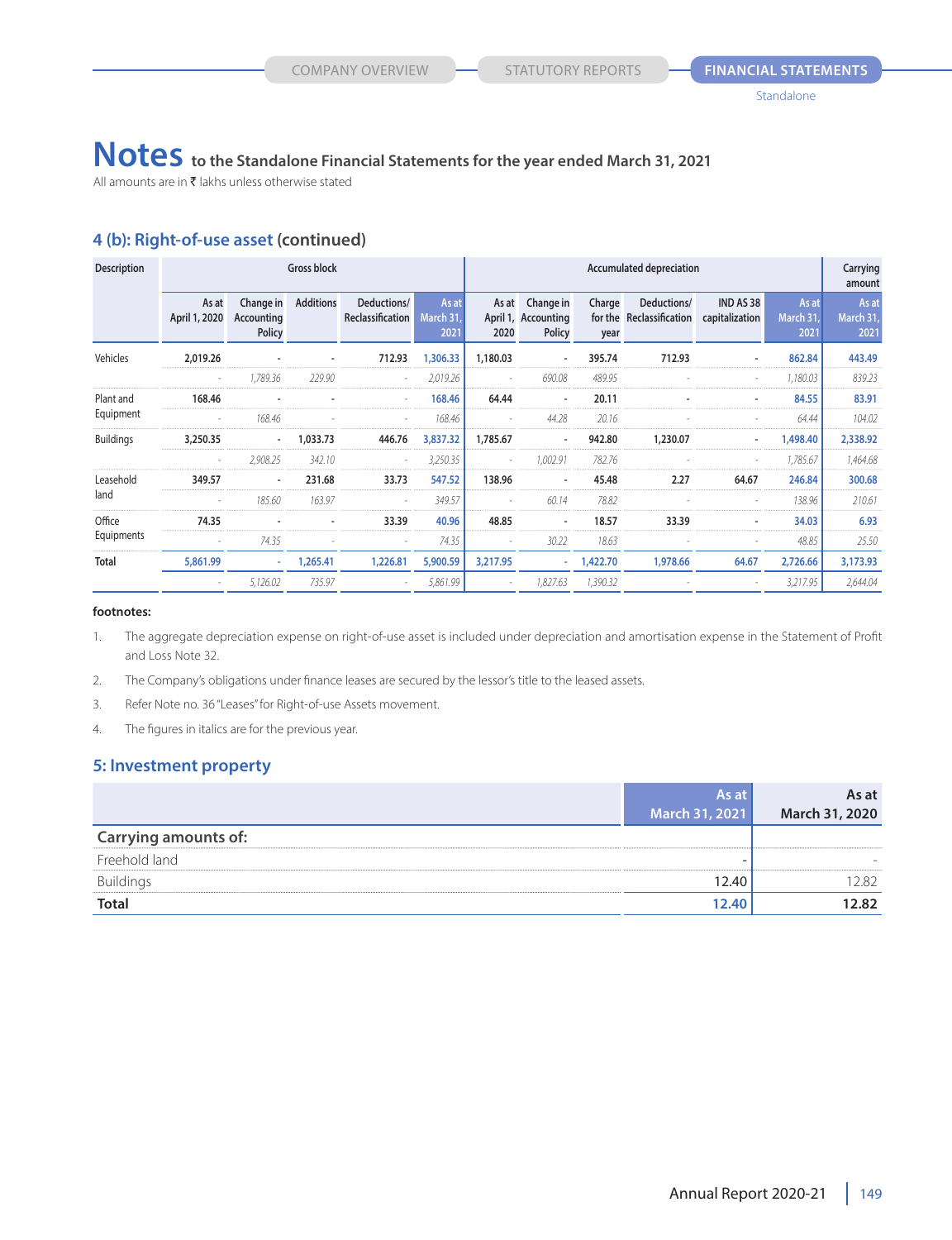

All amounts are in  $\bar{\tau}$  lakhs unless otherwise stated

# **5: Investment property (continued)**

| <b>Description</b> |                                             |          | <b>Gross block</b>                      |                                            |                                           |                                             | Accumulated depreciation             |          |                                   |                               |                                                  |                                             | Carrying<br>amount                          |
|--------------------|---------------------------------------------|----------|-----------------------------------------|--------------------------------------------|-------------------------------------------|---------------------------------------------|--------------------------------------|----------|-----------------------------------|-------------------------------|--------------------------------------------------|---------------------------------------------|---------------------------------------------|
|                    | <b>Balance</b><br>as at<br>April 1,<br>2020 |          | <b>Additions Deductions Transfer to</b> | Property,<br><b>Plant and</b><br>Equipment | Transfer<br>to Assets<br>held for<br>sale | <b>Balance</b><br>as at<br>March 31<br>2021 | Balance<br>as at<br>April 1,<br>2020 | the year | Charge for Deductions Transfer to | <b>Plant and</b><br>Equipment | Transfer to<br>Property, Assets held<br>for sale | <b>Balance</b><br>as at<br>March 31<br>2021 | <b>Balance</b><br>as at<br>March 31<br>2021 |
| Freehold           |                                             |          |                                         |                                            |                                           |                                             |                                      |          |                                   |                               |                                                  |                                             |                                             |
| land               | 244 91                                      |          |                                         |                                            | 244 91                                    |                                             |                                      |          |                                   |                               |                                                  |                                             |                                             |
| <b>Buildings</b>   | 14.90                                       |          |                                         |                                            | $\sim$                                    | 14.90                                       | 2.08                                 | 0.42     |                                   |                               |                                                  | 2.50                                        | 12.40                                       |
|                    | 337.19                                      | $\sim$   | 149.90                                  | 15.60                                      | 156.79                                    | 14.90                                       | 32.24                                | 4.65     | 17.42                             | 2.04                          | 15.35                                            | 2.08                                        | 12.82                                       |
| Total              | 14.90                                       |          |                                         |                                            |                                           | 14.90                                       | 2.08                                 | 0.42     |                                   |                               |                                                  | 2.50                                        | 12.40                                       |
|                    | 582.10                                      | <b>.</b> | 149.90                                  | 15.60                                      | 401.70                                    | 14.90                                       | 32.24                                | 4.65     | 17.42                             | 2.04                          | 15.35                                            | 2.08                                        | 12.82                                       |

#### **footnotes:**

- 1. Buildings includes 2 flats (March 31, 2020 2 flats) which are classified as Investment property by the Company in accordance with IND AS-40 "Investment Property''.
- 2. Cost of buildings includes cost of 2 shares (March 31, 2020-2 shares) of ₹100 each fully paid in respect of ownership flats in 2 (March 31, 2020-2 flats) Co-operative Societies.
- 3. The Company has not capitalised any borrowing cost during the current year (March 31, 2020 Nil).
- 4. The Company has not recognised any impairment loss during the current year (March 31, 2020 Nil).
- 5. Total fair value of Investment Property is ₹ 635.22 lakhs (March 31, 2020 ₹ 553.85 lakhs). Refer footnote (a) and (b).
- 6. The figures in italics are for the previous year.

## **(a) Fair Value Heirarchy**

 The fair value of investment property has been determined by external independent property valuers, having appropriate recognised professional qualification and recent experience in the location and category of the property being valued.

 The fair value measurement for all of the investment property has been categoried as a level 3 fair value based on the inputs to the valuation techniques used.

## **(b) Description of Valuation Technique used:**

 The Company obtains Independent Valuations of its investment property as per requirement of Ind AS 40. The fair value of the investment property have been derived using the Direct Comparison Method.The direct comparison approach involves a comparison of the investment property to similar properties that have actually been sold in arms-length distance from investment property or are offered for sale in the same region. This approach demonstrates what buyers have historically been willing to pay (and sellers willing to accept) for similar properties in an open and competitive market, and is particularly useful in estimating the value of the land and properties that are typically traded on a unit basis. This approach leads to a reasonable estimation of the prevailing price. Given that the comparable instances are located in close proximity to the investment property; these instances have been assessed for their locational comparative advantages and disadvantages while arriving at the indicative price assessment for investment property. The Company has not earned any material rental income on the above properties.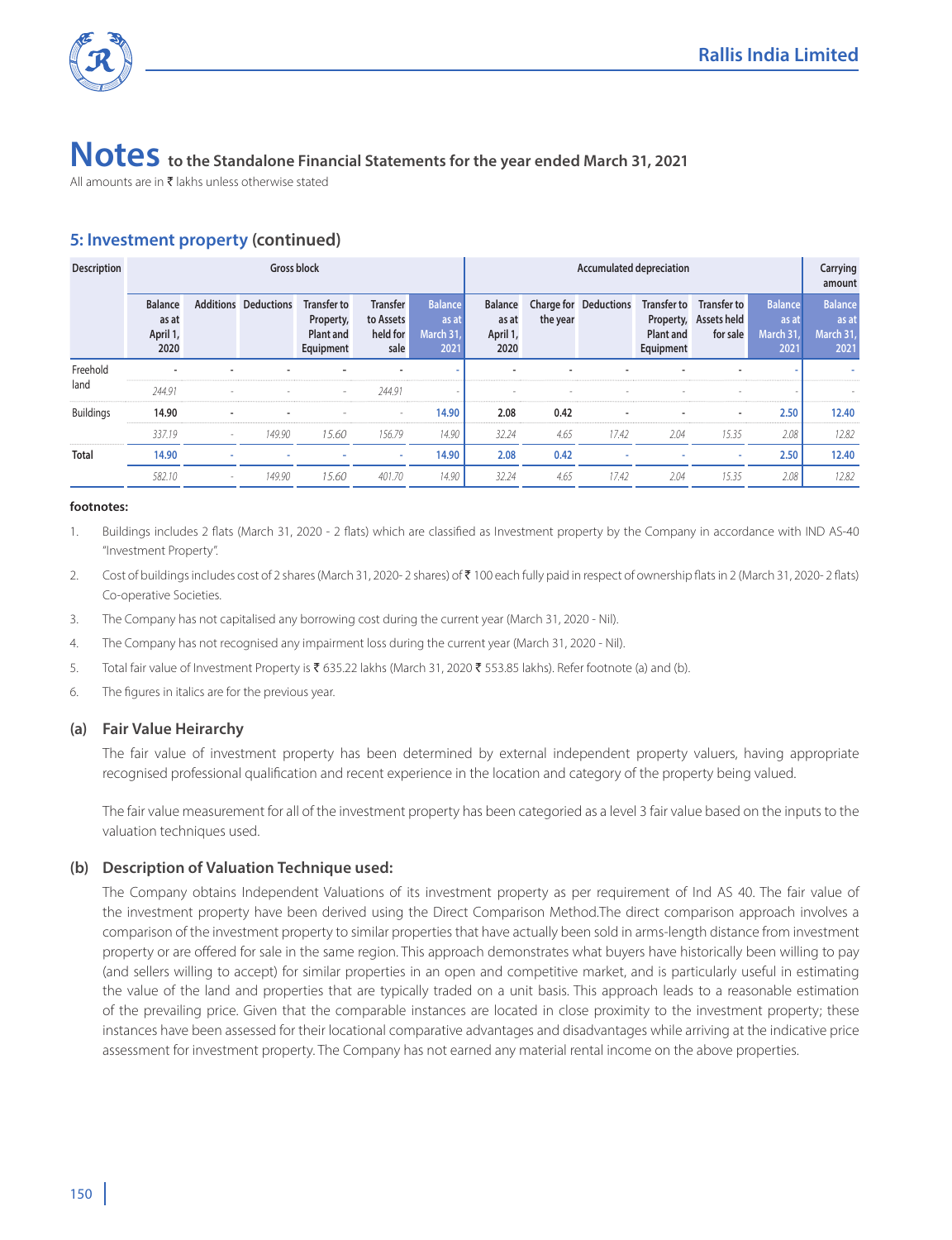All amounts are in  $\bar{\tau}$  lakhs unless otherwise stated

# **6 (a): Intangible assets**

|                            | As at                 | As at                 |
|----------------------------|-----------------------|-----------------------|
|                            | <b>March 31, 2021</b> | <b>March 31, 2020</b> |
| <b>Carrying amount of:</b> |                       |                       |
| Goodwill on Amalgamation   | 19,582.               |                       |
|                            |                       | 19 582 31             |

Goodwill includes amount of  $\bar{\tau}$  16,522.26 lakhs (March 31, 2020  $\bar{\tau}$  16,522.26 lakhs) allocated to Seeds division of Rallis India Limited (earlier named as Metahelix Life Sciences Ltd). The estimated value-in-use of this Cash Generating Unit "CGU'' is based on the future cash flows using a 5.00 % (March 31, 2020 5.00%) annual growth rate for periods subsequent to the forecast period of 4 years and discount rate of 14.64 % ( March 31, 2020 11.33%).

Goodwill of ₹ 3,060.05 lakhs (March 31, 2020 ₹ 3,060.05 lakhs) has been allocated to Geogreen division of Rallis India Limited (earlier named as Zero Waste Agro Organics Ltd).The estimated value-in-use of this Cash Generating Unit "CGU'' is based on the future cash flows using a 5.00 % (March 31, 2020 5.00%) annual growth rate for periods subsequent to the forecast period of 4 years and discount rate of 14.64 % ( March 31, 2020 11.33%).

An analysis of the sensitivity of the computation to a combined change in key parameters (operating margin, discount rates and long term average growth rate), based on reasonably probable assumptions, did not identify any probable scenario in which the recoverable amount of the CGU would decrease below its carrying amount.

# **6 (b) : Other Intangible assets**

|                                                                                                    | As at          | As at          |
|----------------------------------------------------------------------------------------------------|----------------|----------------|
|                                                                                                    | March 31, 2021 | March 31, 2020 |
| <b>Carrying amount of:</b>                                                                         |                |                |
|                                                                                                    |                |                |
| Product registrations                                                                              | 508.17         | 377 99         |
| Computer software                                                                                  | 278.62         | 80.90          |
| Technical Knowhow                                                                                  | 296.62         | 507.20         |
|                                                                                                    | 1.083.41       | 966.09         |
| Intangible assets under development (Net of impairment)*                                           | 5,877.18       | 469465         |
| *731.23 Lacs has been capitalised and transferred to Other Intangible assets during the year ended |                |                |
| March 31, 2021.                                                                                    |                |                |
|                                                                                                    | 6,960.59       | 5,660.74       |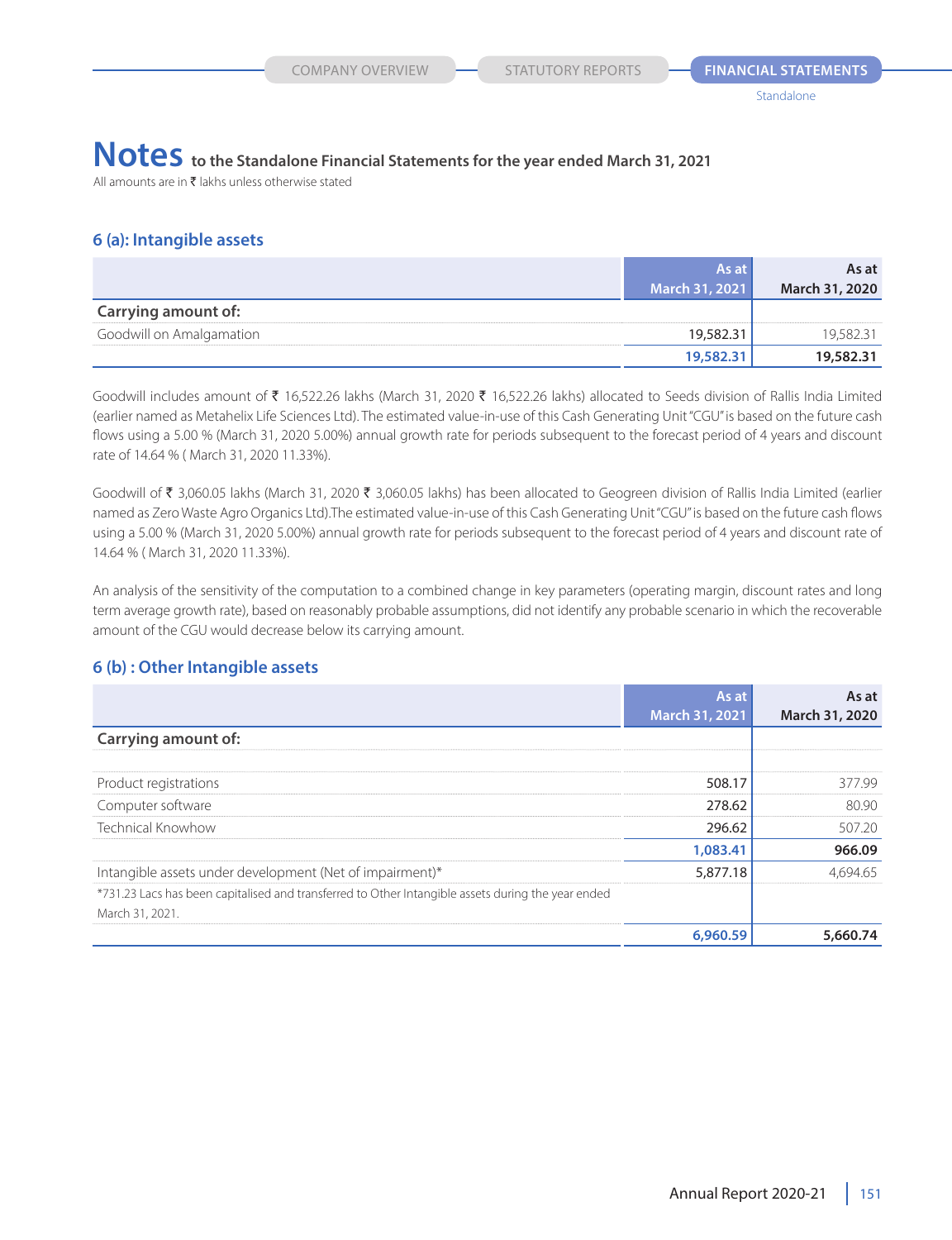

All amounts are in  $\bar{\tau}$  lakhs unless otherwise stated

# **6 (b) : Other Intangible assets (continued)**

| <b>Gross block</b>                    |                  |        |                                        |                   | <b>Carrying amount</b> |                              |                                 |                                           |
|---------------------------------------|------------------|--------|----------------------------------------|-------------------|------------------------|------------------------------|---------------------------------|-------------------------------------------|
| <b>Balance as at</b><br>April 1, 2020 | <b>Additions</b> |        | <b>Balance as at</b><br>March 31, 2021 | April 1, 2020     | year                   |                              | March 31, 2021                  | <b>Balance as at</b><br>March 31, 2021    |
| 1,259.33                              | 294.80           |        | 1,554.13                               | 881.34            | 164.62                 |                              | 1.045.96                        | 508.17                                    |
| 1.016.63                              | 242.70           |        | 1.259.33                               | 782.20            | 99.14                  |                              | 881.34                          | 377.99                                    |
| 609.70                                |                  |        | 609.70                                 | 609.70            |                        |                              | 609.70                          |                                           |
| 609.70                                |                  |        | 609.70                                 | 609.70            |                        |                              | 609.70                          |                                           |
| 243.45                                | 230.58           |        | 474.03                                 | 162.55            | 32.86                  |                              | 195.41                          | 278.62                                    |
| 210.53                                | 32.92            |        | 243.45                                 | 136.66            | 25.89                  |                              | 162.55                          | 80.90                                     |
| 2,384.11                              | 205.85           |        | 2,589.96                               | 1,876.91          | 416.43                 |                              | 2.293.34                        | 296.62                                    |
| 2.086.09                              | 298.02           | $\sim$ | 2,384.11                               | 1.426.04          | 450.87                 |                              | 1.876.91                        | 507.20                                    |
| 4,496.59                              | 731.23           |        | 5,227.82                               | 3,530.50          | 613.91                 |                              | 4,144.41                        | 1,083.41                                  |
| 3.922.95                              | 573.64           |        | 4,496.59                               | 2.954.60          | 575.90                 |                              | 3,530.50                        | 966.09                                    |
|                                       |                  |        |                                        | <b>Deductions</b> |                        | Balance as at Charge for the | <b>Accumulated amortisation</b> | <b>Balance as at</b><br><b>Deductions</b> |

#### **footnotes:**

1. The Company has not capitalised any borrowing cost during the current year (March 31, 2020- Nil).

2. The Company has recognised impairment loss during the current year ₹ 52.30 lakhs (March 31, 2020 - ₹ Nil).

3. The Company has internally developed Seed development technology for producing hybrid seeds, which is Technical Knowhow. The Carrying amount of Seed development technology of ₹ 296.62 lakhs (March 31, 2020 ₹ 507.20 lakhs) will be fully amortized in next 3 years.

4. The figures in italics are for the previous year.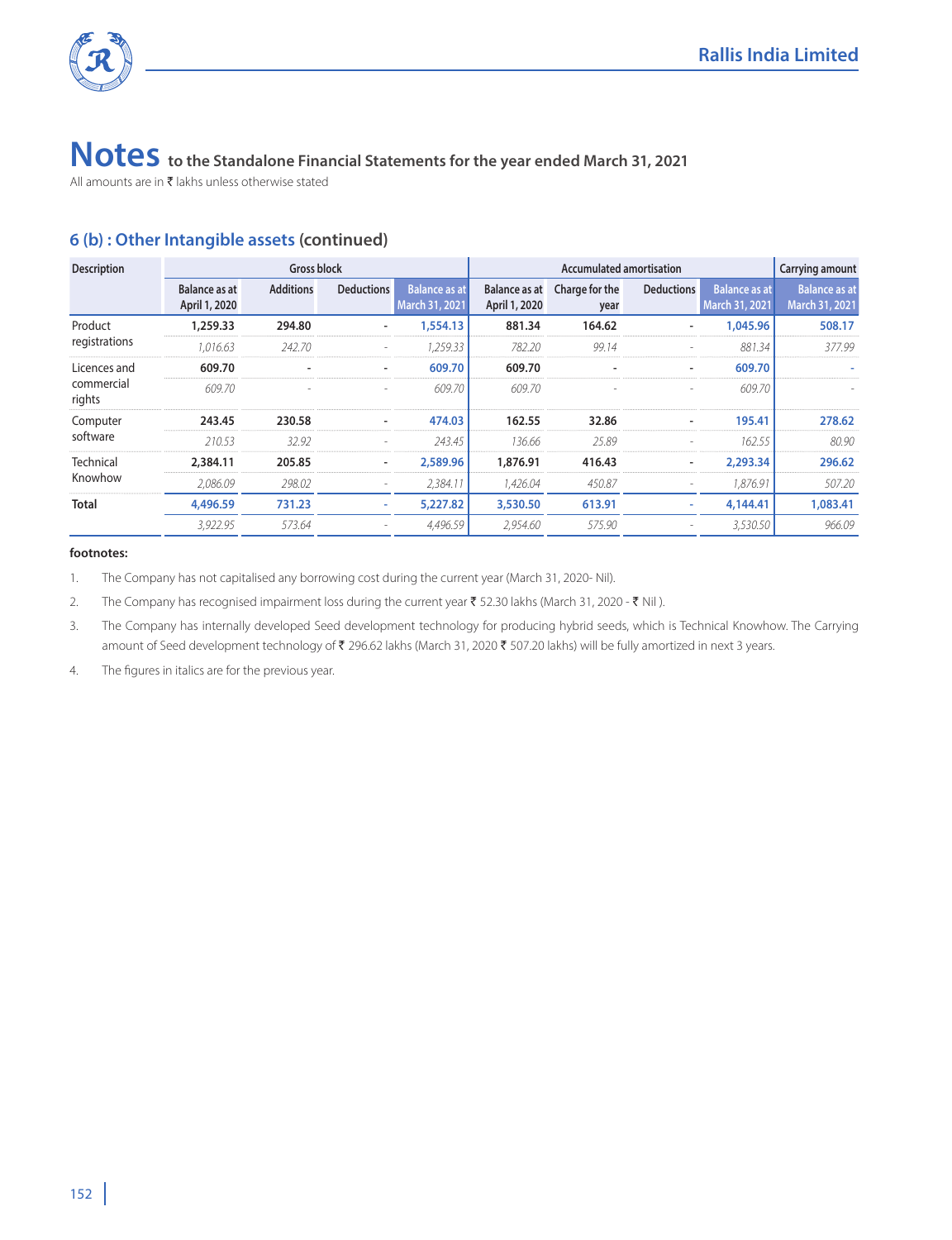# Notes to the Standalone Financial Statements for the year ended March 31, 2021

All amounts are in  $\bar{\tau}$  lakhs unless otherwise stated

# **7: Investments**

|                                                                                                       | <b>Nominal</b><br>value (in $\bar{z}$ ) | No. of<br>shares | As at<br>March 31, 2021  | No. of<br>shares | As at<br>March 31, 2020 |
|-------------------------------------------------------------------------------------------------------|-----------------------------------------|------------------|--------------------------|------------------|-------------------------|
| Non-current                                                                                           |                                         |                  |                          |                  |                         |
| Quoted equity instruments (all fully paid)                                                            |                                         |                  |                          |                  |                         |
| Investments carried at fair value through other<br>comprehensive income (FVTOCI)                      |                                         |                  |                          |                  |                         |
| Spartek Ceramics India Ltd. <sup>#</sup>                                                              | 10                                      | 7.226            | ÷,                       | 7,226            |                         |
| Nagarjuna Finance Ltd. <sup>#</sup>                                                                   | 10                                      | 400              | $\overline{\phantom{a}}$ | 400              |                         |
| Pharmaceuticals Products of India Limited <sup>#</sup>                                                | 10                                      | 10,000           |                          | 10,000           |                         |
| Balasore Alloys Ltd.                                                                                  | 5                                       | 504              | 0.05                     | 504              | 0.04                    |
| J.K. Cement I td.                                                                                     | 10                                      | 44               | 0.84                     | 44               | 0.41                    |
| Total aggregate quoted investments                                                                    |                                         | A                | 0.89                     | A                | 0.45                    |
| Investments carried at fair value through<br>A)<br>other comprehensive income (FVTOCI)                |                                         |                  |                          |                  |                         |
| Gk Chemicals and Fertilizers Limited (formerly<br>known as Aich Aar Chemicals Pyt. Ltd.) <sup>#</sup> | 10                                      | 1,24,002         |                          | 1,24,002         |                         |
| Biotech Consortium India I td.                                                                        | 10                                      | 50,000           | 5.00                     | 50,000           | 5.00                    |
| Indian Potash Ltd.                                                                                    | 10                                      | 1,08,000         | 1.80                     | 1,08,000         | 1.80                    |
| Bharuch Enviro Infrastructure Ltd.                                                                    | 10                                      | 36,750           | 3.68                     | 36,750           | 3.68                    |
| Narmada Clean Tech Ltd. (formerly known as<br>Bharuch Eco-Aqua Infrastructure Ltd.)                   | $10 \,$                                 | 3.00.364         | 30.04                    | 3.00.364         | 30.04                   |
| Cuddalore SIPCOT Industries Common Utilities Ltd. <sup>#</sup>                                        | 100                                     | 113              |                          | 113              |                         |
| Patancheru Enviro-Tech Ltd.                                                                           | $10 \,$                                 | 10,822           | 1.08                     | 10,822           | 1.08                    |
| Impetis Biosciences Ltd                                                                               | 10                                      | 4,63,271         | 275.19                   | 5,68,414         | 337.64                  |
| Amba Trading & Manufacturing Company<br>Private Ltd.                                                  | 10                                      | 1,30,000         |                          | 1,30,000         |                         |
| Associated Inds. (Assam) Ltd. <sup>#</sup>                                                            | 10                                      | 30,000           | $\overline{\phantom{a}}$ | 30,000           |                         |
| Uniscans & Sonics Ltd. <sup>#</sup>                                                                   | 10                                      | 96               |                          | 96               |                         |
| Caps Rallis (Private) Ltd. (Nominal value of<br>Zim. $$2$ each) <sup>#</sup>                          |                                         | 21,00,000        |                          | 21,00,000        |                         |
| Total aggregate unquoted investments                                                                  |                                         | B                | 316.79                   | B                | 379.24                  |
| <b>Total non-current investments</b>                                                                  |                                         | $(A+B)$          | 317.68                   | $(A+B)$          | 379.69                  |

**footnote:**

# Amount is less than ₹ 0.01 lakh.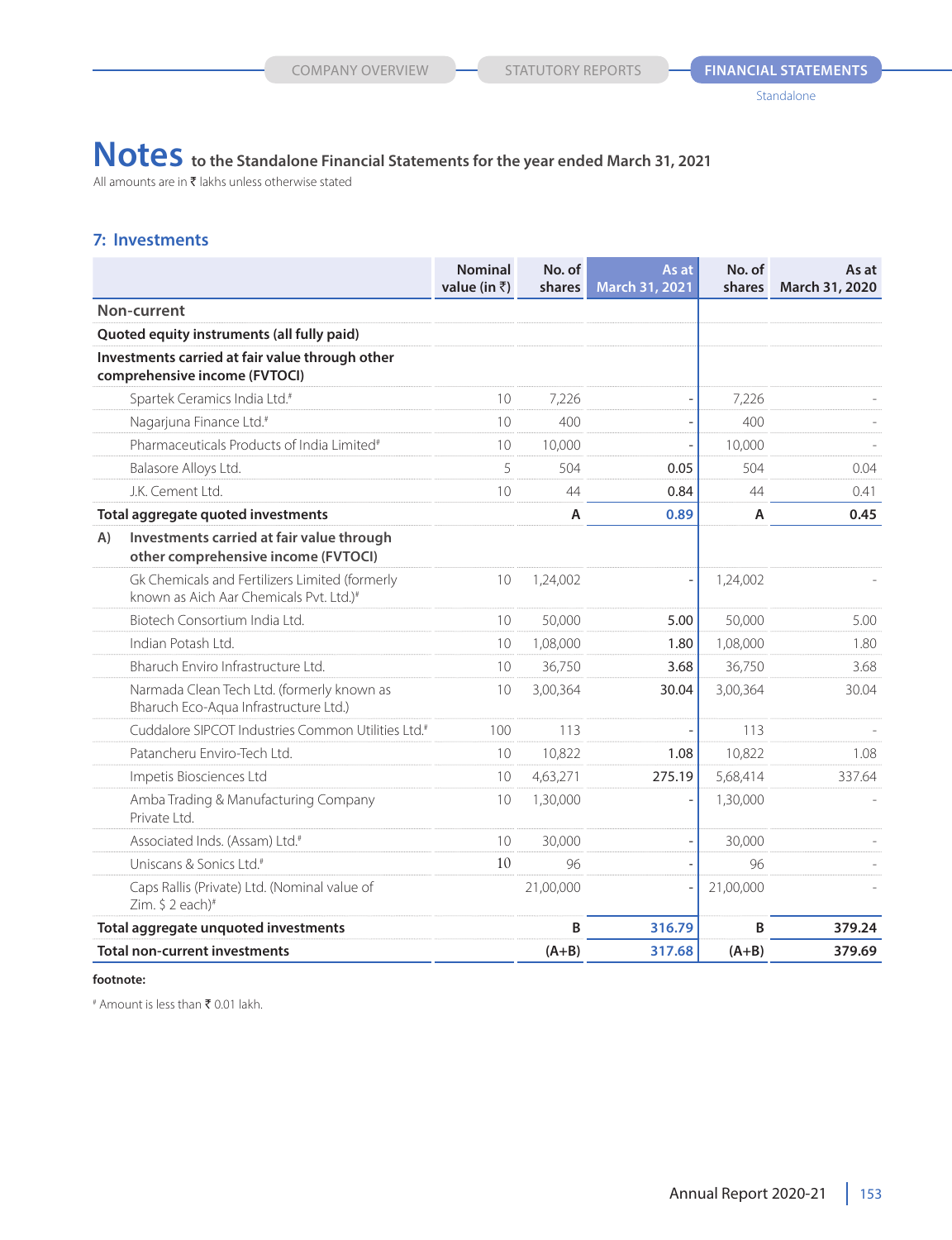

All amounts are in  $\bar{\tau}$  lakhs unless otherwise stated

| Current                                                              | <b>Units</b>   | As at<br>March 31, 2021 | <b>Units</b>   | As at<br>March 31, 2020 |
|----------------------------------------------------------------------|----------------|-------------------------|----------------|-------------------------|
| Investment in mutual funds - unquoted                                |                |                         |                |                         |
| Investments carried at fair value through<br>profit and loss (FVTPL) |                |                         |                |                         |
| ICICI Prudential Liquid Fund - Regular Plan - Growth                 | 1,460.12       | 4.42                    | 14,29,432.34   | 4,181.09                |
| TATA Liquid Fund - Direct Plan - Growth                              | 4.841.08       | 157.22                  |                |                         |
| ICICI Overnight Fund - Direct Plan - Growth                          | 11,75,064.24   | 1,304.10                |                |                         |
| Kotak Saving Fund - Regular Plan - Growth                            | 88,15,376.19   | 2,973.48                | 1,38,99,158.75 | 4,460.73                |
| SBI Low Duration Fund - Regular Plan - Growth                        | 1,06,759.80    | 2,936.31                |                |                         |
| TATA Treasury Adv. Fund - Regular Plan - Growth                      | 1,33,305.39    | 4,098.50                |                |                         |
| Nippon Money Market Fund - Direct Plan - Growth                      | 1,16,822.59    | 3,762.56                |                |                         |
| Kotak Saving Fund - Regular Plan - Growth                            | 3,14,624.70    | 106.12                  |                |                         |
| HDFC Money Market Fund - Zwl - Regular Plan - Growth                 | 41,301.57      | 1,824.96                | 41,301.57      | 1,723.94                |
| TATA Money Market Fund - Regular Plan - Growth                       | 68,717.94      | 2,501.32                |                |                         |
| ICICI Money Market Fund - Regular Plan - Growth                      | 3,07,143.81    | 900.15                  |                |                         |
| UTI Treasury Adv Fund - Regular Plan - Growth                        | 1,65,818.22    | 4,337.22                |                |                         |
| DSP Low Duration Fund - Regular Plan - Growth                        | 2,01,17,991.39 | 3,123.31                |                |                         |
| HDFC Liquid Fund - Regular Plan - Growth                             |                |                         | 92,594.37      | 3,596.01                |
| SBI Liquid Fund Regular Growth                                       |                |                         | 90,003.35      | 2,784.35                |
| Adity Birla Sunlife Liquid Plan - Growth - Regular Plan              |                |                         | 10,27,551.62   | 3,265.00                |
| Kotak Liquid Regular Plan - Growth                                   |                |                         | 31,502.27      | 1,260.24                |
| Tata Liquid Fund - Regular Plan - Growth                             |                |                         | 1,31,049.78    | 4,080.28                |
| LIC MF Liquid Fund - Regular Plan-Growth                             |                |                         | 16,924.91      | 605.24                  |
| Nippon India Liquid Fund-Growth Plan - Growth                        |                |                         | 18,718.28      | 902.69                  |
| ICICI Prudential Saving Fund - Growth                                |                |                         | 7,76,524.45    | 3.007.85                |
| <b>Total current investments</b>                                     | C              | 28,029.67               | c              | 29,867.42               |
| Aggregate book value of quoted investments                           |                | 0.89                    |                | 0.45                    |
| Aggregate market value of quoted investments                         |                | 0.89                    |                | 0.45                    |
| Aggregate carrying value of unquoted investments                     | $(B+C)$        | 28,346.46               | $(B+C)$        | 30,246.66               |
| Aggregate amount of impairment in value of<br><b>investments</b>     |                |                         |                |                         |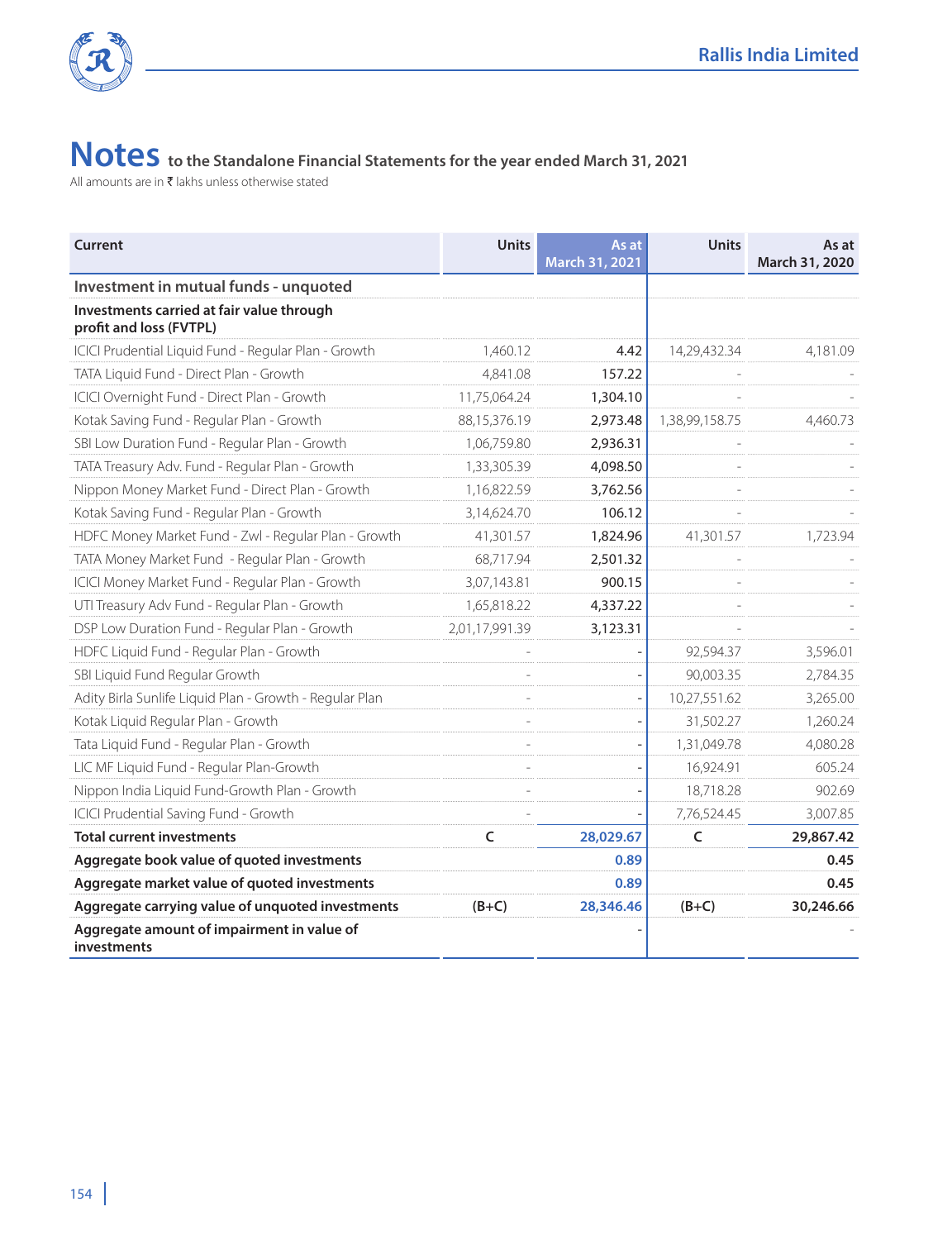All amounts are in  $\bar{\tau}$  lakhs unless otherwise stated

# **8: Loans\***

### **(Unsecured, considered good)**

|                   | 'As at         | As at          |
|-------------------|----------------|----------------|
|                   | March 31, 2021 | March 31, 2020 |
| Non-current       |                |                |
| Security deposits |                | 17.06          |
| Total             |                | 06.'           |

\*There is no amount due from director, other officer of the Company or firms in which any director is a partner or private companies in which any director is a director or member at anytime during the reporting period.

# **9: Other financial assets (at amortised cost)\***

### **(Unsecured)**

|              |              |                                                                   | As at          | As at          |
|--------------|--------------|-------------------------------------------------------------------|----------------|----------------|
|              |              |                                                                   | March 31, 2021 | March 31, 2020 |
|              |              | Non-current                                                       |                |                |
|              |              |                                                                   |                |                |
|              |              | In other deposit accounts - original maturity more than 12 months | 70.45          | 70.95          |
|              |              | Interest accrued on fixed deposits with bank                      | 10.32          | 5.56           |
| <b>Total</b> |              |                                                                   | 80.77          | 76.51          |
| (ii)         |              | Current                                                           |                |                |
|              | a)           | Unbilled revenue                                                  | 85.11          | 5023           |
|              | b)           | Advances/deposits considered doubtful of recovery                 | 3,949.00       | 3,949.00       |
|              |              | Less: Provision for doubtful loans and advances                   | (3,949.00)     | (3,949.00)     |
|              | $\mathsf{C}$ | Interest accrued on fixed deposits with bank                      | 159.14         | 22.65          |
|              | d)           | Others (Facilitation fees and solar power income receivable)      | 507.55         | 575.66         |
| Total        |              |                                                                   | 751.80         | 648.54         |

\*There is no amount due from director, other officer of the Company or firms in which any director is a partner or private companies in which any director is a director or member at anytime during the reporting period.

# **10: Income Taxes**

|                                                              |                       | ۱s at          |
|--------------------------------------------------------------|-----------------------|----------------|
|                                                              | <b>March 31, 2021</b> | March 31, 2020 |
| 10.1: Income-tax assets and liabilities                      |                       |                |
| Income-tax assets                                            |                       |                |
| Advance tax (Net of provisions for tax ₹8,820.76 lakhs       | 8.803.51              |                |
| (March 31, 2020 ₹ 8,753.27 lakhs)                            |                       |                |
|                                                              | 8,803.51              | 11,002.26      |
| Income-tax liabilities                                       |                       |                |
| Provision for current tax (Net of advance tax ₹ 366.67 lakhs | 411 27                | 236197         |
| (March 31, 2020 ₹ 151.38 lakhs)                              |                       |                |
|                                                              |                       |                |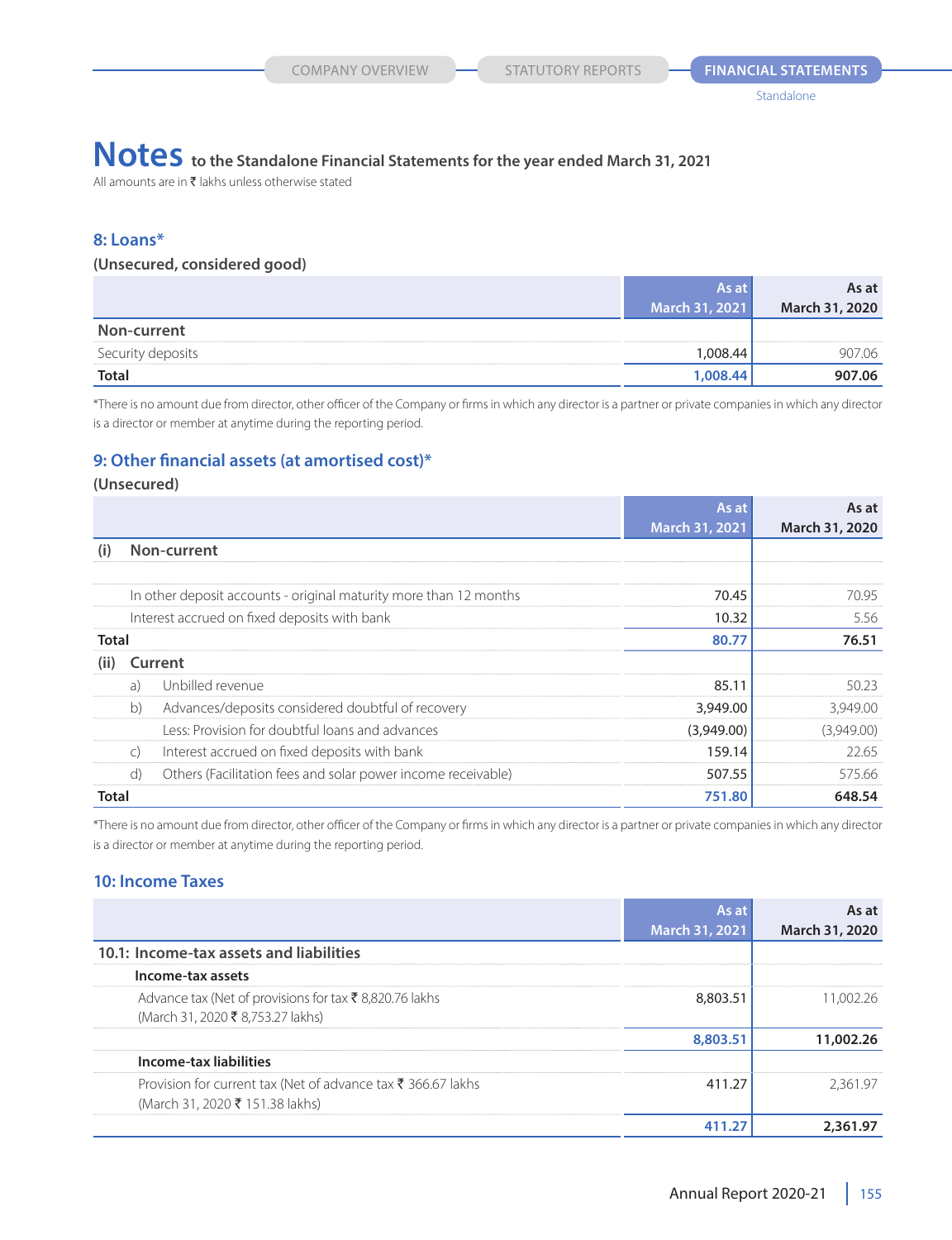

All amounts are in  $\bar{\tau}$  lakhs unless otherwise stated

|                                                                          | For the year ended | For the year ended |
|--------------------------------------------------------------------------|--------------------|--------------------|
|                                                                          | March 31, 2021     | March 31, 2020     |
| 10.2: Income tax recognised in profit or loss                            |                    |                    |
| <b>Current tax:</b>                                                      |                    |                    |
| Current income tax charge                                                | 7,703.28           | 7,106.72           |
| Adjustments in respect of current income tax of prior years              |                    | (200.00)           |
| Total (A)                                                                | 7,703.28           | 6,906.72           |
| Deferred tax:                                                            |                    |                    |
| In respect of current year                                               | (210.14)           | (1,526.36)         |
| Total (B)                                                                | (210.14)           | (1,526.36)         |
| Income tax expense recognised in the Statement of Profit and Loss (A+B)  | 7,493.14           | 5,380.36           |
| Income tax recognised in Other Comprehensive Income                      |                    |                    |
| Income tax expenses on remeasurements of employee defined benefit plans  | (42.17)            | 7179               |
| Deferred tax expense on remeasurements of employee defined benefit plans | (1.22)             | (15.48)            |
| Total tax expense recognised in Other Comprehensive Income               | (43.39)            | 56.31              |

## **Reconciliation of the tax expense and the accounting profit for the year is as follows:-**

| <b>Particulars</b>                                                                       | For the year ended | For the year ended |
|------------------------------------------------------------------------------------------|--------------------|--------------------|
|                                                                                          | March 31, 2021     | March 31, 2020     |
| Profit before tax                                                                        | 30,359.67          | 23,926.96          |
| Income tax expense calculated @25.17% (PY @ 34.944%)                                     | 7,641.53           | 8,361.04           |
| Effect of income that is exempt fom taxation                                             | (450.21)           | (531.84)           |
| Effect of expenses that are not deductible in determining taxable profit                 | 110.62             | 297.10             |
| Effect of expenses that are deductible in determining taxable profit                     | (4.17)             | (79.95)            |
| Effect of concessions (research & developments and others allowances)                    | (498.43)           | (1, 132.06)        |
| Effect of Intangible asset writeoff                                                      | 165.60             |                    |
| Effect of unused tax losses and tax offsets not recognised as deferred tax assets        | 0.00               | (209.28)           |
| Effect of lower tax rates for the long term capital gain                                 | (8.25)             | (6.67)             |
| Impact of changes in tax rate                                                            |                    | (1,327.03)         |
| Others                                                                                   | 536.51             | 209.05             |
|                                                                                          | 7,493.20           | 5,580.36           |
| Adjustments recognised in the current year in relation to the current tax of prior years |                    | (200.00)           |
| Income tax expense recognised in the Standalone Statement of Profit and Loss             | 7,493.20           | 5,380.36           |

# **Income tax expense recognised in Other Comprehensive Income**

| <b>Particulars</b>                                                  | For the year ended For the year ended |                               |
|---------------------------------------------------------------------|---------------------------------------|-------------------------------|
|                                                                     |                                       | March 31, 2021 March 31, 2020 |
| Remeasurement of employee defined benefit liability/(asset)         |                                       |                               |
| Before tax amount                                                   | 174.73                                | 241.55)                       |
| Tax (expense) benefit                                               | (43.39)                               | 56 31                         |
| Net of tax                                                          | 131.34                                | 185.24)                       |
| Fair value of equity instruments through other comprehensive income | L.O.S                                 |                               |
| Net of tax                                                          | 1.08                                  | 0.85                          |
| Total other comprehensive income (net of taxes)                     |                                       |                               |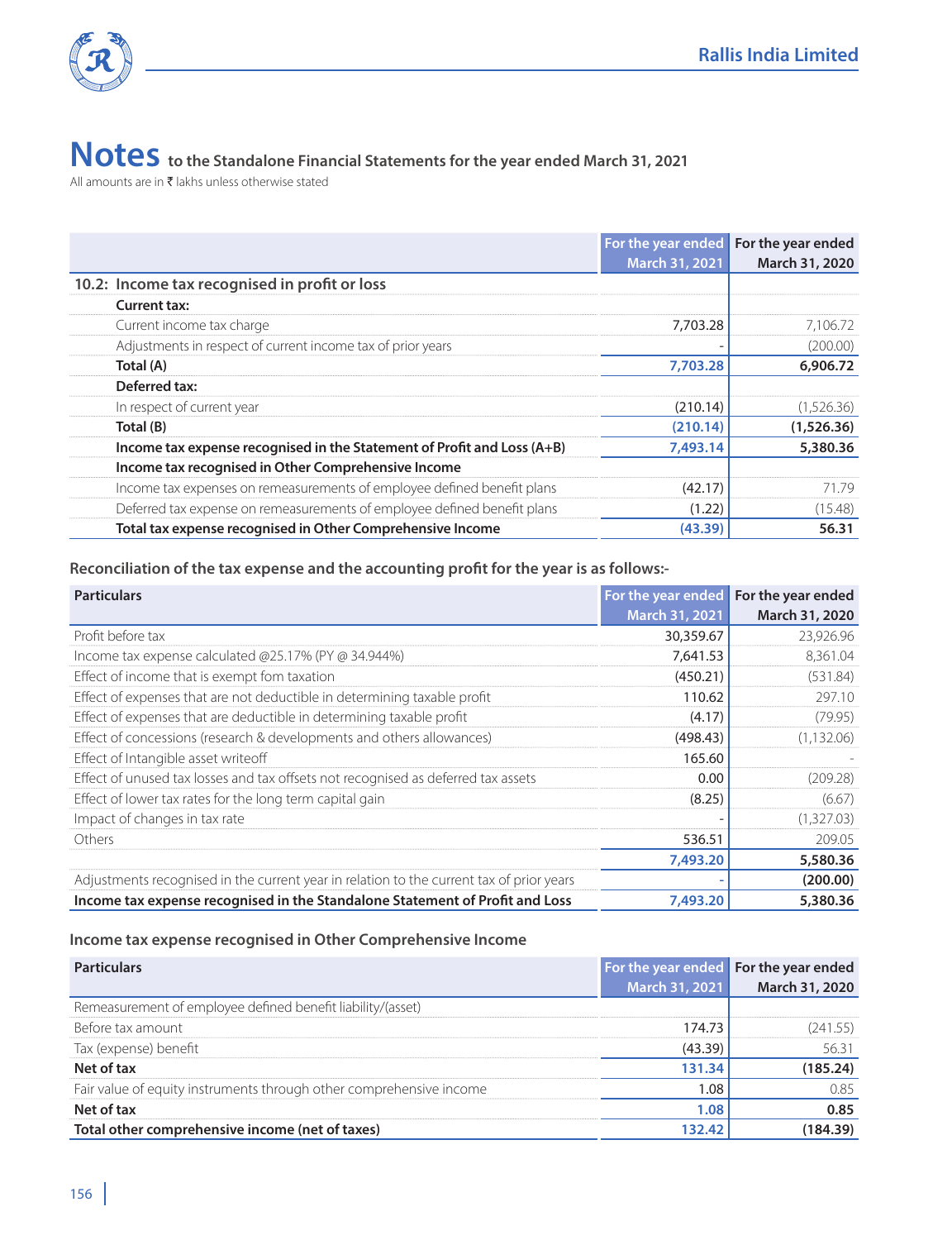All amounts are in  $\bar{\tau}$  lakhs unless otherwise stated

### **11: Inventories (at lower of cost and net realisable value)**

|       |                                                                                                     | As at                 | As at          |
|-------|-----------------------------------------------------------------------------------------------------|-----------------------|----------------|
|       |                                                                                                     | <b>March 31, 2021</b> | March 31, 2020 |
| a.    | Raw materials (Including goods-in-transit of ₹ 2,125.69 lakhs;<br>(March 31, 2020 ₹ 6,347.38 lakhs) | 17,868.58             | 18.374.78      |
|       | Work-in-progress (including intermediate goods)                                                     | 5,102.10              | 2818.79        |
|       | Finished goods                                                                                      | 46 218 35             |                |
|       | Stock in trade (in respect of goods acquired for trading)                                           | 350 9 <sup>.</sup>    |                |
|       | Stores and spares                                                                                   | 961.64                | 596 75         |
|       | Packing materials                                                                                   | 818.23. ا             | 333.36         |
| Total |                                                                                                     | 76,319.8              |                |

#### **footnotes:**

(i) The cost of inventories recognised as an expense during the year was  $\bar{z}$  1,48,770.88 lakhs (March 31, 2020  $\bar{z}$  1,39,513.41 lakhs).

- (ii) The cost of inventories recognised as an expense includes ₹ 1,259.81 lakhs (March 31, 2020 ₹ 876.73 lakhs) in respect of adjustment of inventories to net realisable value/slow moving, and has been reduced by  $\bar{\zeta}$  248.17 lakhs (March 31, 2020  $\bar{\zeta}$  365.64 lakhs) in respect of reversal of such write-downs.
- (iii) The products of the Company are essential products for agriculture and possibility of contraction in demand is remote. During the previous year, on account of prolonged lock down, the Company had assessed liquidation plan of near expiry products and provision of  $\bar{z}$  106 lakhs has been accounted which is included in point (ii) above. The Company does not foresee any further diminution in the net realizable value of inventories carried as at March 31, 2021 due to COVID-19.
- (iv) The mode of valuation of inventories has been stated in note 3.15
- (v) Bank overdrafts, cash credit facility and short-term loan from bank are secured by first paripassu charge on inventories (including raw material, finished goods and work-in-progress) and book debts (refer note 12 and 19).

# **12: Trade receivables**

|                            | March 31, 2021 | March 31, 2020 |
|----------------------------|----------------|----------------|
| Current                    |                |                |
| Secured, considered good   |                |                |
| Unsecured, considered good | 39 946 40      |                |
| Credit impaired            | (182 Y         |                |
| Loss allowance             | 187 97         |                |
|                            |                |                |

#### **footnotes:**

(i) The credit period ranges from 15 days to 180 days.

- (ii) Before accepting any new customer, the Company assesses the potential customer's credit quality and defines credit limits by customer. Limits attributed to customers are reviewed annually. Of the trade receivable balance as at March 31, 2021, receivables amounting to  $\bar{\tau}$  8,810.62 lakhs are due from three customers (as at March 31, 2020 ₹ Nil is due from one customer) for which the credit risk is mitigated by export credit guarantee. There are no other customer who represent more than 5% of the total balance of trade receivable.
- (iii) No trade or other receivable are due from directors or other officers of the Company either severally or jointly with any other person. Nor any trade or other receivables are due from firms or private companies respectively in which any director is a partner, a director or a member.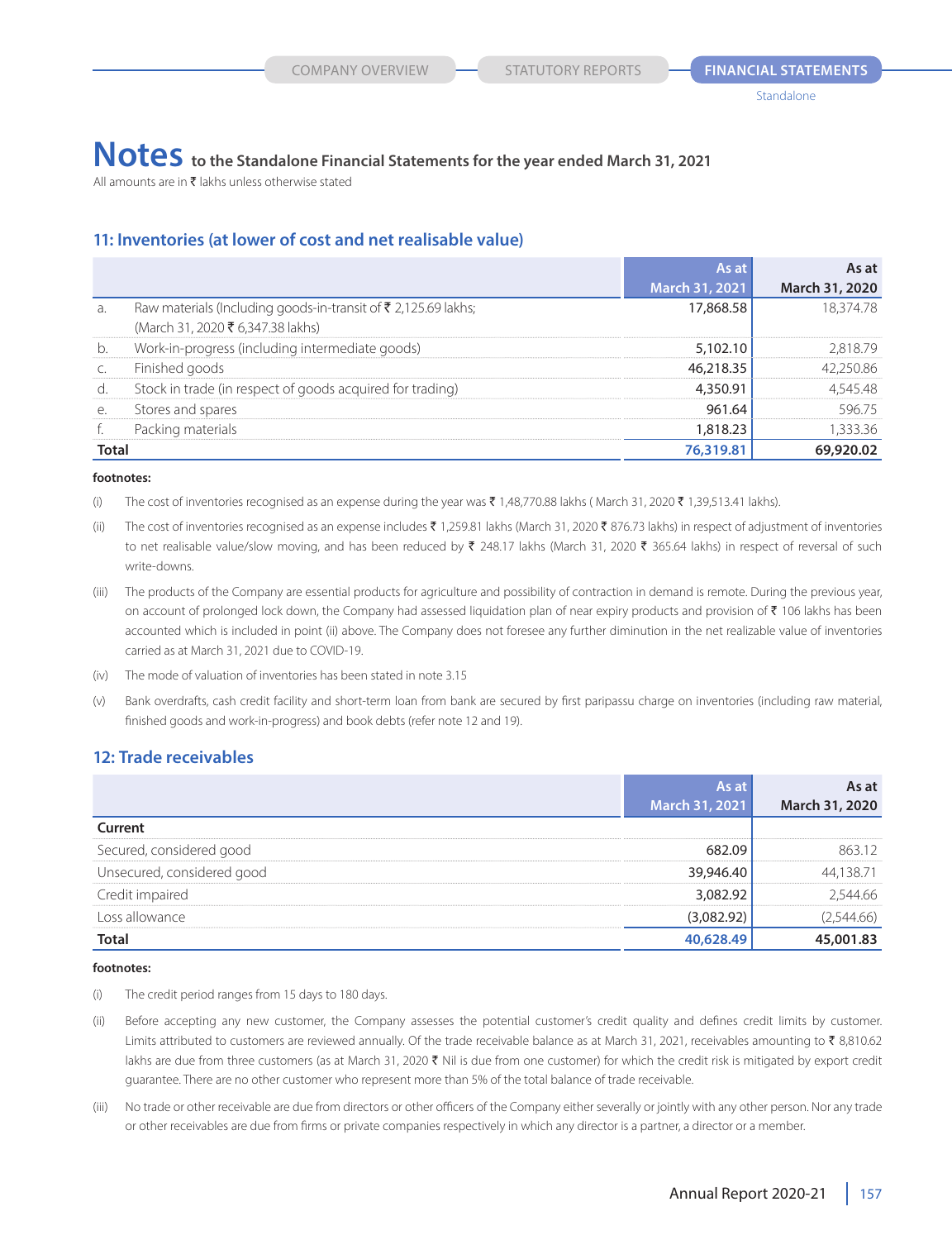

All amounts are in  $\bar{\tau}$  lakhs unless otherwise stated

#### (iv) Movement in the expected credit loss allowance

| <b>Particulars</b>                         | As at                 | As at          |
|--------------------------------------------|-----------------------|----------------|
|                                            | <b>March 31, 2021</b> | March 31, 2020 |
| Balance at the beginning of the year       | -544 66               |                |
| Less: balances written off during the year |                       |                |
| Add: provision made during the year        |                       |                |
| Balance at the end of the year             |                       | 2.544.66       |

(v) Bank overdrafts, cash credit facility and short-term loan from bank are secured by first paripassu charge on inventories (including raw material, finished goods and work-in-progress) and book debts (refer note 11 and 19).

## **13: Cash and bank balances**

|                                                                                                                                | As at          | As at          |
|--------------------------------------------------------------------------------------------------------------------------------|----------------|----------------|
|                                                                                                                                | March 31, 2021 | March 31, 2020 |
| 13.1: Cash and cash equivalents                                                                                                |                |                |
| Balances with banks in current accounts<br>$\overline{a}$                                                                      | 903.02         | 630.34         |
| Cash on hand<br>h.                                                                                                             | 1.91           | 3.05           |
| Term deposits with original maturity of less than 3 months                                                                     |                | 3,952.17       |
| Total cash and cash equivalents as per Balance Sheet                                                                           | 904.93         | 4,585.56       |
| Bank overdrafts and cash credit facility (secured)                                                                             | (4.77)         | (2,411.79)     |
| Total cash and cash equivalents as per Standalone Statement of Cash Flows                                                      | 900.16         | 2,173.77       |
| 13.2: Other bank balances                                                                                                      |                |                |
| In other deposit accounts - original maturity more than 3 months and less<br>$\partial$ .<br>than 12 months                    | 4,003.61       | 3.61           |
| In earmarked accounts:<br>b.                                                                                                   |                |                |
| Balances held for unpaid / unclaimed dividend accounts                                                                         | 146.12         | 162.53         |
| Bank deposits as margin money against bank guarantees - original<br>ii.<br>maturity more than 3 months and less than 12 months | 336.00         | 47 20          |
| <b>Total other bank balances</b>                                                                                               | 4,485.73       | 213.34         |

**footnote:**

The Company has not entered into non cash investing and financing activities.

# **14: Other assets**

### **(Unsecured, considered good)**

|                                      | <b>March 31, 2021</b> | : at<br>March 31, 2020 |
|--------------------------------------|-----------------------|------------------------|
| Non-current                          |                       |                        |
| ral advances.                        |                       |                        |
| isit with public bodies              | ን1በ 15                | 3 28                   |
| Claims receivable from public bodies | 537.42                | 547 93                 |
| Prepaid lease rental                 |                       |                        |
| Prepaid expenses                     |                       | 167.59                 |
| Total                                |                       |                        |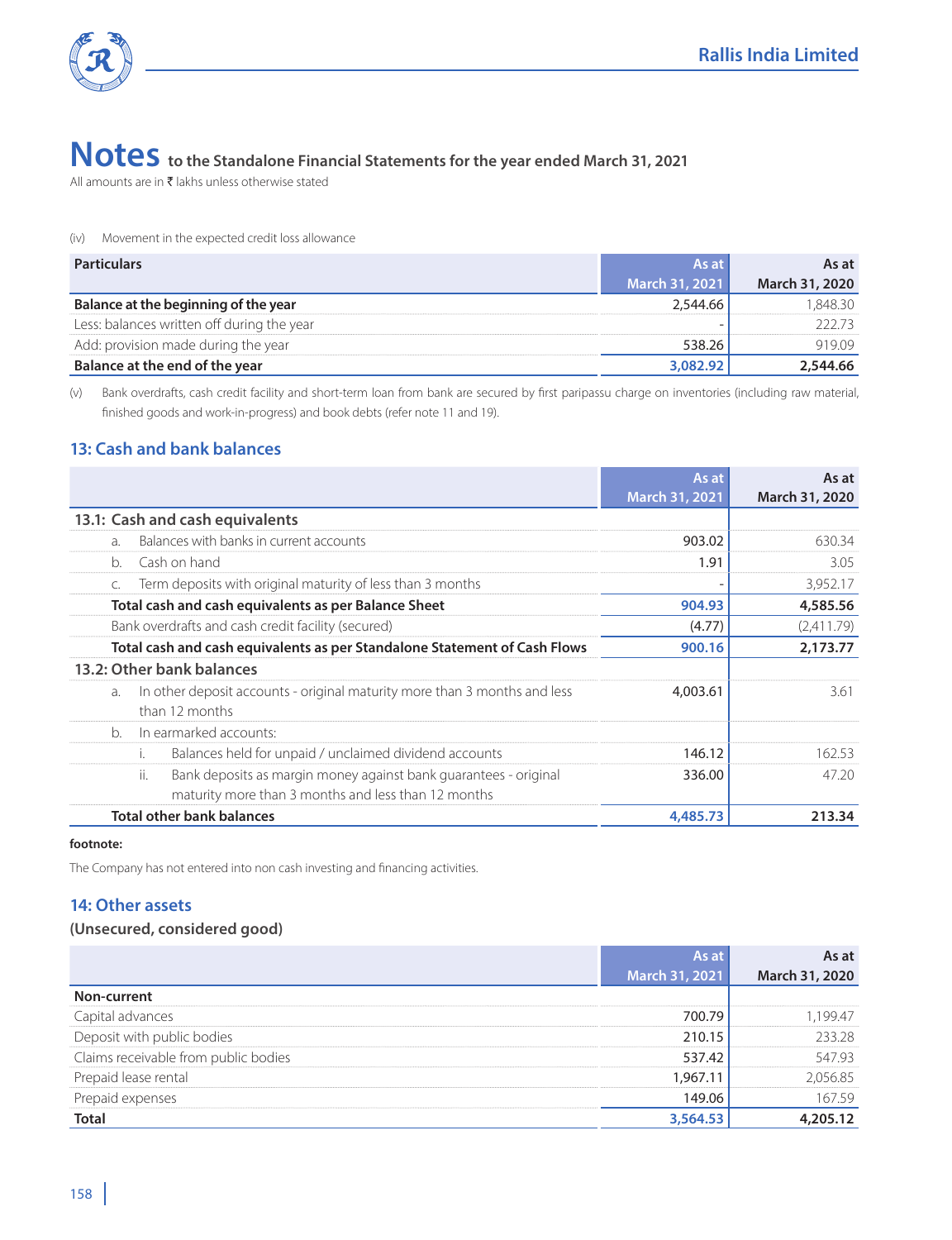# **Notes to the Standalone Financial Statements for the year ended March 31, 2021**

All amounts are in  $\bar{\tau}$  lakhs unless otherwise stated

|                                                                 | As at<br>March 31, 2021 | As at<br>March 31, 2020 |
|-----------------------------------------------------------------|-------------------------|-------------------------|
| Current                                                         |                         |                         |
| Statutory dues receivable from government authorities           |                         |                         |
| Goods and Services Tax receivable                               | 4,299.62                | 3,364.13                |
| Export benefit receivable                                       | 702.99                  | 1,143.16                |
| Inventory recoverable                                           | 3,997.04                | 3,160.48                |
| Advances recoverable                                            |                         |                         |
| Advances to suppliers                                           | 2,546.15                | 986.89                  |
| Less: Provision for doubtful advances                           |                         | (2.40)                  |
| Advances to employees                                           | 275.94                  | 571.62                  |
| Others (Receivable from Govt and gas distribution company etc.) | 526.83                  | 413.78                  |
| Prepaid lease rental                                            | 89.74                   | 89.74                   |
| Prepaid expenses                                                | 1,446.06                | 909.13                  |
| Total                                                           | 13,884.37               | 10,636.53               |

#### **footnote:**

Loans to employees includes ₹ Nil (2020: ₹ Nil) due from officer of the Group. Maximum balance outstanding during the year is ₹ Nil (2020 : ₹ Nil).

## **15: Assets classified as held for sale**

|                  | As at          | As at          |
|------------------|----------------|----------------|
|                  | March 31, 2021 | March 31, 2020 |
| Freehold land    | 244.91         | 74491          |
| <b>Buildings</b> | 68.9           | 181.87         |
| Total            |                | 26 78          |

#### **footnote:**

During the previous year, the Company has reclassified certain Freehold Land (carrying amount of ₹ 244.91 lakhs) and Buildings (carrying amount ₹ 141.44 lakhs) to Assets Held for Sale, from Investment Property and Buildings (carrying amount ₹ 40.43 lakhs) from Property, plant and equipment. The Company intends to dispose off freehold land and buildings which it no longer utilises in the next 12 months. The Company is currently in negotiation with some potential buyers. No impairment loss was recognised on reclassification of the assets as held for sale nor as at reporting date as the management of the Company expect that the fair value (estimated based on the recent market prices of similar assets in similar locations) less costs to sell is higher than the carrying amount.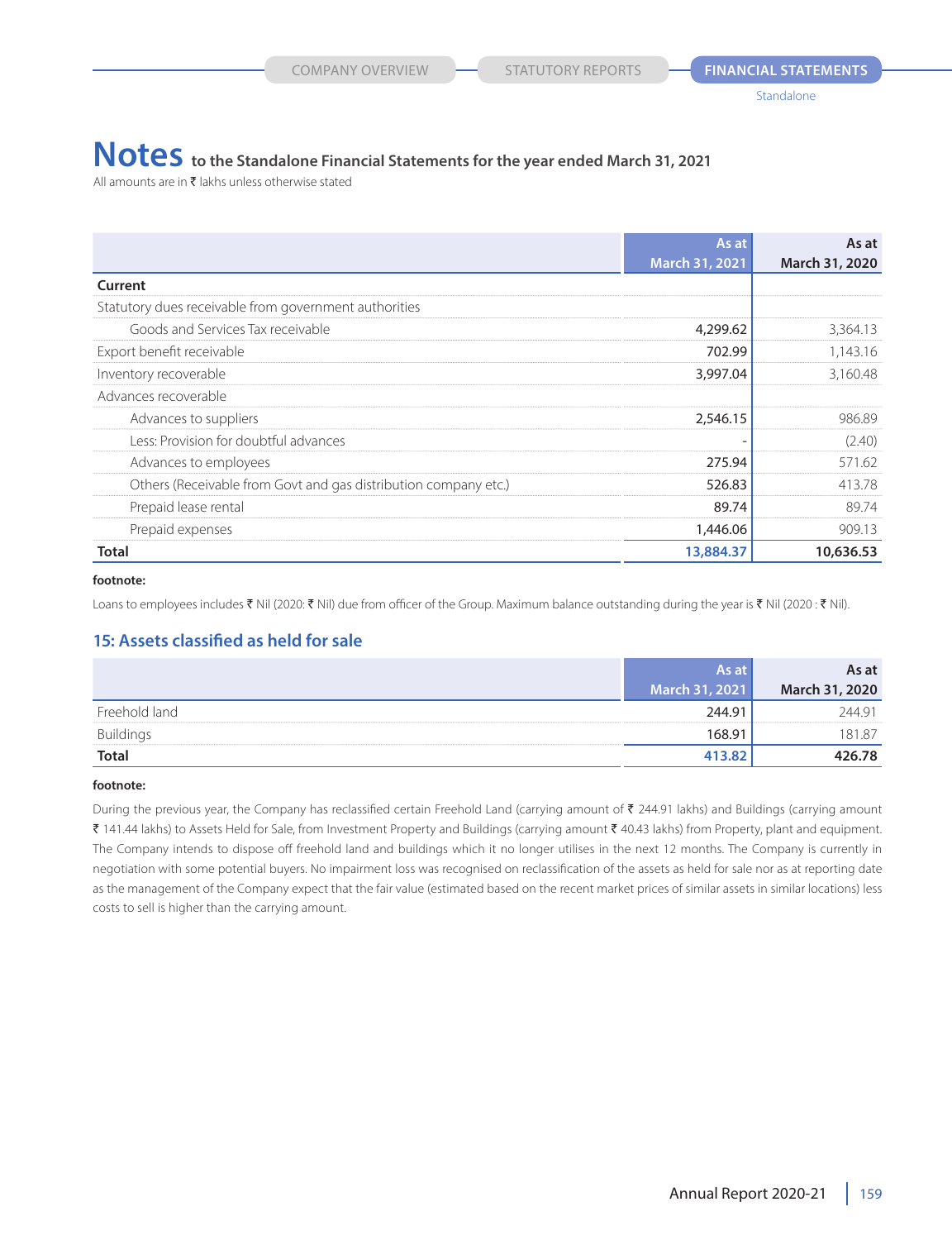

All amounts are in  $\bar{\tau}$  lakhs unless otherwise stated

## **16: Share capital**

|                                                                                                  | As at          | As at          |
|--------------------------------------------------------------------------------------------------|----------------|----------------|
|                                                                                                  | March 31, 2021 | March 31, 2020 |
| Authorised share capital:                                                                        |                |                |
| 500,000,000 (March 31, 2020 500,000,000) equity shares of $\bar{\tau}$ 1 each with voting rights | 5,000.00       | 5,000.00       |
| 150,000,000 (March 31, 2020 150,000,000) preference shares of ₹ 10 each                          | 15,000.00      | 15,000.00      |
| 28,887,800 (March 31, 2020 Nil) equity shares of ₹10 each with voting rights                     | 2,888.78       |                |
| Issued, subscribed and paid up capital comprises:                                                |                |                |
| <b>Issued shares</b>                                                                             |                |                |
| 194,470,890 (March 31, 2020 194,470,890) equity shares of ₹ 1 each                               | 1,944.71       | 1.944.71       |
| Subscribed and fully paid up                                                                     |                |                |
| 194,468,890 (March 31, 2020 194,468,890) equity shares of ₹ 1 each                               | 1,944.69       | 1.944.69       |
| <b>Forfeited shares</b>                                                                          |                |                |
| 2,000 (March 31, 2020 2,000) equity shares of ₹1 each                                            | 0.02           | 0.02           |
|                                                                                                  | 1,944.71       | 1,944.71       |

### **footnotes:**

### **a. Reconciliation of the number of shares and amount outstanding at the beginning and at the end of the year:**

| Fully paid equity shares         | Number of    | Amount of     |
|----------------------------------|--------------|---------------|
|                                  | shares       | share capital |
| Balance at March 31, 2020        | 19 44 68 890 | -944.69       |
| Movements during the year        |              |               |
| <b>Balance at March 31, 2021</b> | 19,44,68,890 | 1,944.69      |

### **b.** The Company has issued one class of equity shares having a par value of `1 per share. Each shareholder is eligible for one vote per share held. The dividend proposed by the Board of Directors is subject to the approval of the shareholders in the ensuing Annual General Meeting, except in case of interim dividend. In the event of liquidation, the equity shareholders are eligible to receive the remaining assets of the Company after distribution of all preferential amounts, in proportion to their shareholding.

### **c. Details of shares held by the Holding Company**

|                               | Number of fully<br>paid equity shares | Amount of<br>share capital |
|-------------------------------|---------------------------------------|----------------------------|
| <b>Tata Chemicals Limited</b> |                                       |                            |
| As at March 31, 2020          | 9/341610                              | 97342                      |
| As at March 31, 2021          | 9,73,41,610                           | רו די                      |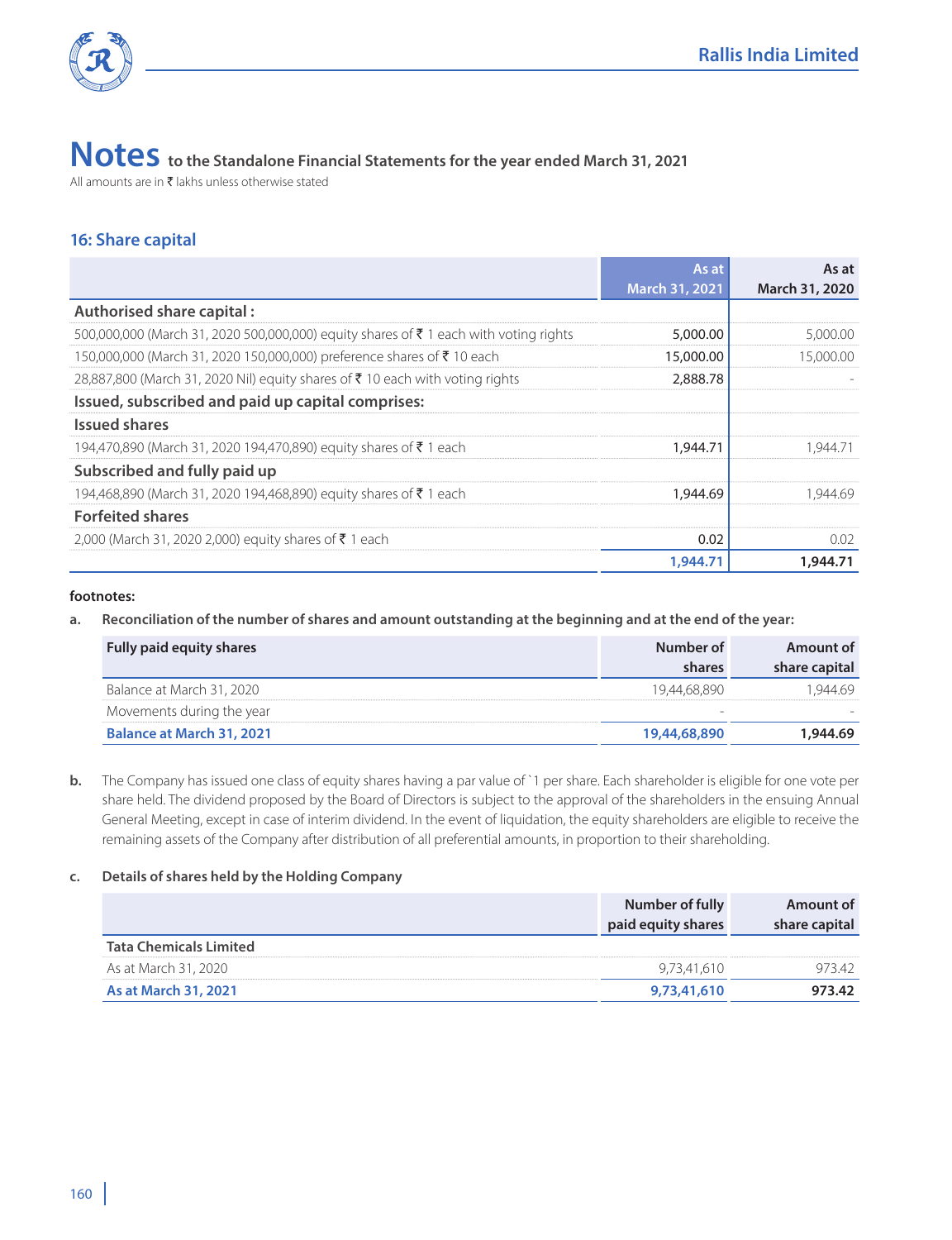All amounts are in  $\bar{\tau}$  lakhs unless otherwise stated

### **d. Details of shares held by each shareholder holding more than 5% shares in the Company:**

|                        | Number of fully<br>paid equity shares | % holding of |
|------------------------|---------------------------------------|--------------|
| Tata Chemicals Limited |                                       |              |
| As at March 31, 2020   | 9.73.41.610                           | 76%          |
| As at March 31, 2021   | 9,73,41,610                           | በ6%          |
| Rakesh Jhunjhunwala    |                                       |              |
| As at March 31, 2020   |                                       | 43%          |
| As at March 31, 2021   |                                       | 31%          |

**e.** As per records of the Company as at March 31, 2021, no calls remain unpaid by the directors and officers of the Company.

## **17: Other equity**

|                                                                   |                | s at           |
|-------------------------------------------------------------------|----------------|----------------|
|                                                                   | March 31, 2021 | March 31, 2020 |
| General reserve                                                   | 17 649 9       |                |
| Securities premium                                                | 7 295 93       |                |
| Retained earnings                                                 |                | 353            |
| pital redemption reserve                                          |                |                |
| pital reserve                                                     | 243.16         |                |
| Reserve for equity instruments through Other Comprehensive Income |                |                |
|                                                                   |                |                |

# **17.1: General reserve**

|                              | As at            | As at          |
|------------------------------|------------------|----------------|
|                              | March 31, 2021 . | March 31, 2020 |
| Balance at beginning of year | 17,649.93        | 7.649.93       |
| Balance at the end of year   | 17,649.93        | 17,649.93      |

General reserve is used from time to time to transfer profits from retained earnings for appropriation purposes. As the general reserve is created by a transfer from one component of equity to another and is not an item of other comprehensive income , items included in the general reserve will not be reclassified subsequently to profit or loss.

### **17.2: Securities premium**

|                              | As at                 | As at          |
|------------------------------|-----------------------|----------------|
|                              | <b>March 31, 2021</b> | March 31, 2020 |
| Balance at beginning of year | 17,295.93             | 17.295.93      |
| Balance at the end of year   | 17,295.93             | 17,295.93      |

Amount received on issue of shares in excess of the par value has been classified as security share premium.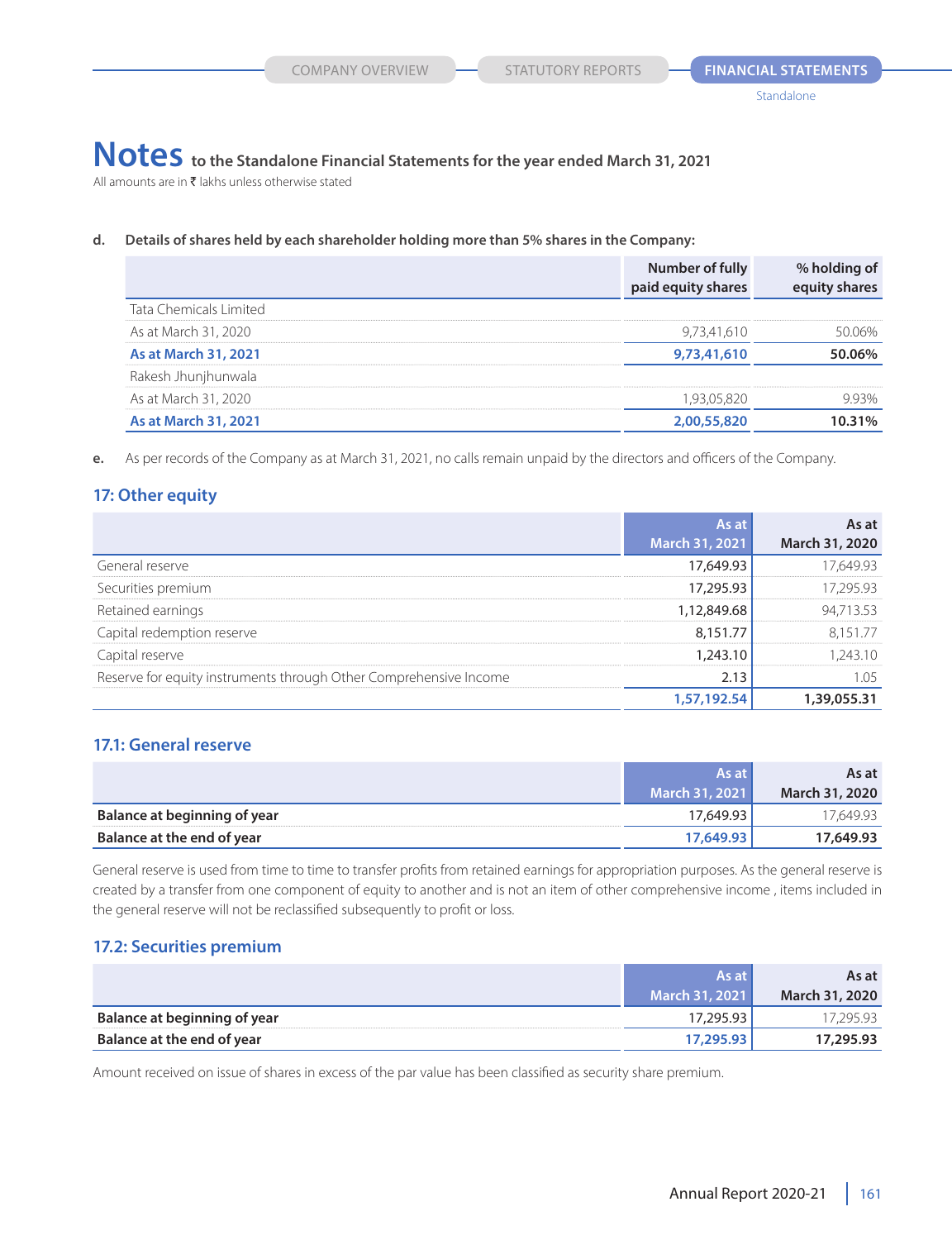

All amounts are in  $\bar{\tau}$  lakhs unless otherwise stated

## **17.3: Retained earnings**

|                                                                                                                | As at          | As at          |
|----------------------------------------------------------------------------------------------------------------|----------------|----------------|
|                                                                                                                | March 31, 2021 | March 31, 2020 |
| Balance at beginning of year                                                                                   | 94.713.53      | 82.296.44      |
| Other Comprehensive Income arising from remeasurement of employee defined benefit<br>obligation (Net of taxes) | 131.34         | (185.24)       |
| Profit for the year                                                                                            | 22.866.53      | 18 546 60      |
| Others                                                                                                         |                | 27.65          |
| Leases (IND AS 116) transition effect                                                                          |                | (110.86)       |
| Payment of dividend on equity shares- Final                                                                    | (4.861.72)     | (4.861.72)     |
| Payment of dividend distribution tax on equity shares-Final                                                    |                | (999.34)       |
| Balance at the end of year                                                                                     | 1,12,849,68    | 94,713.53      |

## **17.4: Capital redemption reserve**

|                                     | As at                 | As at          |
|-------------------------------------|-----------------------|----------------|
|                                     | <b>March 31, 2021</b> | March 31, 2020 |
| <b>Balance at beginning of year</b> |                       |                |
| Balance at the end of year          | 8.151.77              | 8,151.77       |

Capital redemption reserve is created out of profits on redemption of capital.

# **17.5: Capital reserve**

|                              | As at                 | As at          |
|------------------------------|-----------------------|----------------|
|                              | <b>March 31, 2021</b> | March 31, 2020 |
| Balance at beginning of year | .243.10               | 243.           |
| Balance at the end of year   | 1,243.10              | 1,243.10       |

Capital reserve includes profit on amalgamation of entities.

# **17.6: Reserve for equity instruments through Other Comprehensive Income**

|                              | As at                       | As at          |
|------------------------------|-----------------------------|----------------|
|                              | March 31, 2021 <sup>'</sup> | March 31, 2020 |
| Balance at beginning of year |                             |                |
| Additions during the year    | .08                         |                |
| Balance at the end of year   |                             |                |

The Company has elected to recognise changes in the fair value of investments in equity instruments in other comprehensive income. These changes are accumulated within the FVTOCI equity investments within equity. The balance in Other Comprehensive Income is transferred to retained earnings on disposal of the investment.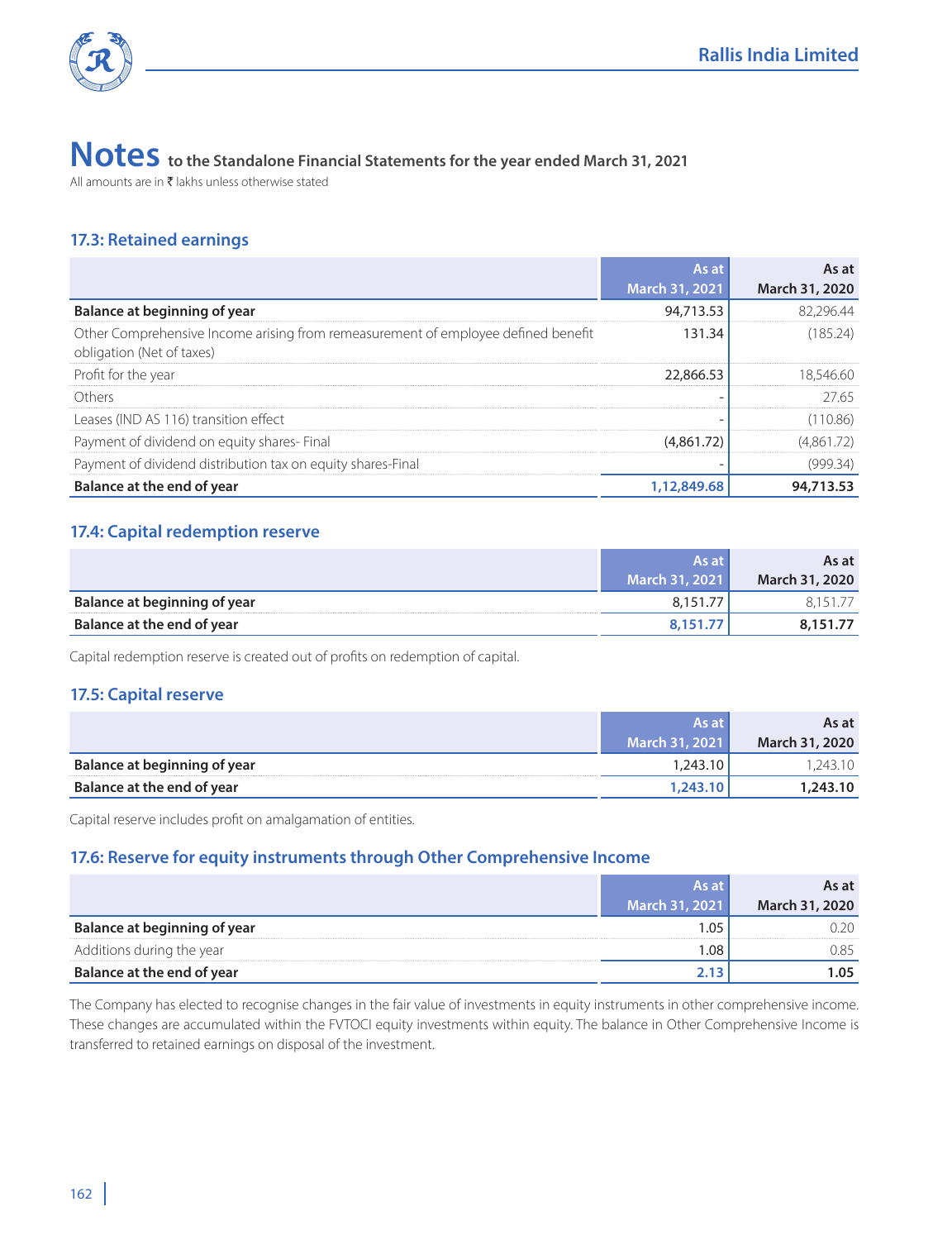# Notes to the Standalone Financial Statements for the year ended March 31, 2021

All amounts are in  $\bar{\tau}$  lakhs unless otherwise stated

## **18.1: Non-current borrowings**

|                                                                              |                | As at          |
|------------------------------------------------------------------------------|----------------|----------------|
|                                                                              | March 31, 2021 | March 31, 2020 |
| Secured - at amortised cost                                                  |                |                |
| Secured loan from banks (refer note (ii))                                    |                | 5 ( ) ( ) ( )  |
| Secured loan from other corporate bodies (refer note (ii))                   | 998            |                |
| Unsecured - at amortised cost                                                |                |                |
| Term loan from bank (refer note (ii))                                        | 300 OC         |                |
| Loan from the Council of Scientific and Industrial Research (refer note(ii)) |                | 1665           |
| Sales tax deferral under a state government scheme (refer note(i))           | 468 34         | 522.64         |
| Total                                                                        | 778.3.         |                |

### **Summary of borrowing arrangements**

### (i) Sales tax deferral scheme:

The loan is repayable in annual installments which ranges from a maximum of  $\bar{x}$  113.11 lakhs to a minimum of  $\bar{x}$  24.12 lakhs over the period stretching from April 1, 2022 to March 31, 2027. The amount outstanding is free of interest.

The balance outstanding as at March 31, 2021 is  $\bar{\xi}$  522.64 lakhs (March 31, 2020  $\bar{\xi}$  554.08 lakhs) of which  $\bar{\xi}$  54.30 lakhs (March 31, 2020 ₹ 31.44 lakhs) has been grouped under note 22 other current financial liabilities which are payable in next 12 months.

### (ii) The terms of repayment of term loans and other loans are stated below

| As at March 31, 2021                                              |             |                                                                                                                                                                                                                                                                                                                                                                                                                                                                                                                                                                                                                                                                                                                                                                 |                            |
|-------------------------------------------------------------------|-------------|-----------------------------------------------------------------------------------------------------------------------------------------------------------------------------------------------------------------------------------------------------------------------------------------------------------------------------------------------------------------------------------------------------------------------------------------------------------------------------------------------------------------------------------------------------------------------------------------------------------------------------------------------------------------------------------------------------------------------------------------------------------------|----------------------------|
| <b>Particulars</b>                                                | outstanding | <b>Amount Terms of Repayment</b>                                                                                                                                                                                                                                                                                                                                                                                                                                                                                                                                                                                                                                                                                                                                | <b>Rate of</b><br>interest |
| Secured Ioan from<br>other corporate<br>bodies                    |             | 25.38 Term loan from Biotechnology Industry Partnership Project is secured<br>by hypothecation of all equipment, apparatus machineries, machineries<br>spares, tools and other accessories, goods and/or the other movable<br>property, present and future to a value equivalent to the amount of loan<br>and interest thereon and the royalty payable on grant-in-aid till the full and<br>final settlement of all dues. The Balance outstanding as at March 31, 2021<br>is ₹ 25.38 lakhs which is repayable along with interest in remaining 4 equal<br>half yearly installments for project ended on July 2017 (Maize) of which<br>₹ 15.40 lakhs has been grouped under note 22 other current financial<br>liabilities, which are payable in next 12 months. | 2.00%                      |
| Unsecured term loan<br>from bank                                  |             | 600.00 The loan is repayable in 20 quarterly installments. The repayment begins<br>after a moratorium of 24 months from February 2018. The first repayment of<br>₹ 75.00 lakhs falls due in May 2018. The balance outstanding as at March 31,<br>2021 is ₹ 600 lakhs of which ₹ 300 lakhs has been grouped under note 22<br>Other current financial liabilities, which are payable in next 12 months.                                                                                                                                                                                                                                                                                                                                                           | 7.35% to<br>8.35%          |
| Loan from the Council<br>of Scientific and<br>Industrial Research |             | 8.32 Term Joan from Council of Scientific and Industrial Research: The balance<br>payable as on March 31, 2021 is ₹ 8.32 lakhs. The same is repayable along<br>with interest in 1 annual installment and has been grouped under note 22<br>other current financial liabilities, which are payable in next 12 months.                                                                                                                                                                                                                                                                                                                                                                                                                                            | 3.00%                      |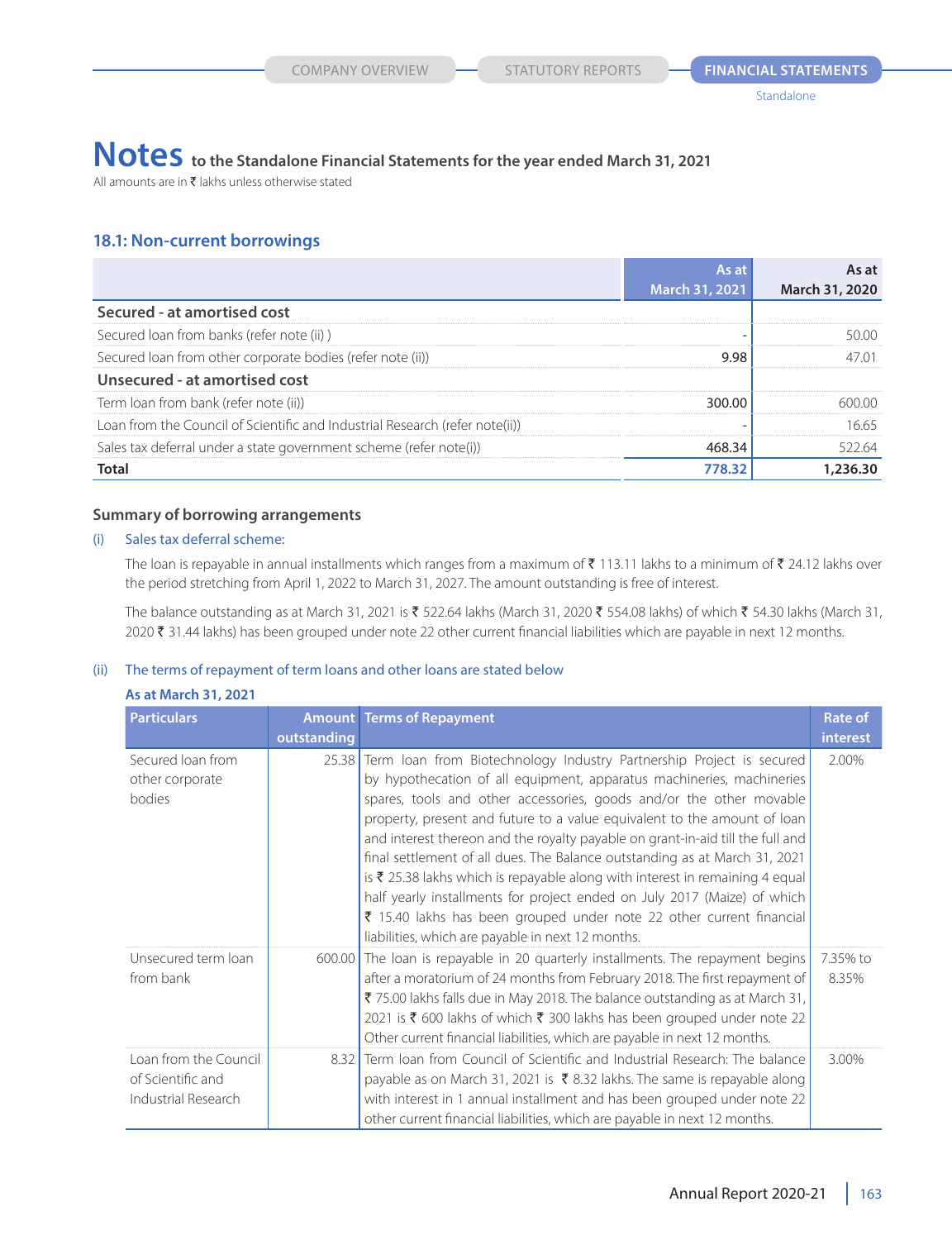

All amounts are in  $\bar{\tau}$  lakhs unless otherwise stated

| As at March 31, 2020                                              |             |                                                                                                                                                                                                                                                                                                                                                                                                                                                                                                                                                                                                                                                                                                                                                                                                                                                                                         |                     |
|-------------------------------------------------------------------|-------------|-----------------------------------------------------------------------------------------------------------------------------------------------------------------------------------------------------------------------------------------------------------------------------------------------------------------------------------------------------------------------------------------------------------------------------------------------------------------------------------------------------------------------------------------------------------------------------------------------------------------------------------------------------------------------------------------------------------------------------------------------------------------------------------------------------------------------------------------------------------------------------------------|---------------------|
| <b>Particulars</b>                                                | outstanding | <b>Amount</b> Terms of Repayment                                                                                                                                                                                                                                                                                                                                                                                                                                                                                                                                                                                                                                                                                                                                                                                                                                                        | Rate of<br>interest |
| Secured loan from<br>banks                                        |             | 50.00 Term loan from ICICI Bank - is secured by hypothecation of movable assets,<br>both present and future including its movable plant and equipment,<br>machinery spares, tools and accessories and other movables, both present<br>and future and all piece and parcel of the Immovable Agricultural property<br>situated at Kokkanda Village, Mulugu Mandal, Medak District. The balance<br>outstanding as at March 31, 2020 is ₹ 50 lakhs which is repayable in<br>4 equated quarterly installments of ₹ 12.50 lakhs each.Out of the balance<br>outstanding as at March 31, 2020 ₹ 50.00 lakhs has been grouped under<br>other current financial liabilities which are payable in next 12 months.                                                                                                                                                                                  | 7.50%               |
| Secured loan from<br>other corporate<br>bodies                    | 47.01       | Term loan from Biotechnology Industry Partnership Project is secured<br>by hypothecation of all equipment, apparatus machineries, machineries<br>spares, tools and other accessories, goods and/or the other movable<br>property, present and future to a value equivalent to the amount of loan<br>and interest thereon and the royalty payable on grant-in-aid till the full<br>and final settlement of all dues. The Balance outstanding as at March 31,<br>2020 is ₹ 47.01 lakhs which is repayable along with interest in remaining<br>6 equal half yearly installments for project ended on July 2017 (Maize) and<br>remaining 1 equal half yearly installment for project ended December 2014<br>(Rice). Out of the balance outstanding as at March 31, 2020 ₹ 21.63 lakhs has<br>been grouped under other current financial liabilities which are payable in<br>next 12 months. | 2.00%               |
| Unsecured term loan<br>from bank                                  |             | 900.00 The loan is repayable in 20 quarterly installments. The repayment begins<br>after a moratorium of 24 months from February 2018. The first repayment<br>of ₹75.00 lakhs falls due in May 2018. The balance outstanding as at March<br>31, 2020 is ₹ 900 lakhs of which ₹ 300 lakhs has been grouped under note<br>22 Other current financial liabilities, which are payable in next 12 months.                                                                                                                                                                                                                                                                                                                                                                                                                                                                                    | 8.35% to<br>8.85%   |
| Loan from the Council<br>of Scientific and<br>Industrial Research |             | 16.65 Term loan from Council of Scientific and Industrial Research: The balance<br>payable as on March 31, 2020 is ₹ 16.65 lakhs. The same is repayable along<br>with interest in 2 annual installments.Out of the balance outstanding as at<br>March 31, 2020 ₹ 8.32 lakhs has been grouped under other current financial<br>liabilities which are payable in next 12 months.                                                                                                                                                                                                                                                                                                                                                                                                                                                                                                          | 3.00%               |

# **18.2: Lease liabilities**

|                                   | March 31, 2021 | March 31, 2020 |
|-----------------------------------|----------------|----------------|
| Non-current                       |                |                |
| Lease liabilities (refer note 36) | 2,155.34       | 438.70         |
| Total                             | 2.155.34       |                |
| Current                           |                |                |
| Lease liabilities (refer note 36) | 2446           | 39243          |
| Total                             |                |                |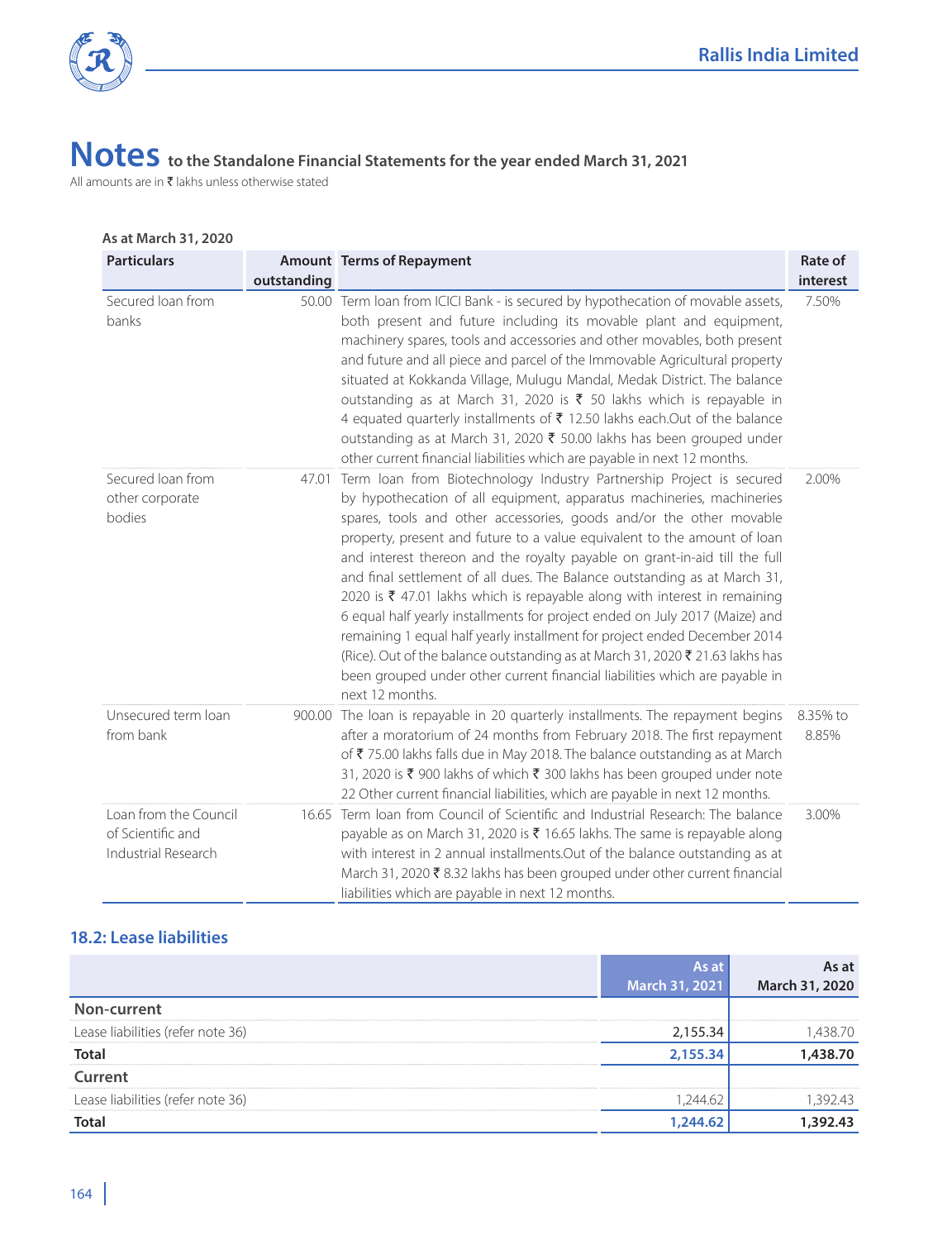# **Notes to the Standalone Financial Statements for the year ended March 31, 2021**

All amounts are in  $\bar{\tau}$  lakhs unless otherwise stated

### **19: Current borrowings**

|                                                                   | <b>March 31, 2021</b> | <b>March 31, 2020</b> |
|-------------------------------------------------------------------|-----------------------|-----------------------|
| Secured                                                           |                       |                       |
| Loans repayable on demand from banks                              |                       |                       |
| Bank overdrafts and cash credit facility (refer note (i) and (ii) |                       | 179<br>$/4$ '         |
| Short-term loan from bank (refer note (iii))                      |                       |                       |
|                                                                   |                       |                       |

#### **footnotes:**

(i) These bank overdrafts and cash credit facility are secured by first paripassu charge on inventories (including raw material, finished goods and work-in-progress) and book debts (refer note 11 and 12).

(ii) The weighted average effective interest rate on the bank loans is 7.12% p.a.(for March 31, 2020 8.50 % p.a.).

### **(iii) The terms of short-term loan is stated below**

### **As at March 31, 2021**

| <b>Particulars</b>                                              |             | <b>Amount Terms of Repayment</b>           | Rate of  |
|-----------------------------------------------------------------|-------------|--------------------------------------------|----------|
|                                                                 | outstanding |                                            | interest |
| Secured short-term loan from bank is secured by first paripassu |             | 3,000.00 The loan is repayable in 270 days | 4.23%    |
| charge on inventories (including raw material, finished goods   |             | from the date of availment                 |          |
| and work-in-progress) and book debts (refer note 11 and 12)     |             |                                            |          |

#### **As at March 31, 2020**

| <b>Particulars</b>                                              |             | <b>Amount Terms of Repayment</b>          | Rate of  |
|-----------------------------------------------------------------|-------------|-------------------------------------------|----------|
|                                                                 | outstanding |                                           | interest |
| Secured short-term loan from bank is secured by first paripassu |             | 2,550.00 The loan is repayable in 90 days | 8.20%    |
| charge on inventories (including raw material, finished goods   |             | from the date of availment                |          |
| and work-in-progress) and book debts (refer note 11 and 12)     |             |                                           |          |

### **20: Deferred tax balances**

**The following is the analysis of deferred tax liabilities/(assets) presented in the Balance sheet**

|                          | As at          | As at          |
|--------------------------|----------------|----------------|
|                          | March 31, 2021 | March 31, 2020 |
| Deferred tax liabilities |                |                |
| Deferred tax assets      | (2.423.19)     |                |
| Total                    | 2,528.83       | 2,740.16       |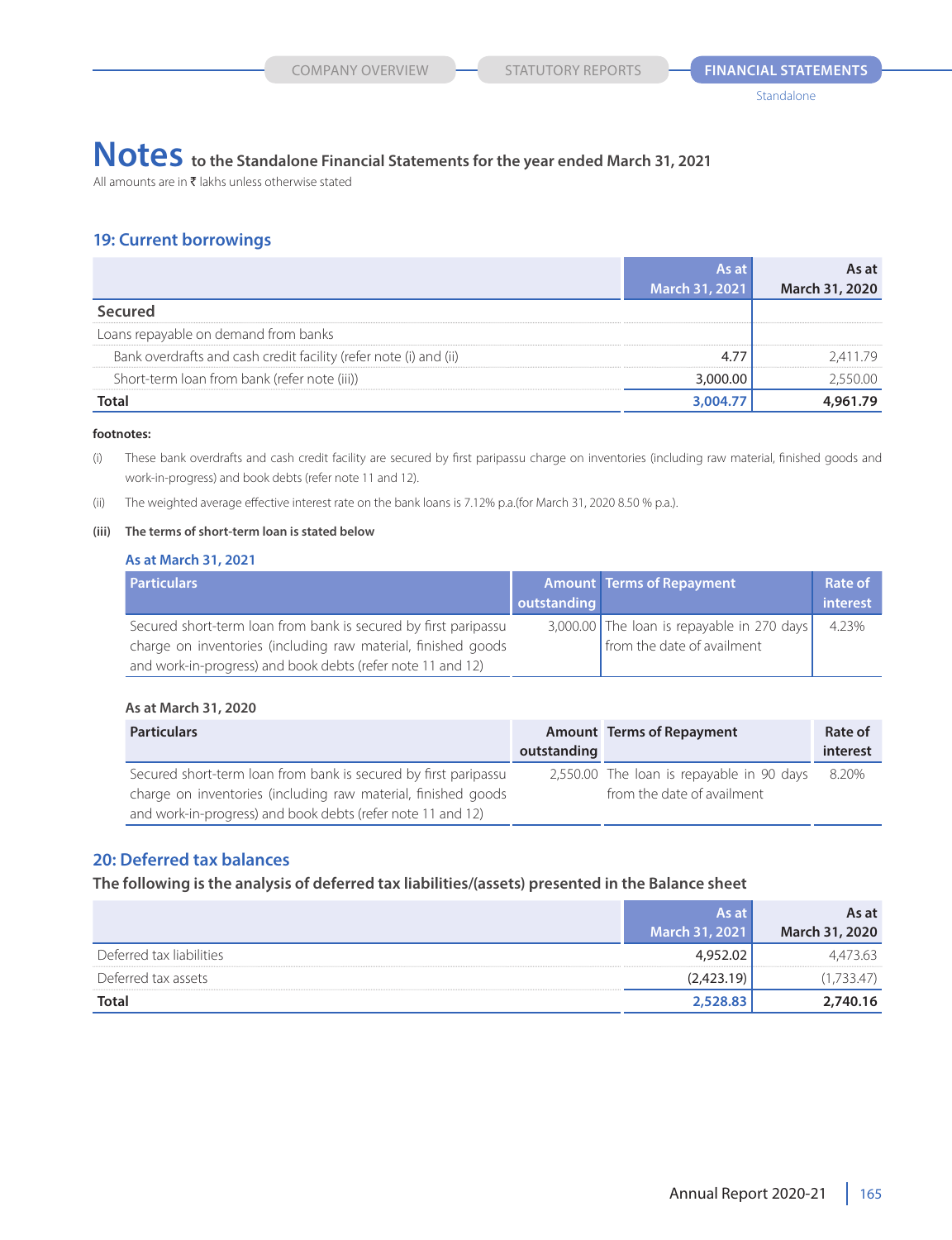

All amounts are in  $\bar{\tau}$  lakhs unless otherwise stated

| 2020-21-Deferred tax liabilities/(assets)  | <b>Opening</b> | <b>Adjustments</b> | <b>Recognised</b> | Recognised   | <b>Other</b>       | <b>Closing</b> |
|--------------------------------------------|----------------|--------------------|-------------------|--------------|--------------------|----------------|
| in relation to:                            | balance        | due to             | in                | in Statement | <b>Adjustments</b> | <b>Balance</b> |
|                                            |                | transition         | <b>Statement</b>  | of OCI       |                    |                |
|                                            |                | impact of          | of Profit         |              |                    |                |
|                                            |                | <b>Ind AS 116</b>  | and Loss          |              |                    |                |
| Allowance for doubtful debts and advances  | (1,035.03)     |                    | (133.14)          |              |                    | (1, 168.17)    |
| Creation of Deferred tax assets on account | (45.73)        |                    | 7.73              |              |                    | (38.00)        |
| of IND AS 116 "Leases"                     |                |                    |                   |              |                    |                |
| Impact of 43B Disallowances                | (6.68)         |                    | (95.02)           |              | 0.02               | (101.68)       |
| Defined benefit obligation                 | (362.46)       |                    | (13.06)           | (1.22)       | (0.12)             | (376.86)       |
| On unused tax losses                       | (0.16)         |                    |                   |              | 0.16               | (0.00)         |
| Impairment of subsidiary                   | (97.46)        |                    | 24.50             |              | (0.01)             | (72.97)        |
| Tax adjustment on account of               | (105.91)       |                    | (8.10)            |              | (0.01)             | (114.02)       |
| indexation of land                         |                |                    |                   |              |                    |                |
| Long-term capital loss on sale of equity   | (543.46)       |                    |                   |              | (0.01)             | (543.47)       |
| instrument                                 |                |                    |                   |              |                    |                |
| Impact of Disallowance u/s.40(a)(i)        | (0.06)         |                    | 0.06              |              |                    |                |
| Difference between WDV as per books and    | 3,945.85       |                    | 6.89              |              |                    | 3,952.74       |
| income tax                                 |                |                    |                   |              |                    |                |
| On intangible assets                       | 991.26         |                    |                   |              |                    | 991.26         |
| <b>Total</b>                               | 2,740.16       |                    | (210.14)          | (1.22)       | 0.03               | 2,528.83       |

| 2019-20-Deferred tax liabilities/(assets)<br>in relation to:         | <b>Opening</b><br>balance | Adjustments<br>due to<br>transition<br>impact of<br><b>Ind AS 116</b> | Recognised<br>in<br><b>Statement</b><br>of Profit<br>and Loss | Recognised<br>of OCI | <b>Other</b><br>in Statement Adjustments | <b>Closing</b><br><b>Balance</b> |
|----------------------------------------------------------------------|---------------------------|-----------------------------------------------------------------------|---------------------------------------------------------------|----------------------|------------------------------------------|----------------------------------|
| Allowance for doubtful debts and advances                            | (1,192.80)                |                                                                       | 157.77                                                        |                      |                                          | (1,035.03)                       |
| Creation of Deferred tax assets on account<br>of IND AS 116 "Leases" |                           | (56.65)                                                               | 10.92                                                         |                      |                                          | (45.73)                          |
| Impact of 43B Disallowances                                          | (9.27)                    |                                                                       | 2.59                                                          |                      |                                          | (6.68)                           |
| Defined benefit obligation                                           | (364.58)                  |                                                                       | (14.33)                                                       | 15.48                | 0.97                                     | (362.46)                         |
| On unused tax losses                                                 | (181.79)                  |                                                                       | 209.28                                                        |                      | (27.65)                                  | (0.16)                           |
| Impairment of subsidiary                                             | (109.22)                  |                                                                       | 11.76                                                         |                      |                                          | (97.46)                          |
| Tax adjustment on account of<br>indexation of land                   | (102.69)                  |                                                                       | (3.22)                                                        |                      |                                          | (105.91)                         |
| Long-term capital loss on sale of equity<br>instrument               | (553.35)                  |                                                                       | 9.89                                                          |                      |                                          | (543.46)                         |
| Impact of Disallowance u/s.40(a)(i)                                  | (0.08)                    |                                                                       | 0.02                                                          |                      |                                          | (0.06)                           |
| Difference between WDV as per books and<br>income tax                | 5,681.41                  |                                                                       | (1,735.56)                                                    |                      |                                          | 3,945.85                         |
| On intangible assets                                                 | 1,138.63                  |                                                                       | (147.37)                                                      |                      |                                          | 991.26                           |
| Unused tax credit*                                                   | (2,799.83)                |                                                                       |                                                               | ۳                    | 2.799.83                                 |                                  |
| Others                                                               | 28.86                     |                                                                       | (28.11)                                                       |                      | (0.75)                                   | (0.00)                           |
| <b>Total</b>                                                         | 1,535.29                  | (56.65)                                                               | (1,526.36)                                                    | 15.48                | 2,772.40                                 | 2,740.16                         |

\* includes utilization of MAT credit.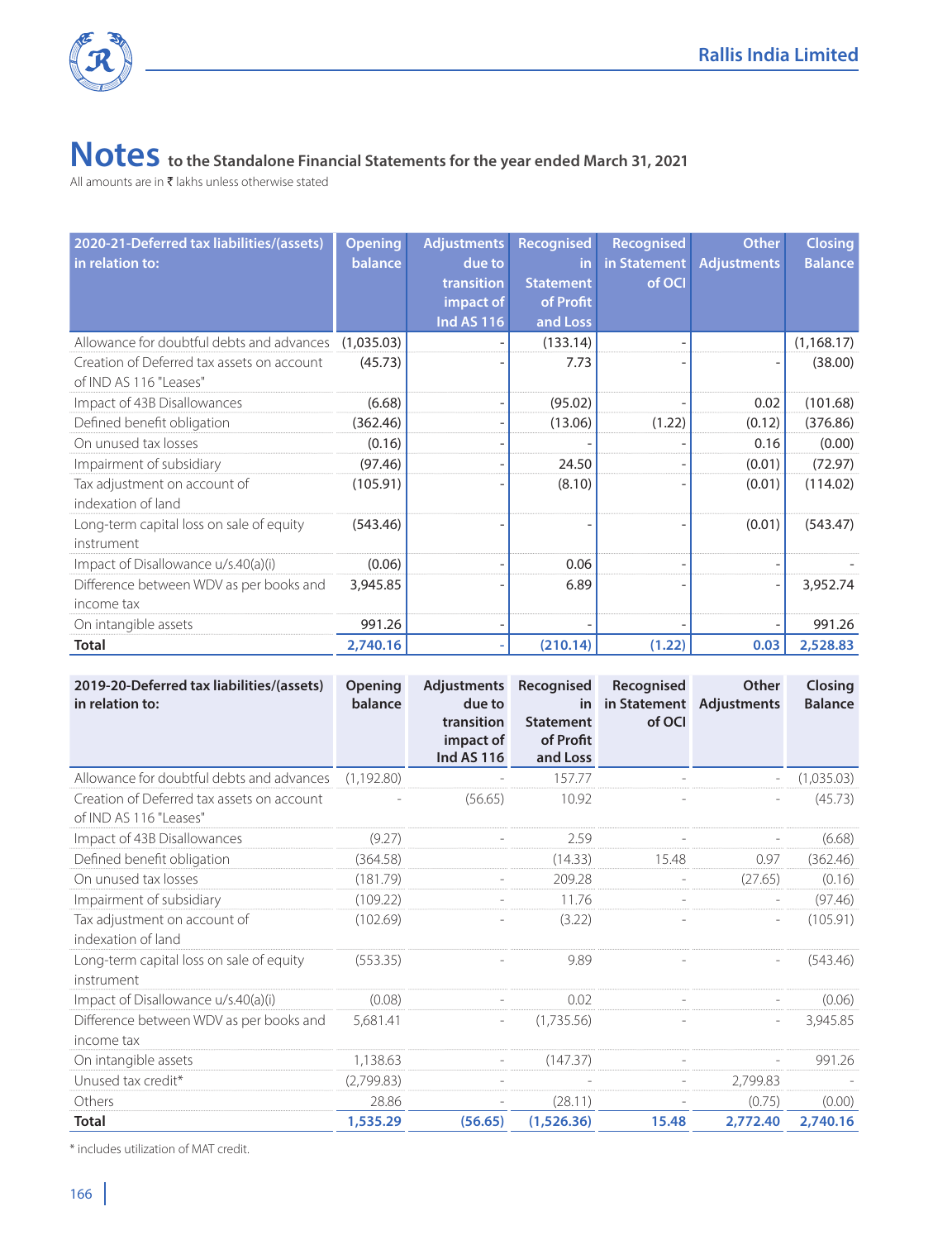# **Notes to the Standalone Financial Statements for the year ended March 31, 2021**

All amounts are in  $\bar{\tau}$  lakhs unless otherwise stated

# **21: Trade payables**

|       |                                                                                           | As at<br>March 31, 2021                       | <b>March 31, 2020</b> |
|-------|-------------------------------------------------------------------------------------------|-----------------------------------------------|-----------------------|
|       | Trade pavables                                                                            |                                               |                       |
|       | Total outstanding dues of micro enterprises and small enterprises (refer note 46)         | 734.61                                        | 36913                 |
| (11)  | Total outstanding dues of creditors other than micro enterprises and small<br>enterprises |                                               |                       |
|       | Other pavables                                                                            | ---------------------------------<br>1 645 56 |                       |
| Total |                                                                                           |                                               |                       |

# **22: Other financial liabilities**

|       |                                                            | As at          | As at          |
|-------|------------------------------------------------------------|----------------|----------------|
|       |                                                            | March 31, 2021 | March 31, 2020 |
|       | Current                                                    |                |                |
| (a)   | Current maturity of long-term borrowings (refer note 18.1) |                |                |
|       | Term Joan from bank                                        | 300.00         | 300.00         |
|       | Others                                                     | 78.02          | 31.44          |
| (b)   | Interest accrued but not due on non-current borrowings     | 8.96           | 2331           |
| (c)   | Unclaimed dividends (refer footnote)                       | 146.44         | 16285          |
| d)    | Derivative liabilities                                     |                |                |
|       | Forward exchange contracts for hedging                     | 72.48          | 397            |
| (e)   | Others                                                     |                |                |
|       | Creditors for capital purchases                            | 863.54         | 248.86         |
|       | Customer deposits                                          | 2,275.95       | 2,149.17       |
|       | Amounts due to customers                                   | 10,733.78      | 6,657.21       |
| Total |                                                            | 14,479.17      | 9,576.81       |

#### **footnote:**

All amounts required to be transferred to the Investor Education and Protection Fund by the Company have been transferred within the time prescribed for the same, except in cases of disputes relating to the ownership of the underlying shares that have remained unresolved amounting to  $\bar{\tau}$  0.26 lakhs (as at March 31, 2020 ₹ 0.26 lakhs).

## **23: Provisions**

|                                              | As at          | As at          |
|----------------------------------------------|----------------|----------------|
|                                              | March 31, 2021 | March 31, 2020 |
| Non-current                                  |                |                |
| Supplemental pay (refer note 2)              | 1,568.69       | 1.515.97       |
| Directors pension liability (refer note 2)   | 756.53         | 691.03         |
| Gratuity (refer note 2)                      |                | 187.83         |
| Compensated absences (refer note 2)          | 361.28         | 169.91         |
| Total                                        | 2,686.50       | 2,564.74       |
| Current                                      |                |                |
| Supplemental pay (refer note 2)              | 148.45         | 151.68         |
| Directors pension liability (refer note 2)   | 59.76          | 59.76          |
| Gratuity (refer note 2)                      | 26.22          | 367.27         |
| Compensated absences (refer note 2)          | 1.149.78       | 1.084.42       |
| Provisions for indirect taxes (refer note 1) | 41.95          | 41.95          |
| Total                                        | 1.426.16       | 1,705.08       |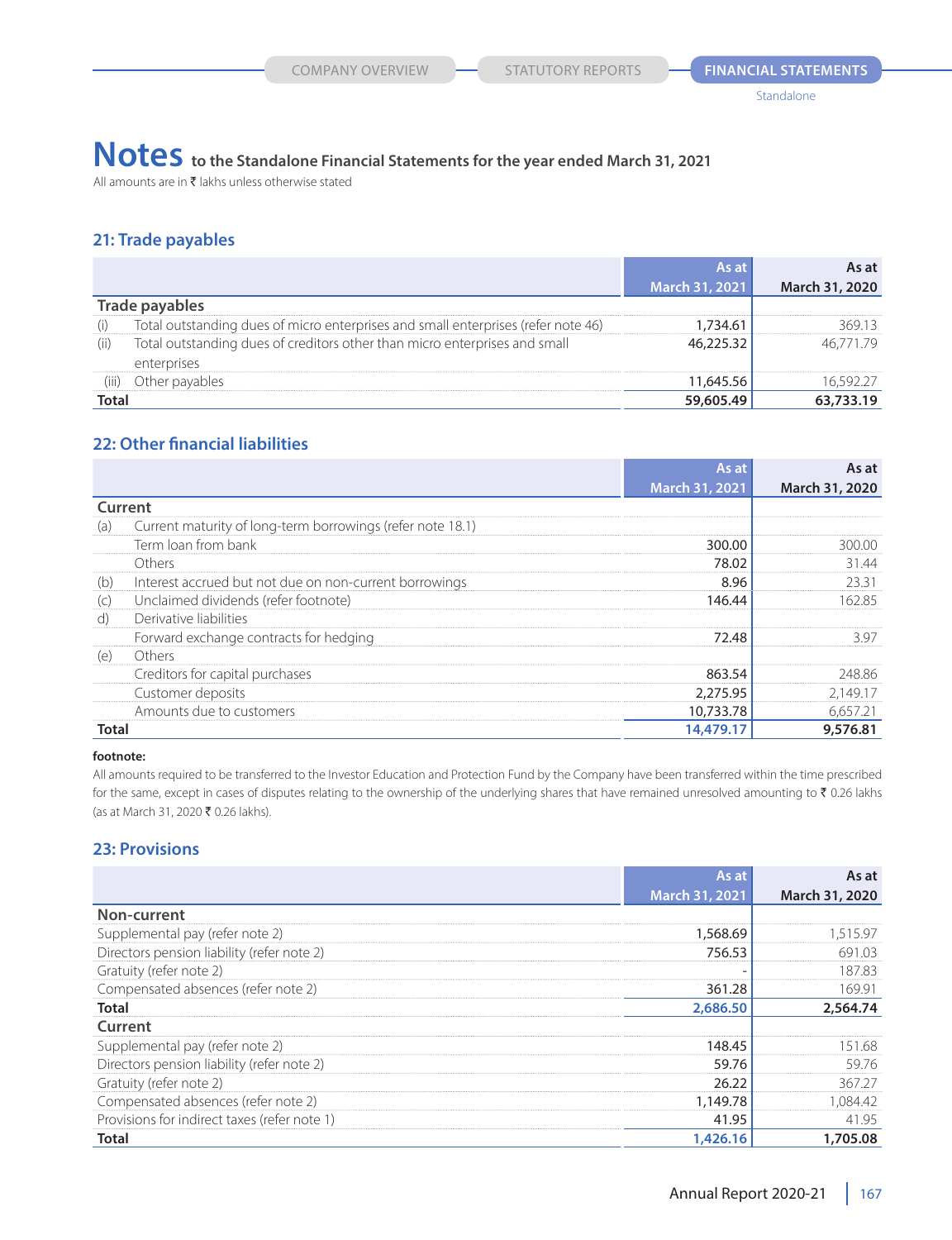

All amounts are in  $\bar{\tau}$  lakhs unless otherwise stated

## **Note 1: Provision held in respect of indirect tax matters in dispute**

On an evaluation of each of its disputed claims, the Company holds an overall provision in respect of certain indirect tax matters in dispute which, as at the year-end, aggregates ₹ 41.95 lakhs ( as at March 31, 2020 ₹ 41.95 lakhs). The movement during the year is as under:

| rticulars                                  | As at                 |                |
|--------------------------------------------|-----------------------|----------------|
|                                            | <b>March 31, 2021</b> | March 31, 2020 |
| Opening Balance as at April 1              | 41.95                 | 237 R.Z        |
| Additional provisions made during the year |                       | 19 95          |
| Total                                      |                       | 267.27         |
| Utilization during the year                |                       |                |
| <b>Closing Balance as at March 31</b>      |                       | 41.95          |

Due to the numerous uncertainties and variables associated with certain assumptions and judgments, and the effects of changes in the regulatory and legal environment, both the precision and reliability of the resulting estimates of the related contingencies are subject to substantial uncertainties. The Company regularly monitors its estimated exposure to such loss contingencies and, as additional information becomes known, may change its estimates significantly. However, no estimate of the range of any such change can be made at this time.

### **Note 2:**

The provision for employee benefits includes gratuity, supplemental pay on retirement, director pension liability and compensated absences. The increase/decrease in the carrying amount of the provision for the current year is mainly on account of net impact of incremental charge for current year and benefits paid in the current year due to retirement and resignation of employees . For other disclosures, refer note 37.

# **24: Other current liabilities**

|                                                           | As at          | As at          |
|-----------------------------------------------------------|----------------|----------------|
|                                                           | March 31, 2021 | March 31, 2020 |
| Non-current                                               |                |                |
| Deferred revenue                                          | 8.30           | 9.82           |
| <b>Total</b>                                              | 8.30           | 9.82           |
| Provident fund and other employee deductions              | 260.26         | 25974          |
| Goods and Services Tax payable                            | 36.69          | 5597           |
| Other taxes (other than income tax payable)               | 8.80           | 91 28          |
| Tax deducted at source                                    | 218.88         | 243.25         |
| Advance received from customers                           | 10,486.01      | 10.518.79      |
| Payable to employees                                      | 130.36         | 65072          |
| Other liabilities (payable towards past acquisition etc.) | 133.02         | 183.02         |
| <b>Total</b>                                              | 11,274.02      | 12,002.77      |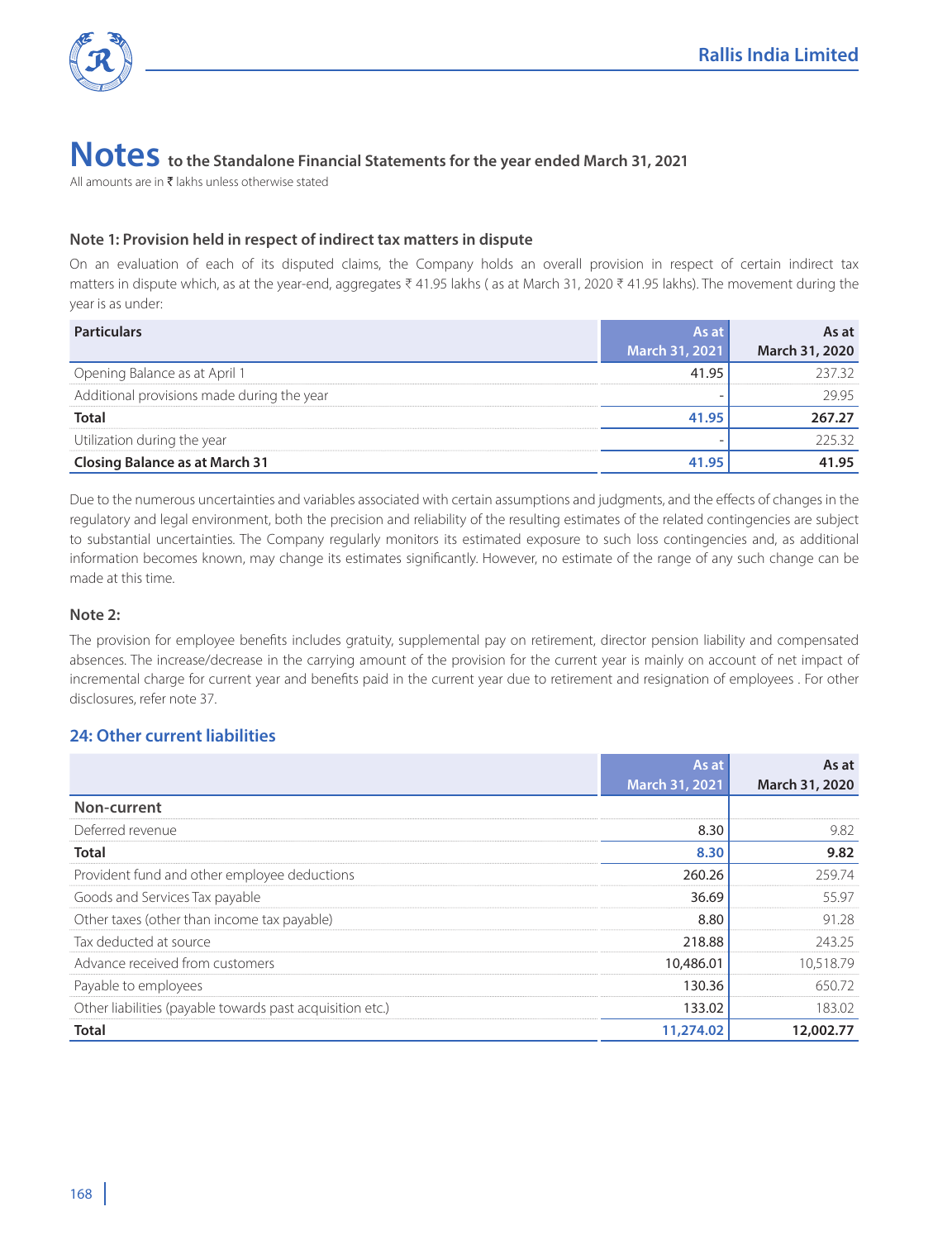# Notes to the Standalone Financial Statements for the year ended March 31, 2021

All amounts are in  $\bar{\tau}$  lakhs unless otherwise stated

# **25: Revenue from operations**

|                                         |                | For the year ended   For the year ended |
|-----------------------------------------|----------------|-----------------------------------------|
|                                         | March 31, 2021 | March 31, 2020                          |
| Sale of products (refer note 35 and 44) | 2.41.845.65    | 3 AC                                    |
| Sale of services                        | 5750           | -44                                     |
| Other operating income                  |                |                                         |
| Total                                   | 2,42,943.49    | 2,25,149.82                             |

### **26: Other income**

|              |                                                                |                | For the year ended For the year ended |
|--------------|----------------------------------------------------------------|----------------|---------------------------------------|
|              |                                                                | March 31, 2021 | March 31, 2020                        |
| a)           | Interest income                                                |                |                                       |
|              | Interest Income on bank deposits carried at amortised cost     | 286.83         | 73.20                                 |
|              | Interest income on security deposits carried at amortised cost | 351.82         | 345.11                                |
|              | Interest income on income tax refund received                  | 8.84           | 39.62                                 |
| b)           | Dividend income                                                |                |                                       |
|              | Dividend on current investment in mutual fund carried at FVTPL | 0.00           | 224.79                                |
|              | Dividend from equity instruments measured at FVTOCI            | 3.62           | 1.62                                  |
| $\mathsf{C}$ | <b>Fair value of investment</b>                                |                |                                       |
|              | Fair value of investment - realized                            | 1,217.81       | 353.61                                |
|              | Fair value of investment - unrealized                          | 295.87         | 381.45                                |
| d)           | Other non-operating income                                     |                |                                       |
|              | Insurance claim                                                | 651.77         | 9.85                                  |
|              | Rental income                                                  | 28.60          | 55.76                                 |
|              | Export benefits                                                | 798.32         | 1,412.27                              |
|              | Miscellaneous income                                           | 400.38         | 526.37                                |
| e)           | <b>Other gains and losses</b>                                  |                |                                       |
|              | Profit on disposal of property, plant and equipment (Net)      |                | 9.33                                  |
| <b>Total</b> |                                                                | 4,043.86       | 3,432.98                              |

# **27: Cost of materials consumed**

|                                               | For the year ended For the year ended |                |
|-----------------------------------------------|---------------------------------------|----------------|
|                                               | March 31, 2021                        | March 31, 2020 |
| Inventories at the beginning of the year      | 18,374.78                             |                |
| Add: Purchases                                | 1,32,347.30                           | 1.21.448.36    |
|                                               | 1.50.722.08                           | 1.39.954.80    |
| Less: Inventories at end of year              | 17,868.58                             | 18.374.78      |
| Cost of raw materials and components consumed | 1,32,853.50                           | 1,21,580.02    |
| Packing materials consumed                    | 7.901.77                              |                |
| Total                                         |                                       |                |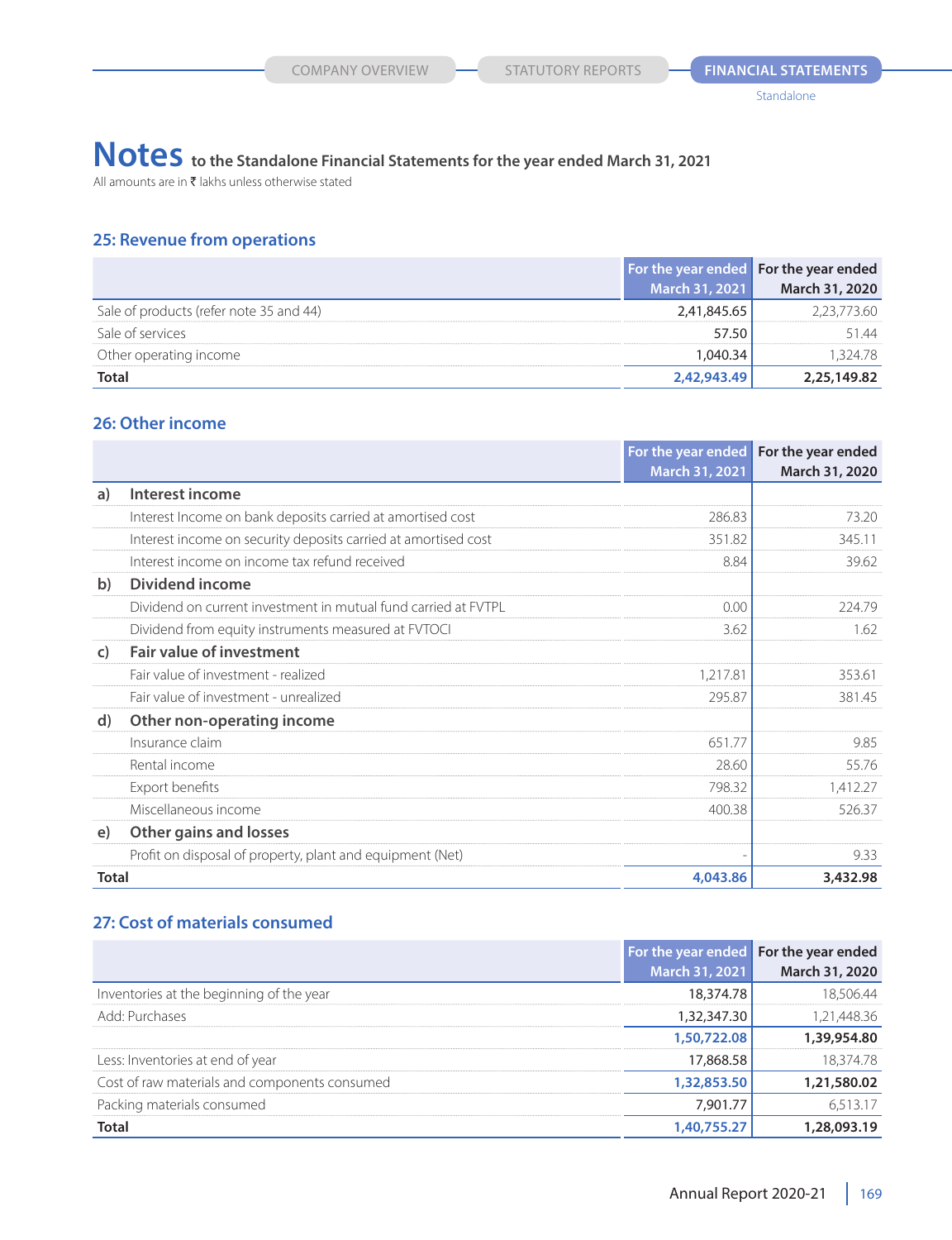

All amounts are in  $\bar{\tau}$  lakhs unless otherwise stated

# **28: Purchases of stock-in-trade**

|              |                       | For the year ended For the year ended |
|--------------|-----------------------|---------------------------------------|
|              | <b>March 31, 2021</b> | March 31, 2020                        |
| Agri Inputs  | 13,659.10             |                                       |
| <b>Total</b> | 13,659.10             | 14,121.26                             |

# **29: Changes in inventories of finished goods, stock-in-trade and work in-progress**

|                                                 | For the year ended For the year ended |                |
|-------------------------------------------------|---------------------------------------|----------------|
|                                                 | March 31, 2021                        | March 31, 2020 |
| <b>Opening stock</b>                            |                                       |                |
| Finished goods - own manufactured               | 42,250.86                             | 39,586.95      |
| Stock-in-trade                                  | 4,545.48                              | 4.649.47       |
| Work in-progress (including intermediate goods) | 2,818.79                              | 2.677.67       |
|                                                 | 49,615.13                             | 46,914.09      |
| <b>Closing stock</b>                            |                                       |                |
| Finished goods - own manufactured               | 46,218.35                             | 42.250.86      |
| Stock-in-trade                                  | 4,350.91                              | 4,545.48       |
| Work in-progress (including intermediate goods) | 5,102.10                              | 2.818.79       |
|                                                 | 55,671.36                             | 49,615.13      |
| Movement in inventory recoverable               | (836.56)                              | (629.36)       |
| Net (Increase)/decrease                         | (6,892.79)                            | (3,330.40)     |

# **30: Employee benefits expense**

|                                                           | For the year ended For the year ended | March 31, 2021 March 31, 2020 |
|-----------------------------------------------------------|---------------------------------------|-------------------------------|
| Salaries, wages and bonus                                 |                                       |                               |
| Wages and salaries                                        | 15 669 09                             |                               |
| Allowances                                                | 3.536.96                              | 2.674.83                      |
| Compensated absences                                      | 370.63                                | 308.27                        |
| Contribution to provident and other funds (refer note 37) |                                       | 831 42                        |
| Staff welfare expenses                                    | 1.137.75                              | 24.08                         |
|                                                           |                                       |                               |

# **31: Finance costs**

|                                                                                 |                | For the year ended For the year ended |
|---------------------------------------------------------------------------------|----------------|---------------------------------------|
|                                                                                 | March 31, 2021 | March 31, 2020                        |
| Interest on long-term loan from bank                                            | 59.22          | 1 N 9                                 |
| Interest on bank overdrafts, cash credit facility and short-term loan from bank | 56.84          | 248 39                                |
| Interest on lease liabilities                                                   | 304 70         | 271 73.                               |
| Total                                                                           |                | 611.21                                |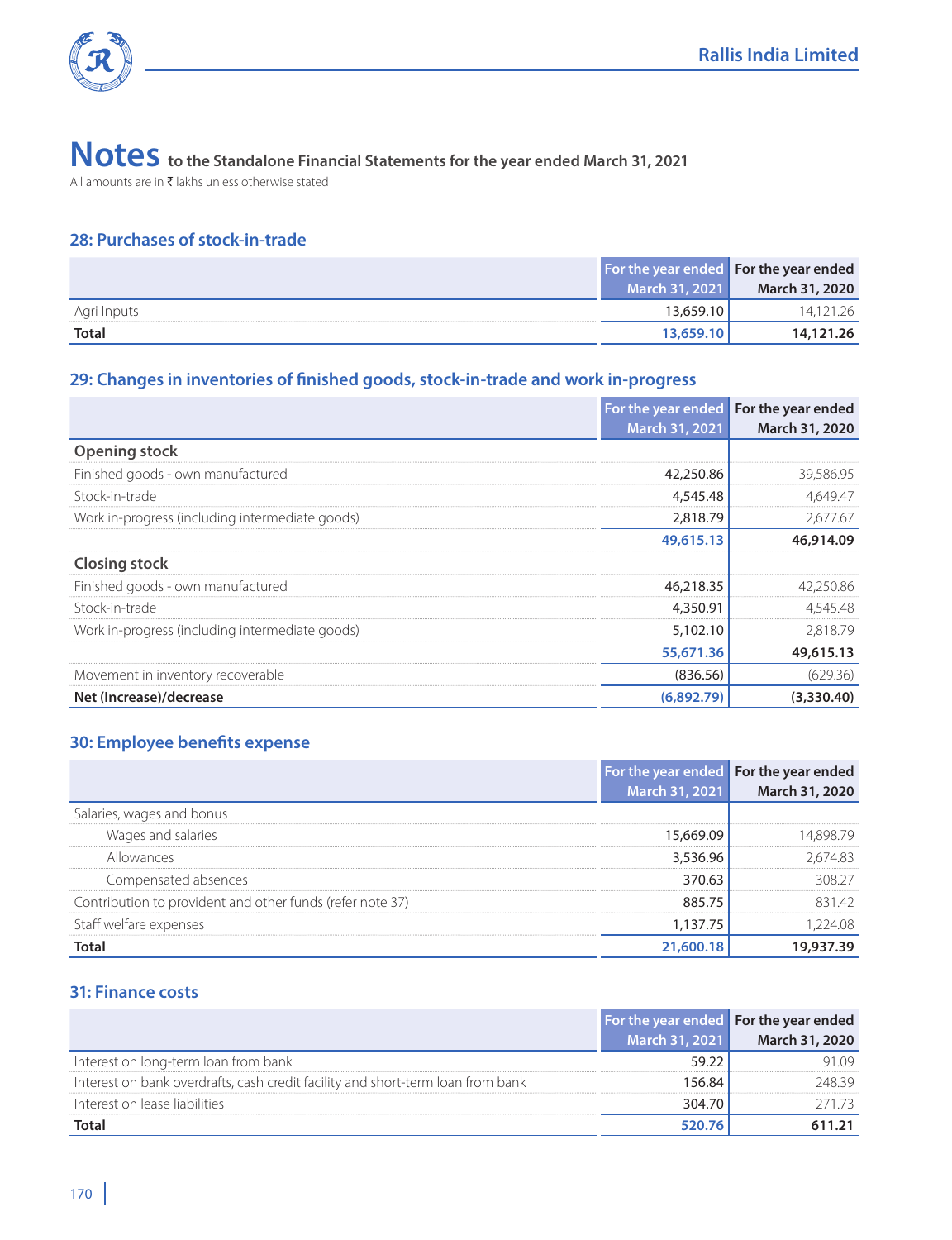# Notes to the Standalone Financial Statements for the year ended March 31, 2021

All amounts are in  $\bar{\tau}$  lakhs unless otherwise stated

# **32: Depreciation and amortisation expense**

|                                                                  | For the year ended For the year ended |                |
|------------------------------------------------------------------|---------------------------------------|----------------|
|                                                                  | March 31, 2021                        | March 31, 2020 |
| Depreciation of property, plant and equipment (refer note 4 (a)) | 4.369.74                              |                |
| Depreciation of right-of-use asset (refer note 4 (b))            |                                       |                |
| Depreciation of investment property (refer note 5)               |                                       |                |
| Amortisation of intangible assets (refer note 6 (b))             | 613.91                                | 575.90.        |
| Total                                                            |                                       |                |

# **33: Other expenses**

|                                                                         | For the year ended | For the year ended |
|-------------------------------------------------------------------------|--------------------|--------------------|
|                                                                         | March 31, 2021     | March 31, 2020     |
| Freight, handling and packing                                           | 8,612.32           | 7.829.34           |
| Travelling and conveyance                                               | 1,445.58           | 2,275.94           |
| Power and fuel                                                          | 5,613.04           | 5,936.19           |
| Brand equity contribution                                               | 338.71             | 314.86             |
| Repairs and maintenance                                                 |                    |                    |
| Plant and equipment                                                     | 1,111.38           | 1,141.10           |
| Property                                                                | 172.66             | 223.30             |
| Others                                                                  | 722.70             | 556.08             |
| Stores and spares consumed                                              | 855.37             | 792.09             |
| Rates and taxes                                                         | 633.93             | 225.44             |
| Commission                                                              | 39.90              | 39.55              |
| Insurance charges                                                       | 904.52             | 643.68             |
| Rent (refer note 36)                                                    | 1,278.33           | 1,334.35           |
| Bank charges                                                            | 156.31             | 365.48             |
| Director fees and commission                                            | 366.44             | 292.79             |
| <b>Bad debts</b>                                                        |                    | 222.73             |
| Allowance for doubtful debts (Net)                                      | 538.26             | 696.36             |
| Allowance for doubtful advances                                         |                    | 2.40               |
| Tangible assets written off                                             |                    | 8.84               |
| Impairment of Intangible assets and intangible assets under development | 657.94             | 204.46             |
| Loss on sale of property, plant and equipment (Net)                     | 49.13              |                    |
| Selling expenses                                                        | 5,825.97           | 4,521.52           |
| Legal and professional fees                                             | 2,131.80           | 1,456.69           |
| Net loss on foreign currency transactions and translation               | 289.48             | 1,440.19           |
| Other expenses (refer note 43 and 47)                                   | 9,779.29           | 9,691.56           |
| <b>Total</b>                                                            | 41,523.06          | 40,214.94          |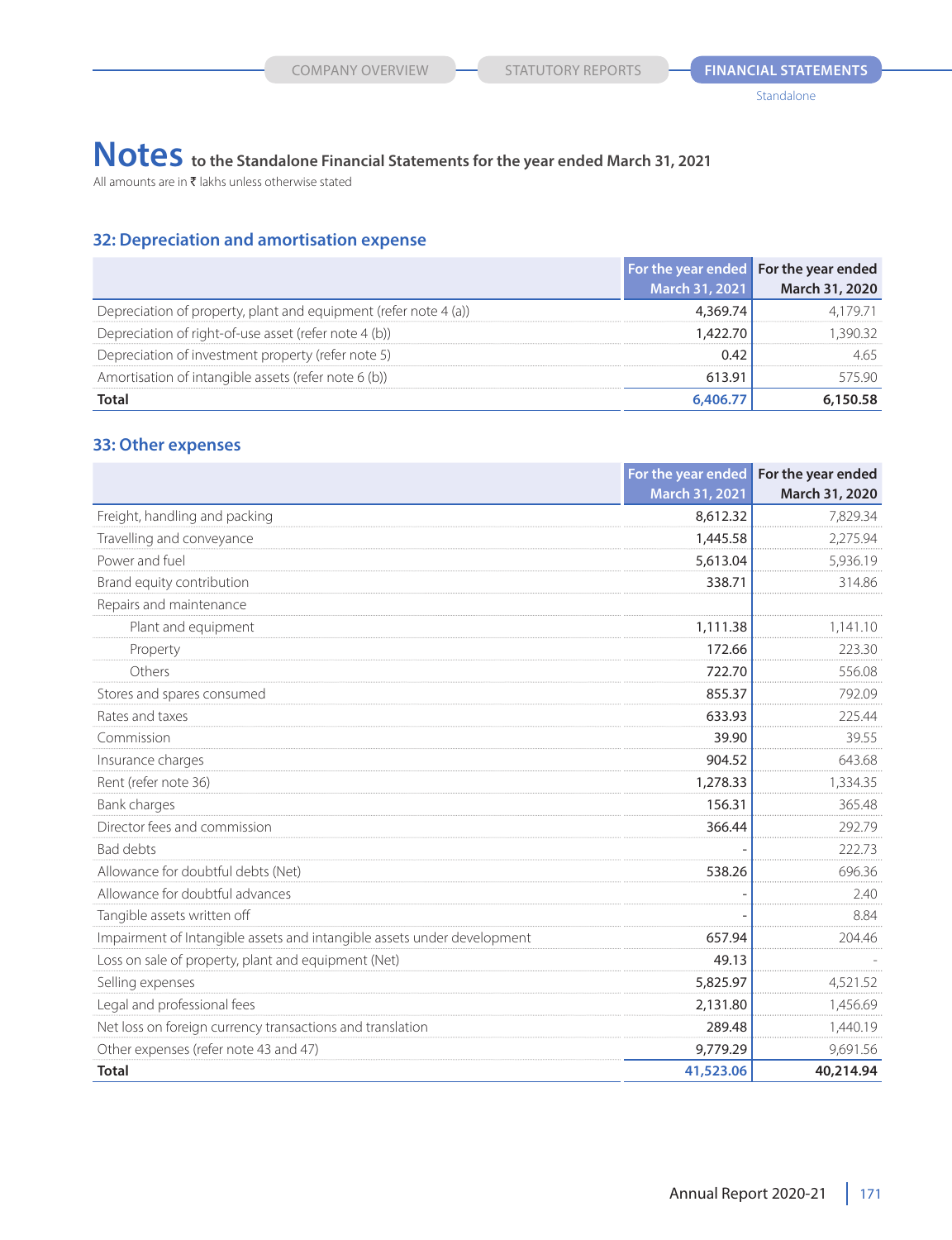

All amounts are in  $\bar{\tau}$  lakhs unless otherwise stated

# **34: Earnings per share**

|                                          | For the year ended For the year ended |                |
|------------------------------------------|---------------------------------------|----------------|
|                                          | March 31, 2021                        | March 31, 2020 |
| Profit for the year                      | 22.866.53                             | 18.546.60      |
| Weighted average number of equity shares | 19.44.68.890                          |                |
| Basic and diluted earnings per share     | 11.76                                 |                |

# **35: Segment information**

## **Products and services from which reportable segments derive their revenues**

Information reported to the chief operating decision maker (CODM) for the purpose of resources allocation and assessment of segment performance focuses on the types of goods or services delivered or provided. No operating segments have been aggregated in arriving at the reportable segments of the Company.

The Company has determined its business segment as "Agri -Inputs" comprising of Pesticides, Plant Growth Nutrients, Organic Compost and Seeds .The other segment includes "Polymer" and other non reportable elements.

## **Segment revenue and results**

The following is an analysis of the Company's revenue and results from operations by reportable segment

| Segment                                    | Segment revenue |                                                                             | <b>Segment results</b> |                |
|--------------------------------------------|-----------------|-----------------------------------------------------------------------------|------------------------|----------------|
|                                            |                 | For the year ended For the year ended For the year ended For the year ended |                        |                |
|                                            | March 31, 2021  | March 31, 2020                                                              | March 31, 2021         | March 31, 2020 |
| Agri Inputs                                | 2.42.699.46     | 2.22.446.52                                                                 | 27,366,77              | 20.811.79      |
| Others                                     | 244.03          | 2.703.30                                                                    | 1.69                   | 763.34         |
| Total                                      | 2,42,943.49     | 2,25,149.82                                                                 | 27,368,46              | 21,575.13      |
| Other income                               |                 |                                                                             | 4.043.86               | 3.432.98       |
| Central administration cost, director fees |                 |                                                                             | (531.89)               | (469.94)       |
| and commission                             |                 |                                                                             |                        |                |
| Finance costs                              |                 |                                                                             | (520.76)               | (611.21)       |
| <b>Profit before tax</b>                   |                 |                                                                             | 30,359.67              | 23,926.96      |

### **Notes:**

- (i) Segment revenue reported above represents revenue generated from external customers. There were no inter-segment sales in the current year (March 31, 2020 ₹ Nil). The accounting policies of the reportable segments are the same as described in note 3.21.
- (ii) Segment profit represents the profit before tax earned by each segment without allocation of central administration cost and director fees and commission, other income, as well as finance costs. This is the measure reported to the chief operating decision maker for the purposes of resource allocation and assessment of segment performance.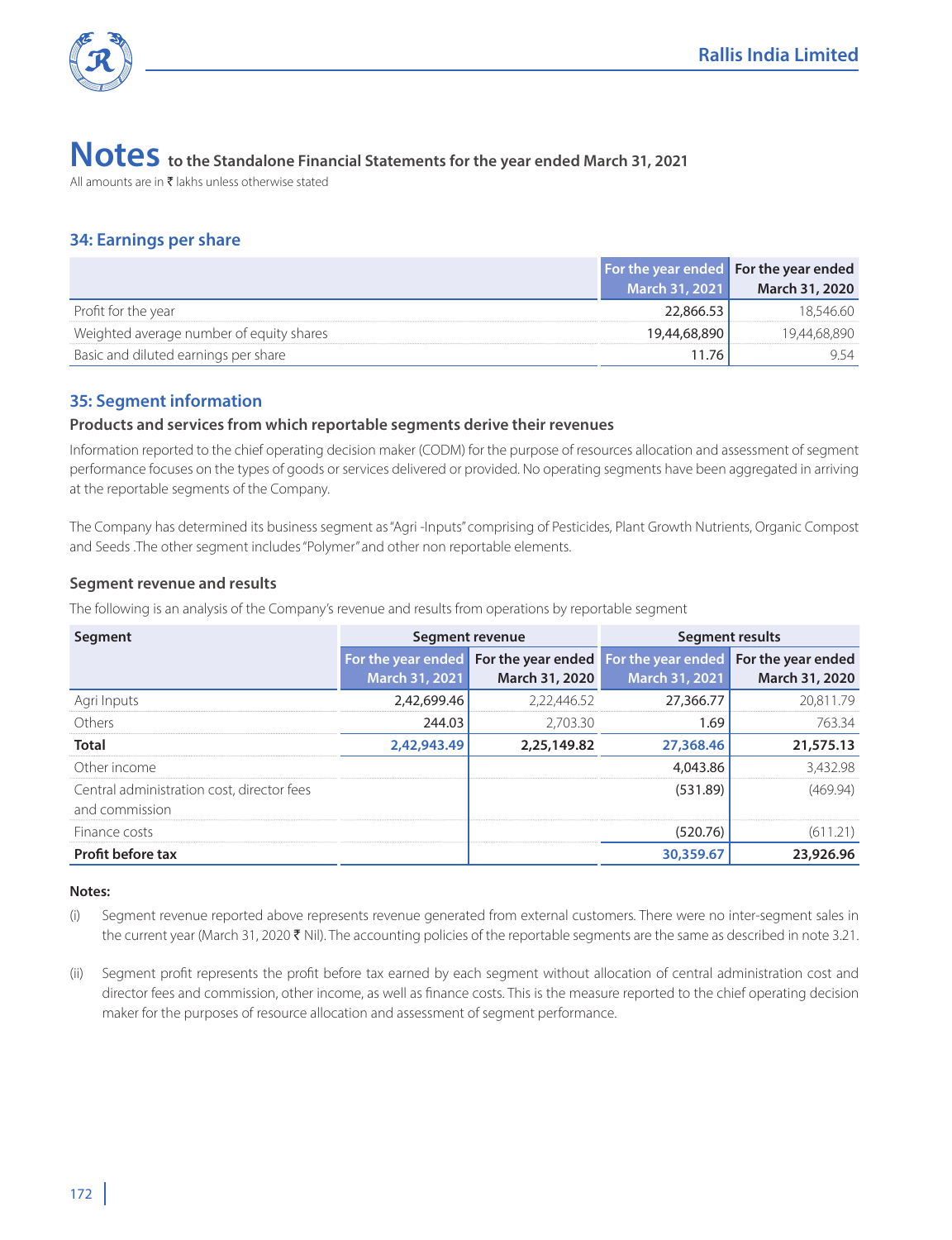# **Notes to the Standalone Financial Statements for the year ended March 31, 2021**

All amounts are in  $\bar{\tau}$  lakhs unless otherwise stated

### **Segment assets and liabilities**

| <b>Particulars</b>                 | As at          | As at          |
|------------------------------------|----------------|----------------|
|                                    | March 31, 2021 | March 31, 2020 |
| Segment assets                     |                |                |
| Agri Inputs                        | 2,13,997.08    | -95.897.71     |
| Others                             | 1,431.80       | 96537          |
| Total segment assets               | 2,15,428.88    | 1,97,863.08    |
| Assets classified as held for sale | 413.82         | 426.78         |
| Unallocated                        | 42,897.34      | 46,433.92      |
| <b>Total assets</b>                | 2,58,740,04    | 2,44,723.78    |

| <b>Particulars</b>         |                | s at           |
|----------------------------|----------------|----------------|
|                            | March 31, 2021 | March 31, 2020 |
| <b>Segment liabilities</b> |                |                |
|                            | 89.81275       |                |
| Others                     |                | 31481          |
| Total segment liabilities  | 89.812.75      | 89,487.50      |
| Unallocated                | 790.04         | .236.26        |
| <b>Total liabilities</b>   |                | -76            |

### **Details of capital expenditure incurred**

| iculars      | As at                 | at             |
|--------------|-----------------------|----------------|
|              | <b>March 31, 2021</b> | March 31, 2020 |
|              |                       |                |
| .)thers      | 97 39                 | 50             |
| Jnallocated. | -                     |                |
| Total        | 8.426.48              | 3,927.12       |

For the purpose of monitoring segment performance and allocation resources between segments:

- All assets are allocated to reportable segments other than investments, other financial assets, non current tax assets, fixed deposits and interest accrued thereon.
- All liabilities are allocated to reportable segments other than borrowings, other financial liabilities, interest accrued on loans, provision for supplemental pay, Director pension scheme, unpaid dividend, current and deferred tax liabilities.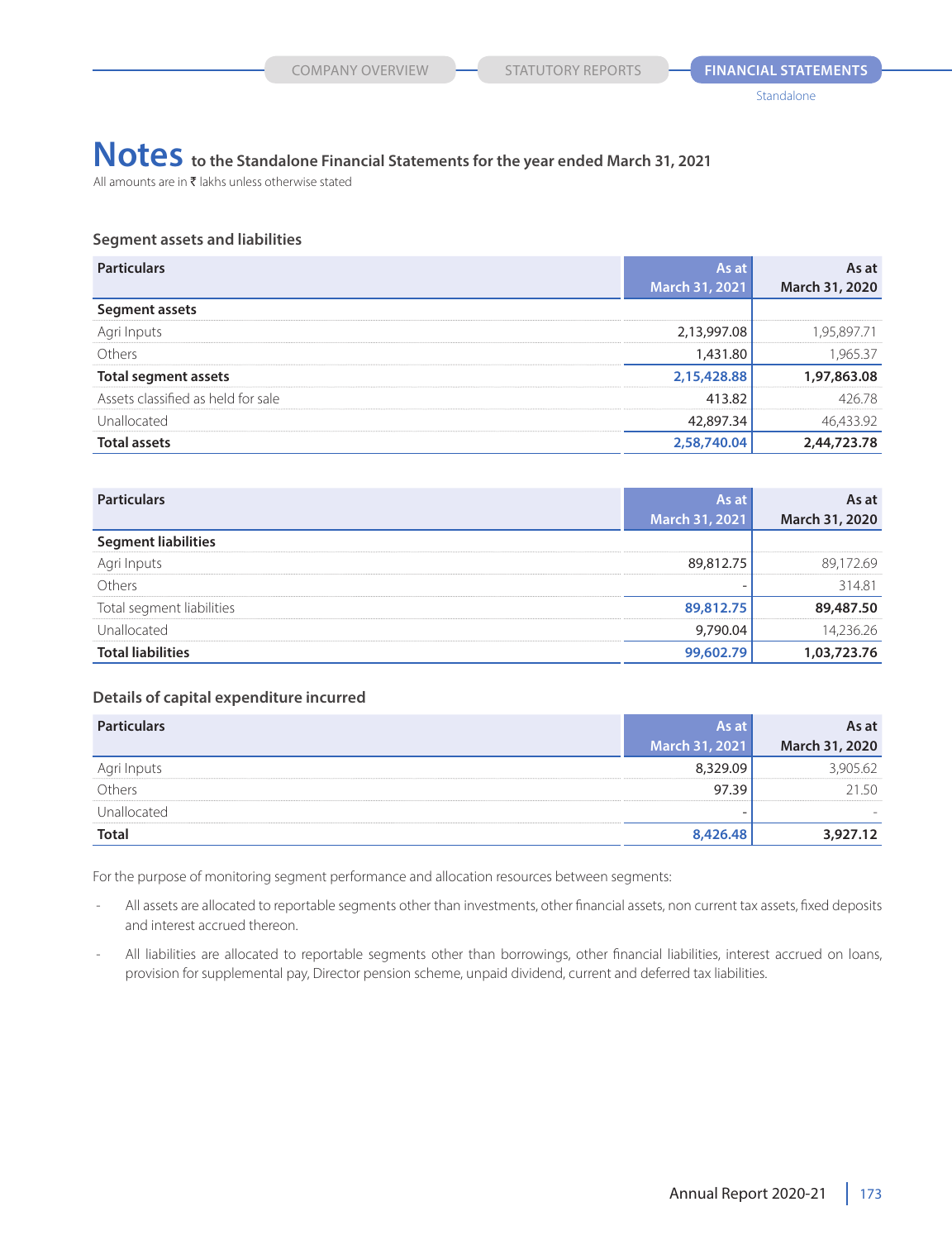

All amounts are in  $\bar{\tau}$  lakhs unless otherwise stated

### **Geographical information**

The Company operates in two principal geographical areas - India and outside India

The Company's revenue from continuing operations from external customers by location of operations and information about its non-current assets\* by location of assets are detailed below:

| <b>Particulars</b>      | Revenue from external customers |                                       | Non-current assets*   |                |
|-------------------------|---------------------------------|---------------------------------------|-----------------------|----------------|
|                         |                                 | For the year ended For the year ended | As at                 | As at          |
|                         | March 31, 2021                  | March 31, 2020                        | <b>March 31, 2021</b> | March 31, 2020 |
| India                   | 1.71.397.38                     | 1.57.156.29                           | 92,328.35             | 82.487.28      |
| Asia (Other than India) | 24,674.41                       | 36.209.65                             |                       |                |
| North America           | 26,225.32                       | 18.05549                              |                       |                |
| South America           | 13,729.51                       | 9.048.87                              |                       |                |
| Africa                  | 1.350.78                        | 2.929.57                              |                       |                |
| Europe                  | 5,293.39                        | 1.673.52                              |                       |                |
| Australia               | 272.69                          | 76.43                                 |                       |                |
|                         | 2.42,943.48                     | 2,25,149.82                           | 92,328.35             | 82,487.28      |

\* Non-current assets exclude those relating to financial assets and deferred tax assets.

### **Information about major customers**

No single customer contributed more than 10% to the Company's revenue in 2020-21 and 2019-20.

### **36: Leases**

The Company incurred  $\bar{\xi}$  867.09 lakhs for the year ended March 31, 2021 (March 31, 2020  $\bar{\xi}$  1,223.31 lakhs) towards expenses relating to short-term leases. Lease rent incurred and recoverable from employees and not falling under the scope of IND AS 116 amounted to ₹ 79.05 lakhs (March 31, 2020 ₹ 111.04 lakhs), refer Note 32. The total cash outflow for leases is ₹ 2,243.03 lakhs for the year ended March 31, 2021 (March 31, 2020 ₹ 3,018.46 lakhs), including cash outflow of short-term leases and lease rent recoverable from employees.

### **Maturity analysis**

| <b>Particulars</b>    | <b>Total</b> | Less than<br>1 year | <b>Between</b><br>1 and 2 years | 2 and<br>5 years | Over<br>5 years | Weighted<br>average<br>effective<br>interest rate<br>$\%$ |
|-----------------------|--------------|---------------------|---------------------------------|------------------|-----------------|-----------------------------------------------------------|
| <b>March 31, 2021</b> |              |                     |                                 |                  |                 |                                                           |
| Lease liabilities     | 3,399.96     | 1,244.62            | 1.032.85                        | 1.002.87         | 119.62          | 8.35%                                                     |
|                       | 3,399.96     | 1,244.62            | 1.032.85                        | 1.002.87         | 119.62          | 8.35%                                                     |
| March 31, 2020        |              |                     |                                 |                  |                 |                                                           |
| Lease liabilities     | 2.831.13     | 1.392.43            | 670.42                          | 65222            | 116.06          | 8.65%                                                     |
|                       | 2,831.13     | 1,392.43            | 670.42                          | 652.22           | 116.06          | 8.65%                                                     |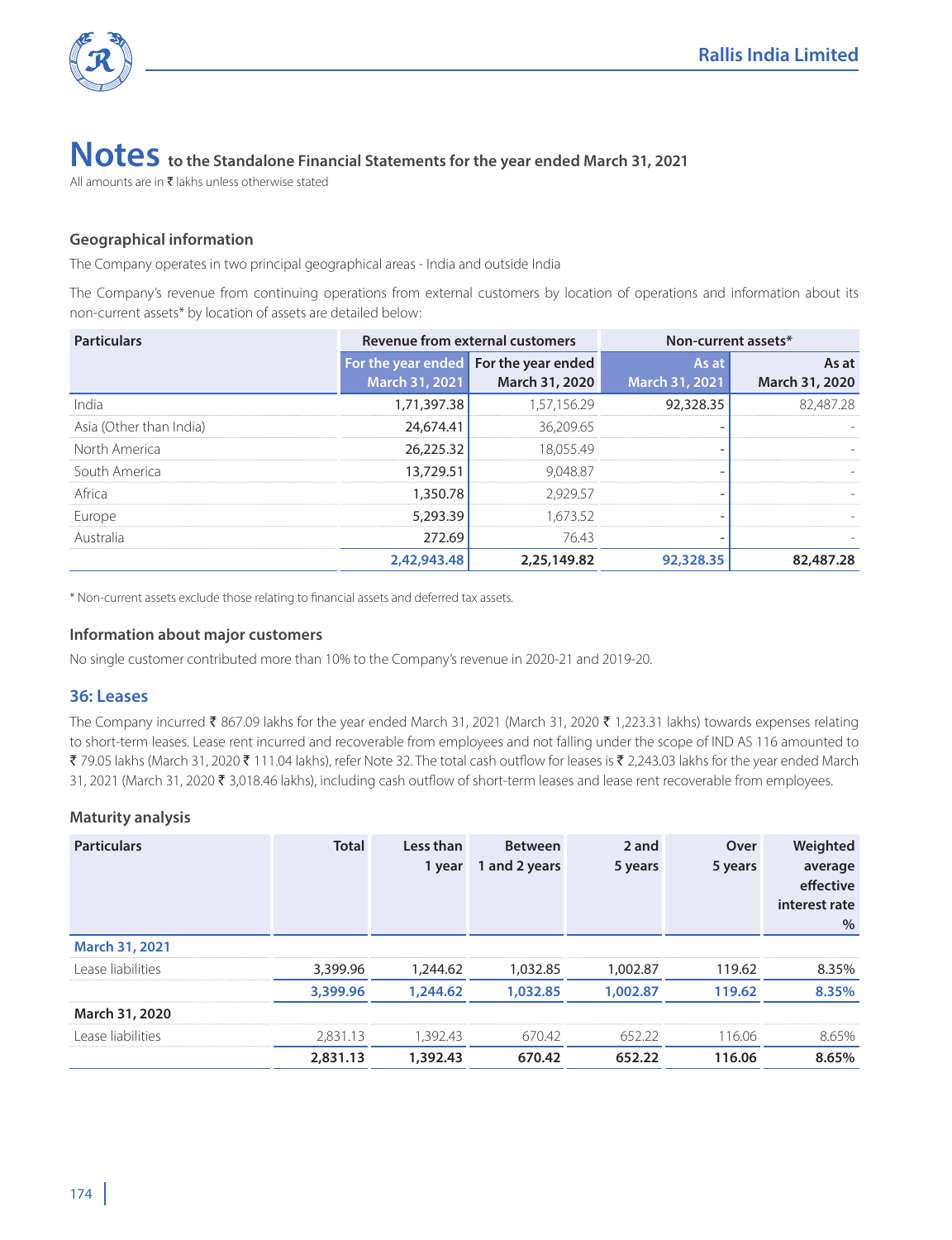All amounts are in  $\bar{\tau}$  lakhs unless otherwise stated

### **Impact of changes in accounting policies**

The following table provides the extract of impacts of adopting Ind AS 116 on the financial statements for previous year 2019-20

#### i. Statement of financial position

| <b>April 1, 2019</b> | Impact of changes in accounting policies |          |                              |  |
|----------------------|------------------------------------------|----------|------------------------------|--|
|                      | As previously reported                   |          | Adjustments Restated Balance |  |
| Right-of-use assets  |                                          | 3 298 39 |                              |  |
| Total assets         |                                          | 3,298.39 | .298.39                      |  |
| ease liabilities     |                                          | 346590   | 346590                       |  |
| Total liabilities    |                                          | 3,465.90 | 3.465.90                     |  |
| Retained earnings    |                                          | (167.51) |                              |  |
| Deferred tax assets  |                                          | 5665     | 6.65                         |  |
|                      |                                          |          |                              |  |

The following table provides extract of effect on both basic and diluted earnings per share

| For the year ended March 31, 2020           | Increase/ (decrease)                      |                     | Increase/ Increase/ (decrease)                                 |
|---------------------------------------------|-------------------------------------------|---------------------|----------------------------------------------------------------|
|                                             |                                           |                     | in profit for the year (decrease) in basic in diluted earnings |
|                                             | attributable to owners earnings per share |                     | per share                                                      |
|                                             | of the Company                            |                     |                                                                |
|                                             | Amount                                    | $\bar{z}$ per share | $\bar{z}$ per share                                            |
| Changes in accounting policies relating to: |                                           |                     |                                                                |
| - adoption of Ind AS 116                    | (19.58)                                   | 0.01                | (0.01)                                                         |

### **Future lease commitments**

All leases other than included above are of either low value or cancellable at the option of lessee.

# **37: Employee benefit plans**

### **Defined contribution plans**

#### Contribution to provident fund and ESIC

The Company makes provident fund contributions to defined contribution retirement benefit plans for eligible employees. Under the scheme, the Company is required to contribute a specified percentage of the payroll costs to fund the benefits. The contributions as specified under the law are paid to government authorities (PF commissioner) at factories.

Amount recognised as expense and included in the Note 30 — in the head "Contribution to Provident and other funds" for March 31, 2021 ₹ 535.77 lakhs ( March 31, 2020 ₹ 483.32 lakhs).

#### Defined benefit plans

The Company offers its employees defined-benefit plans in the form of a gratuity scheme (a lump sum amount), a supplemental pay scheme (a life long pension) and Director pension liability. The gratuity scheme covers substantially all regular employees, Director pension liability covers Managing Director and supplemental pay plan covers certain former executives. In the case of the gratuity scheme, the Company contributes funds to Gratuity Trust, which is irrevocable, director pension liability and supplemental pay scheme are not funded. Commitments are actuarially determined at year-end. The actuarial valuation is done based on "Projected Unit Credit" method.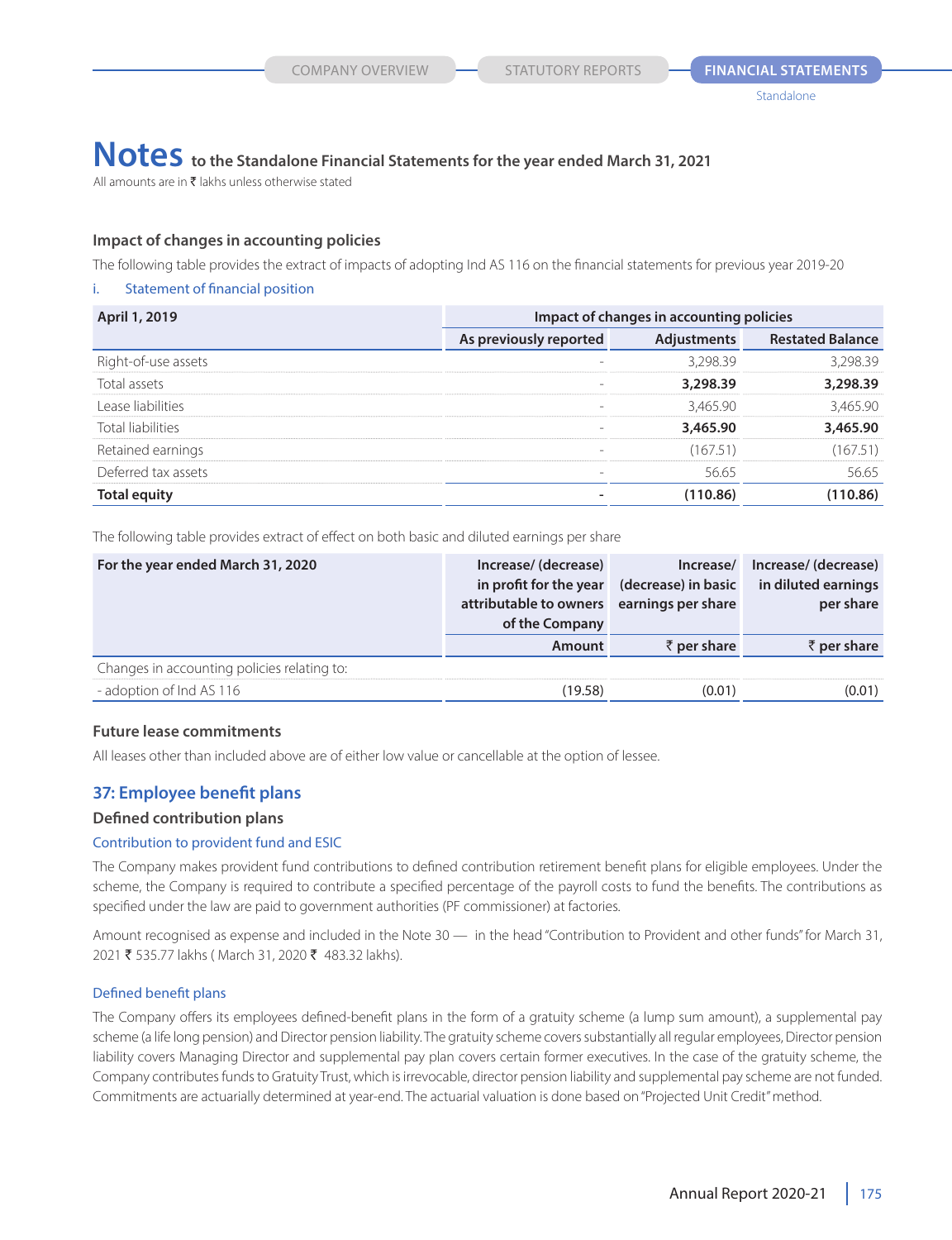

All amounts are in  $\bar{\tau}$  lakhs unless otherwise stated

The Company makes provident fund contributions to defined contribution retirement benefit plans for eligible employees. Under the scheme, the Company is required to contribute a specified percentage of the payroll costs to fund the benefits. The contributions as specified under the law are paid to the provident fund set up as a trust by the Company in case of certain locations. The Company is liable for contributions and any deficiency compared to interest computed based on the rate of interest declared by the Central Government under the Employees' Provident Fund Scheme, 1952 and recognises, if any, as an expense in the year it is determined.

These plans typically expose the Company to actuarial risk such as: investment risk, interest rate risk, longevity risk and salary risk

### **Investment risk:**

The present value of the defined benefit plan liability is calculated using a discount rate which is determined by reference to market yields at the end of the reporting period on government bonds. If the return on plan asset is below this rate, it will create plan deficit.

### **Interest risk:**

A decrease in the bond interest rate will increase the plan liability; however, this will be partially offset by an increase in the plan assets.

### **Longevity risk:**

The present value of the defined benefit plan liability is calculated by reference to the best estimate of the mortality of plan participants both during and after their employment. An increase in the life expectancy of the plan participants will increase the plan's liability.

### **Salary risk:**

The present value of the defined benefit plan liability is calculated by reference to the future salaries of plan participants. As such, an increase in the salary of the plan participants will increase the plan's liability.

### **The principal assumptions used for the purpose of actuarial valuation were as follows.**

| <b>Particulars</b>                                                                                      | For the year ended For the year ended |                                |
|---------------------------------------------------------------------------------------------------------|---------------------------------------|--------------------------------|
|                                                                                                         | March 31, 2021                        | March 31, 2020                 |
| Discount rates                                                                                          | $6.06%$ to                            | 5.70% to                       |
|                                                                                                         | 6.85% p.a.                            | 6.83% p.a.                     |
| Expected rate of salary increase                                                                        | 8.00%                                 | $8.00\%$ p.a.                  |
| Average longevity at retirement age for current beneficiaries of the plan (years)*                      | 12 Years                              | 8.05 Years                     |
| Average longevity at retirement age for current employees (future beneficiaries of the<br>plan) (years) |                                       | 12 Years 3.5 Years to 12 Years |

\*Based on Indian standard mortality table with modification to reflect expected changes in mortality.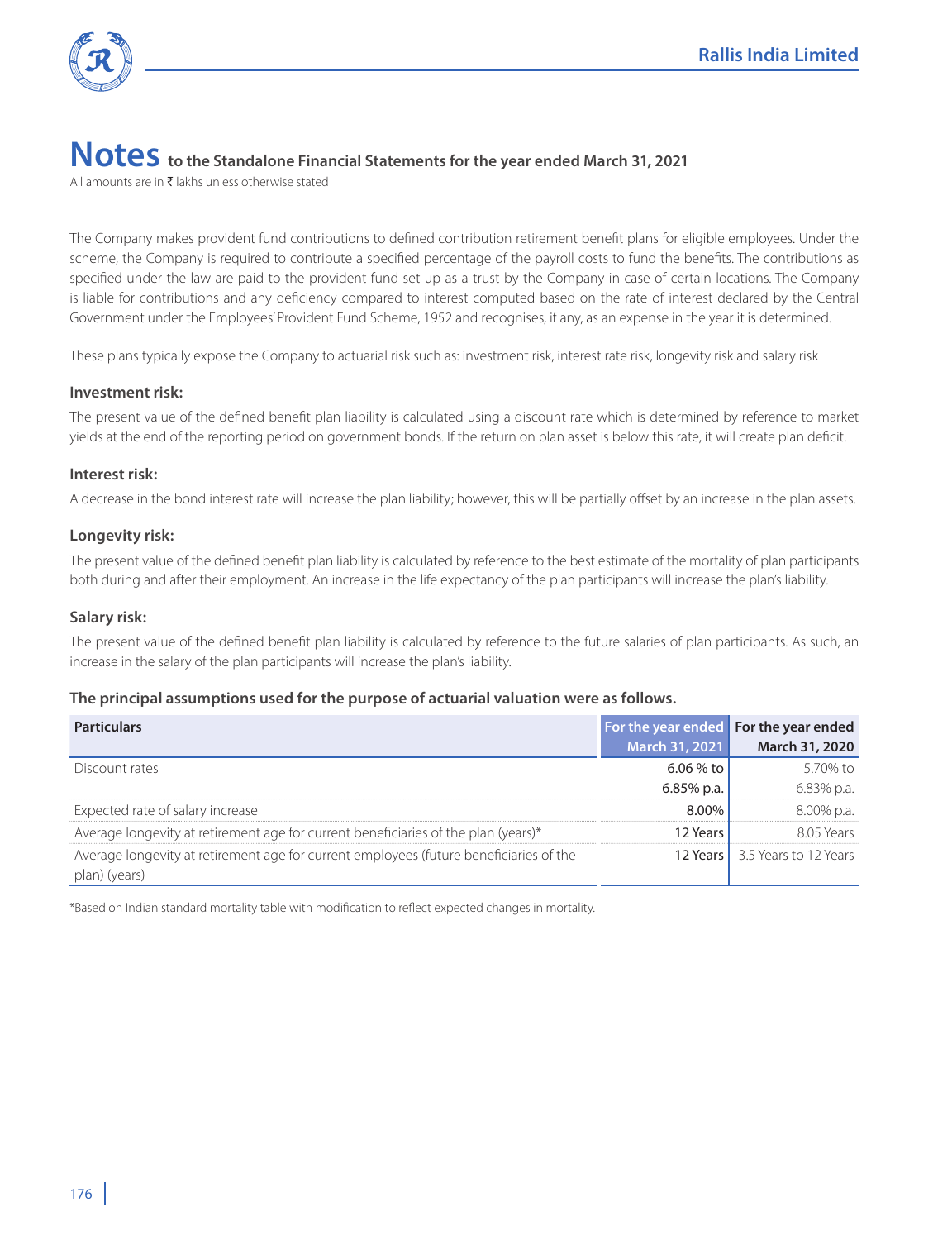All amounts are in  $\bar{\tau}$  lakhs unless otherwise stated

**Amount recognised in the Standalone Statement of Profit and Loss in respect of these defined benefit plans are as follows**

| <b>Particulars</b>                                                                        | Gratuity           |                    | Supplemental pay   |                    |  |
|-------------------------------------------------------------------------------------------|--------------------|--------------------|--------------------|--------------------|--|
|                                                                                           | For the year ended | For the year ended | For the year ended | For the year ended |  |
|                                                                                           | March 31, 2021     | March 31, 2020     | March 31, 2021     | March 31, 2020     |  |
| Service cost:                                                                             |                    |                    |                    |                    |  |
| Current service cost                                                                      | 383.60             | 331.02             |                    |                    |  |
| Past service cost and loss from settlements                                               |                    | 119.60             |                    |                    |  |
| Net interest expense                                                                      | 35.79              | 15.42              | 165.18             | 177.54             |  |
| <b>Components of defined benefit costs</b><br>recognised in profit or loss                | 419.39             | 466.04             | 165.18             | 177.54             |  |
| Remeasurement on the net defined benefit<br>liability:                                    |                    |                    |                    |                    |  |
| Return on plan assets (excluding amounts<br>included in net interest expense)             | 34.93              | (84.15)            |                    |                    |  |
| Actuarial (gain)/loss arising from changes in<br>demographic assumptions                  | 279.94             | (44.58)            | 170.38             |                    |  |
| Actuarial (gain)/loss arising from changes in<br>financial assumptions                    | (276.74)           | 251.74             | (3.88)             | 140.51             |  |
| Actuarial (gain)/loss arising from experience<br>adjustments                              | (370.87)           | (26.15)            | (8.49)             | 4.18               |  |
| <b>Components of defined benefit costs</b><br>recognised in Other Comprehensive<br>Income | (332.74)           | 96.86              | 158.01             | 144.69             |  |
| Total                                                                                     | 86.65              | 562.90             | 323.19             | 322.23             |  |

The current service cost and the net interest expenses for the year are included in the Employee benefits expense line item in the Standalone Statement of Profit and Loss. The remeasurement of the net defined benefit liability/asset is included in Other Comprehensive Income.

### **The amount included in the Balance Sheet arising from the entity's obligation in respect of its defined benefit plans is as follows:**

| <b>Particulars</b>                                       | Gratuity              |                | Supplemental pay |                |  |
|----------------------------------------------------------|-----------------------|----------------|------------------|----------------|--|
|                                                          | As at                 | As at          | As at            | As at          |  |
|                                                          | <b>March 31, 2021</b> | March 31, 2020 | March 31, 2021   | March 31, 2020 |  |
| Present value of funded defined benefit<br>obligations   | 3,836.24              | 3.814.99       | 1.717.14         | .667.65        |  |
| Fair value of plan assets                                | 3,810.01              | 3.259.89       |                  |                |  |
| <b>Funded Status [Deficit/(Surplus)]</b>                 | 26.23                 | 555.10         | 1,717.14         | 1,667.65       |  |
| Additional provision created                             |                       |                |                  |                |  |
| Net liability arising from defined benefit<br>obligation | 26.23                 | 555.10         | 1,717.14         | 1,667.65       |  |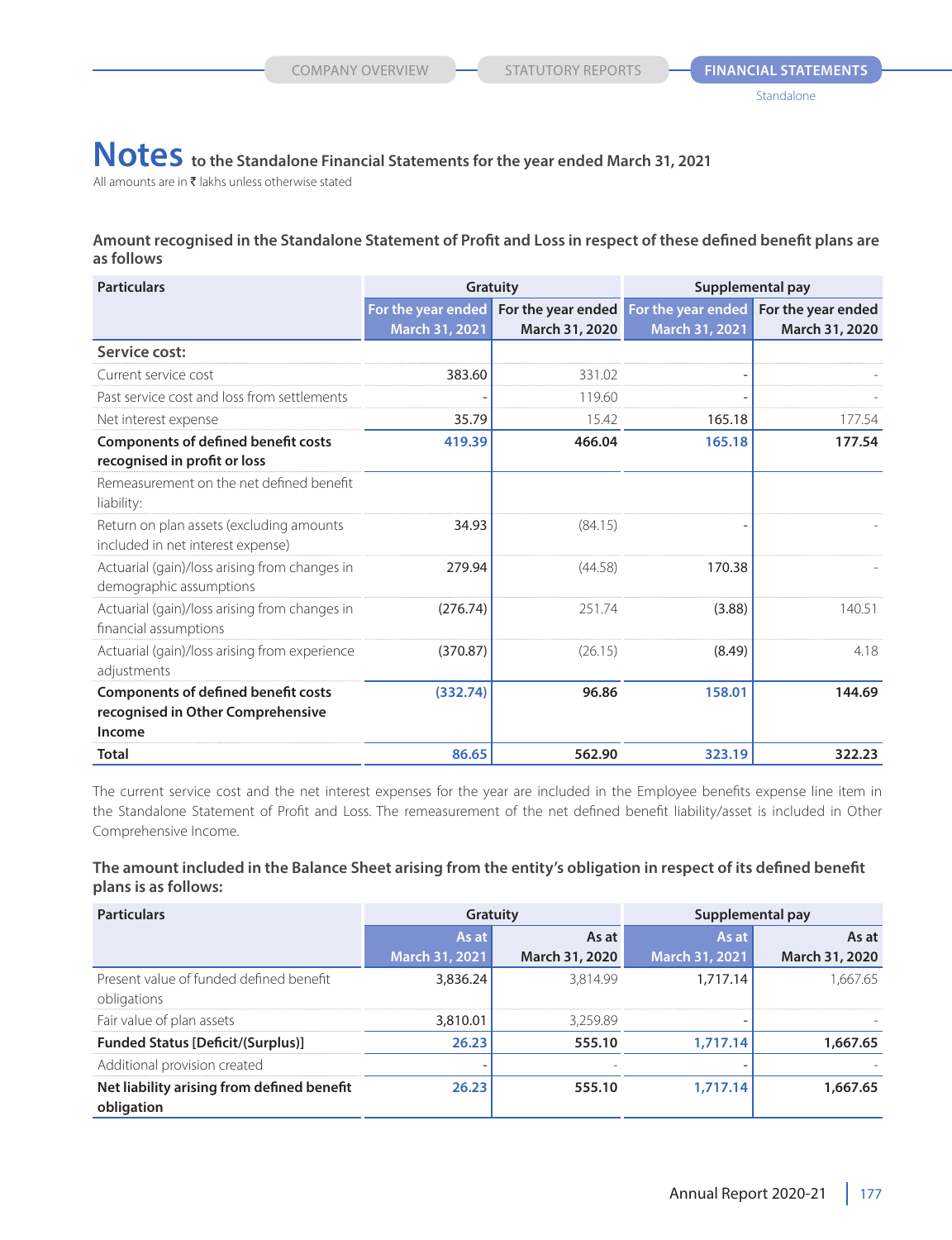

All amounts are in  $\bar{\tau}$  lakhs unless otherwise stated

## **Movements in the present value of the defined benefit obligation are as follows**

| <b>Particulars</b>                                                       | Gratuity       |                | Supplemental pay |                |  |
|--------------------------------------------------------------------------|----------------|----------------|------------------|----------------|--|
|                                                                          | As at          | As at          | As at            | As at          |  |
|                                                                          | March 31, 2021 | March 31, 2020 | March 31, 2021   | March 31, 2020 |  |
| Opening defined benefit obligation                                       | 3,814.99       | 3,167.12       | 1,667.65         | 1,585.82       |  |
| Current service cost                                                     | 383.60         | 331.02         |                  |                |  |
| Past service cost                                                        |                | 119.60         |                  |                |  |
| Interest cost                                                            | 253.50         | 237.52         | 113.90           | 121.95         |  |
| Liability Transferred In/Acquisitions                                    | 5.69           | 81.86          |                  |                |  |
| Remeasurement (gain)/loss:                                               |                |                |                  |                |  |
| Actuarial (gain)/loss arising from<br>changes in demographic assumptions | 279.94         | (44.58)        | 105.45           |                |  |
| Actuarial (gain)/loss arising from<br>changes in financial assumptions   | (276.74)       | 251.74         | (2.20)           | 85.46          |  |
| Actuarial (gain)/loss arising from<br>experience adjustments             | (370.87)       | (25.00)        | (19.22)          | 27.19          |  |
| Benefits paid                                                            | (253.87)       | (265.58)       | (148.44)         | (152.77)       |  |
| Others                                                                   |                | (38.71)        |                  |                |  |
| Closing defined benefit obligation                                       | 3,836.24       | 3,814.99       | 1,717.14         | 1,667.65       |  |

# **Movements in the fair value of the plan assets are as follows**

| <b>Particulars</b>                                                               | Gratuity       |                | Supplemental pay         |                |  |
|----------------------------------------------------------------------------------|----------------|----------------|--------------------------|----------------|--|
|                                                                                  | As at          | As at          | As at                    | As at          |  |
|                                                                                  | March 31, 2021 | March 31, 2020 | March 31, 2021           | March 31, 2020 |  |
| Opening fair value of the plan assets                                            | 3,259.89       | 2.999.48       |                          |                |  |
| Interest income                                                                  | 217.71         | 222.10         |                          |                |  |
| Remeasurement gain/(loss):                                                       |                |                |                          |                |  |
| Return on plan assets<br>(excluding amounts included<br>in net interest expense) | (34.93)        | 84.15          |                          |                |  |
| Assets Transferred In/Acquisitions                                               | 5.69           | 43 14          | $\overline{\phantom{a}}$ |                |  |
| Contributions from the employer                                                  | 615.52         | 176.60         |                          |                |  |
| Benefits paid                                                                    | (253.87)       | (265.58)       |                          |                |  |
| Closing fair value of plan assets                                                | 3,810.01       | 3,259.89       |                          |                |  |

The plan assets are managed by the Gratuity Trust formed by the Company. The management of funds is entrusted with the Life Insurance Corporation of India ("LIC") and Kotak Life Insurance.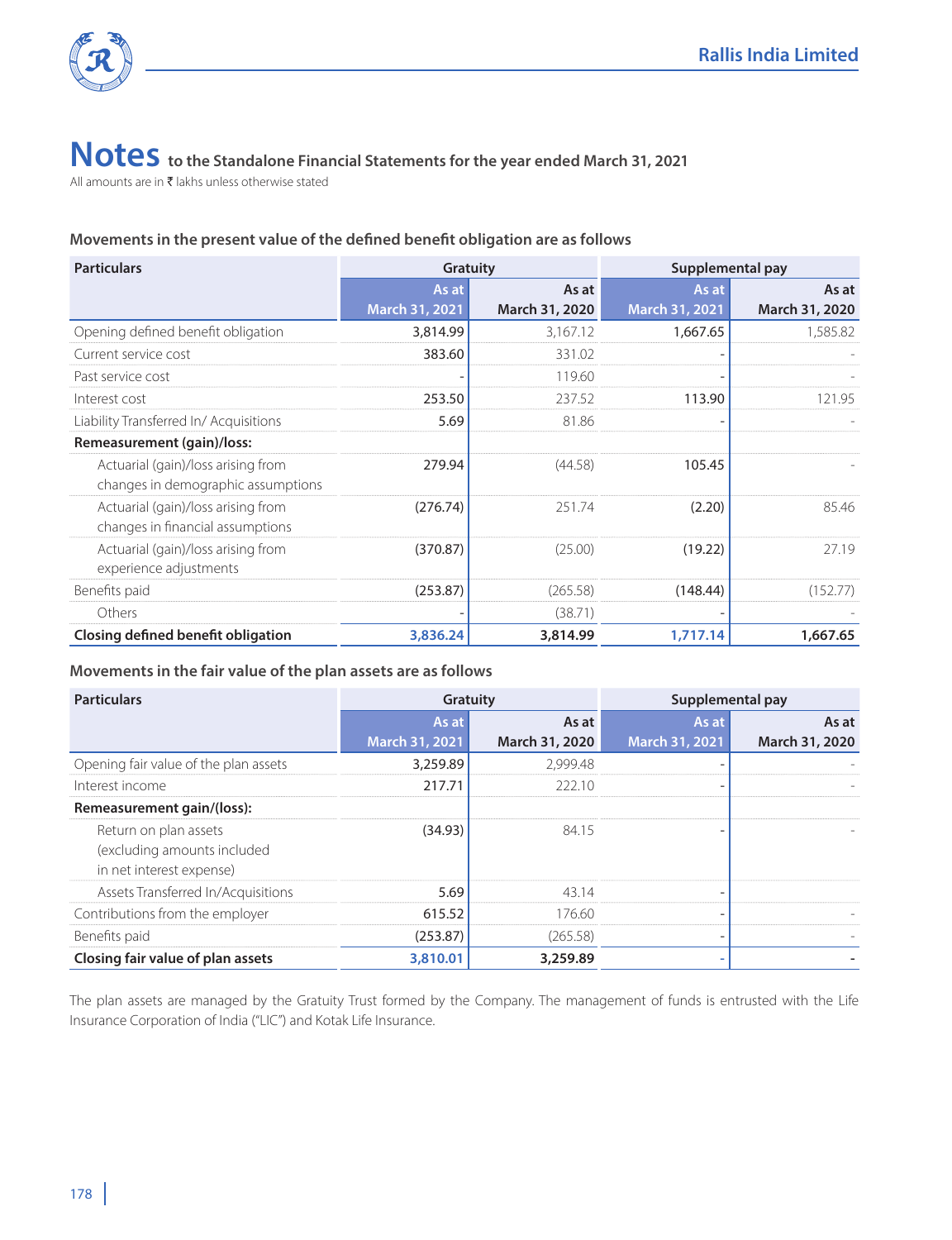# **Notes** to the Standalone Financial Statements for the year ended March 31, 2021

All amounts are in  $\bar{\tau}$  lakhs unless otherwise stated

### **Directors pension liability**

| <b>Particulars</b>                                                    | As at          | As at          |
|-----------------------------------------------------------------------|----------------|----------------|
|                                                                       | March 31, 2021 | March 31, 2020 |
| Opening defined benefit obligation                                    | 750.79         | 722 92         |
| Current service cost                                                  | 51 28          | 55 59          |
| Remeasurement (gain)/loss:                                            |                |                |
| Actuarial (gain)/loss arising from changes in demographic assumptions | 64.93          |                |
| Actuarial (gain)/loss arising from changes in financial assumptions   | (1.68)         | 55 05          |
| Actuarial (gain)/loss arising from experience adjustments             | 10.72          | 23.00)         |
| Benefits paid                                                         | (59.75)        | (59.77)        |
| Closing defined benefit obligation                                    | 816.29         | 750 79         |

**The fair value of the plan assets at the end of the reporting period for each category, are as follow:**

| iculars                               |                |                       | Supplemental pay |                |
|---------------------------------------|----------------|-----------------------|------------------|----------------|
|                                       | As at<br>As at |                       |                  |                |
|                                       | March 31, 2021 | <b>March 31, 2020</b> | March 31, 2021   | March 31, 2020 |
| Cash and cash equivalents             |                |                       |                  |                |
| Investment funds with insurance Group |                |                       |                  |                |
| Traditional / unit linked             | 708 53         | 437.23                |                  |                |
| Others - LIC managed fund             | 3.088.72       |                       |                  |                |
| Total                                 |                | 3.259.89              |                  |                |

Significant actuarial assumptions for the determination of the defined benefit obligation are discount rate, expected salary increase and mortality. The sensitivity analysis below have been determined based on reasonably possible changes of the respective assumptions occurring at the end of the reporting period, while holding all other assumptions constant.

- 1. If the discounting rate is 100 basis point higher (lower), the defined benefit obligation would decrease by  $\bar{\tau}$  462.16 lakhs (increase by ₹ 388.80 lakhs) (as at March 31, 2020: decrease by ₹ 532.02 lakhs (increase by ₹ 492.55 lakhs)).
- 2. If the expected salary growth increases (decreases) by 1%, the defined benefit obligation would increase by  $\bar{\tau}$  313.88 lakhs (decrease by ₹ 278.35 lakhs) (as at March 31, 2020: increase by ₹ 279.04 lakhs (decrease by ₹ 250.35 lakhs).
- 3. If the life expectancy increases (decreases) by 1 year, the defined benefit obligation would increase by  $\bar{\tau}$  48.26 lakhs (decrease by ₹ 39.55 lakhs) (as at March 31, 2020: increase by ₹ 48.94 lakhs (decrease by ₹ 40.05 lakhs).

The sensitivity analysis presented above may not representative of the actual change in the defined benefit obligation as it is unlikely that the change in assumptions would occur in isolation of one another as some of the assumptions may be correlated.

Furthermore, in presenting the above sensitivity analysis, the present value of the defined benefit obligation has been calculated using "Projected Unit Credit" method at the end of the reporting period which is the same as that applied in calculating the defined benefit obligation liability recognised in Balance Sheet.

There were no change in the methods and assumptions used in preparing the sensitivity analysis from prior years.

The Company expects to make a contribution of ₹ 33.26 lakhs (as at March 31, 2020 ₹ 367.27 lakhs) to the defined benefit plans during the next financial year.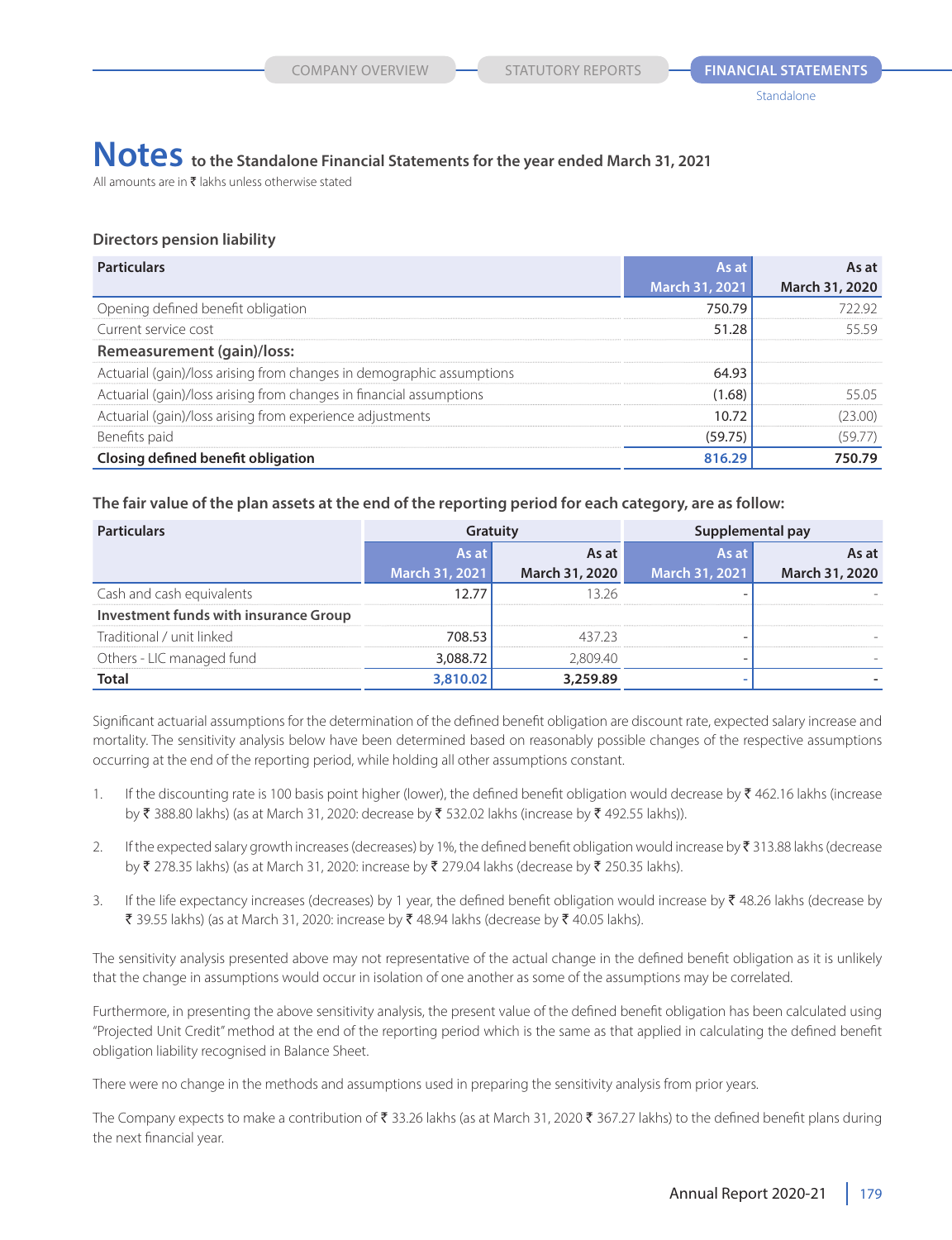

All amounts are in  $\bar{\tau}$  lakhs unless otherwise stated

## **The defined benefit obligations shall mature after year ended March 31, 2021 as follows:**

| <b>Particulars</b> | Defined benefit<br>obligation |
|--------------------|-------------------------------|
| As at March 31,    |                               |
| 2022               | 553.30                        |
| 2023               | 461.02                        |
| 2024               | 549.87                        |
| 2025               | 521.27                        |
| 2026               | 578.95                        |
| Thereafter         | 2,823.15                      |

The Company operates Provident Fund Scheme and the contributions are made to recognised fund. The Company is required to offer a defined benefit interest rate guarantee on provident fund balances of employees. The interest rate guarantee is payable to the employees for the year when the exempted fund declares a return on provident fund investments which is less than the rate declared by the Regional Provident Fund Commissioner (RPFC) on the provident fund corpus for their own subscribers. The Actuary has provided a valuation for provident fund liabilities on the basis of guidance issued by Actuarial Society of India and based on the below provided assumptions there is no shortfall as on March 31, 2021 and March 31, 2020.

Amount recognised as expense and included in the Note 30 - in the head "Contribution to Provident and other funds" for March 31, 2021 ₹ 244.82 lakhs ( for March 31, 2020 ₹ 254.25 lakhs).

# **The details of provident fund and plan asset position are given below:**

| <b>Particulars</b>                     | As at                 | As at          |
|----------------------------------------|-----------------------|----------------|
|                                        | <b>March 31, 2021</b> | March 31, 2020 |
| Plan assets as period end              | 10.406.67             | 9.198.72       |
| Present value of funded obligation     | 10.215.35             |                |
| Amount recognised in the Balance Sheet |                       |                |

## **Assumptions used in determining present value of obligation of interest rate guarantee under a deterministic approach:**

| <b>Particulars</b>                                          |                | For the year ended For the year ended |
|-------------------------------------------------------------|----------------|---------------------------------------|
|                                                             | March 31, 2021 | March 31, 2020                        |
| Guaranteed rate of return                                   | 8 50%          | 50%                                   |
| Discount rate for remaining term to maturity of investments | 641%           | ร 83%                                 |
| Expected rate of return on investments                      | 6.41%          | 69%                                   |

As at March 31, 2021, the fair value of the assets of the fund and the accumulated members' corpus is ₹ 10,406.67 lakhs and ₹ 10,215.35 lakhs respectively. In accordance with an assets and liability study, there is no deficiency as the present value of the expected future earnings on the fund is greater than the expected amount to be credited to the individual members based on the expected guaranteed rate of interest.

### **Compensatory absences**

The Company provides for the encashment of leave or leave with pay subject to certain rules. The employees are entitled to accumulate leave subject to certain limits, for future encashment. The liability is provided based on the number of days of unutilized leave at each balance sheet date on the basis of an independent actuarial valuation. Amount of ₹ 370.63 lakhs (March 31, 2020 ₹ 308.27 lakhs) has been recognised in the Standalone Statement of profit and loss on account of provision for long-term employment benefit.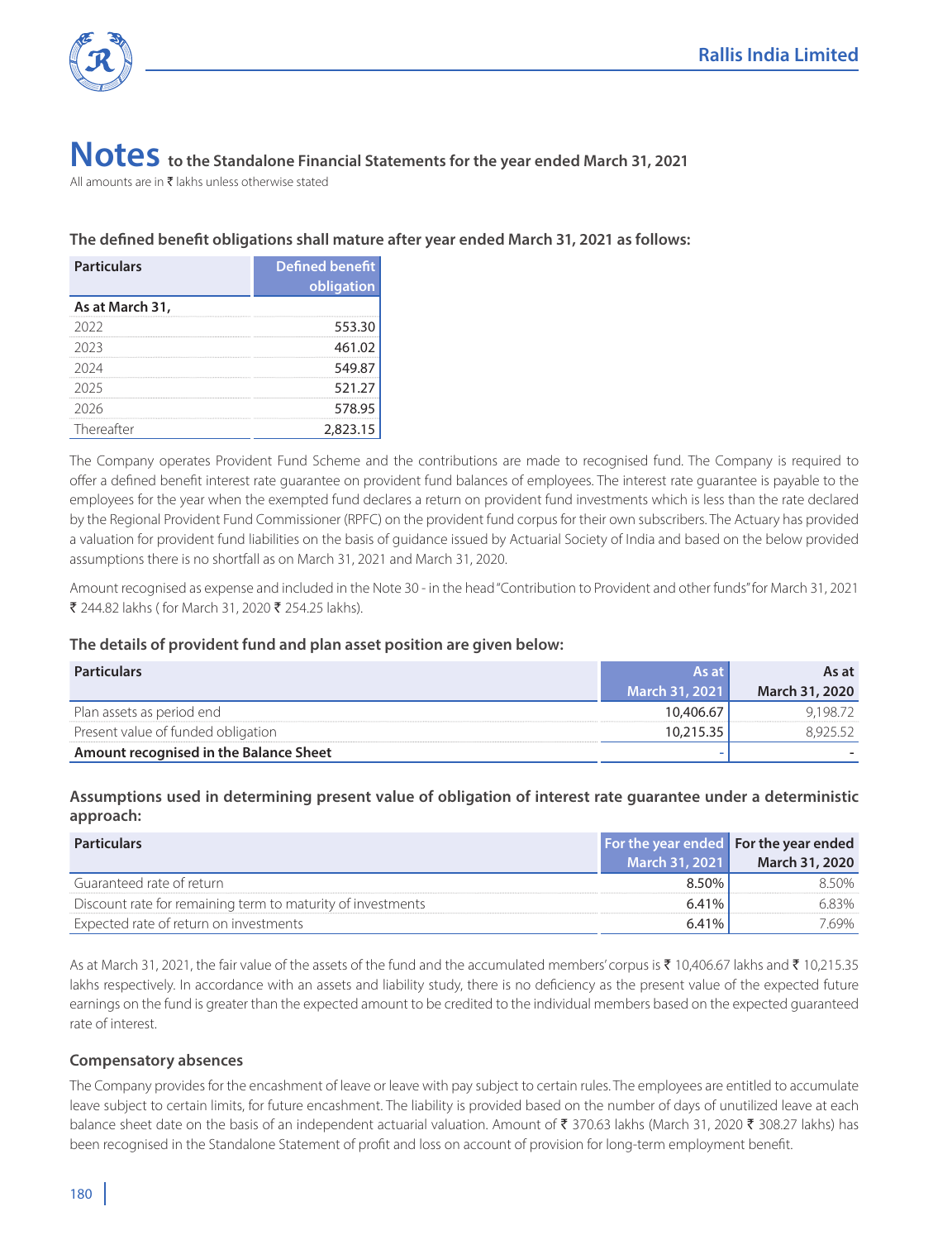All amounts are in  $\bar{\tau}$  lakhs unless otherwise stated

### **38: Financial instruments**

### **Capital management**

The Company manages its capital to ensure that the Company will be able to continue as going concern while maximising the return to stakeholders through optimisation of debt and equity balance.

The capital structure of the Company consists of net debt (borrowings as detailed in notes 18.1,19 and 22, lease liabilities as per note 18.2, offset by cash and bank balances) and total equity of the Company.

The Company is not subject to any externally imposed capital requirements.

### **Gearing Ratio**

The gearing ratio at the end of the reporting period was as follows:

| <b>Particulars</b>                          | As at          | As at          |
|---------------------------------------------|----------------|----------------|
|                                             | March 31, 2021 | March 31, 2020 |
| Debt (i)                                    | 4.161.11       | 29.53          |
| Lease liabilities (non-current and current) | 3.399.96       | 283113         |
| Cash and bank balances                      | (5.390.66)     | .798.90)       |
| Net debt                                    | 2,170.41       | 4,561.76       |
| <b>Total equity</b>                         | 1,59,137.25    | 1,41,000.02    |
| Net debt to equity ratio                    | 36%            | 3 24%          |

(i) Debt is defined as long-term borrowings, short-term borrowings and current maturities of long term borrowings (excluding financial guarantee contracts), as described in notes 18.1 ,19 and 22.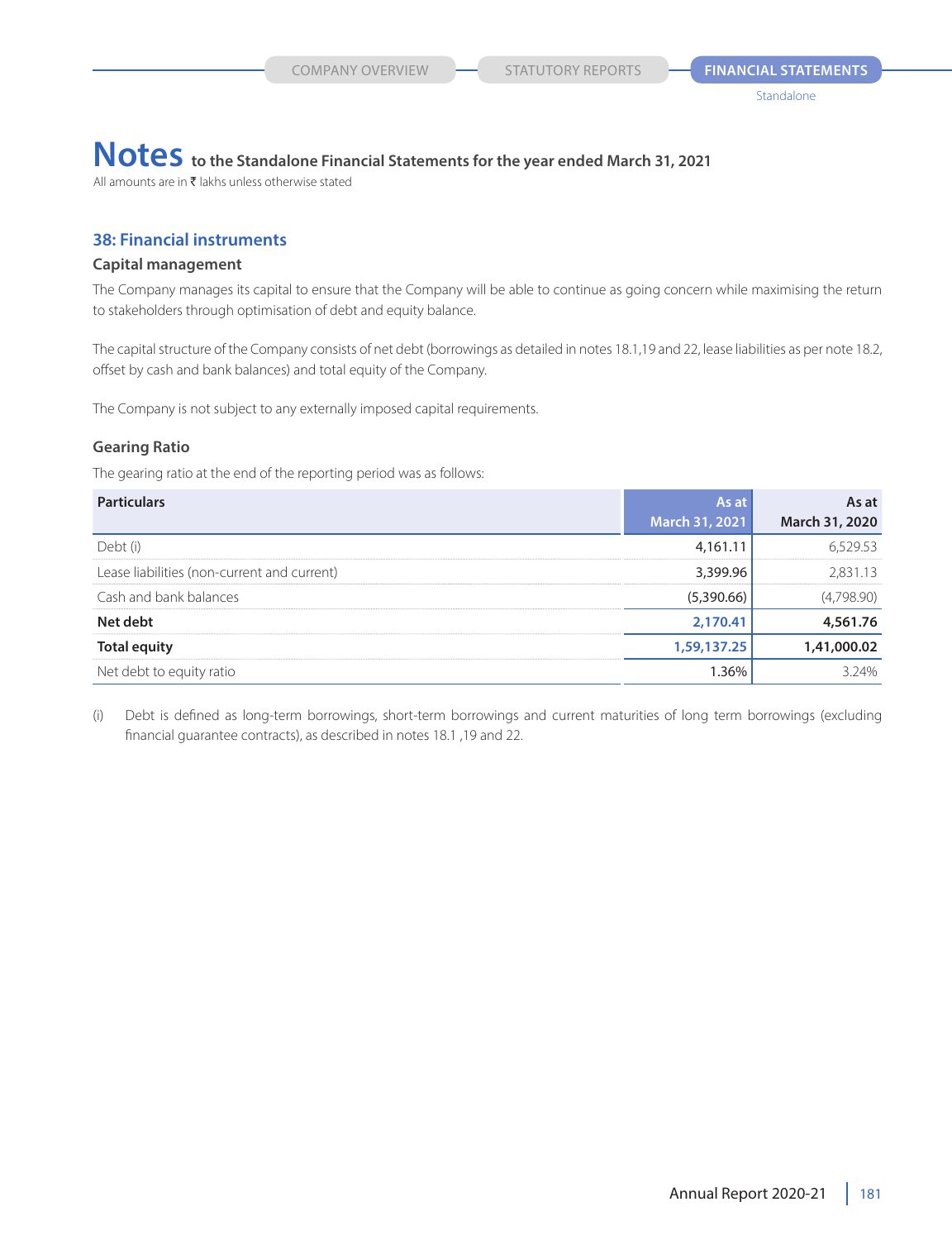

All amounts are in  $\bar{\tau}$  lakhs unless otherwise stated

### **Fair value hierarchy**

The following table shows the carrying amounts and fair values of financial assets and financial liabilities, including their levels in the fair value hierarchy. It does not include fair value information for financial assets and financial liabilities not measured at fair value if the carrying amount is a reasonable approximation of fair value.

# **As at March 31, 2021**

| <b>Particulars</b>                                                   |              |              | <b>Carrying amount</b><br>Fair value measurement using |                          |              |                                                     |                                                         |                                                    |
|----------------------------------------------------------------------|--------------|--------------|--------------------------------------------------------|--------------------------|--------------|-----------------------------------------------------|---------------------------------------------------------|----------------------------------------------------|
|                                                                      | <b>Total</b> | <b>FVTPL</b> | <b>FVTOCI</b>                                          | <b>Amortised</b><br>cost | <b>Total</b> | Quoted<br>prices in<br>active<br>market<br>(Level 1 | <b>Significant</b><br>observable<br>inputs<br>(Level 2) | Significant<br>unobservable<br>inputs<br>(Level 3) |
| <b>Financial assets</b>                                              |              |              |                                                        |                          |              |                                                     |                                                         |                                                    |
| Cash and cash equivalents                                            | 904.93       |              |                                                        | 904.93                   |              |                                                     |                                                         |                                                    |
| Other bank balances                                                  | 4,485.73     |              |                                                        | 4,485.73                 |              |                                                     |                                                         |                                                    |
| Non-current investments<br>(excluding investment in<br>subsidiaries) | 317.68       |              | 317.68                                                 |                          | 317.68       | 0.89                                                |                                                         | 316.79                                             |
| Current investments                                                  | 28,029.67    | 28,029.67    |                                                        |                          | 28,029.67    |                                                     | 28,029.67                                               |                                                    |
| Loans (non-current)                                                  | 1,008.44     |              |                                                        | 1,008.44                 | 1,008.44     |                                                     |                                                         | 1,008.44                                           |
| Other non current financial<br>assets                                | 80.77        |              |                                                        | 80.77                    | 80.77        |                                                     |                                                         | 80.77                                              |
| Trade receivables                                                    | 40,628.49    |              |                                                        | 40,628.49                |              |                                                     |                                                         |                                                    |
| Other current financial assets                                       | 751.80       |              |                                                        | 751.80                   |              |                                                     |                                                         |                                                    |
| <b>Financial liabilities</b>                                         |              |              |                                                        |                          |              |                                                     |                                                         |                                                    |
| Non-current borrowings<br>(excluding current portion)                | 778.32       |              |                                                        | 778.32                   | 778.32       |                                                     |                                                         | 778.32                                             |
| Lease liabilities (current and<br>non-current portion)               | 3,399.96     |              |                                                        | 3,399.96                 | 3,399.96     |                                                     |                                                         | 3,399.96                                           |
| Current borrowings                                                   | 3,004.77     |              |                                                        | 3,004.77                 |              |                                                     |                                                         |                                                    |
| Trade payables                                                       | 59,605.49    |              | $\overline{a}$                                         | 59,605.49                |              |                                                     |                                                         |                                                    |
| Other financial liabilities<br>(current and non-current)             | 14,479.17    | 72.48        |                                                        | 14,406.69                | 72.48        |                                                     | 72.48                                                   |                                                    |

There have been no transfers among Level 1, Level 2 and Level 3 during the year.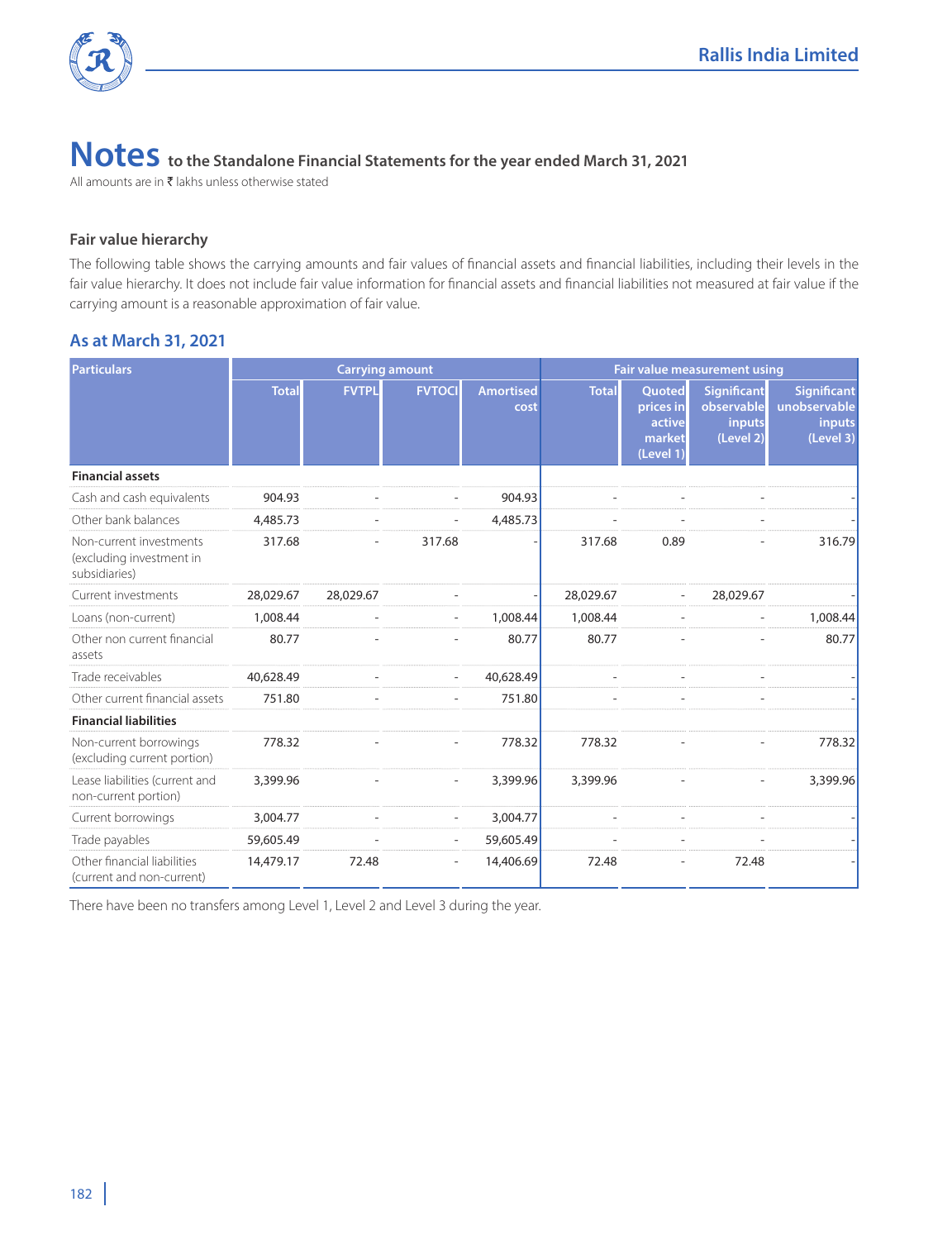All amounts are in  $\bar{\tau}$  lakhs unless otherwise stated

### **As at March 31, 2020**

| <b>Particulars</b>                                                   |              |              | <b>Carrying amount</b> |                   | Fair value measurement using |                                                             |                                                  |                                                    |
|----------------------------------------------------------------------|--------------|--------------|------------------------|-------------------|------------------------------|-------------------------------------------------------------|--------------------------------------------------|----------------------------------------------------|
|                                                                      | <b>Total</b> | <b>FVTPL</b> | <b>FVTOCI</b>          | Amortised<br>cost | <b>Total</b>                 | <b>Ouoted</b><br>prices in<br>active<br>market<br>(Level 1) | Significant<br>observable<br>inputs<br>(Level 2) | Significant<br>unobservable<br>inputs<br>(Level 3) |
| <b>Financial assets</b>                                              |              |              |                        |                   |                              |                                                             |                                                  |                                                    |
| Cash and cash equivalents                                            | 4,585.56     |              |                        | 4,585.56          |                              |                                                             |                                                  |                                                    |
| Other bank balances                                                  | 213.34       |              |                        | 213.34            |                              |                                                             |                                                  |                                                    |
| Non-current investments<br>(excluding investment in<br>subsidiaries) | 379.69       |              | 379.69                 |                   | 379.69                       | 0.45                                                        |                                                  | 379.24                                             |
| Current investments                                                  | 29,867.42    | 29,867.42    |                        |                   | 29,867.42                    |                                                             | 29,867.42                                        |                                                    |
| Loans (non-current)                                                  | 907.06       |              |                        | 907.06            | 907.06                       |                                                             |                                                  | 907.06                                             |
| Other non current financial<br>assets                                | 76.51        |              |                        | 76.51             | 76.51                        |                                                             |                                                  | 76.51                                              |
| Trade receivables                                                    | 45,001.83    |              |                        | 45,001.83         |                              |                                                             |                                                  |                                                    |
| Other current financial assets                                       | 648.54       |              |                        | 648.54            |                              |                                                             |                                                  |                                                    |
| <b>Financial liabilities</b>                                         |              |              |                        |                   |                              |                                                             |                                                  |                                                    |
| Non-current borrowings<br>(excluding current portion)                | 1.236.30     |              |                        | 1.236.30          | 1.236.30                     |                                                             |                                                  | 1,236.30                                           |
| Lease liabilities (current and<br>non-current portion)               | 2,831.13     |              |                        | 2,831.13          | 2,831.13                     |                                                             |                                                  | 2,831.13                                           |
| Current borrowings                                                   | 4,961.79     |              |                        | 4,961.79          |                              |                                                             |                                                  |                                                    |
| Trade payables                                                       | 63,733.19    |              | $\sim$                 | 63,733.19         |                              |                                                             |                                                  |                                                    |
| Other financial liabilities<br>(current and non-current)             | 9,576.81     | 3.97         |                        | 9,572.84          | 3.97                         |                                                             | 3.97                                             |                                                    |

There have been no transfers among Level 1, Level 2 and Level 3 during the previous year.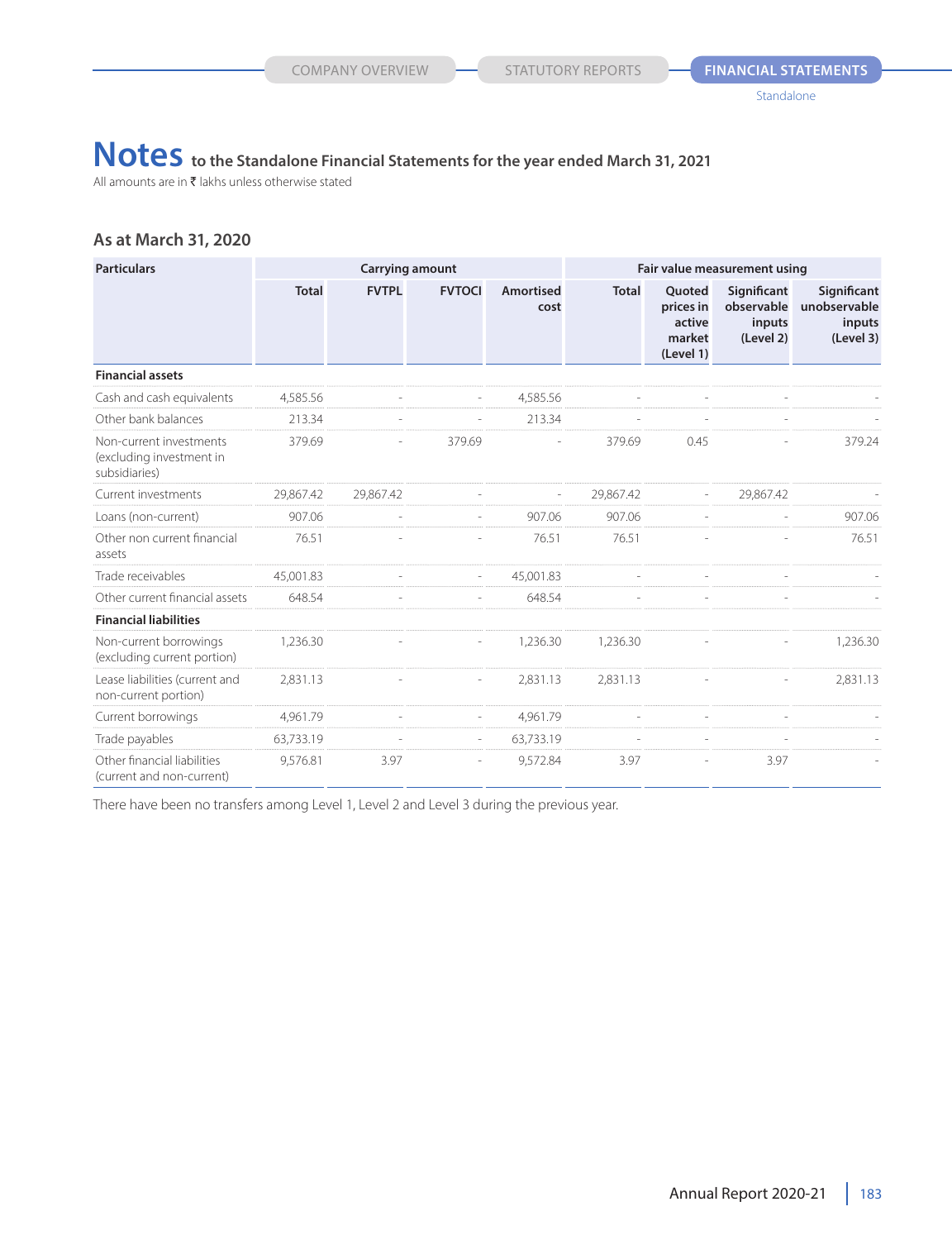

All amounts are in  $\bar{\tau}$  lakhs unless otherwise stated

### **Measurement of fair values**

### Valuation techniques and significant unobservable inputs

The following tables show the valuation techniques used in measuring Level 2 and Level 3 fair values, as well as the significant unobservable inputs used

### **Financial instruments measured at fair value**

| <b>Type</b>                                                                   | <b>Valuation technique</b>                                                                                                                                                                                                                                                                                                                                                            | Significant<br>unobservable<br>inputs | Inter-relationship<br>between significant<br>unobservable inputs and<br>fair value measurement |
|-------------------------------------------------------------------------------|---------------------------------------------------------------------------------------------------------------------------------------------------------------------------------------------------------------------------------------------------------------------------------------------------------------------------------------------------------------------------------------|---------------------------------------|------------------------------------------------------------------------------------------------|
| Non current financial assets<br>and liabilities measured at<br>amortised cost | Discounted cash flows: The valuation model<br>considers the present value of expected receipt/<br>payment discounted using appropriate discounting<br>rates.                                                                                                                                                                                                                          | Not applicable                        | Not applicable                                                                                 |
| Forward contracts for foreign<br>exchange contracts                           | Forward pricing: The fair value is determined using<br>quoted forward exchange rates at the reporting<br>date and present value calculations based on high<br>credit quality yield curves in the respective currency.                                                                                                                                                                 | Not applicable                        | Not applicable                                                                                 |
| Current investments -in mutual<br>funds                                       | The fair values of investments in mutual fund units is<br>based on the net asset value ('NAV') as stated by the<br>issuers of these mutual fund units in the published<br>statements as at Balance Sheet date. NAV represents<br>the price at which the issuer will issue further units<br>of mutual fund and the price at which issuers will<br>redeem such units from the investors | Not applicable                        | Not applicable                                                                                 |

### **Reconciliation of fair value measurement of investment in unquoted equity instrument classified as FVTOCI (Level 3):**

|                                        | <b>March 31, 2021</b> | March 31, 2020 |
|----------------------------------------|-----------------------|----------------|
| halance                                | 379.94                | २७८ २४         |
| Remeasurement recognised in OCI        |                       |                |
| Add: Bonus shares issued on investment |                       |                |
| Less: Buy back of shares               | 62.45                 |                |
| palance                                |                       | 79 J.A         |

### **Financial risk management objectives**

The Company's corporate treasury function provides services to the business, co-ordinates access to domestic financial markets, monitors and manages the financial risk relating to the operation of the Company through internal risk reports which analyse exposures by degree and magnitude of risks. These risks include market risk (including currency risk, interest rate risk and other price risk), credit risk and liquidity risk.

The use of financial derivatives is governed by the Company's policies approved by the board of directors, which provide written principles on foreign exchange risk, interest rate risk, credit risk, the use of financial derivatives and non-derivatives financial instruments, and the investment of excess liquidity. Compliance with policies and exposure limits is reviewed by the internal auditors on a continuous basis. The Company does not enter into or trade financial instrument, including derivative financial instruments, for speculative purposes.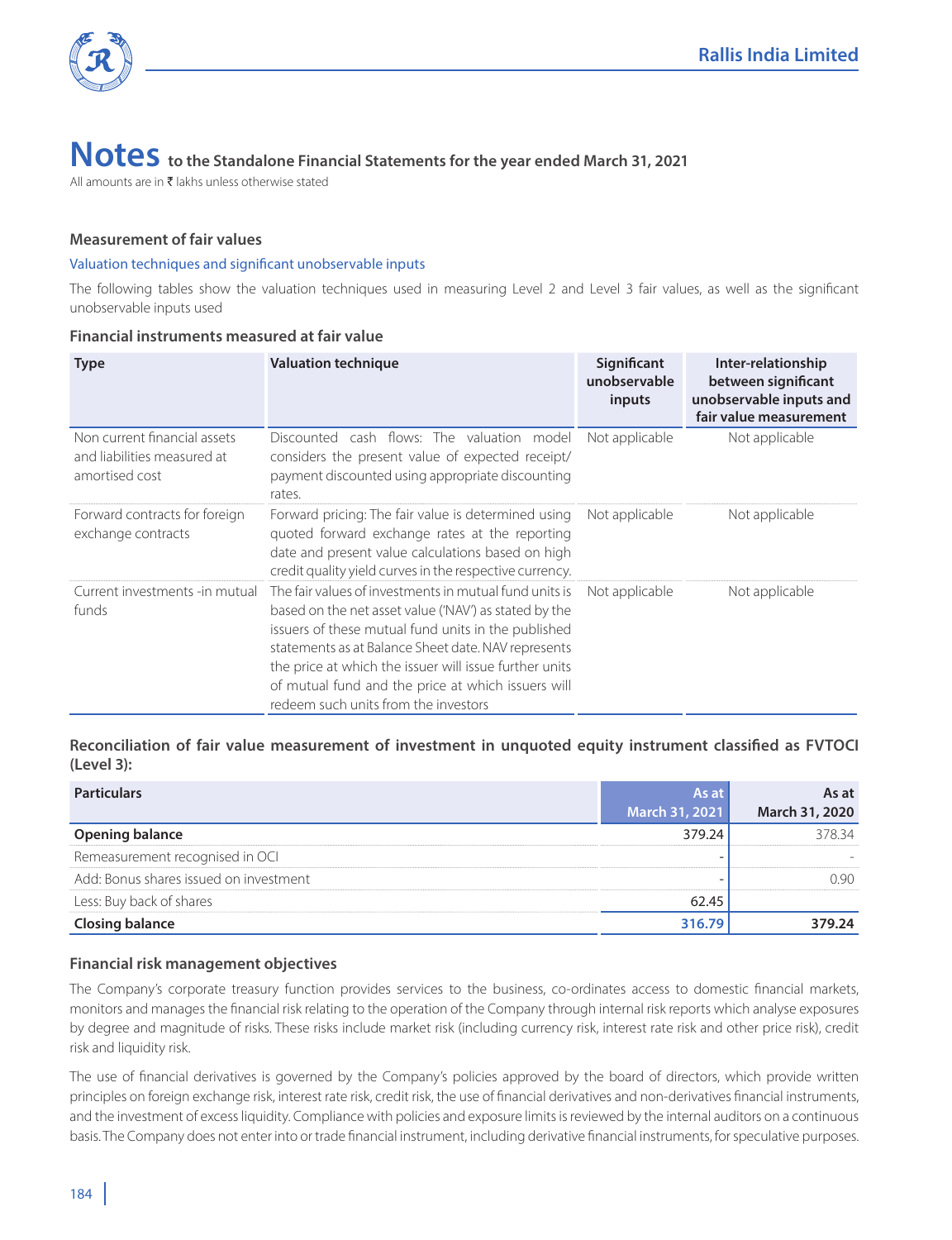All amounts are in  $\bar{\tau}$  lakhs unless otherwise stated

The corporate treasury function reports quarterly to the Company's risk management committee, an independent body that monitors risks and policies implemented to mitigate risk exposures.

#### **Market risk**

The Company's activities expose it primarily to the financial risk of changes in foreign currency exchange rates. The Company enters into a variety of derivative financial instruments to manage its exposure to foreign currency risk including:

Forward foreign exchange contracts to hedge the exchange rate risk arising on imports and exports.

#### **Foreign currency risk management**

The Company undertakes transactions denominated in foreign currencies; consequently, exposures to exchange rate fluctuations arise. Exchange rate exposures are managed within approved policy parameters utilising forward foreign exchange contracts.

The carrying amounts of the Company's foreign currency dominated monetary assets and monetary liabilities at the end of the reporting period are as follows:

| ticulars                     | Liabilities (Foreign currency)<br>Assets (Foreign currency) |                       |                       |                       |
|------------------------------|-------------------------------------------------------------|-----------------------|-----------------------|-----------------------|
|                              | As at<br>As at                                              |                       |                       |                       |
|                              | <b>March 31, 2021</b>                                       | <b>March 31, 2020</b> | <b>March 31, 2021</b> | <b>March 31, 2020</b> |
| In US Dollars (USD)          | 771 74                                                      | 207.88                |                       |                       |
| In Australian Dollars (AUD)  |                                                             |                       |                       |                       |
| In Euro (EUR)*               |                                                             |                       |                       |                       |
| In Japanese Yen (JPY)        | 995 80                                                      | 676 60                |                       |                       |
| In Great Britain Pound (GBP) |                                                             |                       |                       |                       |

|                              |                  | Liabilities (INR) | Assets (INR)          |                       |
|------------------------------|------------------|-------------------|-----------------------|-----------------------|
|                              | As at            | As at             |                       | دs at                 |
|                              | March 31, 2021 . | March 31, 2020    | <b>March 31, 2021</b> | <b>March 31, 2020</b> |
| In US Dollars (USD)          |                  | 78 Q.             | 13.991.33             |                       |
| In Australian Dollars (AUD)  |                  |                   |                       |                       |
| In Euro (EUR)                |                  |                   | 32 70                 |                       |
| In Japanese Yen (JPY)        |                  |                   |                       |                       |
| In Great Britain Pound (GBP) |                  |                   |                       |                       |

\* Amount is less than  $\bar{\mathfrak{e}}$  0.01 lakh.

#### **Foreign currency sensitivity analysis**

The Company is mainly exposed to the currency : USD, EUR, JPY and GBP.

The following table details the Company's sensitivity to a 5% increase and decrease in the  $\bar{\tau}$  against the relevant foreign currencies. 5% is the sensitivity rate used when reporting foreign currency risk internally to key management personnel and represents management's assessment of the reasonably possible change in foreign exchange rates. This is mainly attributable to the exposure outstanding on receivables and payables in the Company at the end of the reporting period. The sensitivity analysis includes only outstanding foreign currency denominated monetary items and adjusts their translation at the period end for a 5% charge in foreign currency rate. A positive number below indicates an increase in the profit or equity where the  $\bar{\tau}$  strengthens 5% against the relevant currency. For a 5% weakening of the  $\bar{\tau}$  against the relevant currency, there would be a comparable impact on the profit or equity, and the balances below would be negative.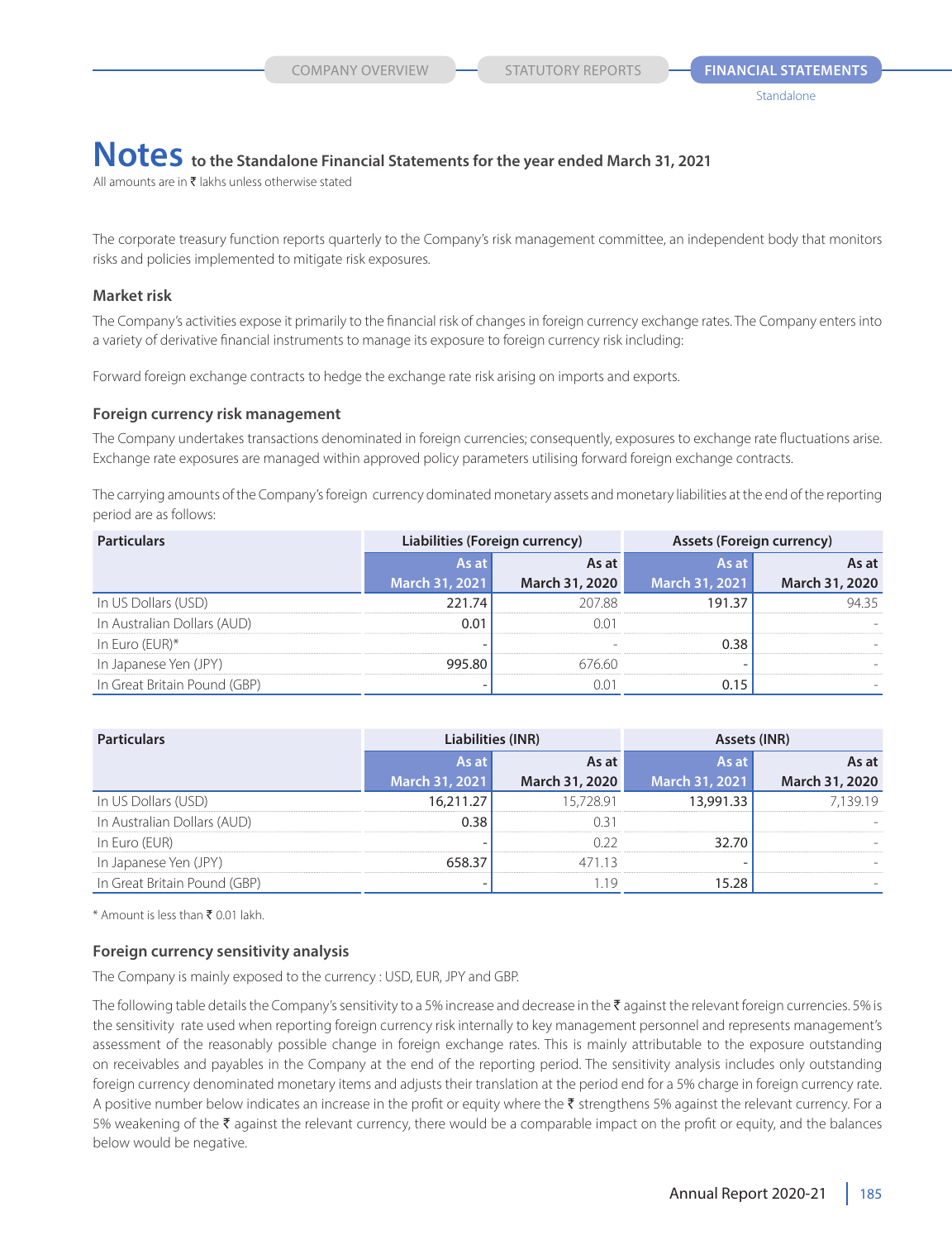

All amounts are in  $\bar{\tau}$  lakhs unless otherwise stated

### **Impact on profit / (loss) and total equity**

| <b>Particulars</b>              | USD impact            |                |
|---------------------------------|-----------------------|----------------|
|                                 | As at<br>As at        |                |
|                                 | <b>March 31, 2021</b> | March 31, 2020 |
| Increase in exchange rate by 5% | (111.00)              |                |
| Decrease in exchange rate by 5% | 111.00                |                |

| <b>Particulars</b>              | <b>AUD</b> impact |                |
|---------------------------------|-------------------|----------------|
|                                 | As at<br>As at    |                |
|                                 | March 31, 2021    | March 31, 2020 |
| Increase in exchange rate by 5% |                   |                |
| Decrease in exchange rate by 5% | 0.02              |                |

| <b>Particulars</b>              | <b>EUR</b> impact     |                       |
|---------------------------------|-----------------------|-----------------------|
|                                 | As at<br>As at        |                       |
|                                 | <b>March 31, 2021</b> | <b>March 31, 2020</b> |
| Increase in exchange rate by 5% | 1.64                  | (0.01)                |
| Decrease in exchange rate by 5% | (1.64)                |                       |

| <b>Particulars</b>              | <b>JPY</b> impact |                |
|---------------------------------|-------------------|----------------|
|                                 | As at<br>As at    |                |
|                                 | March 31, 2021    | March 31, 2020 |
| Increase in exchange rate by 5% | 32 92             |                |
| Decrease in exchange rate by 5% | 32.92             | 3.56           |

| <b>Particulars</b>              | <b>GBP</b> impact |                |
|---------------------------------|-------------------|----------------|
|                                 | As at<br>As at    |                |
|                                 | March 31, 2021    | March 31, 2020 |
| Increase in exchange rate by 5% |                   | J.06).         |
| Decrease in exchange rate by 5% | (0.76)            |                |

The Company, in accordance with its risk management policies and procedures, enters into foreign currency forward contracts to manage its exposure in foreign exchange rate variations. The counter party is generally a bank. These contracts are for a period between one day and one year. The above sensitivity does not include the impact of foreign currency forward contracts which largly mitigate the risk.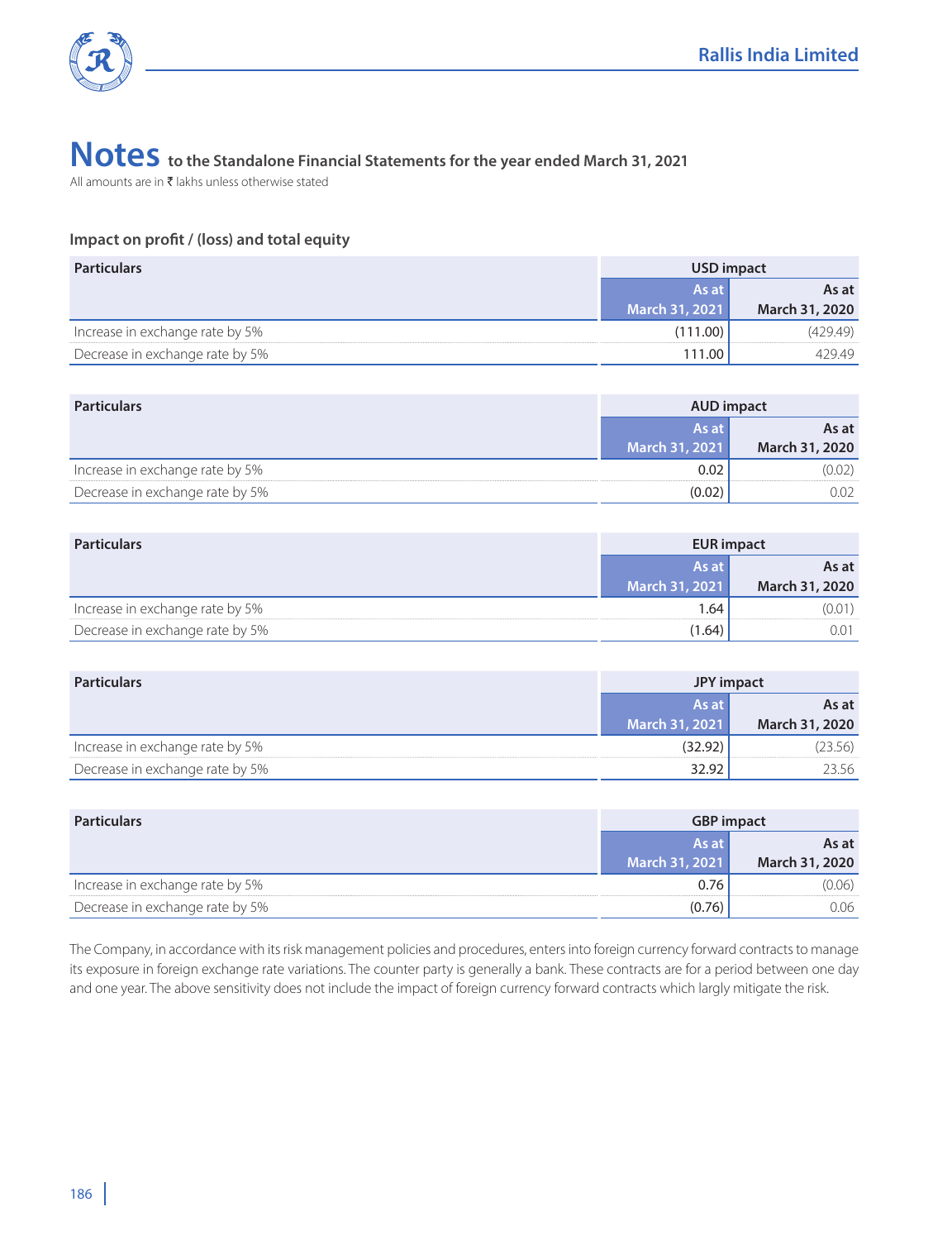All amounts are in  $\bar{\tau}$  lakhs unless otherwise stated

### **Derivative instruments:**

The Company uses foreign currency forward contracts to hedge its risks associated with foreign currency fluctuations relating to accounts receivable and accounts payable. The use of foreign currency forward contracts is governed by the Company's strategy approved by the Board of Directors, which provide principles on the use of such forward contracts consistent with the Company's Risk Management Policy. The Company does not use forward contracts for speculative purposes.

The Company, basis their assessment, believes that the probability of the occurrence of their forecasted transactions is not impacted by COVID-19 pandemic.

The following forward exchange contracts are outstanding as at balance sheet date:

| <b>Particulars</b> |            | <b>As at March 31, 2021</b> |                   |           | As at March 31, 2020 |                      |  |  |  |
|--------------------|------------|-----------------------------|-------------------|-----------|----------------------|----------------------|--|--|--|
|                    | Number of  | ₹ lakhs∣                    | Foreign           | Number of | ₹ lakhs              | Foreign              |  |  |  |
|                    | contracts) |                             | currency          | contracts |                      | currency<br>in lakhs |  |  |  |
|                    |            |                             | in lakhs          |           |                      |                      |  |  |  |
| Payable            |            | 610.11                      | <b>IPY 922 80</b> |           |                      | 67660                |  |  |  |
| Payable            | כ ו        | 6.027.44                    | 82.44 (           |           |                      |                      |  |  |  |

Note: USD= US Dollar; JPY = Japanese Yen.

The line item in the Balance Sheet that includes the above hedging instruments are "other financial assets and other financial liabilities".

### **Equity risk**

There is no material equity risk relating to the Company's equity investments which are detailed in note 7 "Other investments". The Company's equity investments majorly comprises of strategic investments rather than trading purposes.

### **Interest risk**

Interest rate risk is the risk that the fair value or future cash flows of a financial instrument that will fluctuate because of changes in market rates. The Company's exposure to the risk of changes in market rates relates primarily to the Company's non-current debt obligation with floating interest rates. The Company's policy is generally to undertake non-current borrowing using facilities that carry floating interest rate. Moreover,the short-term borrowings of the Company do not have a significant fair value or cash flow interest rate risk due to their short tenure.

At the end of reporting period, the Company had the following variable interest rate borrowings and fixed interest rate financial assets:

|                                                                                                      | March 31, 2021 | March 31, 2020 |
|------------------------------------------------------------------------------------------------------|----------------|----------------|
| Non-current variable interest rate borrowings                                                        |                | 900.00         |
| Non-current fixed interest rate borrowings including current maturities of<br>non-current borrowings |                | 1366.          |
| Lease Liabilities (Current and Non Current)                                                          | 3 399 96       |                |
| Current variable interest rate borrowings                                                            | 3.004.77       |                |
| Fixed interest rate financial assets                                                                 |                |                |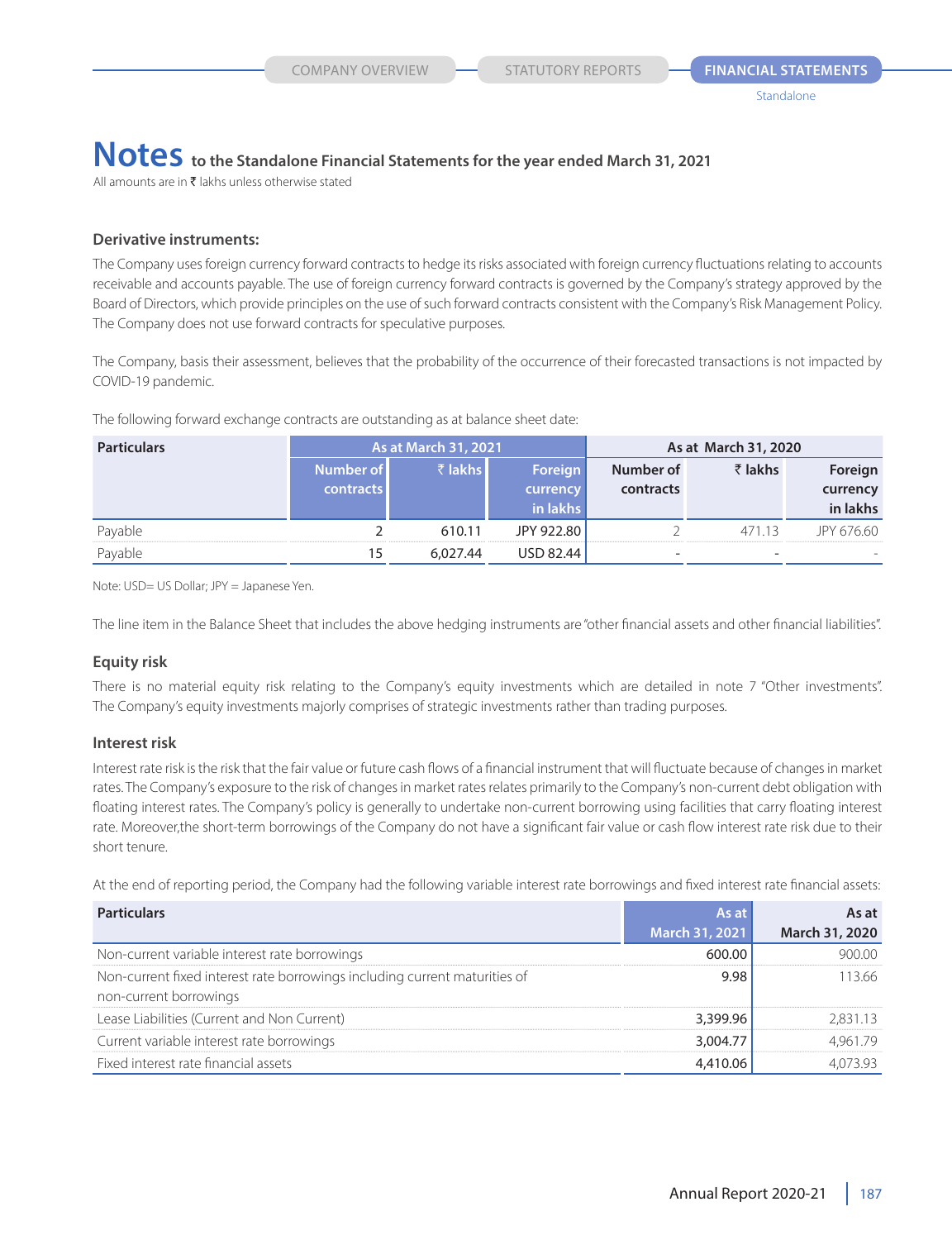

All amounts are in  $\bar{\tau}$  lakhs unless otherwise stated

### **Cash flow sensitivity analysis for variable rate instrument**

### Non-current variable interest rate borrowings

If the interest rate is 100 basis point higher (lower), the impact on profit or loss would be decreased by  $\bar{\tau}$  5.96 lakhs (increased by ₹ 12.04 lakhs) (as at March 31, 2020: decrease by ₹ 5.96 lakhs (increase by ₹ 12.04 lakhs).

### Current fixed interest rate borrowings

If the interest rate is 100 basis point higher (lower), the impact on profit or loss would be decreased by  $\bar{\tau}$  14.55 lakhs (increased by ₹ 5.10 lakhs) (as at March 31, 2020: decrease by ₹ 14.55 lakhs (increase by ₹ 5.10 lakhs).

### Credit risk management

Credit risk refers to the risk that a counter party will default on its contractual obligation resulting in financial loss to the Company. The Company uses its own trading records to evaluate the credit worthiness of its customers. The Company's exposure are continuously monitored and the aggregate value of transactions concluded, are spread amongst approved counter parties (refer note 12- Trade receivable).

The credit risk on investment in mutual funds and derivative financial instruments is limited because the counter parties are reputed banks or funds sponsored by reputed bank.

### Liquidity risk management

Ultimate responsibility for liquidity risk management rests with the Board of Directors, which has established an appropriate liquidity risk management framework for the management of the Company's short-term, medium-term and long-term funding and liquidity management requirements. The Company manages liquidity risk by maintaining adequate reserves, banking facilities and reserve borrowing facilities, by continuously monitoring forecast and actual cash flows, and by matching the maturity profiles of financial assets and liabilities.

All current financial liabilities are repayable within one year. The contractual maturities of non-current liabilities are disclosed in note no. 18.1.

#### Liquidity risk table

The following table detail the Company's remaining contractual maturity for its non-derivative and derivative financial liabilities with agreed repayment periods. The tables have been drawn up based on the undiscounted cash flows of financial liabilities based on the earliest date on which the company can be required to pay.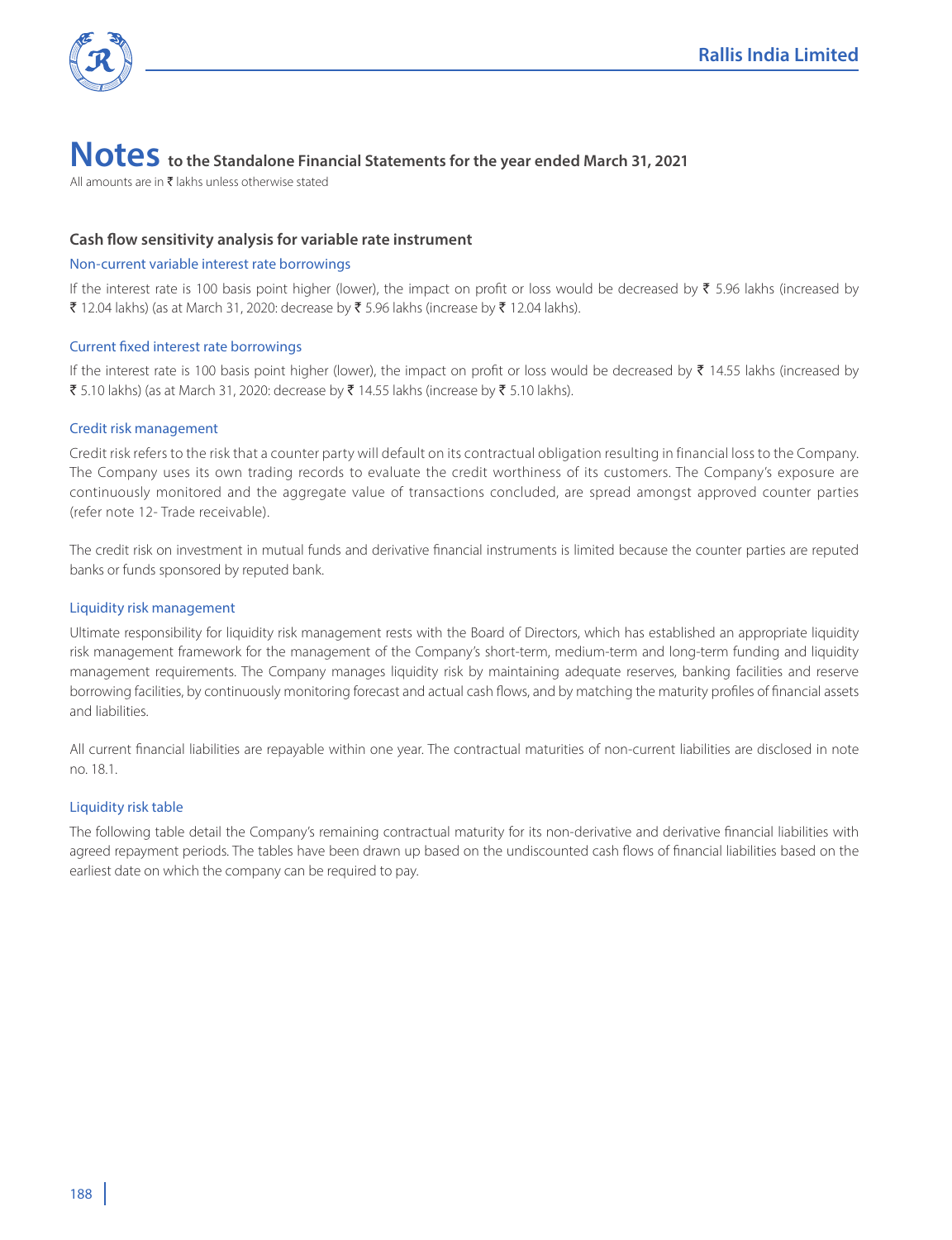# **Notes** to the Standalone Financial Statements for the year ended March 31, 2021

All amounts are in  $\bar{\tau}$  lakhs unless otherwise stated

| <b>Particulars</b>                           | Less than   | 1-5 years | More than         | <b>Total</b> | Carrying  |
|----------------------------------------------|-------------|-----------|-------------------|--------------|-----------|
|                                              | 1 year      |           | 5 years           |              | amount    |
| As at March 31, 2021                         |             |           |                   |              |           |
| Non-Derivative financial liabilities         |             |           |                   |              |           |
| Borrowings including future interest payable | 3,510.50    | 453.90    | $\qquad \qquad -$ | 3,964.40     | 4,161.11  |
| Lease liabilities                            | 1,244.62    | 2,035.73  | 119.62            | 3,399.97     | 3,399.96  |
| Trade payables                               | 59,605.49   |           | $\overline{a}$    | 59,605.49    | 59,605.49 |
| Other financial liabilities                  | 14,028.67   |           |                   | 14,028,67    | 14,028.67 |
| Derivative financial liabilities             |             |           |                   |              |           |
| Forward exchange contracts used for hedging: |             |           |                   |              |           |
| - Outflow                                    | 6,637.55    |           |                   | 6,637.55     | 72.48     |
| - Inflow                                     | (6, 565.07) |           | $\qquad \qquad -$ | (6, 565.07)  |           |
|                                              | 78,461.76   | 2,489.63  | 119.62            | 81,071.01    | 81,267.71 |
| As at March 31, 2020                         |             |           |                   |              |           |
| Non-Derivative financial liabilities         |             |           |                   |              |           |
| Borrowings including future interest payable | 5.474.30    | 1.030.82  | 164.91            | 6.670.03     | 6,529.53  |
| Lease liabilities                            | 1,527.37    | 1.459.39  | 181.63            | 3.168.39     | 2,831.13  |
| Trade payables                               | 63.733.19   |           | ÷                 | 63.733.19    | 63.733.19 |
| Other financial liabilities                  | 9241.40     |           |                   | 9241.40      | 9241.40   |
| Derivative financial liabilities             |             |           |                   |              |           |
| Forward exchange contracts used for hedging: |             |           |                   |              |           |
| - Outflow                                    | 471.13      |           |                   | 471.13       | 3.97      |
| - Inflow                                     | (467.16)    |           |                   | (467.16)     |           |
|                                              | 79,980.23   | 2,490.21  | 346.54            | 82,816.98    | 82,339.22 |

The gross inflows/(outflows) disclosed in the above table represent the contractual undiscounted cash flows relating to derivative financial liabilities held for risk management purposes and which are not usually closed out before contractual maturity.

### **Other risk – Impact of COVID-19**

Financial assets carried at fair values as at March 31, 2021 is ₹ 28,347.35 lakhs (as at March 31, 2020 ₹ 30,247.11 lakhs) and financial assets carried at amortised cost as at March 31, 2021 is  $\bar{\xi}$  47,860.16 lakhs (as at March 31, 2020  $\bar{\xi}$  51,432.84 lakhs). Financial assets classified as Level 1 and Level 2 are having fair value of ₹ 28,029.67 lakhs as at March 31,2021 (as at March 31, 2020 ₹ 29,867.87 lakhs). The fair value of these assets is marked to an active market which factors the uncertainties arising out of COVID-19. The financial assets carried at fair value by the Company are mainly investments in mutual funds and accordingly, any material volatility is not expected.

Financial assets of ₹ 5,390.66 lakhs as at March 31, 2021 (as at March 31, 2020 ₹ 4,798.90 lakhs) carried at amortised cost is in the form of cash and cash equivalents, bank deposits and earmarked balances with banks where the Company has assessed the counterparty credit risk. Trade receivables of ₹ 40,628.52 lakhs as at March 31, 2021 (as at March 31, 2020 ₹ 45,001.83 lakhs) forms a significant part of the financial assets carried at amortised cost which is valued considering provision for allowance using expected credit loss method. In addition to the historical pattern of credit loss, we have considered the likelihood of increased credit risk and consequential default considering emerging situations due to COVID-19. This assessment is not based on any mathematical model but an assessment considering the financial strength of the customers in respect of whom amounts are receivable. The Company has evaluated the potential impact with respect to customers in domestic segment which could have an immediate impact. The Company closely monitors its customers who are going through financial stress and assesses actions such as change in payment terms, recognition of revenue on collection basis etc., depending on severity of each case. Basis this assessment, the allowance for doubtful trade receivables of ` 3,082.92 lakhs as at March 31, 2021 ( as at March 31, 2020 ₹ 2,544.66 lakhs) is considered adequate.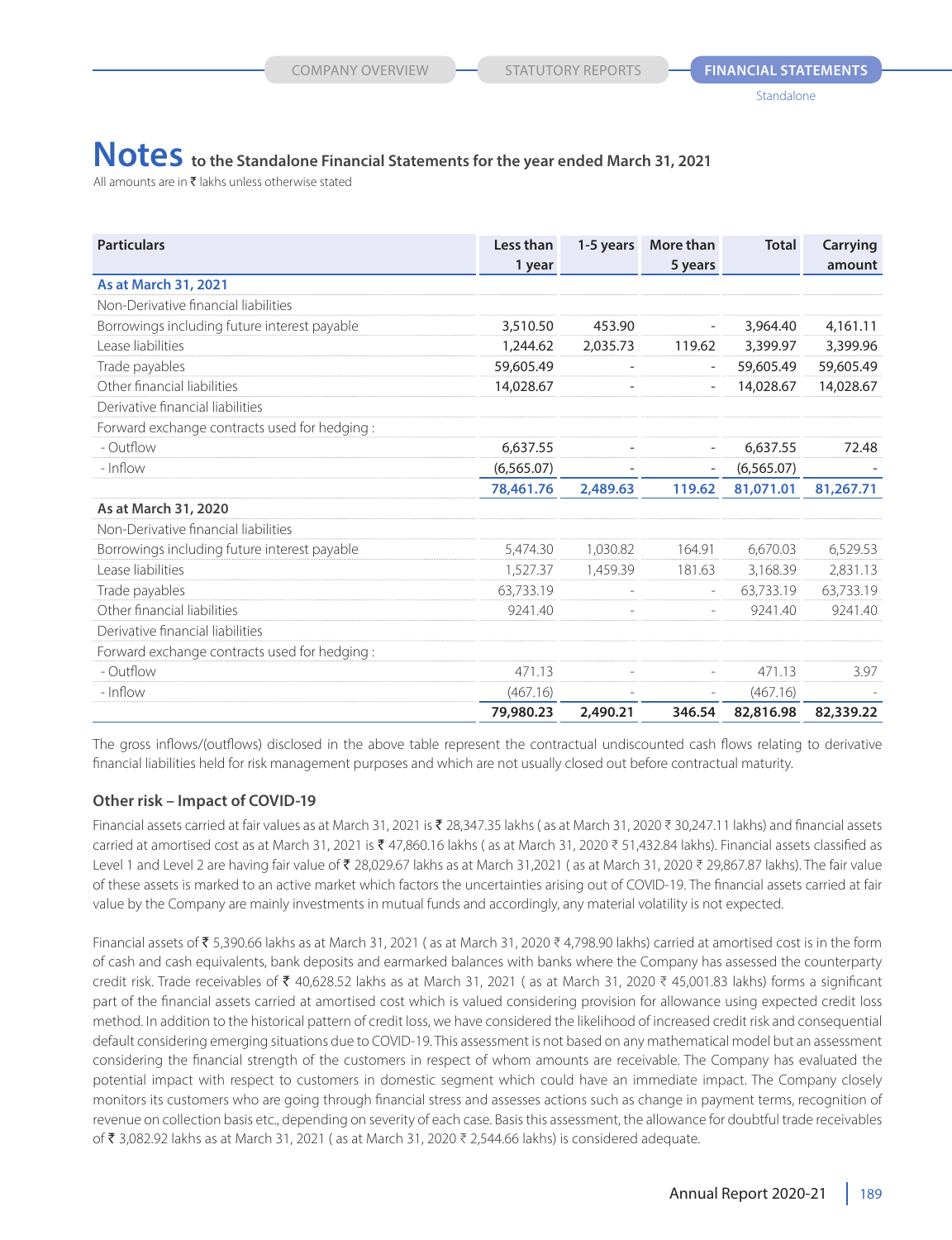

All amounts are in  $\bar{\tau}$  lakhs unless otherwise stated

## **39: Related party transactions**

Details of transactions between the Company and other related party are disclosed below.

### **1. Holding Company**

| Name of holding     | Country | <b>Holding</b> |                |
|---------------------|---------|----------------|----------------|
|                     |         | As at          | As at          |
|                     |         | March 31, 2021 | March 31, 2020 |
| Tata Chemicals Ltd. | India   | 50.06%         | 50.06%         |

### **2. List of Subsidiaries**

| Name of subsidiaries                                | Country | Holding               |                |
|-----------------------------------------------------|---------|-----------------------|----------------|
|                                                     |         | As at                 | As at          |
|                                                     |         | <b>March 31, 2021</b> | March 31, 2020 |
| <b>Direct</b>                                       |         |                       |                |
| Rallis Chemistry Exports Ltd. (Refer Note 1)        | ndia    |                       |                |
| PT. Metahelix Lifesciences Indonesia (Refer Note 2) |         | 65 77%                |                |

#### **Footnote :**

- 1. Consequent to making an application to the Registrar of Companies, Maharashtra by Rallis Chemistry Exports Limited, a wholly-owned subsidiary of the Company (RCEL) for removal of its name from the register of companies, MCA has issued a certificate for striking off its name from the register of companies w.e.f March 29, 2021. Accordingly, RCEL has ceased to be a subsidiary of the Company effective the said date.
- 2. During the year, PT Metahelix Life Sciences Indonesia, a subsidiary of the Company, received approval for the cancellation of its Company Registration Number and revocation of its business license w.e.f March 19, 2021. Further, an application for cancellation of its Tax Identification Number has been made and the approval for the same is awaited.

### **3. Other related parties**

Rallis India Limited Provident Fund Rallis India Limited Management Staff Gratuity Fund Rallis India Limited Senior Assistants Super Annuation Scheme Rallis Executive Staff Super Annuation Fund Rallis India Limited Non-Management Staff Gratuity Fund

### **4. Key Management Personnel**

Mr. Sanjiv Lal, Managing Director and CEO

### **5. Promoter Group**

Tata Sons Private Limited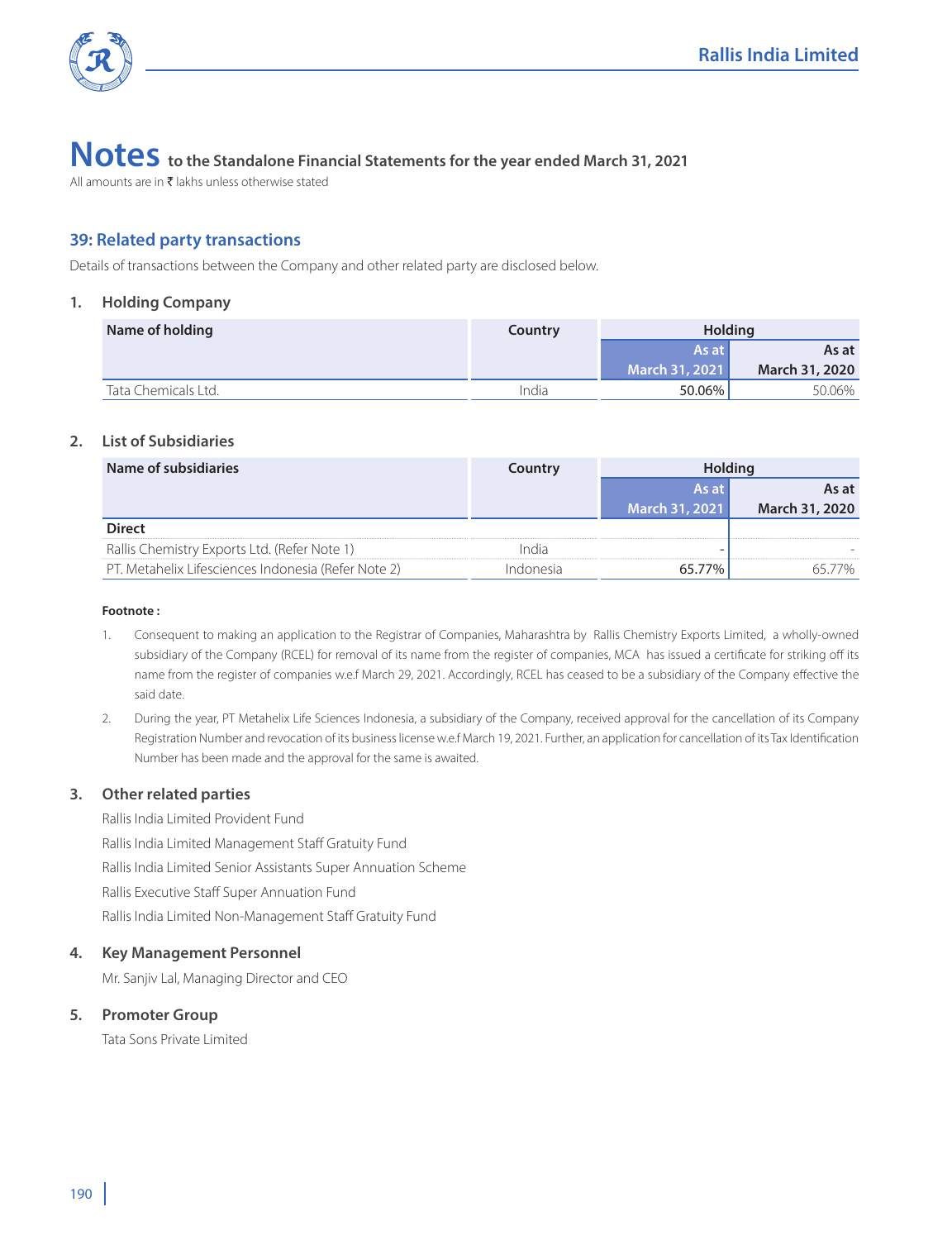All amounts are in  $\bar{\tau}$  lakhs unless otherwise stated

### **6. List of subsidiaries of Tata Sons Private Limited**

Infiniti Retail Ltd. Tata AIG General Insurance Co. Ltd. Tata Consultancy Services Ltd. Tata Teleservices Ltd. Tata Strategic Management Group (Division of Tata Industries Limited) Ewart Investments Ltd. Tata Consulting Engineers Ltd.

### **6a. List of subsidiaries of Tata Chemicals Limited**

Tata Chemicals International Pte Ltd Tata Chemicals Magadi Limited

### **7. Trading transactions**

During the year, Company entered into following trading transactions with related parties:

| <b>Particulars</b>                             | Sales of goods |                                                                             | Purchases of goods |                |
|------------------------------------------------|----------------|-----------------------------------------------------------------------------|--------------------|----------------|
|                                                |                | For the year ended For the year ended For the year ended For the year ended |                    |                |
|                                                | March 31, 2021 | March 31, 2020                                                              | March 31, 2021     | March 31, 2020 |
| <b>Holding Company</b>                         |                |                                                                             |                    |                |
| Tata Chemicals Ltd                             |                |                                                                             | 246.79             |                |
| <b>Subsidiary of Holding Company</b>           |                |                                                                             |                    |                |
| Tata Chemicals International Pte Ltd           |                |                                                                             |                    |                |
| <b>Subsidiary of Tata Sons Private Limited</b> |                |                                                                             |                    |                |
| finiti Retail I td                             |                |                                                                             |                    |                |

 Sale of goods to related parties were made at the Company's usual list prices, less average discounts. Purchases were made at market price discounted to reflect the quantity of goods purchased and the relationship between the parties.

### **8. Service transactions**

| <b>Particulars</b>                    |                | Services rendered                                                           |                | Services received |
|---------------------------------------|----------------|-----------------------------------------------------------------------------|----------------|-------------------|
|                                       |                | For the year ended For the year ended For the year ended For the year ended |                |                   |
|                                       | March 31, 2021 | March 31, 2020                                                              | March 31, 2021 | March 31, 2020    |
| <b>Holding Company</b>                |                |                                                                             |                |                   |
| Tata Chemicals Ltd.                   |                |                                                                             | 285.41         | 137.31            |
| <b>Subsidiary of Holding Company</b>  |                |                                                                             |                |                   |
| Tata Chemicals Magadi Limited         |                |                                                                             |                | 1.65              |
| <b>Promoter Group</b>                 |                |                                                                             |                |                   |
| Tata Sons Private Limited             |                |                                                                             | 341.41         | 307.80            |
| <b>Subsidiaries of Tata Sons</b>      |                |                                                                             |                |                   |
| <b>Private Limited</b>                |                |                                                                             |                |                   |
| Tata AIG General Insurance Co. Ltd.   |                |                                                                             | 22.36          | 21.38             |
| Tata Consultancy Services Ltd.        |                |                                                                             | 271.43         | 294.88            |
| Tata Teleservices Ltd.                |                |                                                                             | 7.65           | 10.53             |
| Tata Consulting Engineers Limited     |                |                                                                             |                | 68.09             |
| Tata Strategic Management Group       |                |                                                                             | 35.00          |                   |
| (Division of Tata Industries Limited) |                |                                                                             |                |                   |

Services were received at market price and any discount to reflect the relationship between the parties.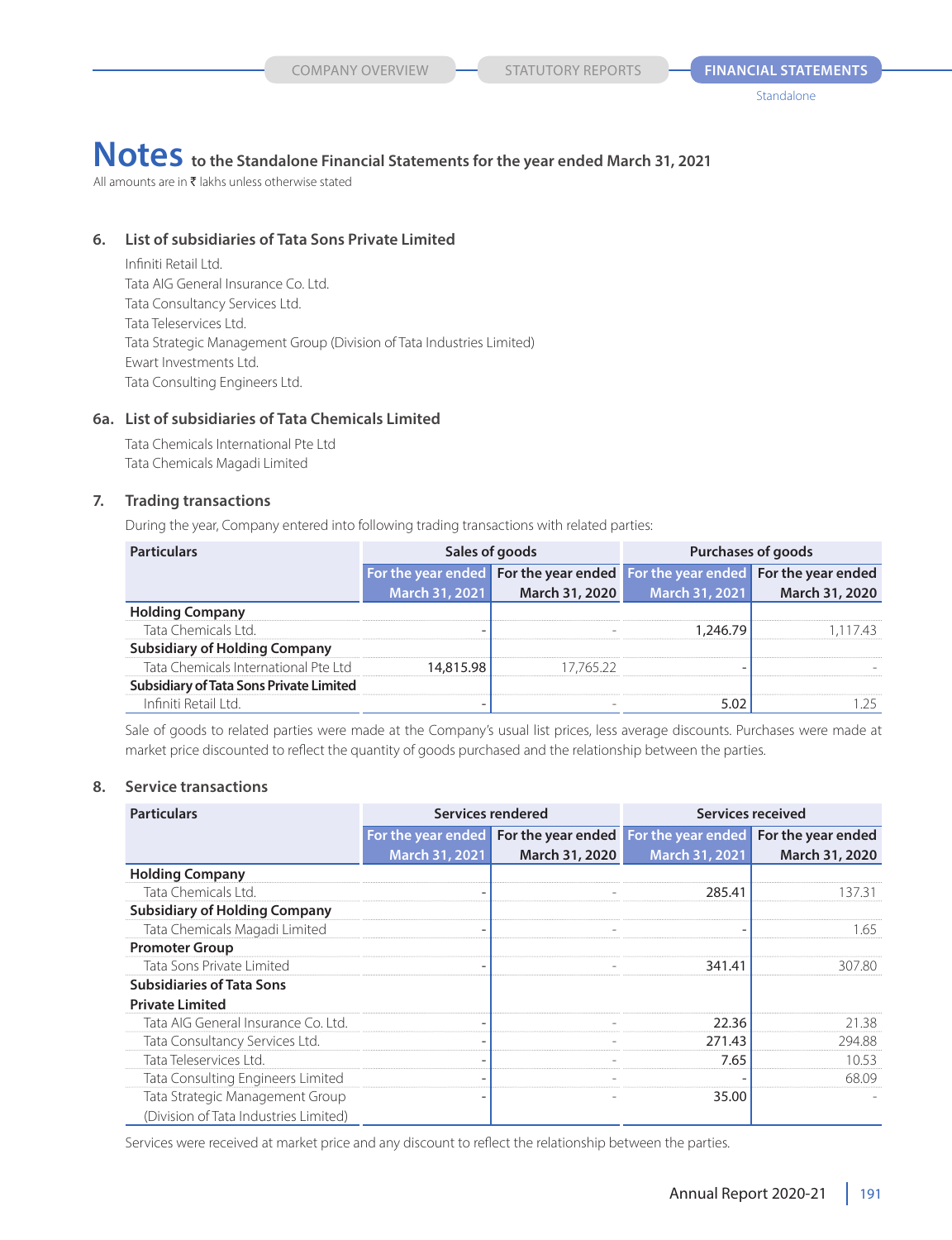

All amounts are in  $\bar{\tau}$  lakhs unless otherwise stated

### **9. Other -Dividend payments**

| <b>Particulars</b>                               | For the year ended For the year ended<br>March 31, 2021 | March 31, 2020 |
|--------------------------------------------------|---------------------------------------------------------|----------------|
| <b>Holding Company</b>                           |                                                         |                |
| Tata Chemicals I td.                             |                                                         |                |
| <b>Subsidiaries of Tata Sons Private Limited</b> |                                                         |                |
| Ewart Investments I td.                          |                                                         |                |

### **10. Contributions to employee benefit trusts**

| <b>Particulars</b>                       | March 31, 2021 | For the year ended For the year ended<br>March 31, 2020 |
|------------------------------------------|----------------|---------------------------------------------------------|
| <b>Other Related Parties</b>             |                |                                                         |
| Contributions to employee benefit trusts | 1.508.82       | , 757.69                                                |

### **The following balances were outstanding at the end of the reporting period:-**

| <b>Particulars</b>                   | Amounts owed by related parties |                | Amounts owed to related parties |                |
|--------------------------------------|---------------------------------|----------------|---------------------------------|----------------|
|                                      | As at                           | As at          | As at                           | As at          |
|                                      | March 31, 2021                  | March 31, 2020 | March 31, 2021                  | March 31, 2020 |
| <b>Holding Company</b>               |                                 |                |                                 |                |
| Tata Chemicals I td.                 |                                 |                | 87.04                           | 8395           |
| <b>Subsidiary of Holding Company</b> |                                 |                |                                 |                |
| Tata Chemicals International Pte Ltd | 334.43                          | 934.66         |                                 |                |
| Tata Chemicals Magadi Limited        |                                 |                |                                 | . 65           |
| <b>Subsidiaries of Tata Sons</b>     |                                 |                |                                 |                |
| <b>Private Limited</b>               |                                 |                |                                 |                |
| Tata AIG General Insurance Co. Ltd.  |                                 |                | 0.02                            | `) 4 °         |
| Tata Consultancy Services Ltd.       |                                 |                | 10.80                           |                |
| Tata Teleservices (Maharashtra) Ltd. |                                 |                | 0.04                            |                |
| Infiniti Retail Ltd.                 |                                 |                |                                 | 0.68           |

The amounts outstanding are unsecured and will be settled in cash. No guarantees have been given or taken during the year. No expense has been recognised in the current or prior years for bad & doubtful debts in respect of the amounts owed by related parties.

### **11. Compensation to key management personnel**

The remuneration of key management personnel during the year was as follows:

|        | For the year ended For the year ended |
|--------|---------------------------------------|
|        | March 31, 2020                        |
| 324.74 | 270.24.                               |
| 14.58  | 458                                   |
|        | March 31, 2021                        |

 The remuneration of key management personnel is determined by the remuneration committee having regard to the performance of individuals and market trends. It is exclusive of gratuity and compensated absences.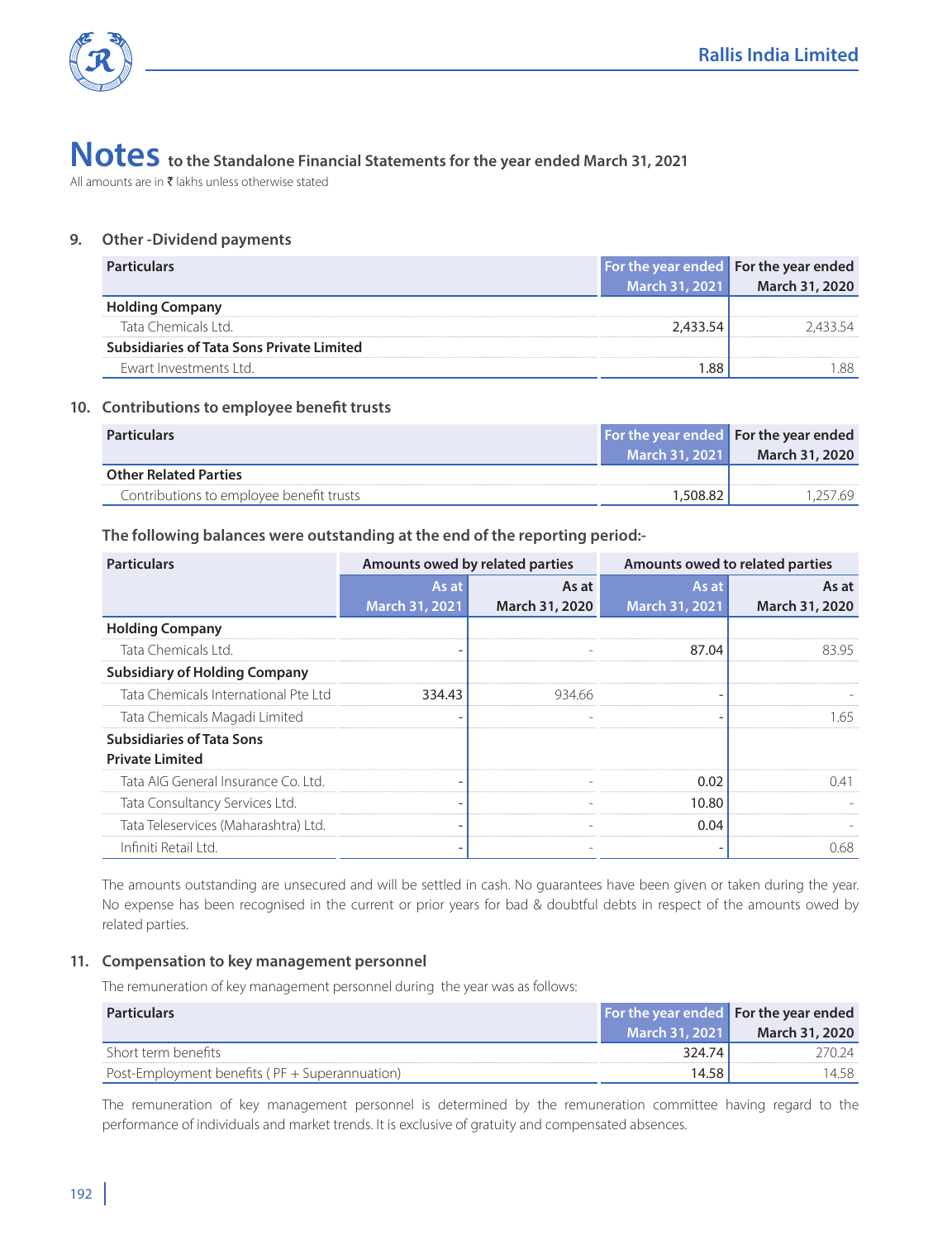All amounts are in  $\bar{\tau}$  lakhs unless otherwise stated

### **40: Contingent liabilities**

The Company is involved in a number of appellate, judicial and arbitration proceedings (including those described below) concerning matters arising in the course of conduct of the Company's businesses. Some of these proceedings in respect of matters under litigation are in early stages, and in some other cases, the claims are indeterminate. A summary of claims asserted on the Company in respect of these cases have been summarised below.

#### **a. Guarantees**

 Guarantees issued by bank on behalf of the Company as on March 31, 2021 is ₹ 142.96 lakhs (March 31, 2020 ₹ 142.96 lakhs) these are covered by the charge created in favour of the said Company's bankers by way of hypothication of stock and debtors.

#### **b. Tax contingencies**

 Amounts in respect of claims asserted by various revenue authorities on the Company, in respect of taxes, which are in dispute, have been tabulated below:

| Nature of tax      |                       |                |
|--------------------|-----------------------|----------------|
|                    | <b>March 31, 2021</b> | March 31, 2020 |
|                    |                       |                |
|                    |                       |                |
| Customs dutv       | 799 71                | 44 10          |
| Income tax*        | 15 051 88             |                |
| Service tax        | 1384 <sup>1</sup>     | . 42           |
| ds and Service tax | 7 R'                  |                |

\* Excludes  $\bar{\tau}$  1,408.70 lakhs (March 31, 2020  $\bar{\tau}$  1,295.88 lakhs) deposits paid under protest.

 The management believes that the claims made are untenable and is contesting them. As of the reporting date, the management is unable to determine the ultimate outcome of above matters. However, in the event the revenue authorities succeed with enforcement of their assessments, the Company may be required to pay some or all of the asserted claims and the consequential interest and penalties, which would reduce net income and could have a material adverse effect on net income in the respective reported period. Various claims pending before Industrial Tribunals and Labour Courts of which amounts are indeterminate.

#### **c. Amount in respect of other claims**

| Nature of claim                                 | As at                 | As at          |
|-------------------------------------------------|-----------------------|----------------|
|                                                 | <b>March 31, 2021</b> | March 31, 2020 |
| Matters relating to employee benefits           |                       |                |
| Others (claims related to contractual disputes) |                       | 569 36         |

 Management is generally unable to reasonably estimate a range of possible loss for proceedings or disputes other than those included in the estimate above, including where:

- (i) plaintiffs / parties have not claimed an amount of money damages, unless management can otherwise determine an appropriate amount;
- (ii) the proceedings are in early stages;
- (iii) there is uncertainty as to the outcome of pending appeals or motions or negotiations;
- (iv) there are significant factual issues to be resolved; and/or
- (v) there are novel legal issues presented.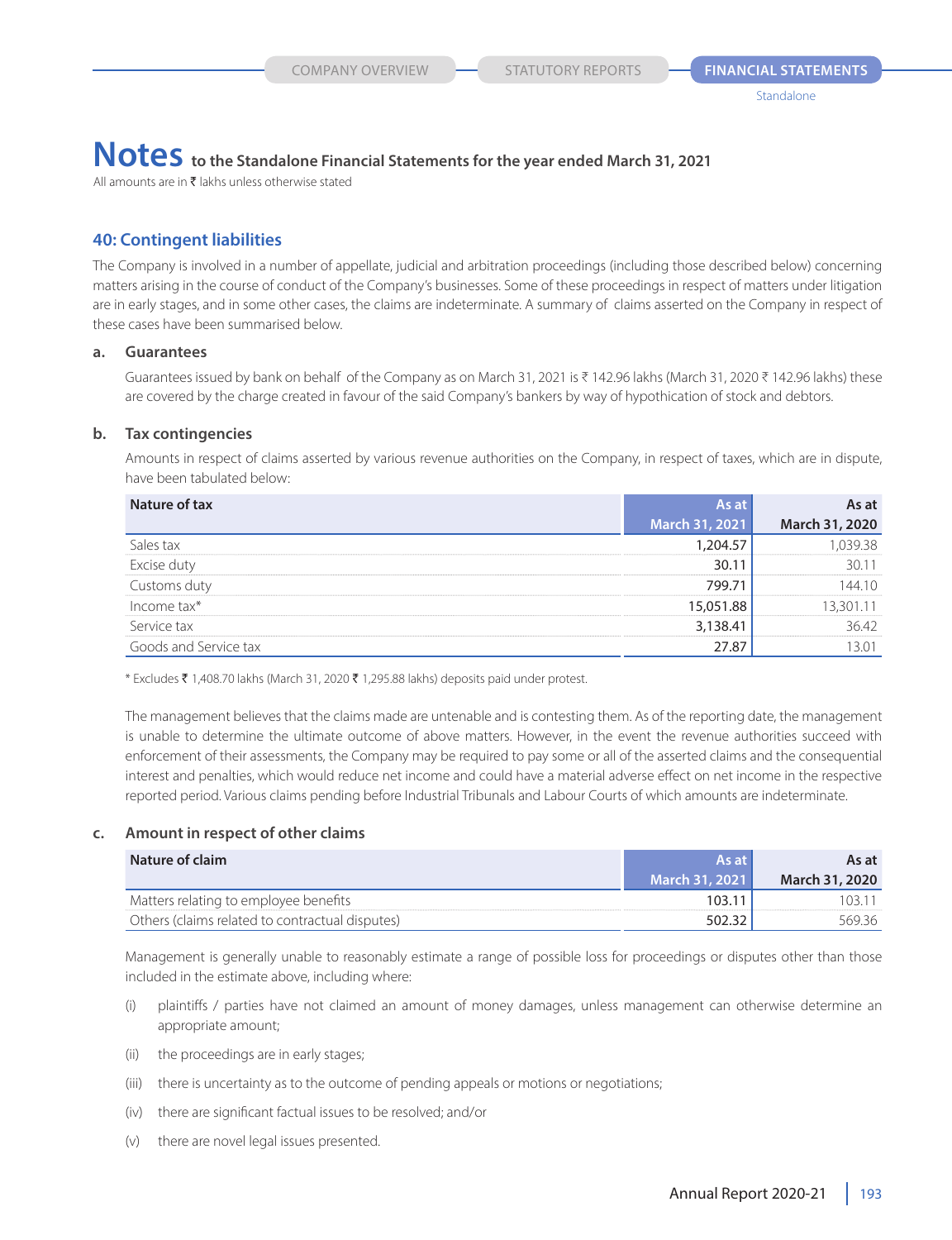

All amounts are in  $\bar{\tau}$  lakhs unless otherwise stated

 However, in respect of the above matters, management does not believe, based on currently available information, that the outcomes of the litigation, will have a material adverse effect on the Company's financial condition, though the outcomes could be material to the Company's operating results for any particular period, depending, in part, upon the operating results for such period.

### **41: Commitments**

- (i) Estimated amount of contract with minimum commitment for plant activity ₹ 1,184.50 lakhs (March 31, 2020 ₹ 1,184.50 lakhs).
- (ii) Estimated amount of contracts remaining to be executed on capital account of property, plant and equipment is  $\bar{\tau}$  9,178.70 lakhs as at March 31, 2021 (March 31, 2020 ₹ 7,441.03 lakhs) and Intangible assets is ₹ 890.84 lakhs as at March 31, 2021 (March 31, 2020 ₹ 787.55 lakhs) against which advances paid aggregate ₹ 781.37 lakhs as at March 31, 2021 (March 31, 2020 : ₹ 1,182.51 lakhs).

### **42: Research and development expenditure**

The Company has incurred the following expenses on research and development activity:

| Particulars (Refer footnote)                      | For the year ended | For the year ended |
|---------------------------------------------------|--------------------|--------------------|
|                                                   | March 31, 2021     | March 31, 2020     |
| On property, plant and equipment                  | 401.95             | 130.35             |
| On items which have been expensed during the year |                    |                    |
| - Materials                                       | 339.67             | 165.06             |
| - Employee benefits expense                       | 1,905.77           | 1,813.81           |
| - Breeding expense                                | 352.45             | 299.32             |
| - Professional fees                               | 40.73              | 37.10              |
| - Consumables                                     | 284.82             | 120.05             |
| - Finance costs                                   | 1.71               | 0.22               |
| - Travelling expenses                             | 13.94              | 142.00             |
| - Rent                                            | 42.25              | 39.74              |
| - Depreciation and amortisation expense           | 283.43             | 195.42             |
| - Others                                          | 475.89             | 447.63             |
| Expenses - External agency                        |                    | 9.63               |
| Total                                             | 4,142.61           | 3,400.33           |

During the year, the Company has also incurred ₹ 207.91 lakhs (March 31, 2020 ₹ 1.87 lakhs) towards capital research and development expenditure which is included under capital work-in-progress.

The total amount included in intangible assets under development as at March 31, 2021 is ₹ 5,877.38 lakhs (as at March 31, 2020 ₹ 4,694.65 lakhs).

#### **footnote:**

The above figures include the amounts based on separate accounts for the Research and Developments ("R&D") Centre recognised by the Department of Scientific & Industrial Research ("DSIR"), Ministry of Science and Technology for in-house research (consonance with the DSIR guidelines for in-house R & D Centre will be evaluated at the time of filing the return with DSIR).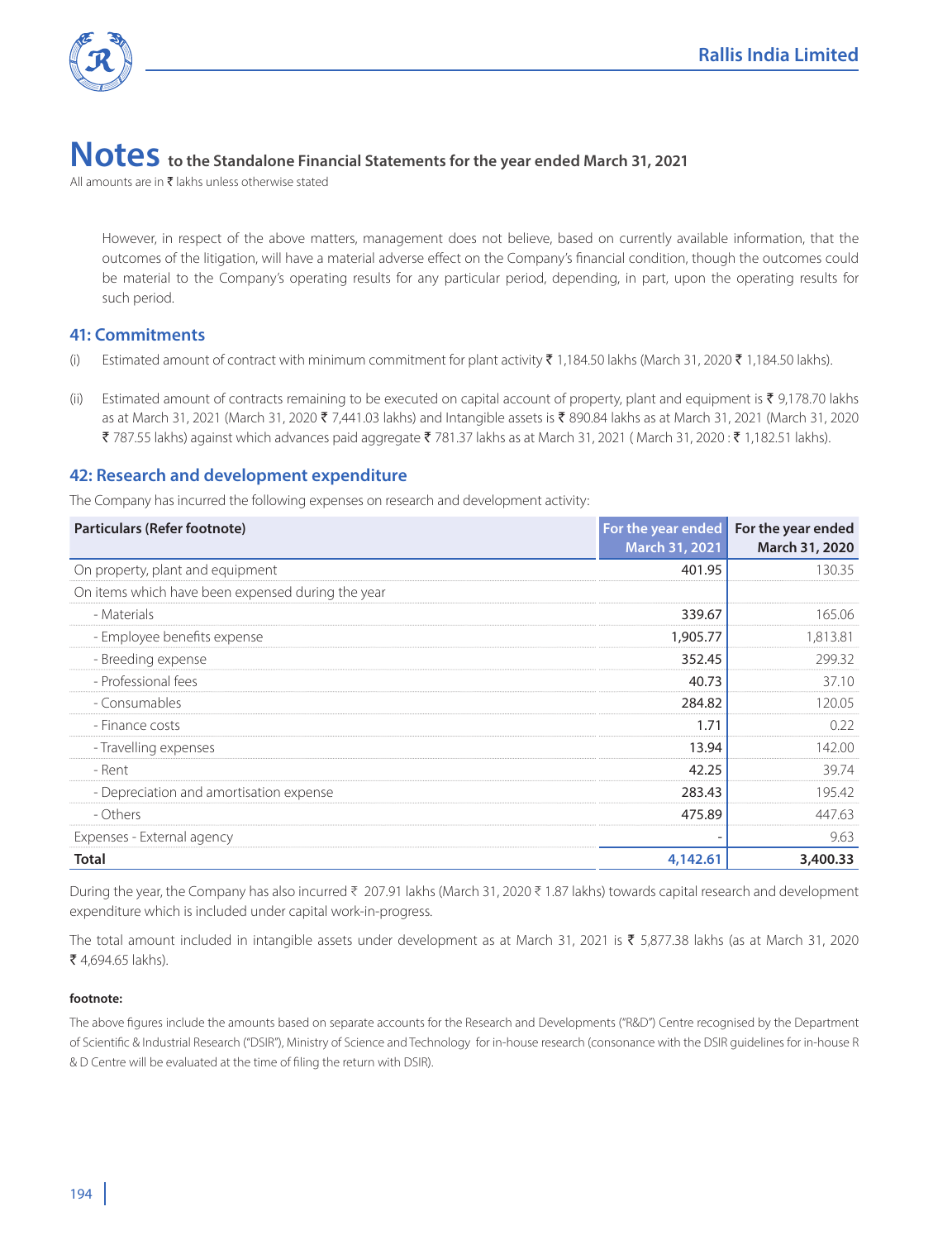All amounts are in  $\bar{\tau}$  lakhs unless otherwise stated

### **43: Other expenses include Auditors' Remuneration as under:**

|     | iculars                                 | For the year ended For the year ended | March 31, 2021 March 31, 2020 |
|-----|-----------------------------------------|---------------------------------------|-------------------------------|
| la. | To statutory auditors                   |                                       |                               |
|     | For audit                               | 57.67                                 |                               |
|     | For limited review of quarterly results |                                       |                               |
|     | For taxation matters                    |                                       |                               |
|     | For other services                      |                                       |                               |
|     | Reimbursement of expenses               |                                       |                               |

Recoverable taxes which is being claimed for set-off as input credit has not been included in the expenditure above.

### **44: Dislosure under Ind AS 115 - Revenue from contracts with customers**

The Company is engaged into manufacturing of agri inputs.There is no impact on the Company's revenue on applying Ind AS 115 from the contract with customers.

#### **Disaggregation of revenue from contracts with customers**

| <b>Particulars</b>                             |                                                 | 2020-21            |                          | 2019-20            |                    |                          |                      |
|------------------------------------------------|-------------------------------------------------|--------------------|--------------------------|--------------------|--------------------|--------------------------|----------------------|
|                                                |                                                 | <b>Agri Inputs</b> | <b>Others</b>            | <b>Total</b>       | <b>Agri Inputs</b> | <b>Others</b>            | <b>Total</b>         |
| $\left( \begin{matrix} 1 \end{matrix} \right)$ | <b>Revenue from contracts with customers:</b>   |                    |                          |                    |                    |                          |                      |
|                                                | Sale of products (Transferred at point in time) |                    |                          |                    |                    |                          |                      |
|                                                | Manufacturing                                   |                    |                          |                    |                    |                          |                      |
|                                                | India                                           | 1,45,296.94        |                          | 1,45,296.94        | 1,32,282.04        |                          | 1,32,282.04          |
|                                                | Asia (Other than India)                         | 24,584.82          |                          | 24,584.82          | 36,117.15          |                          | 36,117.15            |
|                                                | North America                                   | 25,981.29          | 244.03                   | 26,225.32          | 15,352.19          | 2,703.30                 | 18,055.49            |
|                                                | South America                                   | 13,729.51          | $\overline{\phantom{a}}$ | 13,729.51          | 9,048.87           | $\overline{\phantom{a}}$ | 9,048.87             |
|                                                | Africa                                          | 1,132.37           |                          | 1,132.37           | 2,486.15           | $\overline{\phantom{a}}$ | 2,486.15             |
|                                                | Europe                                          | 5,293.39           |                          | 5,293.39           | 1,673.52           | $\overline{\phantom{a}}$ | 1,673.52             |
|                                                | Australia                                       | 272.69             |                          | 272.69             | 76.43              |                          | 76.43                |
|                                                | Total (A)                                       | 2,16,291.01        |                          | 244.03 2,16,535.04 | 1,97,036.35        |                          | 2,703.30 1,99,739.65 |
|                                                | <b>Trading</b>                                  |                    |                          |                    |                    |                          |                      |
|                                                | India                                           | 25,002.61          |                          | 25,002.61          | 23,498.03          |                          | 23,498.03            |
|                                                | Asia (Other than India)                         | 89.59              |                          | 89.59              | 92.50              | $\overline{\phantom{a}}$ | 92.50                |
|                                                | Africa                                          | 218.41             |                          | 218.41             | 443.42             | $\overline{\phantom{a}}$ | 443.42               |
|                                                | Total (B)                                       | 25,310.61          | ÷                        | 25,310.61          | 24,033.95          | $\overline{\phantom{a}}$ | 24,033.95            |
|                                                | Total $(A) + (B)$                               | 2,41,601.62        |                          | 244.03 2,41,845.65 | 2,21,070.30        |                          | 2,703.30 2,23,773.60 |
| 2)                                             | Sale of services                                | 57.50              |                          | 57.50              | 51.44              |                          | 51.44                |
| 3)                                             | Other operating revenue                         |                    |                          |                    |                    |                          |                      |
|                                                | Sale of scrap                                   | 546.19             |                          | 546.19             | 829.12             |                          | 829.12               |
|                                                | Liabilities written back                        | 494.15             |                          | 494.15             | 430.25             |                          | 430.25               |
|                                                | Royalty Income                                  |                    |                          |                    | 65.41              |                          | 65.41                |
|                                                |                                                 | 1,040.34           | ٠                        | 1,040.34           | 1,324.78           | $\overline{\phantom{a}}$ | 1,324.78             |
|                                                | <b>Total Revenue</b>                            | 2,42,699.46        |                          | 244.03 2,42,943.49 | 2,22,446.52        |                          | 2,703.30 2,25,149.82 |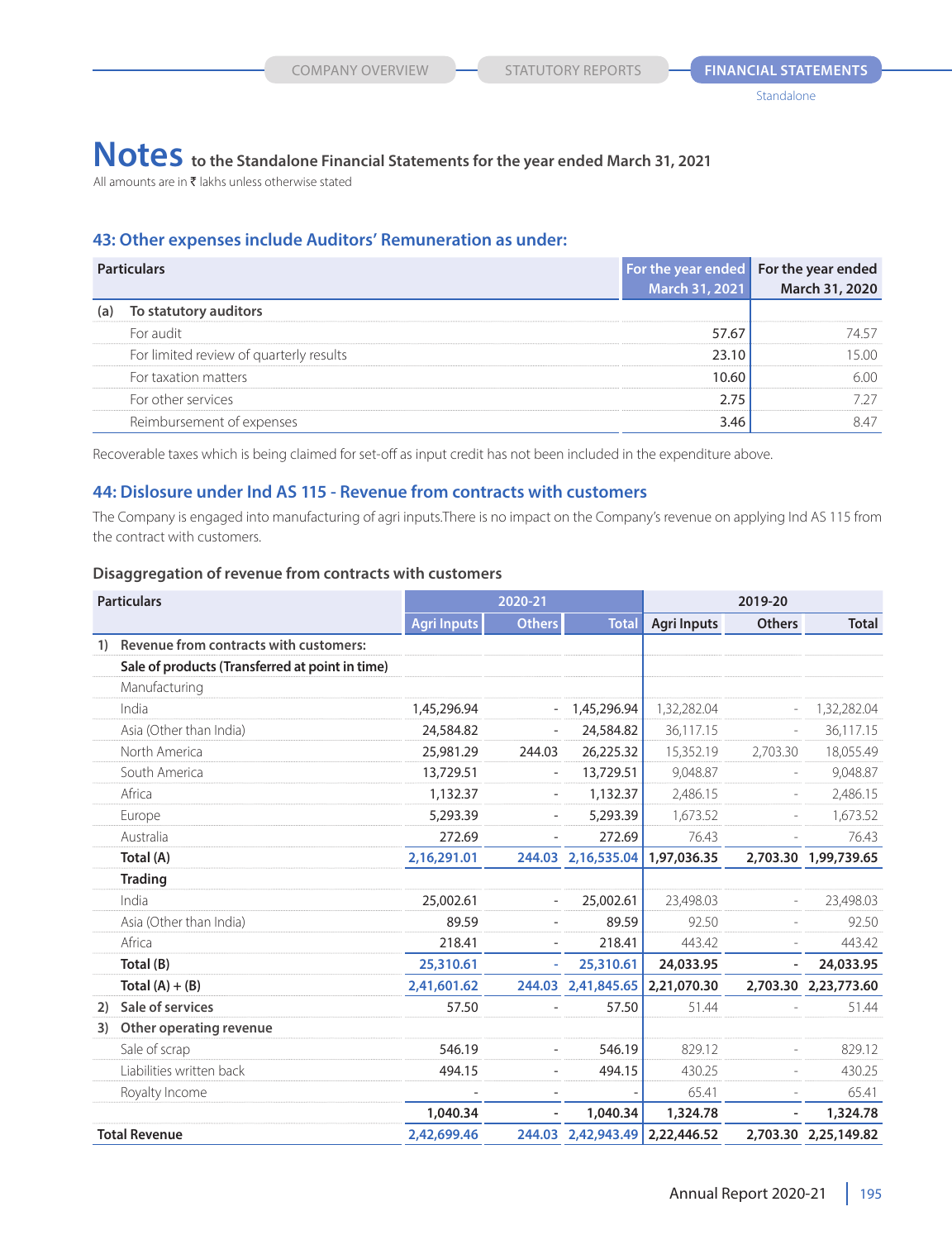

All amounts are in  $\bar{\tau}$  lakhs unless otherwise stated

### **Major segment**

| <b>Particulars</b> | 2020-21     |               |            | 2019-20                        |                          |                      |
|--------------------|-------------|---------------|------------|--------------------------------|--------------------------|----------------------|
|                    | 'Input:     | <b>Others</b> | Total      | Agri Inputs                    | <b>Others</b>            | otal                 |
| Crop Protection*   | .88,090.76  |               | .88.090.76 | .71.943.73                     | $\overline{\phantom{a}}$ |                      |
| Crop Nutrition     | 288807      |               |            | 9.991.55                       |                          |                      |
| Polymer            |             | 244.03        | 244.03     |                                | -703-30                  | ) 703 30             |
| Seeds              | 39,890.24   |               | 39.890.24  | 35.724.56                      | $\overline{\phantom{0}}$ | 724.56               |
| Others             | 732.55      |               | 732.55     | 3,410.46                       |                          | 10.46                |
| Total              | 2,41,601.62 |               |            | 244.03 2,41,845.65 2,21,070.30 |                          | 2,703.30 2,23,773.60 |

\*Crop Protection includes Fungicide, Herbicides and Insecticides.

### **Sales by performance obligations**

| <b>Particulars</b> | 2020-21            |               | 2019-20        |                                |               |                      |
|--------------------|--------------------|---------------|----------------|--------------------------------|---------------|----------------------|
|                    | <b>Agri Inputs</b> | <b>Others</b> | <b>Total</b>   | Agri Inputs                    | <b>Others</b> | Total                |
| Upon shipment      | 71,302.08          | 244.03        | 71,546.11      | 65 290 23                      | 2.703.30      | 67.993.53            |
| Upon delivery      | 1,70,299.54        |               | $-1,70,299.54$ | 1,55,780.07                    |               | 1,55,780.07          |
| <b>Total</b>       | 2,41,601.62        |               |                | 244.03 2,41,845.65 2,21,070.30 |               | 2,703.30 2,23,773.60 |

### **Reconciliation of revenue from contract with customer**

| <b>Particulars</b>                                            | 2020-21     | 2019-20     |
|---------------------------------------------------------------|-------------|-------------|
| Revenue from contract with customer as per the contract price | 3,07,586,60 | 2.87.302    |
| Adjustments made to contract price on account of :-           |             |             |
| Discounts / Rebates / Incentives<br>a)                        | 19.659.84   | 14 858 56   |
| Sales Returns / Credits / Reversals<br>b)                     | 46.081.11   |             |
| Revenue from contract with customer                           | 2,41,845.65 | 223 773 60  |
| Sale of services                                              | 57.50       | 51 44       |
| Other operating revenue                                       | .040.34 "   |             |
| Revenue from operations                                       |             | 2.25.149.82 |

### **45: Scheme of arrangement ('the Scheme')**

### **45 (a) : Merger of Metahelix Life Sciences Limited with Rallis India Limited**

i) During the previous year, pursuant to the scheme of Arrangement ('the Scheme') approved by the National Company Law Tribunal ('the NCLT'), Bengaluru Bench and the NCLT, Mumbai Bench vide its order dated November 11, 2019 and December 20, 2019 respectively, Metahelix Life Sciences Limited (the Merged Undertaking) wholly owned subsidiary of the Company, merged with the Company with effect from April 1, 2019 ('the appointed date'). As per Appendix C of Ind AS 103 - Business Combinations, the financial information in the standalone financial statements in respect of prior periods is restated as if the business combination had occured from the beginning of the preceding period in the financial statements, irrespective of the actual date of the combination. Accordingly, business combination is accounted with effect from April 1, 2018.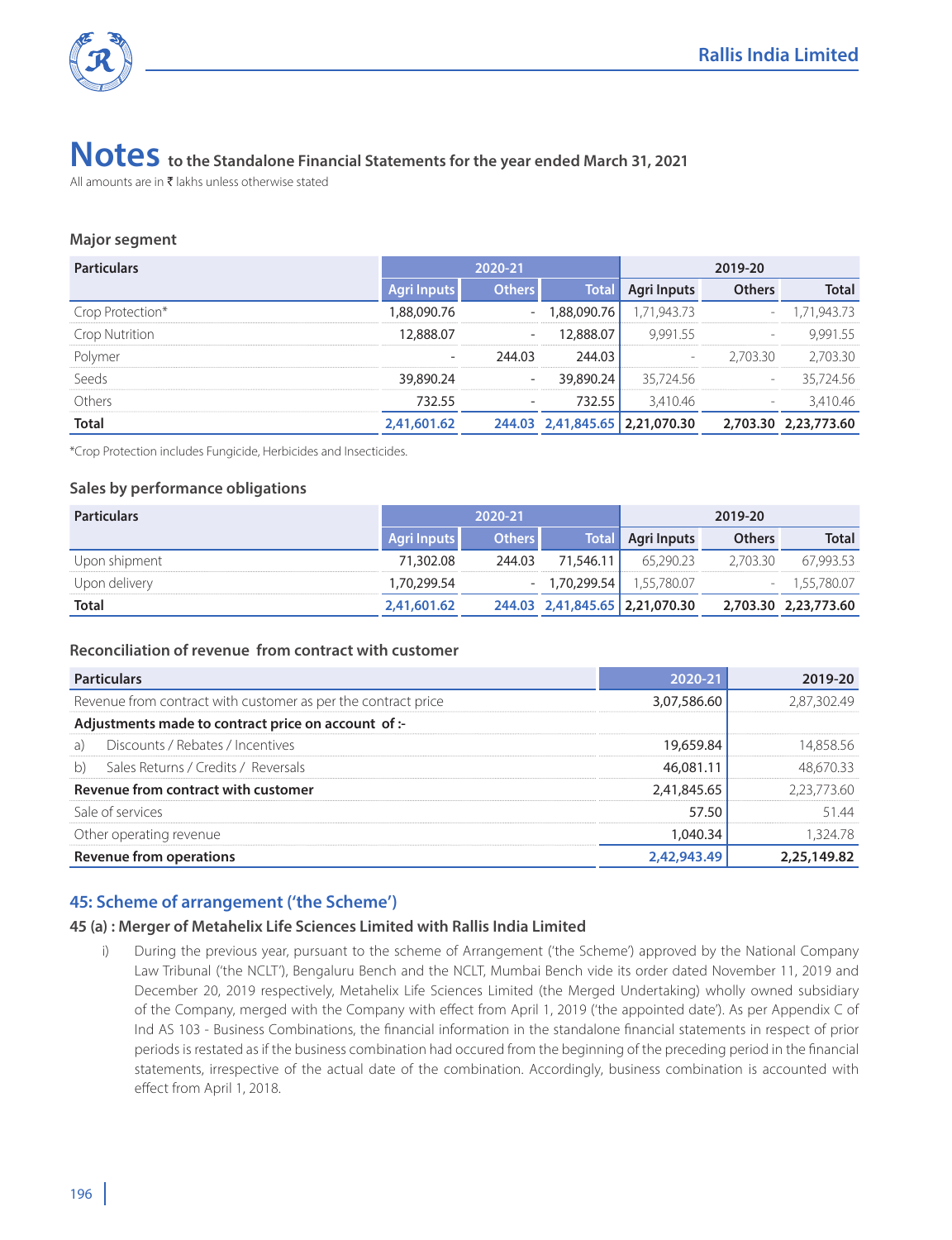All amounts are in  $\bar{\tau}$  lakhs unless otherwise stated

ii) The Merged Undertaking is engaged in the business of agricultural operations focusing on developing traits and technologies for crop protection & improved productivity and cultivation, production, processing and manufacturing, marketing and sales of Seeds. The acquisition is in-line with the Company's strategy to grow the business and saving in costs of operations.

#### iii) Accounting treatment of the arrangement

 Business combination is accounted for using the 'pooling of interests' method as per Appendix C of Ind AS 103 - Business Combinations as notified under Section 230 to 232 of the Companies Act, 2013 which involves the following:

- a) The financial information in the financial statements in respect of prior periods is restated as if the business combination had occured from the beginning of the preceding period in the financial statements, irrespective of the actual date of the combination. Accordingly, business combinations is accounted with effect from April 1, 2018.
- b) The Company has recorded the asset and liabilities of the Merged Undertaking vested in it pursuant to this Scheme at the respective book values appearing in the books of the Merged Undertaking.
- c) The value of investment in the Merged Undertaking in the books of the Company shall be cancelled.
- d) No adjustments are made to reflect fair values, or recognise any new assets or liabilities
- e) As per clarification in Ind AS Transition Facilitation Group (ITFG) Clarification Bulletin 9, goodwill has been recognised in the books of the Company
- f ) The difference between the net assets of the Merged Undertaking transferred to Company, after making adjustment specified in (c) and (d) shall be adjusted in 'Other Equity' of the Company.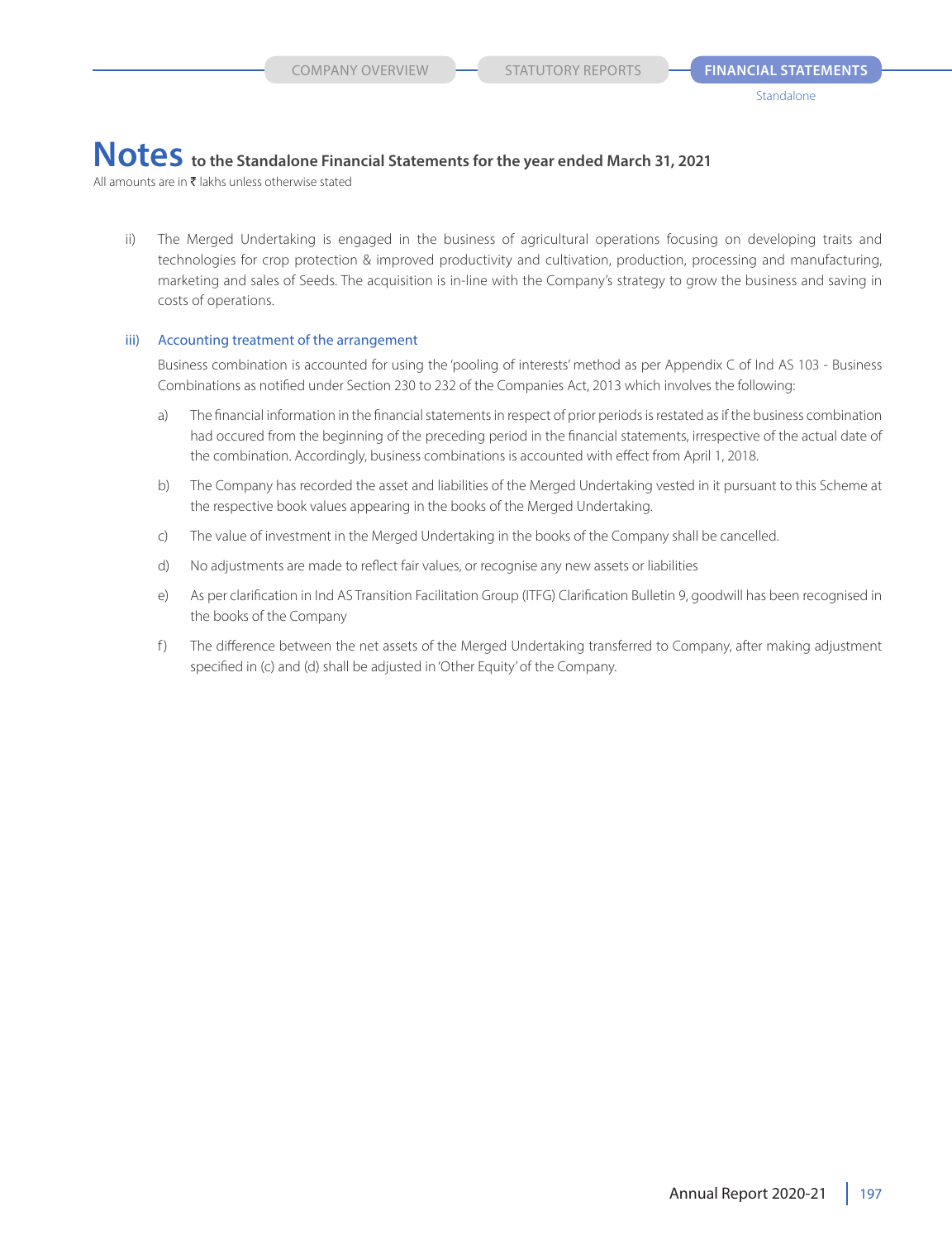

All amounts are in  $\bar{\tau}$  lakhs unless otherwise stated

 Accordingly, the merger has resulted in transfer of assets and liabilities in accordance with the terms of the Scheme at the following summarised values:

| <b>Particulars</b>                                                  | 31-Mar-19 | $1-Apr-18$ |
|---------------------------------------------------------------------|-----------|------------|
| <b>ASSETS</b>                                                       |           |            |
| Non-current assets                                                  |           |            |
| Property, plant and equipment<br>a)                                 | 2,034.68  | 2,105.80   |
| Capital work-in-progress<br>b)                                      | 9.20      | 27.94      |
| Other intangible assets<br>$\mathsf{C}$                             | 674.98    | 569.78     |
| Intangible assets under development<br>d)                           | 2.598.39  | 2,235.94   |
| Financial assets<br>e)                                              |           |            |
| i)<br>Investments                                                   |           | 204.23     |
| ii)<br>Loans                                                        | 189.48    | 444.84     |
| iii) Other financial assets                                         | 20.75     |            |
| Income-tax assets (Net)<br>f)                                       | 1,279.75  | 906.06     |
| Deferred tax assets (Net)<br>g)                                     | 2,280.92  | 2,078.14   |
| <b>Total non-current assets</b>                                     | 9,088.15  | 8,572.73   |
| <b>Current assets</b>                                               |           |            |
| a)<br>Inventories                                                   | 24,419.87 | 19,854.84  |
| b)<br>Financial assets                                              |           |            |
| i)<br>Investments                                                   | 3,077.13  |            |
| ii)<br>Loans                                                        | 93.33     | 111.61     |
| Trade receivables<br>iii)                                           | 3,332.22  | 3,603.27   |
| Cash and cash equivalents<br>iv)                                    | 491.74    | 2,425.42   |
| Bank balances other than (iii) above<br>V)                          | 132.42    | 149.99     |
| Other financial assets<br>vi)                                       | 1.69      | 10.56      |
| Other current assets<br>$\mathsf{C}$                                | 1,667.87  | 1,780.80   |
| <b>Total current assets</b>                                         | 33,216.27 | 27,936.49  |
| Total assets (A)                                                    | 42,304.42 | 36,509.22  |
| <b>EQUITY AND LIABILITIES</b>                                       |           |            |
| <b>Liabilities</b>                                                  |           |            |
| <b>Non-current liabilities</b>                                      |           |            |
| Financial liabilities<br>a)                                         |           |            |
| Borrowings                                                          | 113.66    | 197.22     |
| Other financial liabilities                                         | 640.50    | 606.56     |
| Provisions<br>b)                                                    | 160.39    | 156.87     |
| Deferred tax liabilities (Net)<br>$\mathsf{C}$                      |           |            |
| Other non-current liabilities<br>d)                                 | 9.81      | 11.32      |
| <b>Total non-current liabilities</b>                                | 924.36    | 971.97     |
| <b>Current liabilities</b>                                          |           |            |
| Financial liabilities<br>a)                                         |           |            |
| i)<br>Trade payables                                                | 17,704.35 | 16,530.39  |
| Other financial liabilities<br>ii)                                  | 1,891.34  | 1,272.11   |
| Other current liabilities<br>b)                                     | 8.479.13  | 6,614.23   |
| Provisions<br>$\mathsf{C}$                                          | 75.22     | 71.01      |
| Income-tax liabilities (Net)<br>d)                                  | 65.70     | 92.24      |
| <b>Total current liabilities</b>                                    | 28,215.74 | 24,579.98  |
| Total equity and liabilities (B)                                    | 29,140.10 | 25,551.95  |
| Total net identifiable assets acquired $C = (A-B)$                  | 13,164.32 | 10,957.27  |
| Recognition of goodwill (D)                                         | 16,522.26 | 16,522.26  |
| Cost of investment in the Merged Undertaking (E)                    | 24,436.62 | 24,436.62  |
| Elimination of inter-company transactions (F)                       | 121.51    | 149.71     |
| Net impact transferred to other equity G= C+D-E-F                   | 5,128.45  | 2,893.20   |
| Balance in securities premium reserve                               |           | 6,704.32   |
| Net impact after considering balances in securities premium reserve |           | (3,811.12) |
| <b>Total</b>                                                        |           | 2,893.20   |
|                                                                     |           |            |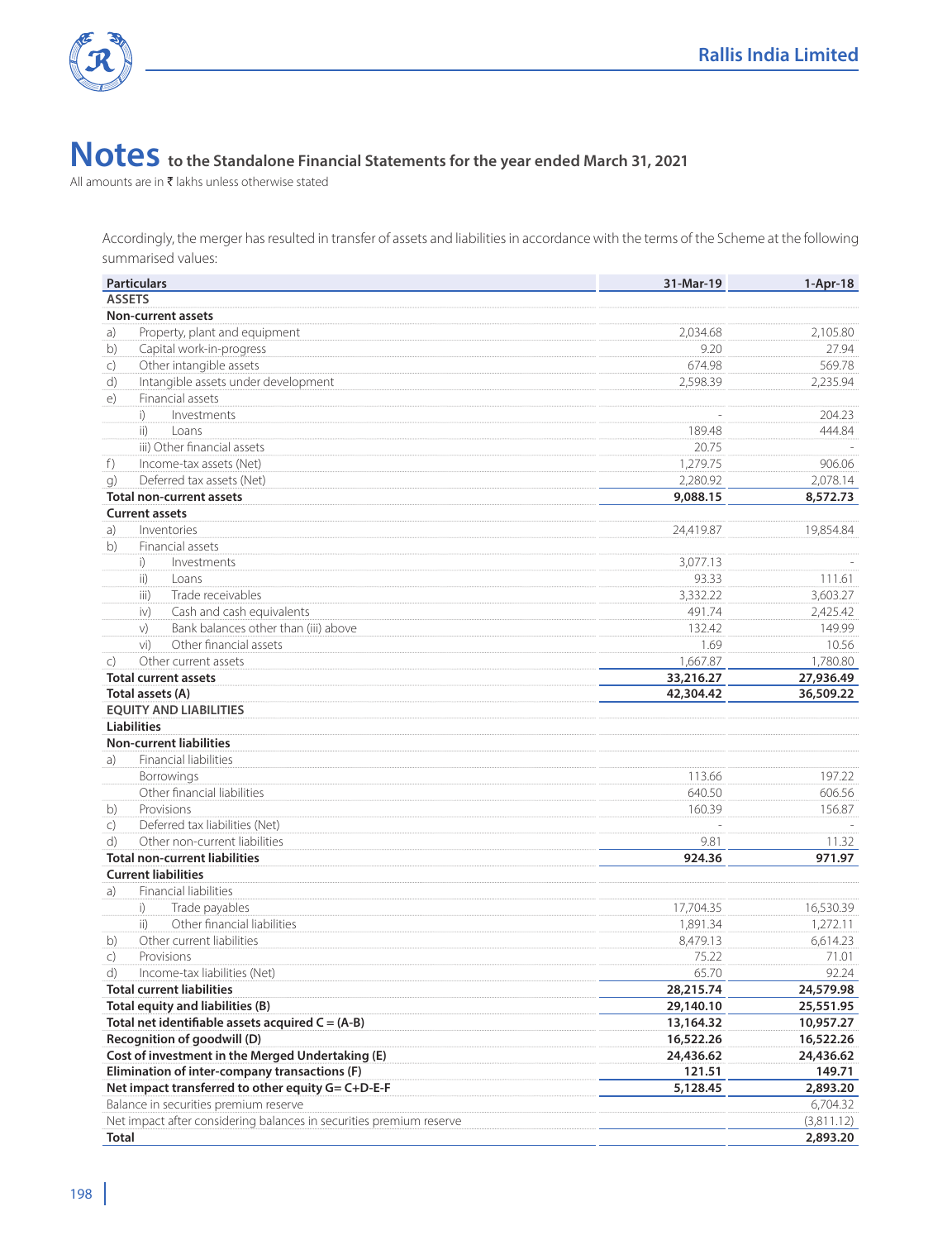All amounts are in  $\bar{\tau}$  lakhs unless otherwise stated

#### iv) Other adjustments/matters arising out of merger

 As per Appendix C of Ind AS 103 'Business Combination' for all the business combinations under common controls the financial information in the financial statements in respect of prior period should be restated as if the business combination had occurred from the beginning of Ihe preceding period in the financial statements, irrespective of acrual date of the combination. Hence financial statements of the Merged Undertaking are merged with effect from April 1, 2018. Accordingly figures for the year ended March 31, 2019 reinstated are after giving effect to the merger.

#### **45 (b) : Merger of Zero Waste Agro Organics Limited with Rallis India Limited**

- i) During the previous year, pursuant to the scheme of Arrangement ('the Scheme') approved by the National Company Law Tribunal ('the NCLT'), Mumbai Bench vide its order dated February 22, 2020, Zero Waste Agro Organics Limited (the Merged Undertaking), wholly owned subsidiary of the Company, merged with the Company with effect from April 1, 2017 ('the appointed date'). As per Appendix C of Ind AS 103 - Business Combinations, the financial information in the standalone financial statements in respect of prior periods is restated as if the business combination had occured from the beginning of the preceding period in the financial statements, irrespective of the actual date of the combination. Accordingly, business combination is accounted with effect from April 1, 2018.
- ii) The Merged Undertaking is engaged in the business of agricultural operations focusing on soil nutrition & improved productivity and production, processing and manufacturing, marketing of soil nutrition. The acquisition is in-line with the Company's strategy to grow the business and saving in costs of operations.

#### iii) Accounting treatment of the arrangement

 Business combination is accounted for using the 'pooling of interests' method as per Appendix C of Ind AS 103 - Business Combinations as notified under Section 230 to 232 of the Companies Act, 2013 which involves the following:

- a) The financial information in the financial statements in respect of prior periods is restated as if the business combination had occured from the beginning of the preceding period in the financial statements, irrespective of the actual date of the combination. Accordingly, business combinations is accounted with effect from April 1, 2018.
- b) The Company has recorded the asset and liabilities of the Merged Undertaking vested in it pursuant to this Scheme at the respective book values appearing in the books of the Merged Undertaking.
- c) The value of investment in the Merged Undertaking in the books of the Company shall be cancelled.
- d) No adjustments are made to reflect fair values, or recognise any new assets or liabilities
- e) As per clarification in Ind AS Transition Facilitation Group (ITFG) Clarification Bulletin 9, goodwill has been recognised in the books of the Company
- f ) The difference between the net assets of the Merged Undertaking transferred to Company, after making adjustment specified in (c) and (d) shall be adjusted in 'Other Equity' of the Company.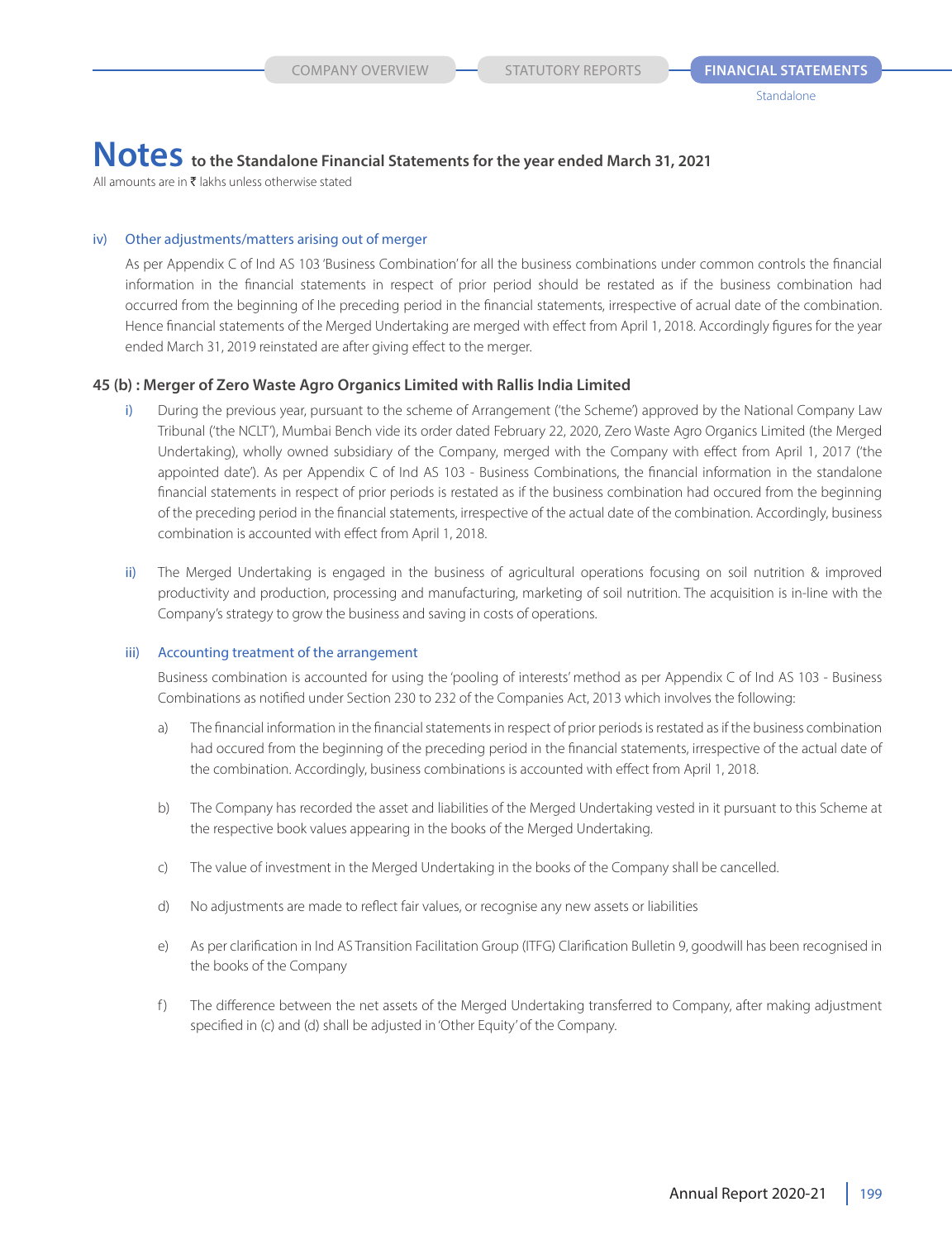

All amounts are in  $\bar{\tau}$  lakhs unless otherwise stated

Accordingly, the merger has resulted in transfer of assets and liabilities in accordance with the terms of the Scheme at the following summarised values:

| <b>Particulars</b>                                                  | 31-Mar-19   | $1-Apr-18$ | $1-Apr-17$ |
|---------------------------------------------------------------------|-------------|------------|------------|
| <b>ASSETS</b>                                                       |             |            |            |
| <b>Non-current assets</b>                                           |             |            |            |
| Property, plant and equipment<br>a)                                 | 10.79       | 20.91      | 65.08      |
| Financial assets<br>b)                                              |             |            |            |
| $\mathsf{i}$<br><b>Loans</b>                                        | 0.83        | 0.83       |            |
| Deferred tax assets (Net)<br>$\mathsf{C}$                           | 30.00       | 84.73      | 145.70     |
| Income-tax assets (Net)<br>d)                                       | 63.28       | 45.28      | 11.90      |
| Other non-current assets<br>e)                                      | 20.01       | 22.72      | 18.62      |
| <b>Total non-current assets</b>                                     | 124.91      | 174.47     | 241.30     |
| <b>Current assets</b>                                               |             |            |            |
| Inventories<br>a)                                                   | 109.30      | 89.51      | 149.64     |
| Financial assets<br>b)                                              |             |            |            |
| i)<br>Investments                                                   | 1,521.67    | 1,166.26   | 1,094.90   |
| Trade receivables<br>$\mathsf{ii}$                                  | 160.57      | 256.73     | 51.92      |
| iii)<br>Cash and cash equivalents                                   | 21.11       | 39.14      | 18.49      |
| Other current assets<br>$\mathsf{C}$                                | 31.74       | 32.07      | 14.95      |
| <b>Total current assets</b>                                         | 1,844.39    | 1,583.71   | 1,329.90   |
| Total assets (A)                                                    | 1,969.30    | 1,758.18   | 1,571.20   |
| <b>EOUITY AND LIABILITIES</b>                                       |             |            |            |
| <b>Liabilities</b>                                                  |             |            |            |
| <b>Current liabilities</b>                                          |             |            |            |
| <b>Financial liabilities</b><br>a)                                  |             |            |            |
| $\mathsf{i}$<br>Trade payables                                      | 181.86      | 133.43     | 140.84     |
| Other financial liabilities<br>ii)                                  |             | 2.00       | 2.00       |
| Other current liabilities<br>b)                                     | 1.80        | 3.13       | 2.85       |
| <b>Total current liabilities</b>                                    | 183.66      | 138.56     | 145.69     |
| Total equity and liabilities (B)                                    | 183.66      | 138.56     | 145.69     |
| Total net identifiable assets acquired $C = (A-B)$                  | 1,785.64    | 1,619.62   | 1,425.51   |
| Recognition of goodwill (D)                                         | 3,060.05    | 3,060.05   | 3,060.05   |
| Cost of investment in the Merged Undertaking (E)                    | 6,134.39    | 6,134.39   | 6,134.39   |
| Elimination of inter-company transactions (F)                       | 48.42       | 153.34     | 59.39      |
| Net impact transferred to other equity G= C+D-E-F                   | (1, 337.12) | (1,608.06) | (1,708.22) |
| Balance in securities premium reserve                               |             | 1,797.73   |            |
| Net impact after considering balances in securities premium reserve |             | (3,405.79) |            |
| <b>Total</b>                                                        |             | (1,608.06) |            |

### **iv) Other adjustments/matters arising out of merger**

 As per Appendix C of Ind AS 103 'Business Combination' for all the business combinations under common controls the financial information in the financial statements in respect of prior period should be restated as if the business combination had occurred from the beginning of Ihe preceding period in the financial statements, irrespective of acrual date of the combination. Hence financial statements of the Merged Undertaking are merged with effect from April 1, 2018. Accordingly figures for the year ended March 31, 2019 reinstated are after giving effect to the merger.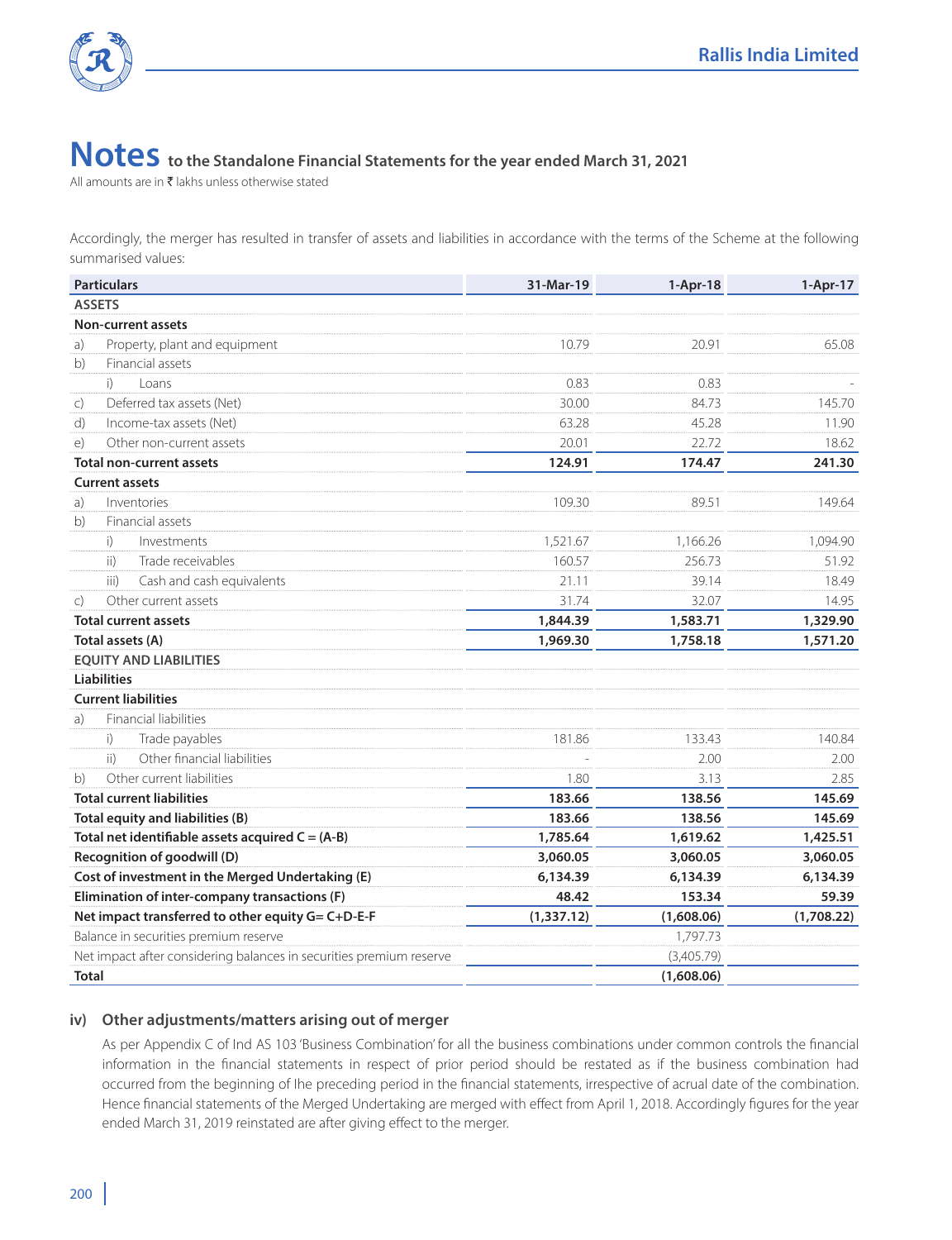All amounts are in  $\bar{\tau}$  lakhs unless otherwise stated

### **46: Trade payable includes amount payable to Micro, Small and Medium Enterprises as follows**

| <b>Particulars</b> |                                                                                                                                                                                                                                                                                                                                        | As at<br>March 31, 2021 | As at<br>March 31, 2020 |
|--------------------|----------------------------------------------------------------------------------------------------------------------------------------------------------------------------------------------------------------------------------------------------------------------------------------------------------------------------------------|-------------------------|-------------------------|
| (i)                | Principal amount remaining unpaid to any supplier at the end of the<br>accounting year*                                                                                                                                                                                                                                                | 1,734.61                | 369.13                  |
| (ii)               | Interest due thereon remaining unpaid to any supplier at the end of the<br>accounting year                                                                                                                                                                                                                                             |                         | 0.33                    |
| (iii)              | the amount of interest paid by the buyer in terms of section 16 of the<br>Micro, Small and Medium Enterprises Development Act, 2006 (27 of 2006), along<br>with the amount of the payment made to the supplier beyond the appointed day<br>during each accounting year                                                                 |                         | 0.98                    |
| (iv)               | the amount of interest due and payable for the period of delay in making payment<br>(which has been paid but beyond the appointed day during the year) but without<br>adding the interest specified under the Micro, Small and Medium Enterprises<br>Development Act, 2000                                                             |                         |                         |
| (v)                | the amount of interest accrued and remaining unpaid at the end of each<br>accounting year                                                                                                                                                                                                                                              |                         |                         |
| (vi)               | the amount of further interest remaining due and payable even in the succeeding<br>years, until such date when the interest dues above are actually paid to the small<br>enterprise, for the purpose of disallowance of a deductible expenditure under<br>section 23 of the Micro, Small and Medium Enterprises Development Act, 2006. |                         |                         |

\* out of above, amount overdue is  $\bar{\tau}$  Nil (March 31, 2020  $\bar{\tau}$  Nil)

Dues to Micro and Small Enterprises have been determined to the extent such parties have been identified on the basis of information collected by the Management.

**47:** The gross amount required to be spent by the Company during the year towards Corporate Social Responsibility (CSR) as per the provision of section 135 of the Companies Act, 2013 amounts to ₹ 470.92 lakhs (March 31, 2019 ₹ 463.06 lakhs). Amount spent during the year on CSR activities (included in Note 30 and Note 33 of the Standalone Statement of Profit and Loss) as under

| <b>Particulars</b>                                                                                         | For the year ended For the year ended | March 31, 2021 March 31, 2020 |
|------------------------------------------------------------------------------------------------------------|---------------------------------------|-------------------------------|
| Amount spent for the year                                                                                  |                                       |                               |
| Employee benefits expense                                                                                  | 23.54                                 | 20.04                         |
| Expenses yet to be incurred                                                                                |                                       | 27 O 1                        |
| Other expenses (for healthcare, education, women empowerment, skill development,<br>disaster relief, etc.) | 45972                                 | 41741                         |
|                                                                                                            | 483.26                                | 464.46                        |
| In cash                                                                                                    | 48326                                 |                               |
| Yet to be paid in cash                                                                                     |                                       |                               |
|                                                                                                            |                                       |                               |